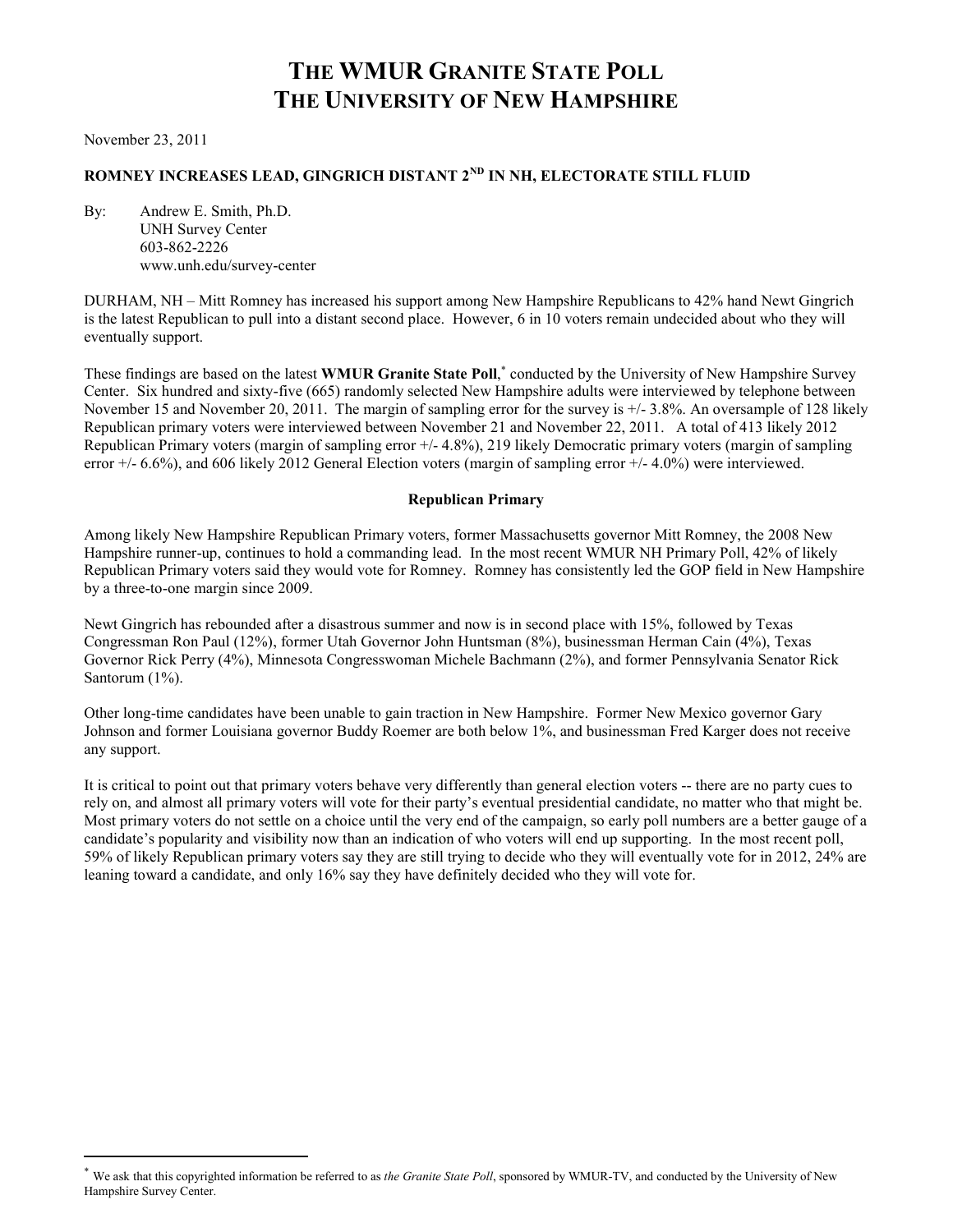



#### **Favorability Ratings**

Support for Republican candidates is currently based primarily on name recognition and favorability. Mitt Romney has consistently had the highest favorability ratings among all Republican candidates. Currently, 67% of likely Republican primary voters say they have a favorable opinion of Romney, 22% have an unfavorable opinion of him, 10% are neutral, and 1% don't know enough about him to say. Romney's net favorability rating, the percentage who have a favorable opinion of him minus the percentage who have an unfavorable opinion, is a very high +45%.

Newt Gingrich is now the second most popular Republican with a net favorability rating of +13% followed by Huntsman (+9%) and Paul (+6%). The least popular Republicans are Perry (-34%), Bachmann (-25%), Cain (-22%), Johnson (-20%), Roemer (-20%), Karger (-12%), and Santorum (-7%).

Cain has seen the sharpest drop in his favorability ratings, from +30 in October to -22% in October, while Gingrich improved from -13% to +13%.



**NH 2012 GOP Presidential Primary – Candidate Favorability Ratings (% Favorable)**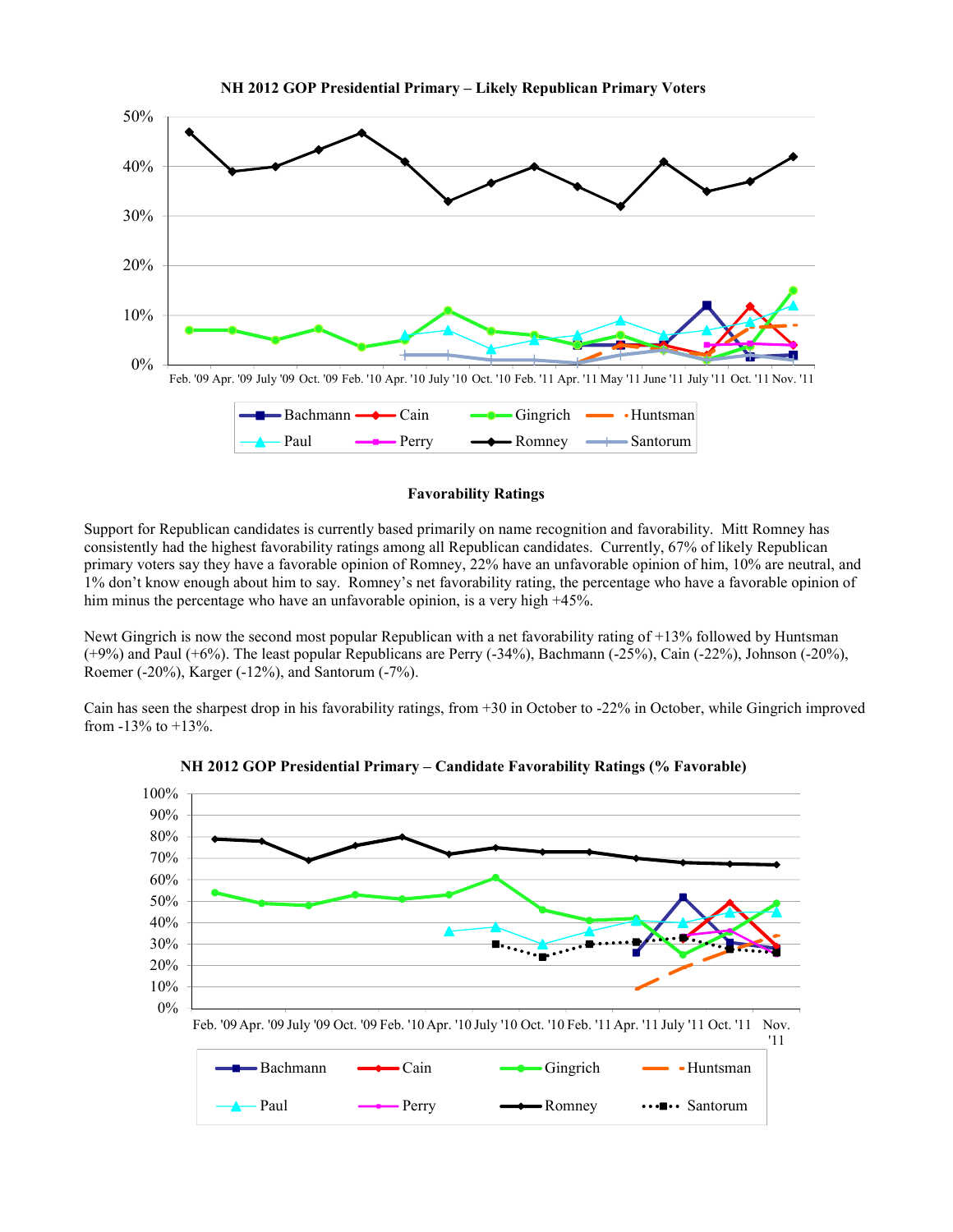#### **Least Popular Republican**

When asked which candidate they would not support under any circumstances, 17% of likely Republican primary voters say they would not vote for Cain, followed by Bachmann (16%), Perry (11%), Paul (10%), Gingrich (8%), and Romney (8%). Only 3% say they would not vote for Huntsman and 2% would not vote for Johnson.



#### **NH 2012 GOP Presidential Primary – Least Likely To Vote For**

#### **Expected To Win NH Primary**

Romney has been doing his best to build a sense of inevitability in winning the nomination by focusing on President Obama and not his fellow Republicans, and voters seem to recognize this. Currently, three-quarters of likely Republican primary voters (75%) think Romney will win the New Hampshire Primary, 4% think Paul will win and 4% think Gingrich will win. Most Romney supporters (94%) think he will win, but so do 78% of Gingrich supporters, 69% of Huntsman supporters, 47% of Cain supporters, and 45% of Paul supporters.



#### **Who Do You Expect To Win the NH Primary?**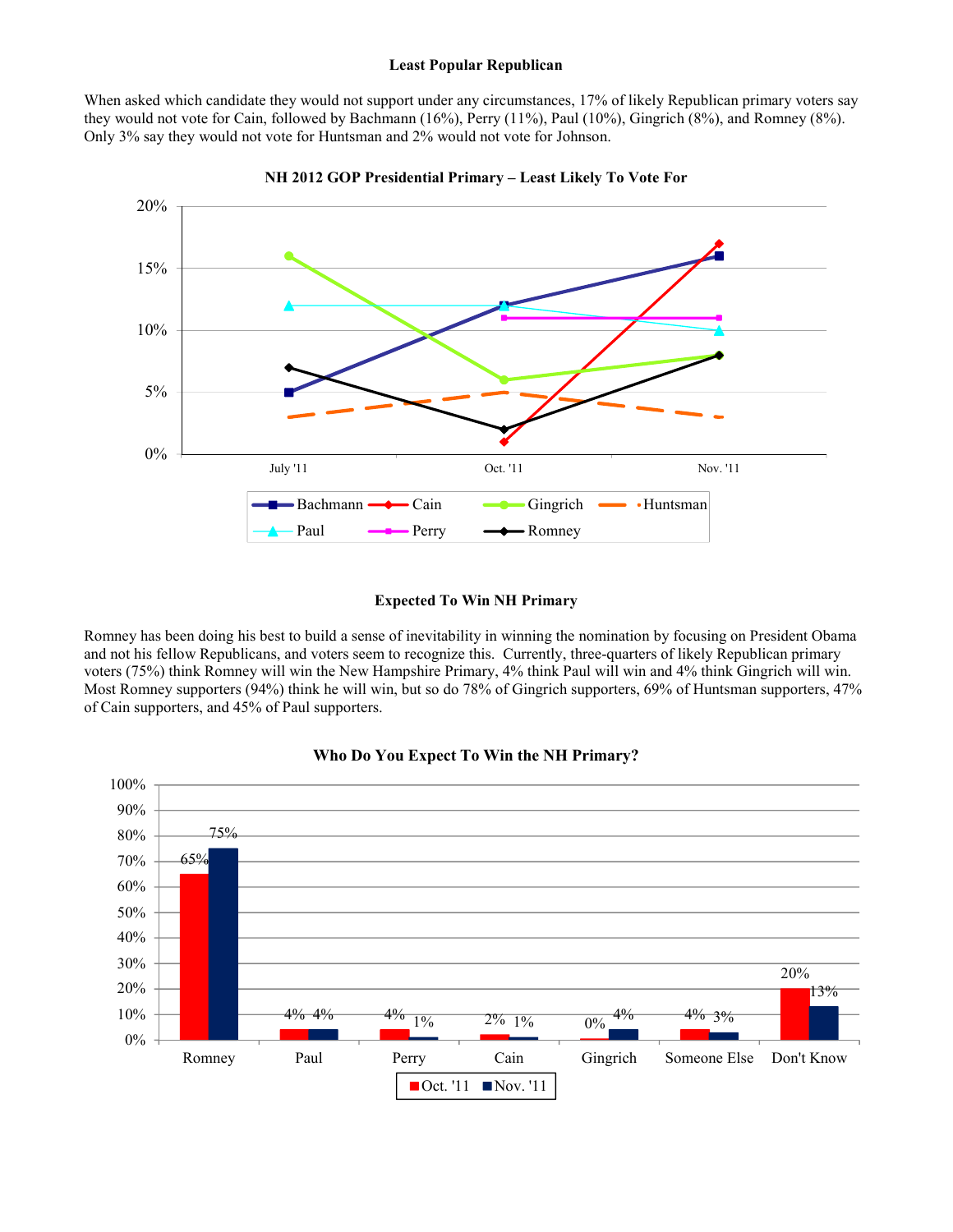#### **Best Chance To Beat Obama**

Another indicator of a candidate's strength in a primary election is how well they are expected to do against the other party's nominee. When asked which candidate has the best chance of defeating President Obama in November, 57% of likely Republican Primary voters name Romney, followed by Gingrich (10%), Cain (4%), Huntsman (3%), and Paul (3%).



**Who Has The Best Chance To Beat Barack Obama?**

#### **Candidate Qualities**

Likely Republican voters were asked several questions about the characteristics of the Republican candidates. Romney is seen as the strongest leader, named by 44% of likely Republican primary voters, followed by Gingrich (25%) and Paul (6%). Romney is also seen as the most believable (45%) and the most likeable (35%). However, when asked which candidate is seen as most willing to take an unpopular position on an issue if they think it is the right position, Ron Paul is named by 29%, followed by Gingrich (21%) and Romney (12%).

Likely Republican voters were also asked a number of questions about some specific issues involving some of the Republican candidates. When asked if Romney's Mormonism would make them more likely to vote for or against him, the vast majority (90%) said it would make no difference in their vote, 2% said they were more likely to vote for him, and 8% said they were more likely to vote against him.

Rick Perry's recent debate stumbles have done significant damage to his campaign. When asked how his poor debate performances impact their vote, 45% of likely Republican voters said they were more likely to vote against him, 1% were more likely to vote for him, 52% say it makes no difference, and 2% don't know.

The recent sexual harassment against Herman Cain has had a similar effect on his support. When asked if the allegations of sexual harassment against Cain when he was head of the National Restaurant Association in the 1990's would impact their vote, 45% of likely Republican voters said they were more likely to vote against him, 1% were more likely to vote for him, 53% say it makes no difference, and 1% don't know.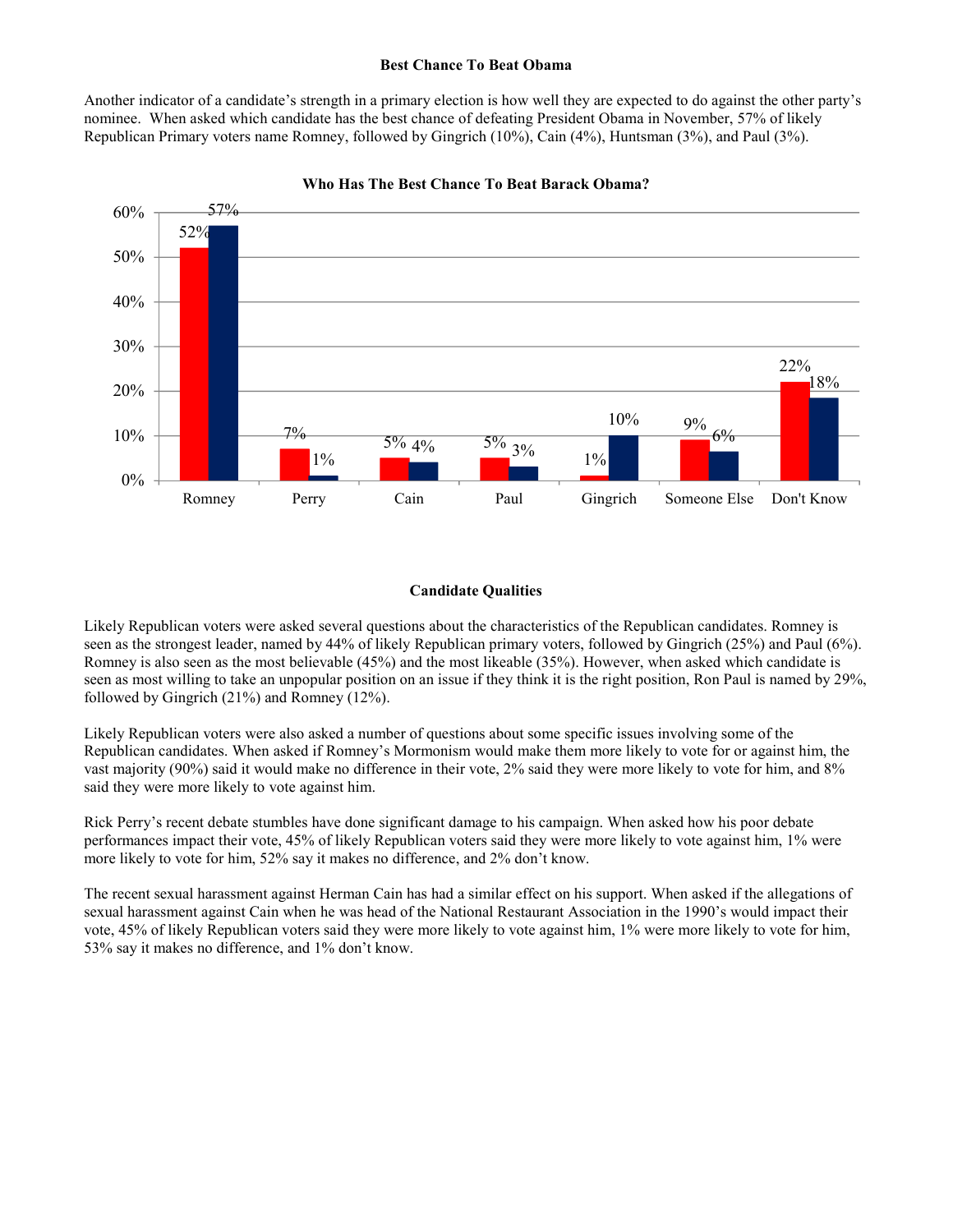#### **Issue Most Important to Primary Vote**

Jobs and the state of the economy continue to be the most important issues for likely Republican primary voters in deciding who to vote for. Currently, 62% of likely GOP Primary voters say jobs and the economy is the most important issue to their vote in the primary, followed by the issues surrounding the federal budget  $(10\%)$ , illegal immigration  $(4\%)$ , healthcare  $(4\%)$ , national security and foreign policy (4%), taxes (3%), and 13% cited some other issue.



#### **Impact of the GOP Debates**

A sizable majority of the New Hampshire Republican electorate (64%) has watched at least one of the televised GOP debates. When asked if they had watched any of the debates, 12% of likely Republican primary voters said they had watched one, 25% had watched two, and 27% had watched three or more, while 35% had not watched any of the debates and 1% could not recall.



#### **Watched Any GOP Debates?**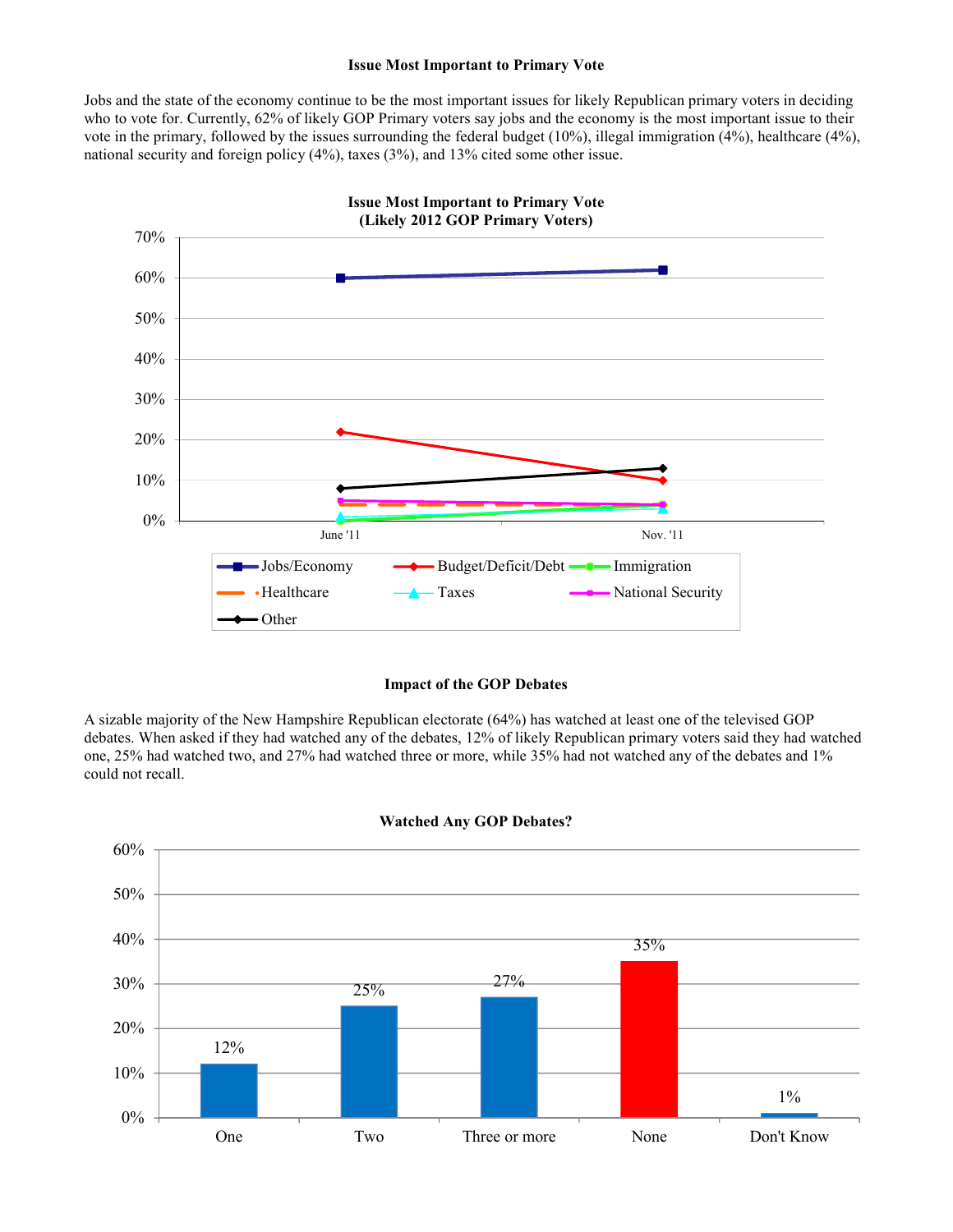More than two-thirds of Republican voters say that the debates play at least a somewhat important role in deciding who they plan to vote for. Currently, 25% of likely Republican Primary voters say the debates are very important in deciding their vote, 44% say they are somewhat important, 18% say they are not very important, and 13% think they are not important at all.



**Importance of GOP Debates**

#### **Should the Democratic Party Renominate Obama?**

While no Democrat decided to challenge President Obama for his party's nomination, likely Democratic primary voters were asked whether the Democrats should renominate Obama or nominate a different candidate. Currently, 74% of likely Democratic primary voters say the party should renominate Obama, 19% think it should nominate a different candidate, and 7% don't know.



#### **Should The Democratic Party Renominate Obama?**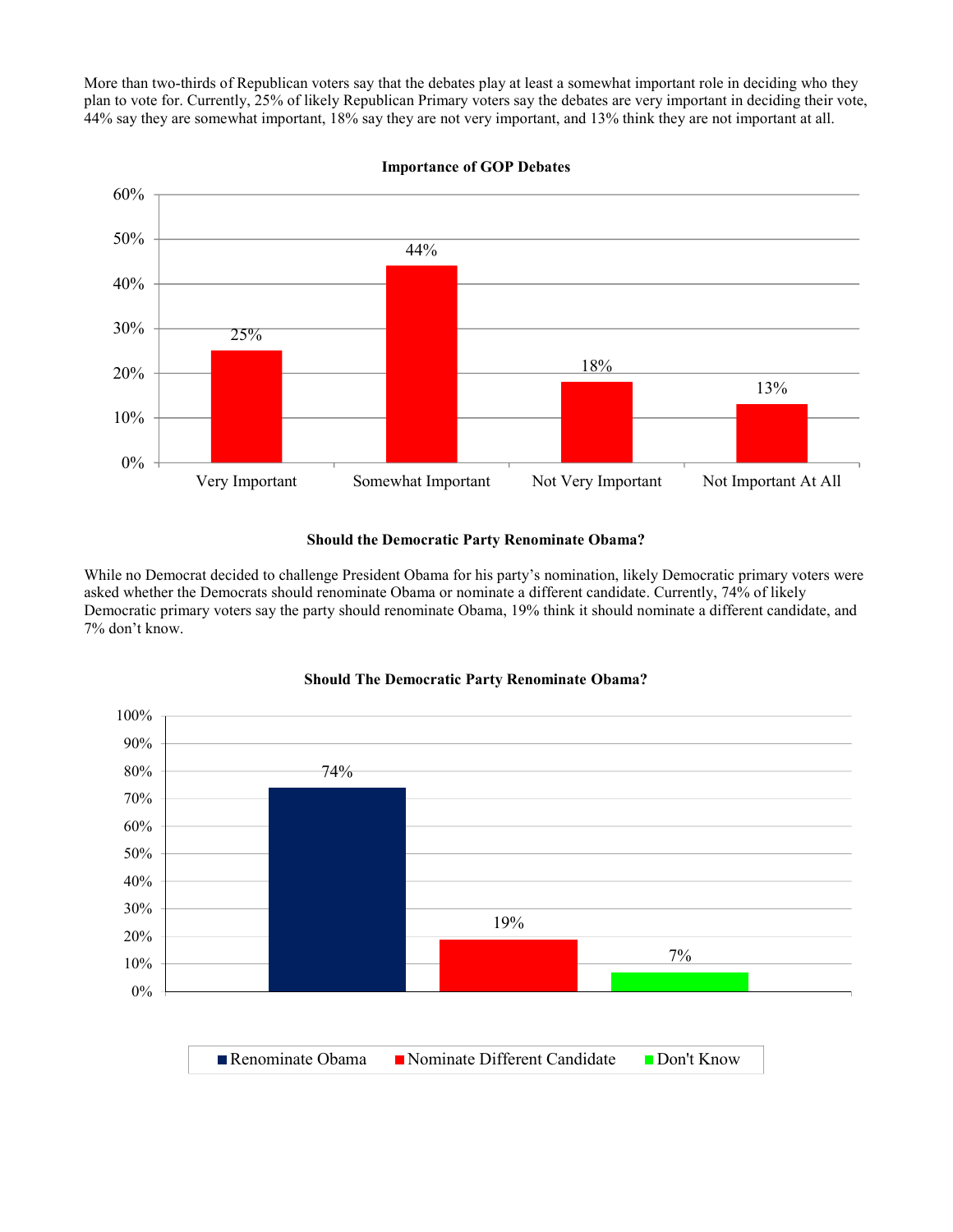However, there is a sense among many Democrats that they would prefer another candidate when offered a specific choice. If they had a choice, 56% of likely Democratic primary voters say they would still like to see Obama as the Democratic presidential nominee, but 31% would rather see Hillary Clinton as the nominee, and 13% don't know. Moderate and Conservative democrats are most likely to say they prefer Clinton.



**Rather Nominate Obama or Hillary Clinton?**

#### **2012 Presidential Election**

Looking ahead to the 2012 general election, the likelihood of President Obama winning again in New Hampshire depends heavily on the Republican candidate he would face. In a hypothetical race between Obama and Mitt Romney, the current GOP favorite in New Hampshire, Romney holds a slim lead with 47% to 44% for Obama, 3% for some other candidate, and 7% are undecided. Romney's lead over Obama narrowed slightly since October. Romney holds a narrow 40% to 38% lead among political independents, much closer than his 48% to 30% in October.



# **November 2012 General Election - Obama vs. Romney**

(Likely 2012 General Election Voters)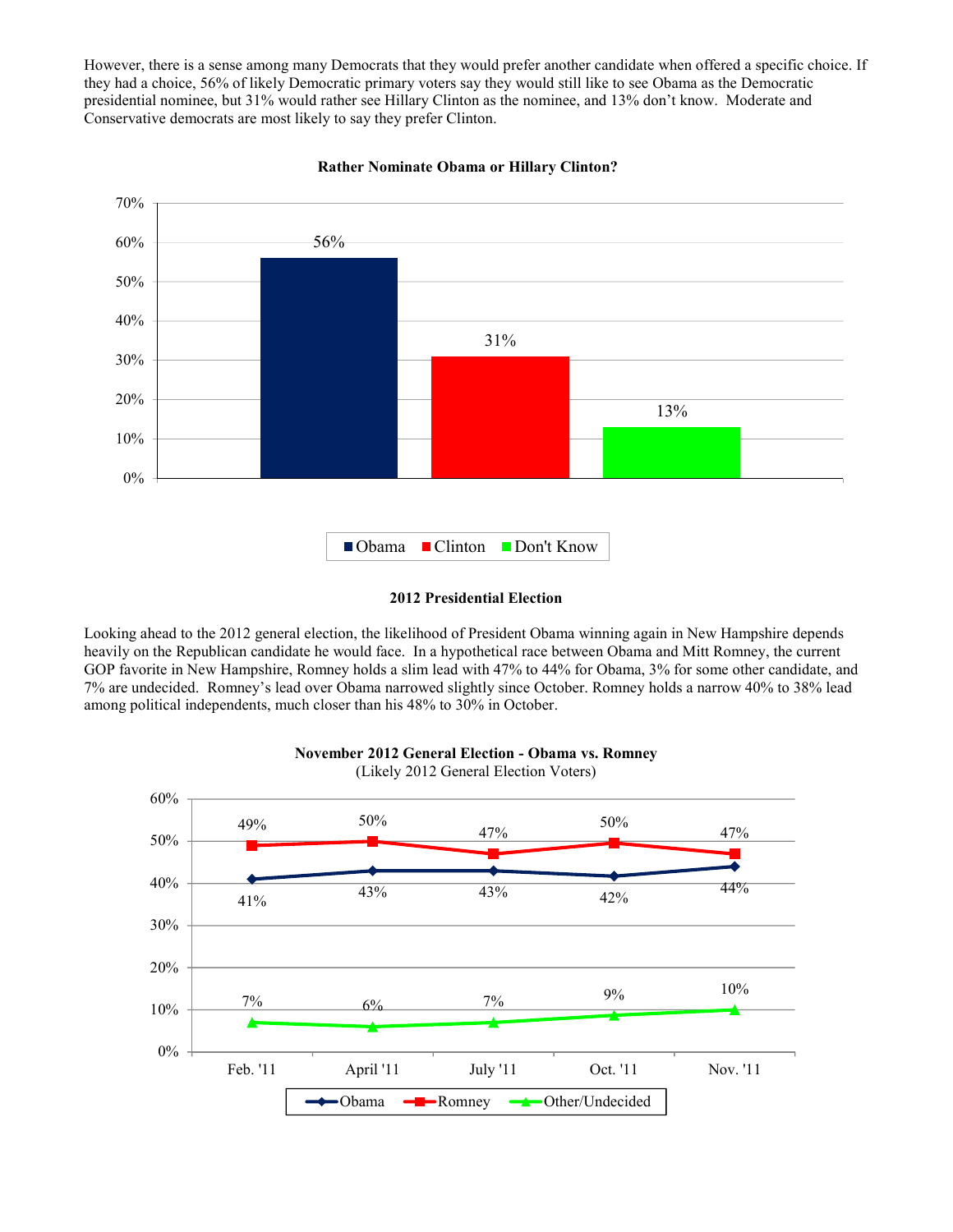Obama does better against former Speaker of the House Newt Gingrich. In this matchup, Obama holds a strong 52% to 40% lead with 2% favoring some other candidate and 6% undecided. Obama gets the support of 50% of political independents against 30% for Gingrich.



# **November 2012 General Election - Obama vs. Gingrich**

And when Obama is matched against Texas Governor Rick Perry, Obama holds a 54% to 35% lead with 3% favoring some other candidate and 7% undecided. Independents favor Obama over Perry by 53% to 26%.

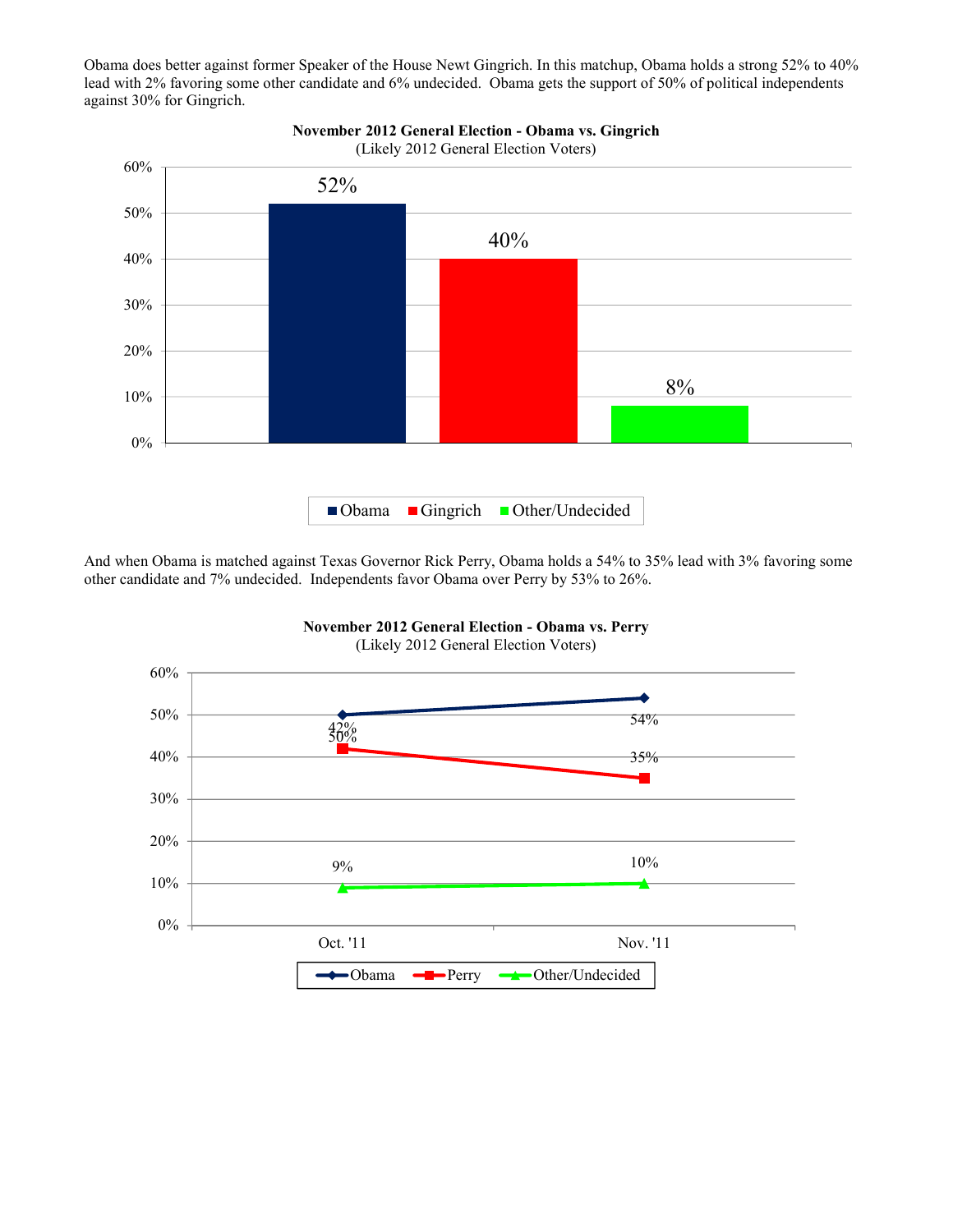#### **Granite State Poll Methodology**

These findings are based on the latest WMUR Granite State Poll, conducted by the University of New Hampshire Survey Center. These findings are based on the latest **WMUR Granite State Poll**, conducted by the University of New Hampshire Survey Center. Six hundred and sixty-five (665) randomly selected New Hampshire adults were interviewed by telephone between November 15 and November 20, 2011. The margin of sampling error for the survey is +/- 3.8%. An additional oversample of 128 likely Republican primary voters were interviewed between November 20 and November 22, 2011. Included in the sample were 413 total likely 2012 Republican Primary voters (margin of sampling error +/- 4.8%), 219 likely Democratic primary voters (margin of sampling error +/- 6.6%), and 606 likely 2012 General Election voters (margin of sampling error  $+/$ - 4.0%).

The data have been weighted to adjust for numbers of adults and telephone lines within households, respondent sex, and region of the state. In addition to potential sampling error, all surveys have other potential sources of non-sampling error including question order effects, question wording effects, and non-response.

|                 | <b>Extremely</b><br><b>Interested</b> | <b>Very</b><br><b>Interested</b> | Somewhat<br><b>Interested</b> | <b>Not Very</b><br><b>Interested</b> | $(N=)$ |
|-----------------|---------------------------------------|----------------------------------|-------------------------------|--------------------------------------|--------|
| <b>Nov.</b> '11 | 46%                                   | 36%                              | 15%                           | 2%                                   | (413)  |
| Oct. '11        | 52%                                   | 34%                              | 13%                           | $1\%$                                | (348)  |
| July '11        | 42%                                   | 40%                              | 12%                           | 6%                                   | (357)  |
| June '11        | 49%                                   | 35%                              | 13%                           | 3%                                   | (424)  |
| <b>May '11</b>  | 42%                                   | 32%                              | 23%                           | $4\%$                                | (351)  |
| Apr. '11        | 52%                                   | 34%                              | 11%                           | 4%                                   | (418)  |
| Feb. '11        | 45%                                   | 32%                              | 17%                           | 6%                                   | (243)  |
| Oct. '10        | 58%                                   | 30%                              | 8%                            | $4\%$                                | (227)  |
| July '10        | 61%                                   | 24%                              | 11%                           | 4%                                   | (211)  |
| Apr. '10        | 56%                                   | 34%                              | 8%                            | 2%                                   | (227)  |
| Feb. '10        | 47%                                   | 37%                              | 12%                           | 3%                                   | (201)  |
| Oct. '09        | 52%                                   | 35%                              | 10%                           | 5%                                   | (202)  |
| Jun. '09        | 43%                                   | 34%                              | 11%                           | 11%                                  | (236)  |
| Apr. '09        | 42%                                   | 28%                              | 17%                           | 14%                                  | (193)  |
| Feb. '09        | 29%                                   | 34%                              | 19%                           | 19%                                  | (218)  |

#### **Interest in 2012 NH Primary (Likely GOP Voters)**

#### **Decided Who to Vote for in 2012 GOP Primary?**  (Likely 2012 NH GOP Primary Voters)

"Have you definitely decided who you will vote for in the New Hampshire primary … are you leaning toward someone … or have you considered some candidates but are still trying to decide?"

|                 | Def. Decided<br>Vote | <b>Leaning Toward</b><br><b>Someone</b> | <b>Still Trying</b><br><b>To Decide</b> | $(N=)$ |
|-----------------|----------------------|-----------------------------------------|-----------------------------------------|--------|
| <b>Nov.</b> '11 | 16%                  | 24%                                     | 59%                                     | (413)  |
| Oct. '11        | 11%                  | 21%                                     | 68%                                     | (348)  |
| <b>July '11</b> | 8%                   | 17%                                     | 75%                                     | (352)  |
| June '11        | 8%                   | 16%                                     | 76%                                     | (423)  |
| May $`11$       | 4%                   | 9%                                      | 87%                                     | (350)  |
| Apr. '11        | 5%                   | 16%                                     | 79%                                     | (416)  |
| Feb. '11        | $7\%$                | 15%                                     | 78%                                     | (345)  |
| <b>Oct.</b> '10 | 15%                  | 12%                                     | 73%                                     | (224)  |
| July '10        | $7\%$                | 15%                                     | 77%                                     | (208)  |
| Apr. '10        | 9%                   | 7%                                      | 85%                                     | (223)  |
| <b>Feb.</b> '10 | 7%                   | 9%                                      | 83%                                     | (197)  |
| Oct. '09        | 7%                   | 9%                                      | 84%                                     | (201)  |
| Jun. '09        | 7%                   | 7%                                      | 86%                                     | (227)  |
| Apr. '09        | 5%                   | $7\%$                                   | 88%                                     | (185)  |
| Feb. '09        | 8%                   | 11%                                     | 81%                                     | (208)  |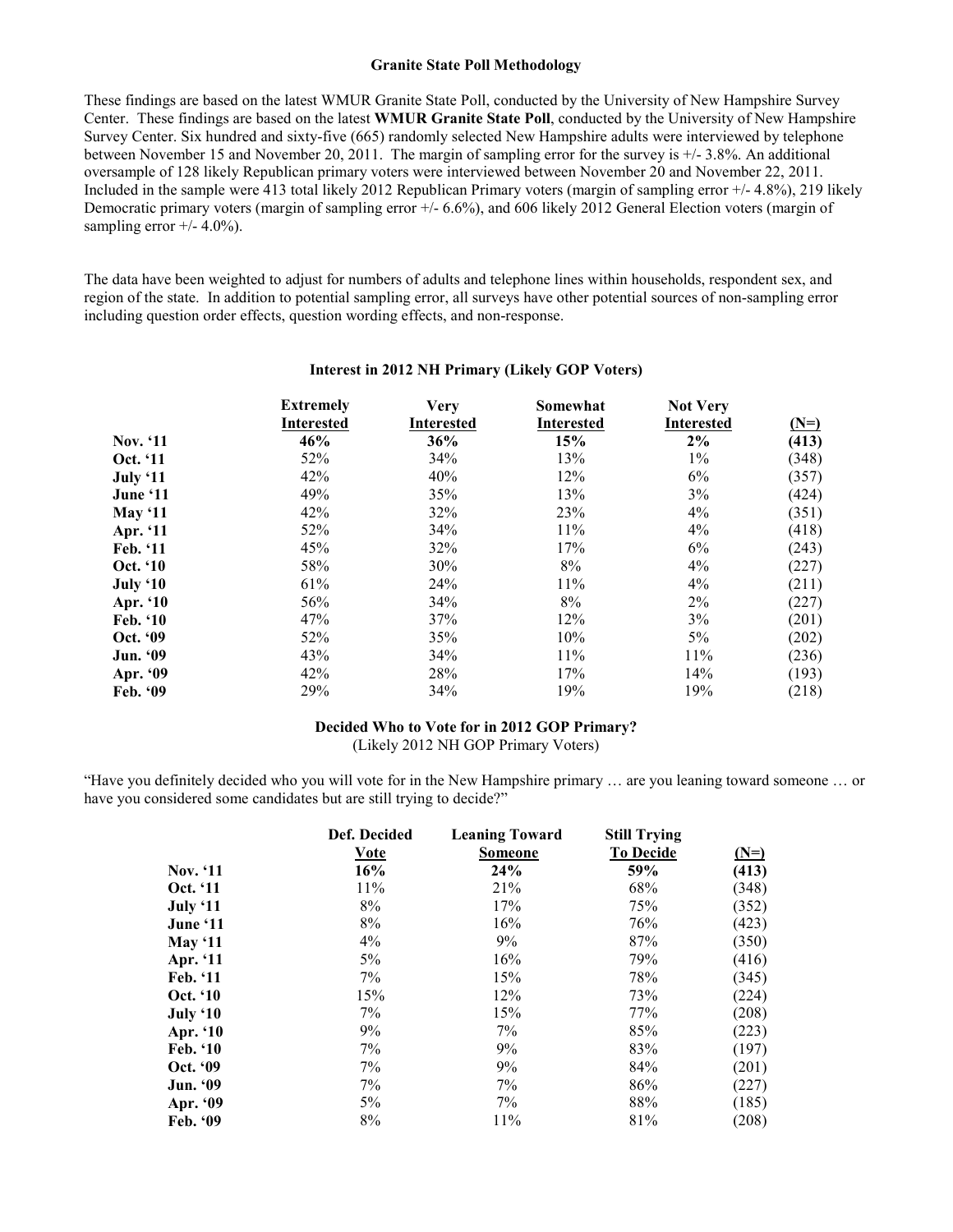# **Republican Nomination in 2012 NH Primary**

(Likely 2012 NH GOP Primary Voters)

"I'm going to read you the names of the candidates who are running for the Republican nomination. If the Repuhblican primary for president were held today, which of the following would you support for the Republican nomination … Michele Bachmann … Herman Cain … Newt Gingrich … Jon Huntsman … Gary Johnson … Fred Karger … Ron Paul … Rick Perry… Buddy Roemer … Mitt Romney … Rick Santorum … or someone else?" RANDOMIZE CANDIDATES

|                     | 2010                     |             |       | 2011           |                |                |                          |                          |             |       |        |
|---------------------|--------------------------|-------------|-------|----------------|----------------|----------------|--------------------------|--------------------------|-------------|-------|--------|
|                     | Feb.                     | <u>Apr.</u> | July  | Oct.           | Feb.           | Apr.           | Mav <sup>1</sup>         | $\overline{June}^2$      | <b>July</b> | Oct.  | Nov.   |
| Romney              | 47%                      | 41%         | 33%   | 36%            | 40%            | 36%            | 32%                      | 41%                      | 35%         | 37%   | 42%    |
| Gingrich            | 4%                       | 5%          | 11%   | 7%             | 6%             | 4%             | 6%                       | 3%                       | $1\%$       | 4%    | 15%    |
| Paul†               | $\overline{\phantom{m}}$ | 6%          | 7%    | 3%             | 5%             | 6%             | 9%                       | 6%                       | 7%          | 9%    | 12%    |
| Huntsman $\phi$     | $-$                      | --          | $-$   | $-$            | $-$            | $\ast$         | 4%                       | 3%                       | 2%          | 8%    | $8\%$  |
| $Cain +$            | $-$                      | $-$         | --    | $-$            | $-$            | $-$            | 4%                       | 4%                       | 2%          | 12%   | 4%     |
| Perry $\wedge$      | $\overline{\phantom{a}}$ | $-$         | $-$   | $-$            | $-$            | $-$            | $\overline{\phantom{a}}$ | $-$                      | 4%          | 4%    | 4%     |
| Bachmann $\phi$     | $-$                      | $-$         | --    | --             | $-$            | 4%             | 4%                       | 4%                       | 12%         | 2%    | 2%     |
| Santorum†           | --                       | $2\%$       | $2\%$ | $1\%$          | $1\%$          | $\ast$         | 2%                       | 3%                       | $1\%$       | 2%    | $1\%$  |
| Johnson†            | $-$                      | $0\%$       | $0\%$ | $2\%$          | $0\%$          | $0\%$          | $\ast$                   | $\star$                  | $1\%$       | *     | $\ast$ |
| Roemer +            | $-$                      | $-$         | $-$   | $\overline{a}$ | $\overline{a}$ | --             | $0\%$                    | $0\%$                    | $\star$     | *     | $\ast$ |
| Karger +            | $-$                      | $-$         | --    | --             | $-$            | $-$            | $0\%$                    | $\overline{\phantom{a}}$ | $-$         | $-$   | 0%     |
| Giuliani            | 13%                      | 11%         | $8\%$ | 10%            | 10%            | 7%             | 6%                       | 9%                       | 7%          | 8%    | $-$    |
| Palin               | 9%                       | 12%         | 9%    | 11%            | 6%             | 4%             | 5%                       | 5%                       | 3%          | 3%    | $-$    |
| Pawlenty#           | 4%                       | 3%          | 4%    | $2\%$          | 7%             | $2\%$          | 4%                       | 3%                       | 3%          | $-$   | $-$    |
| <b>Daniels \$</b>   | $\overline{\phantom{a}}$ | --          | --    | --             | $0\%$          | $2\%$          | 4%                       | --                       | --          | $-$   |        |
| Martin +            | $-$                      | $-$         | $-$   | --             | $-$            | --             | $0\%$                    | $-$                      | $-$         |       |        |
| Huckabee            | 7%                       | 9%          | 7%    | 12%            | 7%             | 6%             | $\overline{a}$           | --                       | --          |       |        |
| <b>Trump \$</b>     | $-$                      | --          | $-$   | $\overline{a}$ | 3%             | 11%            | $\overline{a}$           | --                       | --          | --    |        |
| <b>Barbour</b> @    | $\overline{\phantom{a}}$ | $-$         | $-$   | $1\%$          | $1\%$          | $1\%$          | $-$                      | --                       | --          | --    |        |
| <b>Crist</b>        | $1\%$                    |             | --    | $-$            | $-$            | $-$            | --                       | --                       |             |       |        |
| Jindal              | 3%                       |             | --    | $-$            | $-$            | $\overline{a}$ | $-$                      | --                       |             |       |        |
| <b>Thune</b>        | 0%                       | $0\%$       | *     | $\ast$         | $\ast$         | $-$            | $-$                      | --                       | --          |       |        |
| <b>Someone Else</b> | 3%                       | 3%          | 3%    | 3%             | 4%             | $1\%$          | 3%                       | 5%                       | $2\%$       | $2\%$ | $\ast$ |
| Don't Know          | 11%                      | 9%          | 16%   | 11%            | 10%            | 14%            | 17%                      | 13%                      | 19%         | 10%   | 11%    |
| $(N=)$              | (201)                    | (228)       | (210) | (227)          | (355)          | (415)          | (347)                    | (419)                    | (351)       | (341) | (413)  |

# Added October, 2009  $\ell$  Added April, 2011  $* =$  Less than 1% **†** Added April, 2010 **+ Added May, 2011** -- = Not asked  $\hat{\omega}$  Added October, 2010  $\hat{\omega}$  Added July, 2011 @ Added October, 2010 \$ Added February, 2011

l

<sup>1</sup> CNN / WMUR Poll, conducted by UNH Survey Center

<sup>&</sup>lt;sup>2</sup> Boston Globe New Hampshire Primary Poll, conducted by UNH Survey Center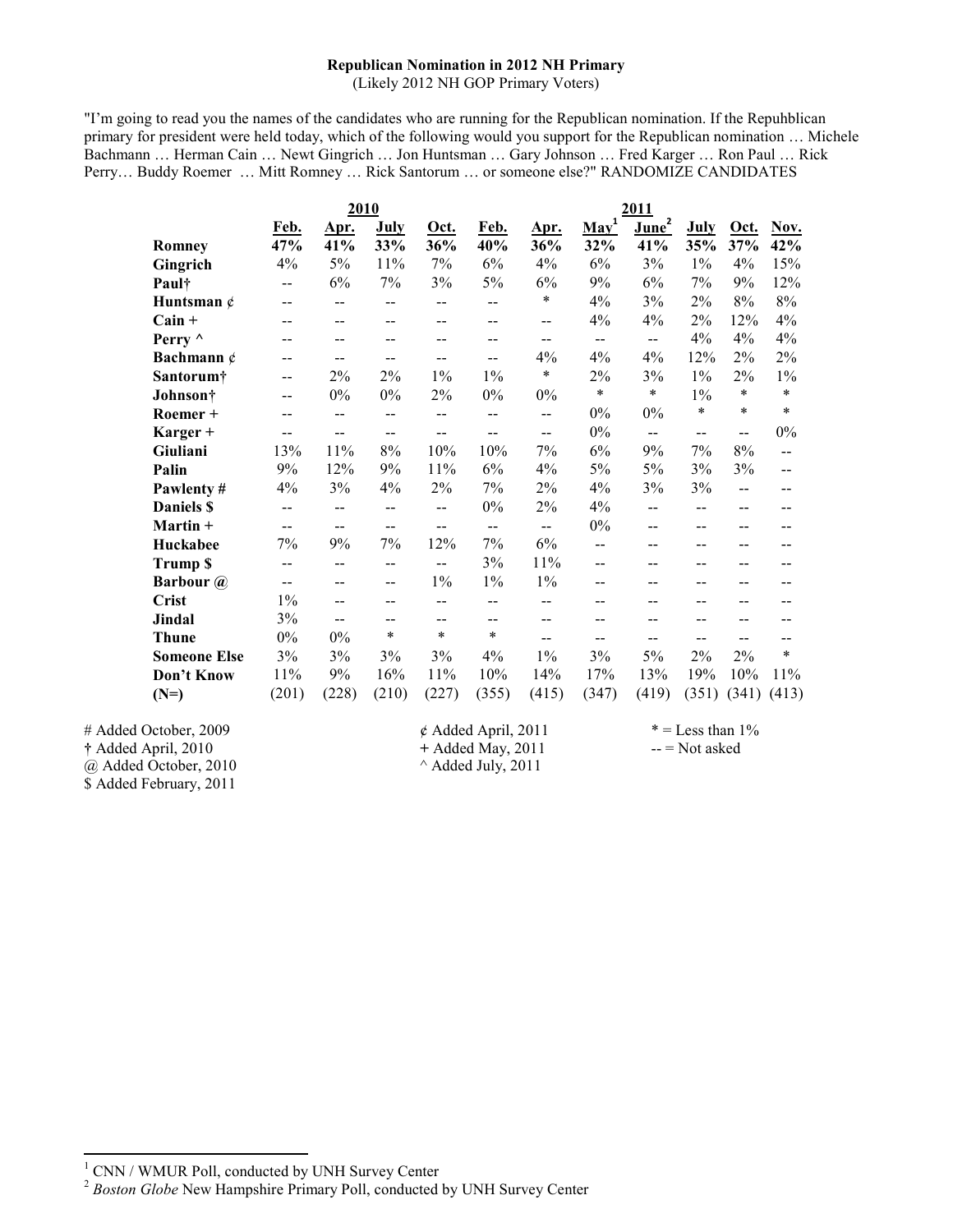|                     |                         | 2009        |                          |                |  |
|---------------------|-------------------------|-------------|--------------------------|----------------|--|
| Romney              | Feb.<br>47%             | Apr.<br>39% | July<br>40%              | Oct.<br>43%    |  |
| Bachmann $\phi$     |                         |             |                          |                |  |
| Paul†               |                         |             |                          |                |  |
| Giuliani            | 7%                      | 10%         | 9%                       | 8%             |  |
| Perry ^             |                         |             |                          | $-$            |  |
| Pawlenty#           |                         |             |                          | 3%             |  |
| Palin               | 3%                      | 8%          | 17%                      | 11%            |  |
| $Cain +$            |                         |             |                          |                |  |
| Huntsman $\phi$     |                         |             | $-$                      |                |  |
| Gingrich            | 7%                      | 6%          | 5%                       | 7%             |  |
| Johnson†            |                         |             |                          |                |  |
| Santorum†           |                         |             |                          |                |  |
| Roemer +            |                         |             |                          |                |  |
| Karger +            |                         |             |                          |                |  |
| Martin +            |                         |             |                          |                |  |
| Daniels \$          |                         |             |                          |                |  |
| Huckabee            | 9%                      | 12%         | 11%                      | 9%             |  |
| Trump \$            |                         |             |                          |                |  |
| <b>Barbour</b> @    |                         |             |                          |                |  |
| <b>Crist</b>        | $\ast$                  | $0\%$       | 2%                       | $\ast$         |  |
| Jindal              | 4%                      | 4%          | $2\%$                    | 4%             |  |
| <b>Thune</b>        | --                      | $-$         | $\overline{\phantom{a}}$ | $-$            |  |
| <b>Someone Else</b> | 5%                      | 7%          | $4\%$                    | 4%             |  |
| Don't Know          | 12%                     | 13%         | 10%                      | 11%            |  |
| $(N=)$              | (218)                   | (189)       | (233)                    | (201)          |  |
|                     | $\phi$ Added April 2011 |             |                          | $z_{29}$ T = * |  |

# Added October, 2009  $\phi$  Added April, 2011 \* = Less than 1%<br>
† Added April, 2010 + Added May, 2011 - = Not asked @ Added October, 2010 ^ Added July, 2011 **†** Added April, 2010 **+** Added May, 2011 -- = Not asked  $\omega$  Added October, 2010  $\sim$  Added July, 2011 \$ Added February, 2011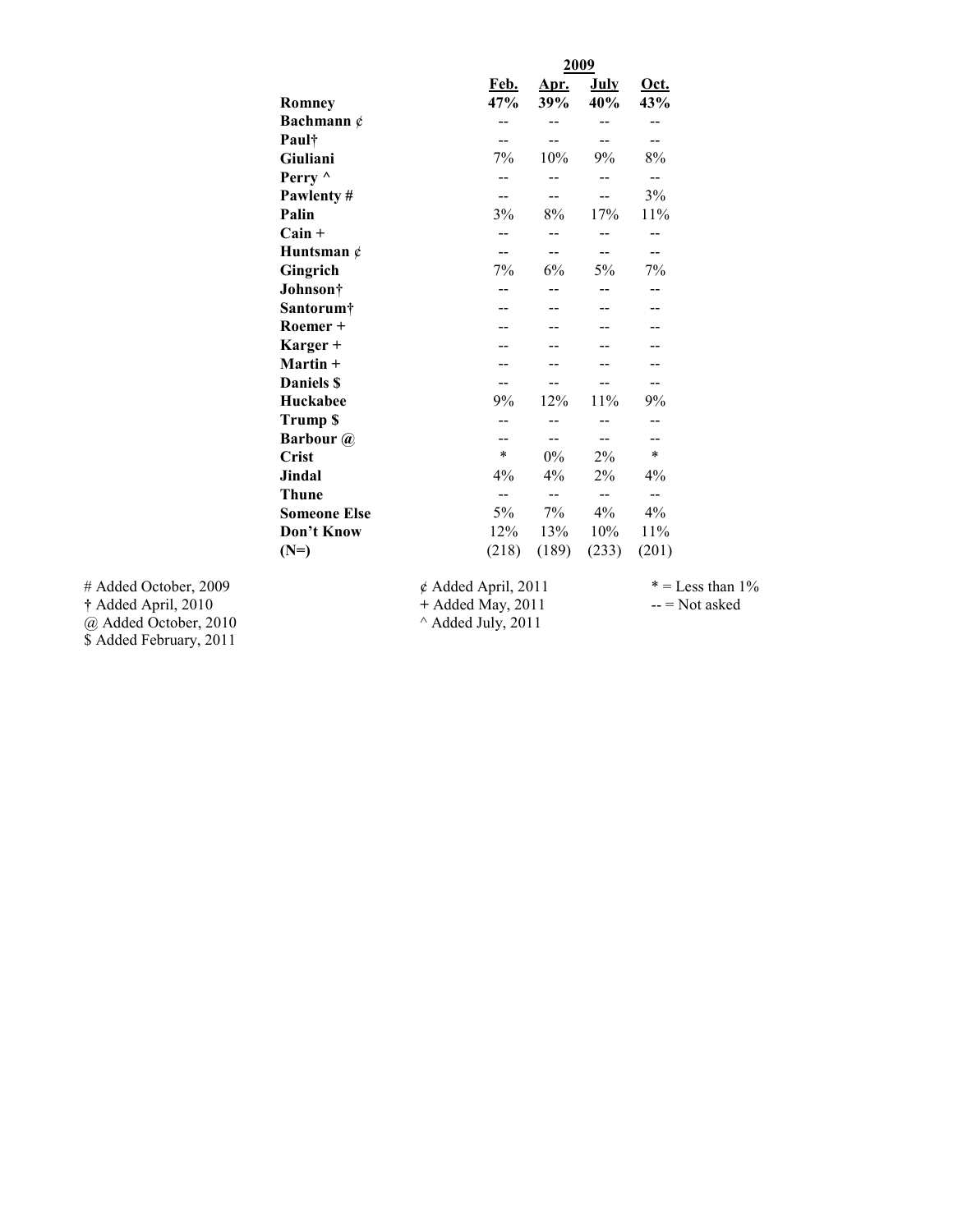#### **Who Will You Not Vote For Under Any Circumstances?**  (Likely 2012 NH GOP Primary Voters)

"Which of the candidates who are running for the Republican nomination would you NOT vote for under any circumstance?"

|              | Oct. '11 | <b>Nov.</b> '11 |
|--------------|----------|-----------------|
| Cain         | $\star$  | 17%             |
| Bachmann     | 12%      | 16%             |
| Perry        | 11%      | 11%             |
| Paul         | 12%      | 10%             |
| Gingrich     | 6%       | 8%              |
| Romnev       | $2\%$    | 8%              |
| Huntsman     | 5%       | 3%              |
| Johnson      | $0\%$    | $2\%$           |
| Santorum     | $1\%$    | $1\%$           |
| Roemer       | $0\%$    | $1\%$           |
| Karger       |          | $1\%$           |
| Someone Else | $1\%$    | 2%              |
| Don't Know   | 24%      | 22%             |
| (N=)         | (333)    | (409)           |
|              |          |                 |

# **Who Do You Expect To Win The NH Primary?**  (Likely 2012 NH GOP Primary Voters)

"Regardless of who you are voting for, which candidate do you think is most likely to win the New Hampshire Republican primary?"

|                     | Oct. '11 | Nov. '11 |
|---------------------|----------|----------|
| Romney              | 65%      | 75%      |
| Paul                | 4%       | 4%       |
| Gingrich            | $\star$  | 4%       |
| Perry               | 4%       | $1\%$    |
| Cain                | 2%       | $1\%$    |
| Huntsman            | $1\%$    | $1\%$    |
| <b>Bachmann</b>     | $\star$  | $0\%$    |
| Johnson             | 0%       | $0\%$    |
| Santorum            | 0%       | $0\%$    |
| Roemer              | $0\%$    | $0\%$    |
| Karger              |          | $0\%$    |
| <b>Someone Else</b> | $1\%$    | $0\%$    |
| Don't Know          | 20%      | 13%      |
| (N=)                | (346)    | (413)    |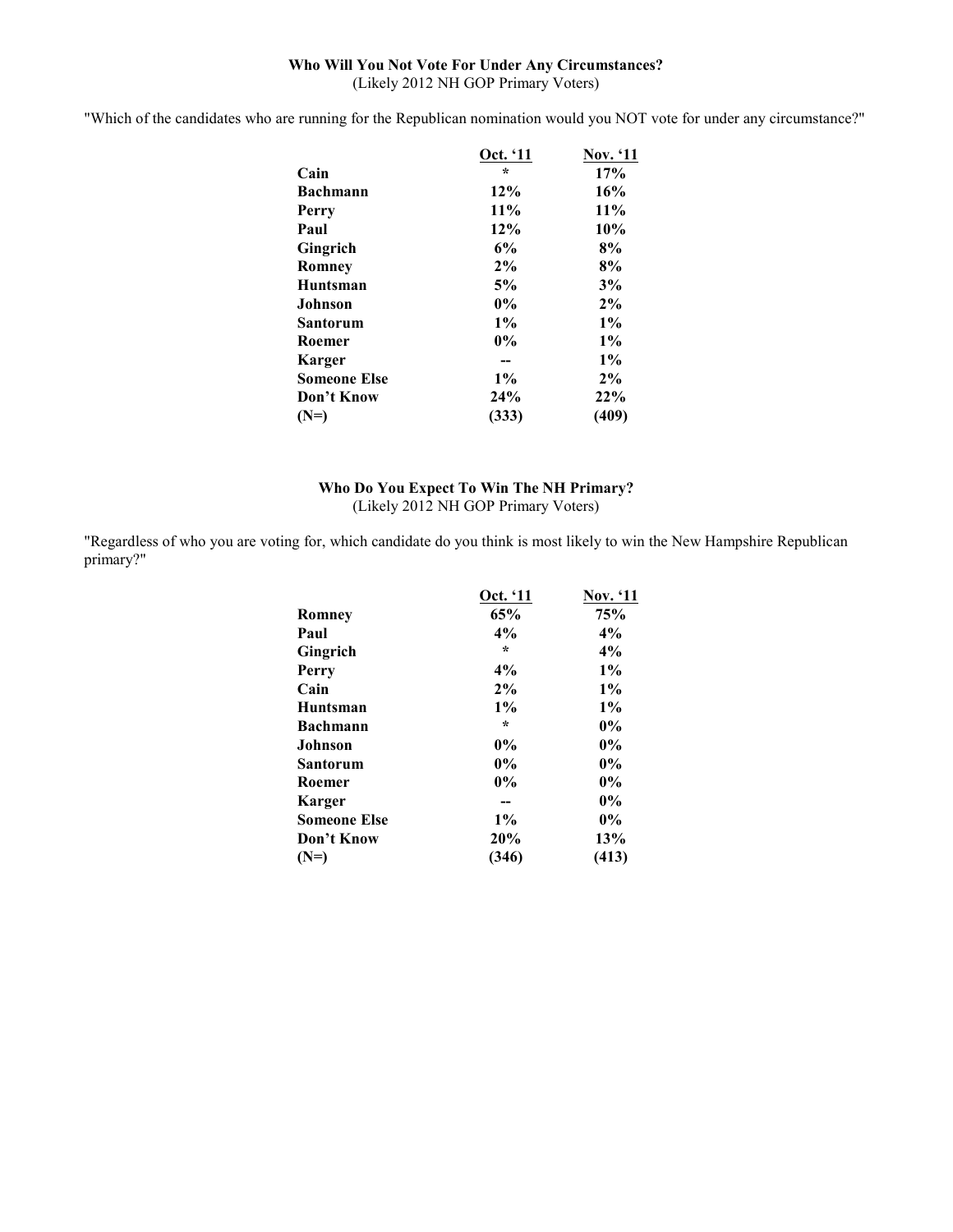#### **Who Has The Best Chance To Defeat Barack Obama?**  (Likely 2012 NH GOP Primary Voters)

"And regardless of who you are voting for, which candidate do you think has the best chance of defeating President Obama in the 2012 general election?"

|                     | Oct. '11 | <b>Nov.</b> '11 |
|---------------------|----------|-----------------|
| Romney              | 52%      | 57%             |
| Gingrich            | $1\%$    | 10%             |
| Cain                | 5%       | 4%              |
| Paul                | 5%       | 3%              |
| <b>Huntsman</b>     | 2%       | 3%              |
| <b>Bachmann</b>     | $1\%$    | $1\%$           |
| Perry               | 7%       | $1\%$           |
| <b>Johnson</b>      | $0\%$    | $0\%$           |
| Santorum            | $0\%$    | $0\%$           |
| Roemer              | $0\%$    | $0\%$           |
| Karger              |          | $0\%$           |
| <b>Someone Else</b> | $2\%$    | 2%              |
| Don't Know          | 22%      | 18%             |
| $(N=)$              | (339)    | (409)           |

#### **Candidate Characteristics?**  (Likely 2012 NH GOP Primary Voters)

"Now I'm going to read you a few phrases which describe the candidates, and for each one, tell me who you think that phrase best describes, regardless of who you are voting for. Please feel free to name a candidate even if you may not be voting for that person."

- "Which Republican candidate do you think is the strongest leader?"
- "Which Republican candidate do you think is most believable?"
- "Which Republican candidate do you think is most likeable?"
- "Which Republican candidate do you think is most willing to take an unpopular position on an issue if they think it is the right position?"

|                     |                  |                   |             | <b>Willing To Take</b> |
|---------------------|------------------|-------------------|-------------|------------------------|
|                     | <b>Strongest</b> | Most              | <b>Most</b> | Unpopular              |
|                     | Leader           | <b>Believable</b> | Likeable    | <b>Stance</b>          |
| Romney              | 44%              | 45%               | 35%         | 12%                    |
| Gingrich            | 25%              | 16%               | 5%          | 21%                    |
| Paul                | 6%               | 21%               | 8%          | 29%                    |
| Perry               | 3%               | 3%                | 8%          | 6%                     |
| <b>Bachmann</b>     | $2\%$            | $4\%$             | 6%          | 6%                     |
| Cain                | 4%               | 4%                | 15%         | 8%                     |
| <b>Huntsman</b>     | $4\%$            | 10%               | 7%          | 6%                     |
| Johnson             | $0\%$            | $0\%$             | $1\%$       | $0\%$                  |
| <b>Santorum</b>     | $\star$          | $1\%$             | 3%          | $2\%$                  |
| Roemer              | $0\%$            | $\ast$            | $0\%$       | $0\%$                  |
| <b>Karger</b>       | $0\%$            | $\ast$            | $0\%$       | $\ast$                 |
| <b>Someone Else</b> | $0\%$            | $\ast$            | $\ast$      | $0\%$                  |
| DK / Unsure         | 12%              | 15%               | 14%         | 11%                    |
| (N)                 | (407)            | (405)             | (405)       | (412)                  |
| $*$ Less than $1\%$ |                  |                   |             |                        |
|                     |                  |                   |             |                        |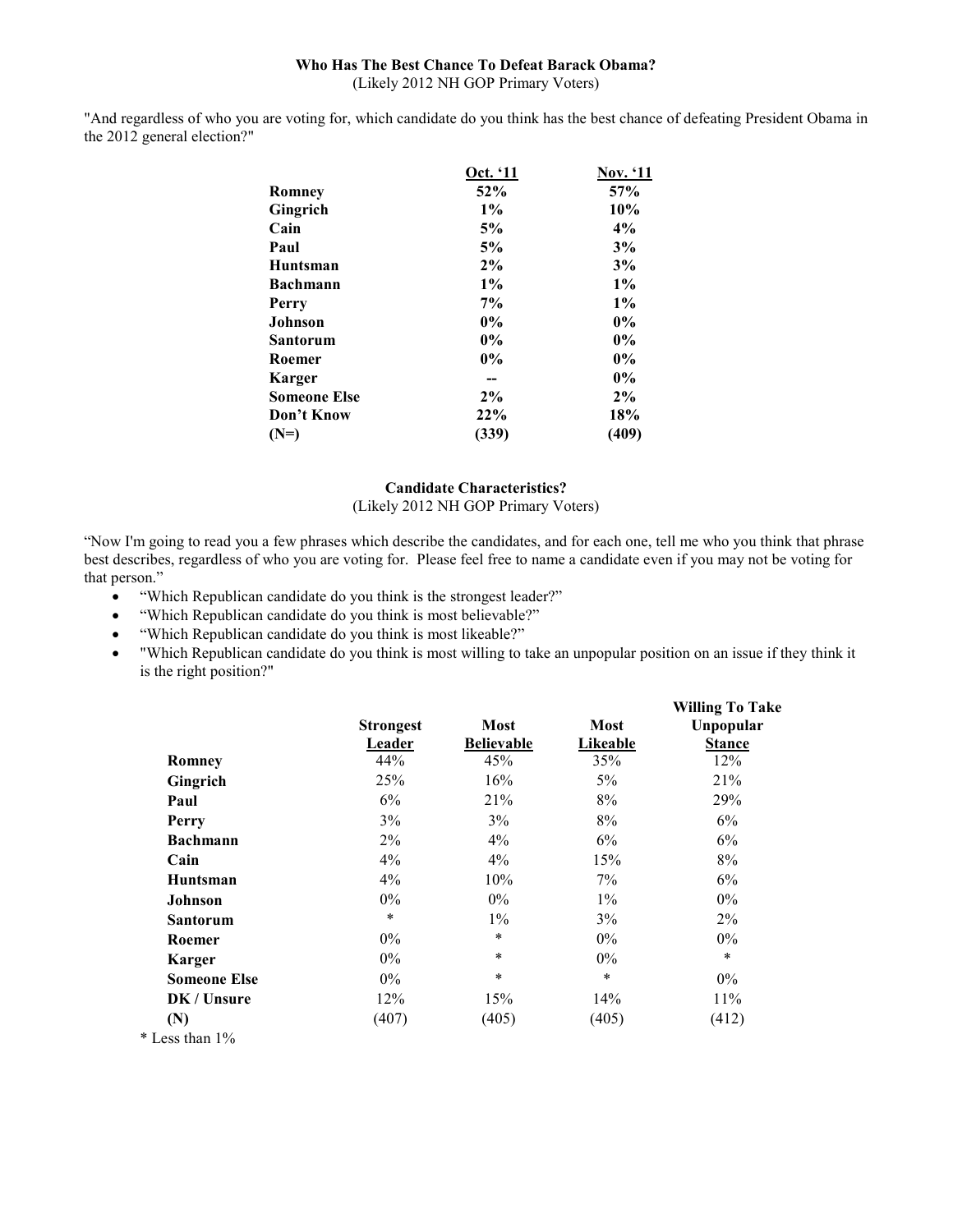#### **Effect of Mitt Romney's Mormonism**  (Likely 2012 NH GOP Primary Voters)

"As you may know, Mitt Romney is a Mormon. Does this make you more likely to vote for him ... less likely to vote for him ... or does this make little difference in your vote?"

|                                    | <b>Nov.</b> '11 |
|------------------------------------|-----------------|
| More Likely To Vote For            | 2%              |
| <b>More Likely To Vote Against</b> | 8%              |
| No Difference                      | 90%             |
| Don't Know                         | $0\%$           |
| (N=)                               | (412)           |

#### **Effect of Rick Perry's Debate Performance**  (Likely 2012 NH GOP Primary Voters)

"As you may know, Rick Perry has had several poor debate performances. Does this make you more likely to vote for him ... less likely to vote for him ... or does this make little difference in your vote?"

|                                    | <b>Nov.</b> '11 |
|------------------------------------|-----------------|
| More Likely To Vote For            | $1\%$           |
| <b>More Likely To Vote Against</b> | 45%             |
| <b>No Difference</b>               | 52%             |
| Don't Know                         | 2%              |
| $(N=)$                             | (410)           |

#### **Effect of Sexual Harassment Allegations Against Herman Cain**  (Likely 2012 NH GOP Primary Voters)

"As you may know, there have been allegations of sexual harassment made against Herman Cain in the 1990's when he was head of the National Restaurant Association. Do these allegations make you more likely to vote for him ... less likely to vote for him ... or does this make little difference in your vote?"

|                                    | <b>Nov.</b> '11 |
|------------------------------------|-----------------|
| More Likely To Vote For            | $1\%$           |
| <b>More Likely To Vote Against</b> | 45%             |
| No Difference                      | 53%             |
| Don't Know                         | $1\%$           |
| (N=)                               | (411)           |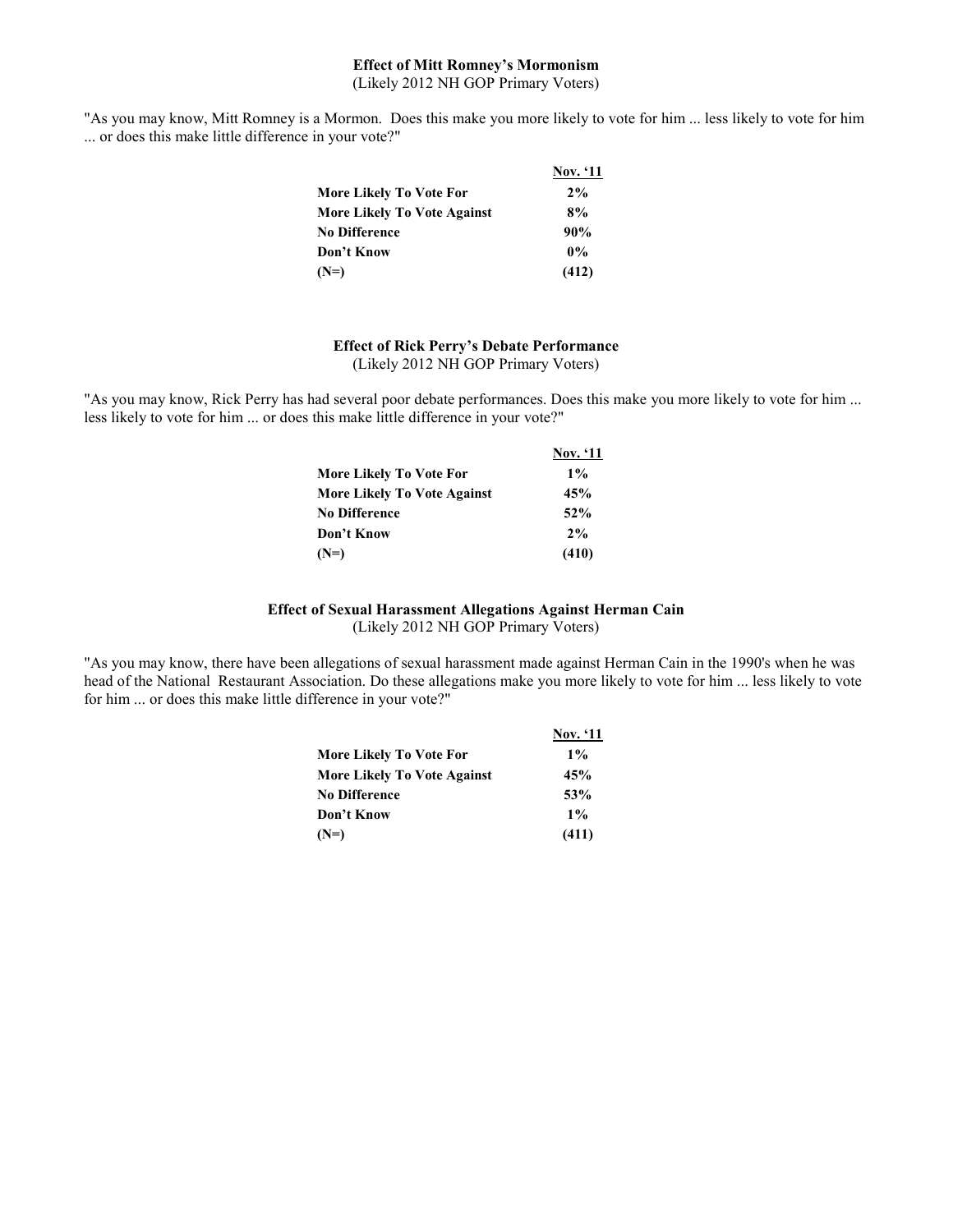#### **Issue Most Important to Primary Vote**  (Likely 2012 NH GOP Primary Voters)

"Next, there are many issues facing the candidates in the election for president. In your opinion, which one issue is MOST IMPORTANT to YOUR VOTE in the presidential primary?"

|                            | June '11 | <b>Nov.</b> '11 |
|----------------------------|----------|-----------------|
| <b>Jobs/Economy</b>        | 60%      | 62%             |
| <b>Budget/Deficit/Debt</b> | 22%      | 10%             |
| Immigration                | $\star$  | 4%              |
| Healthcare                 | 4%       | 4%              |
| <b>Taxes</b>               | $1\%$    | 3%              |
| <b>National Security</b>   | 5%       | 4%              |
| Other                      | 8%       | 13%             |
| Don't Know                 | $\star$  | $\star$         |
| $(N=)$                     | (423)    | (404)           |

#### **Watched Any GOP Debates?**  (Likely 2012 NH GOP Primary Voters)

"As you may know, there have been several televised debates among the Republican candidates. Have you watched any of these debates yourself?" IF YES: "About how many of the debates have you watched?"

|               | <b>Nov.</b> '11 |
|---------------|-----------------|
| None          | 35%             |
| One           | 12%             |
| Two           | 25%             |
| Three or more | 27%             |
| Don't Know    | $1\%$           |
| $(N=)$        | (412)           |

#### **Importance of GOP Debates**

(Likely 2012 NH GOP Primary Voters)

"How important are the debates in your deciding who you plan to vote for in the Republican primary ... very important ... somewhat important ... not very important ... or not important at all?"

|                      | <b>Nov.</b> '11 |
|----------------------|-----------------|
| Very Important       | 25%             |
| Somewhat Important   | 44%             |
| Not Very Important   | 18%             |
| Not Important At All | 13%             |
| Don't Know           | $0\%$           |
| (N=)                 | (412)           |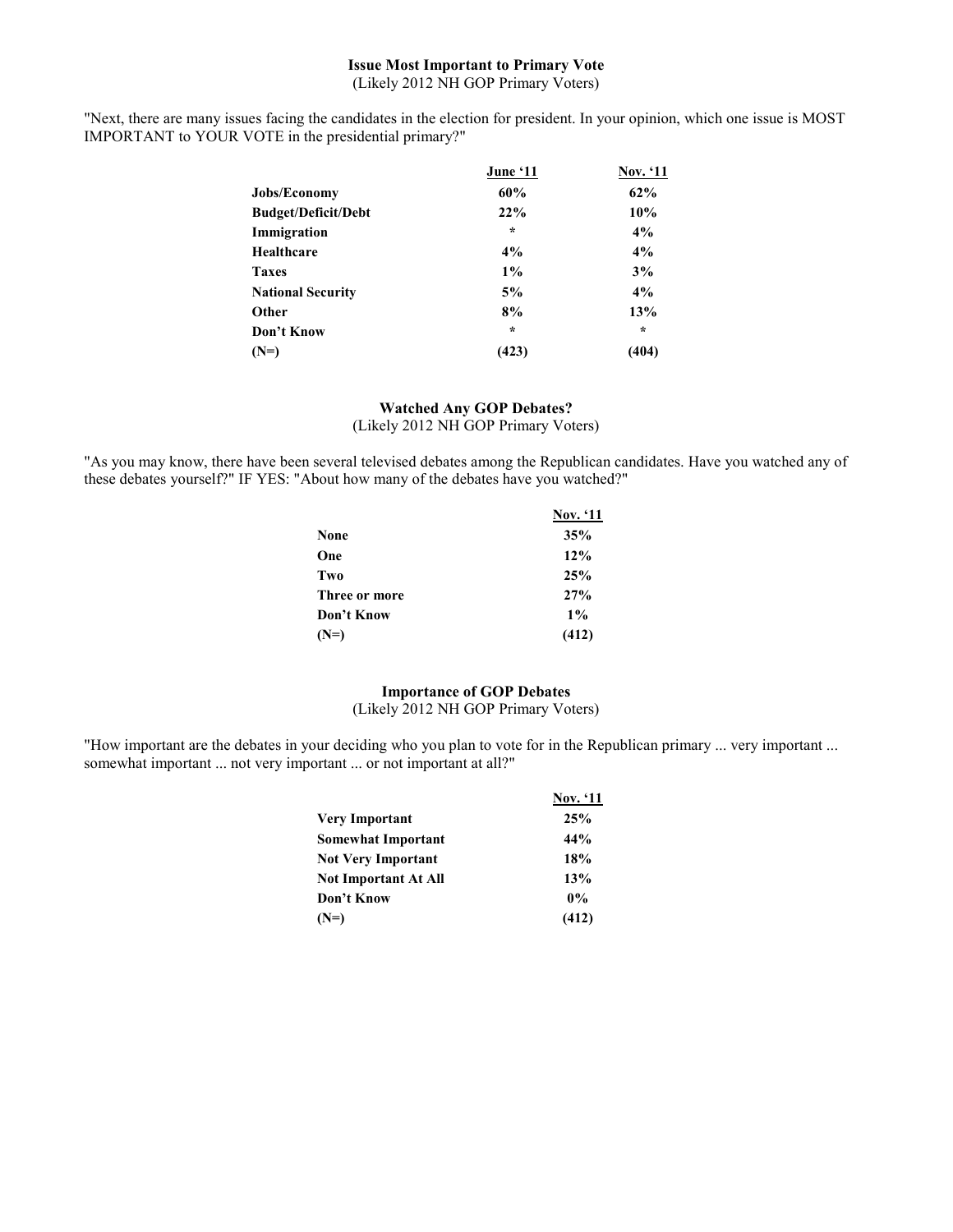# **GOP Favorability Ratings**

# (Likely 2012 GOP Primary Voters)

"Next, I'd like to get your overall opinion of some REPUBLICANS who are running or may run for President in 2012. As I read each name, please say if you have a favorable or unfavorable opinion of this person - or if you have never heard of him."

"Minnesota Congresswoman Michele Bachmann?"

|                 | Favorable | Neutral | Unfavorable | Don't Know | <u>Net</u> | (N)   |
|-----------------|-----------|---------|-------------|------------|------------|-------|
| <b>Nov.</b> '11 | 28%       | 13%     | 53%         | $7\%$      | $-25%$     | (413) |
| Oct. '11        | 31%       | 12%     | 49%         | 8%         | $-18%$     | (345) |
| July $`11$      | 52%       | 6%      | 23%         | 20%        | $+29%$     | (354) |
| Apr. '11        | 26%       | 8%      | 29%         | 37%        | $-3\%$     | (419) |

"Businessman Herman Cain?"

|                 | Favorable | Neutral | Unfavorable | Don't Know | <u>Net</u> | $({\bf N})$ |
|-----------------|-----------|---------|-------------|------------|------------|-------------|
| Nov. '11        | 29%       | 14%     | $51\%$      | 6%         | $-22\%$    | (413)       |
| <b>Oct.</b> '11 | 49%       | $7\%$   | $19\%$      | 25%        | $+30\%$    | (345)       |
| July '11        | 32%       | $7\%$   | $13\%$      | 47%        | $+19%$     | (354)       |

"Former Speaker of the House Newt Gingrich?"

|                 | Favorable | <b>Neutral</b> | Unfavorable | Don't Know | <b>Net</b> | (N)   |
|-----------------|-----------|----------------|-------------|------------|------------|-------|
| <b>Nov.</b> '11 | 49%       | 10%            | 36%         | 4%         | $+13%$     | (413) |
| <b>Oct.</b> '11 | 36%       | 10%            | 49%         | $5\%$      | $-13%$     | (345) |
| July ' $11$     | 25%       | 8%             | 62%         | 6%         | $-37\%$    | (354) |
| Apr. '11        | 42%       | 8%             | 44%         | 6%         | $-2\%$     | (419) |
| Feb. '11        | 41%       | 12%            | 40%         | 7%         | $+1\%$     | (357) |
| <b>Oct. '10</b> | 46%       | 9%             | 39%         | 6%         | $+7\%$     | (225) |
| July $`10$      | 61%       | 3%             | 32%         | $5\%$      | $+29%$     | (211) |
| Apr. '10        | 53%       | 8%             | 31%         | 8%         | $+22\%$    | (227) |
| Feb. '10        | 51%       | 6%             | 35%         | 8%         | $+16%$     | (201) |
| Oct. '09        | 53%       | 6%             | 28%         | 13%        | $+25%$     | (202) |
| <b>Jun. '09</b> | 48%       | 6%             | 39%         | 7%         | $+9\%$     | (234) |
| Apr. '09        | 49%       | $5\%$          | 35%         | 11%        | $+14\%$    | (192) |
| <b>Feb.</b> '09 | 54%       | $5\%$          | 33%         | 8%         | $+21\%$    | (218) |

"Former Utah Governor John Huntsman?"\*

 $\overline{a}$ 

|                 | Favorable  | Neutral | Unfavorable | Don't Know | <u>Net</u> | $(\mathbf{N})$ |
|-----------------|------------|---------|-------------|------------|------------|----------------|
| <b>Nov.</b> '11 | <b>34%</b> | 12%     | 25%         | 30%        | $+9%$      | (413)          |
| Oct. '11        | 27%        | $11\%$  | 29%         | 33%        | $-2\%$     | (345)          |
| July $`11$      | 19%        | 3%      | 23%         | 46%        | $-4\%$     | (354)          |
| Apr. '11        | $9\%$      | 8%      | 12%         | 71%        | $-3\%$     | (418)          |

<sup>\*</sup> John Huntsman was previously referred to as "Former U.S. Ambassador to China."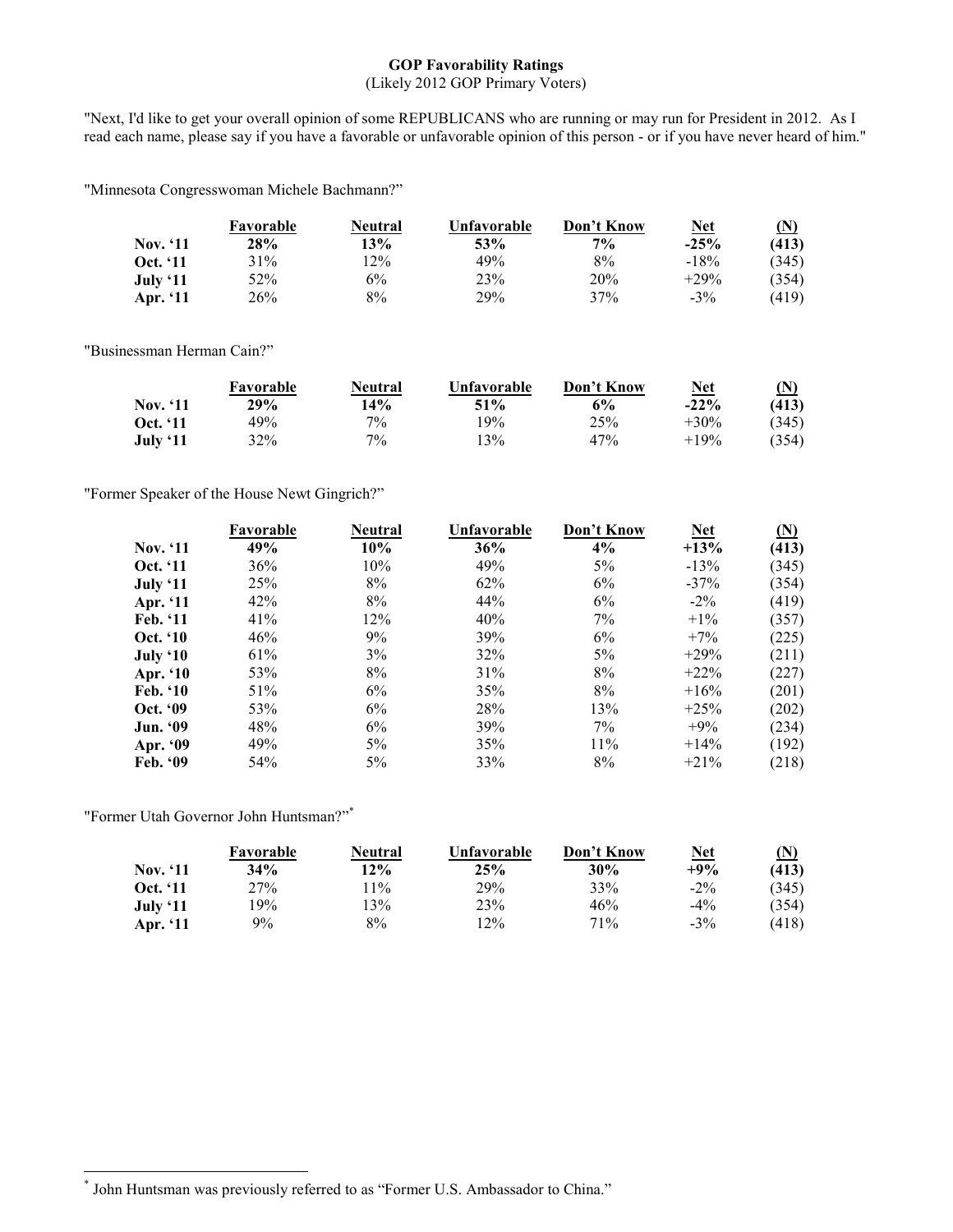"Former New Mexico Governor Gary Johnson?"

|                 | Favorable | <b>Neutral</b> | Unfavorable | Don't Know | <b>Net</b> | (N)   |
|-----------------|-----------|----------------|-------------|------------|------------|-------|
| <b>Nov.</b> '11 | 6%        | 16%            | 26%         | 53%        | $-20%$     | (413) |
| <b>Oct.</b> '11 | 9%        | 14%            | 22%         | 54%        | $-13%$     | (345) |
| July '11        | 12%       | $6\%$          | 17%         | 64%        | $-5\%$     | (354) |
| Apr. '11        | 9%        | 12%            | 14%         | 66%        | $-5\%$     | (417) |
| Feb. '11        | 6%        | 13%            | 11%         | 69%        | $-5\%$     | (357) |
| <b>Oct.</b> '10 | 7%        | 8%             | 10%         | 75%        | $-3\%$     | (227) |
| July '10        | 7%        | 6%             | 10%         | 77%        | $-3\%$     | (211) |
| Apr. $`10$      | 12%       | $6\%$          | $5\%$       | 76%        | $+7\%$     | (227) |

"Businessman Fred Karger?"

|                 | Favorable | Neutral | Unfavorable | Don't Know | Net     | 'N    |
|-----------------|-----------|---------|-------------|------------|---------|-------|
| <b>Nov.</b> '11 | $2\%$     | 8%      | 14%         | $77\%$     | $-12\%$ | (413) |

"Texas Congressman Ron Paul?"

|                 | Favorable | Neutral | Unfavorable | Don't Know | <b>Net</b> | (N)   |
|-----------------|-----------|---------|-------------|------------|------------|-------|
| <b>Nov.</b> '11 | 45%       | $12\%$  | 39%         | 4%         | $+6\%$     | (413) |
| <b>Oct.</b> '11 | 45%       | 11%     | 40%         | $4\%$      | $+5\%$     | (345) |
| July ' $11$     | 40%       | 8%      | 45%         | $7\%$      | $-5\%$     | (354) |
| Apr. '11        | 41%       | 7%      | 40%         | 12%        | $+1\%$     | (419) |
| Feb. '11        | 36%       | 10%     | 35%         | 19%        | $+1\%$     | (355) |
| <b>Oct.</b> '10 | 30%       | 12%     | 40%         | 17%        | $-10\%$    | (225) |
| July '10        | 38%       | 7%      | 35%         | 20%        | $+3%$      | (211) |
| Apr. '10        | 36%       | 12%     | 39%         | 14%        | $-3\%$     | (227) |

"Texas Governor Rick Perry?"

|          | Favorable | Neutral | Unfavorable | Don't Know | <u>Net</u> | (N)   |
|----------|-----------|---------|-------------|------------|------------|-------|
| Nov. '11 | 25%       | $12\%$  | 59%         | $4\%$      | $-34\%$    | (413) |
| Oct. '11 | 36%       | 8%      | 43%         | 12%        | $-7\%$     | (345) |
| July '11 | 34%       | $9\%$   | 15%         | 42%        | $+19%$     | (354) |

"Former Louisiana Governor Buddy Roemer?"

|                 | Favorable | Neutral | Unfavorable | Don't Know | <u>Net</u> | $\bf{(N)}$ |
|-----------------|-----------|---------|-------------|------------|------------|------------|
| Nov. '11        | $5\%$     | 12%     | 25%         | 57%        | $-20%$     | (413)      |
| <b>Oct. '11</b> | $7\%$     | 10%     | 25%         | 58%        | $-18%$     | 344)       |
| July '11        | 8%        | $9\%$   | $17\%$      | 66%        | $-9\%$     | (354)      |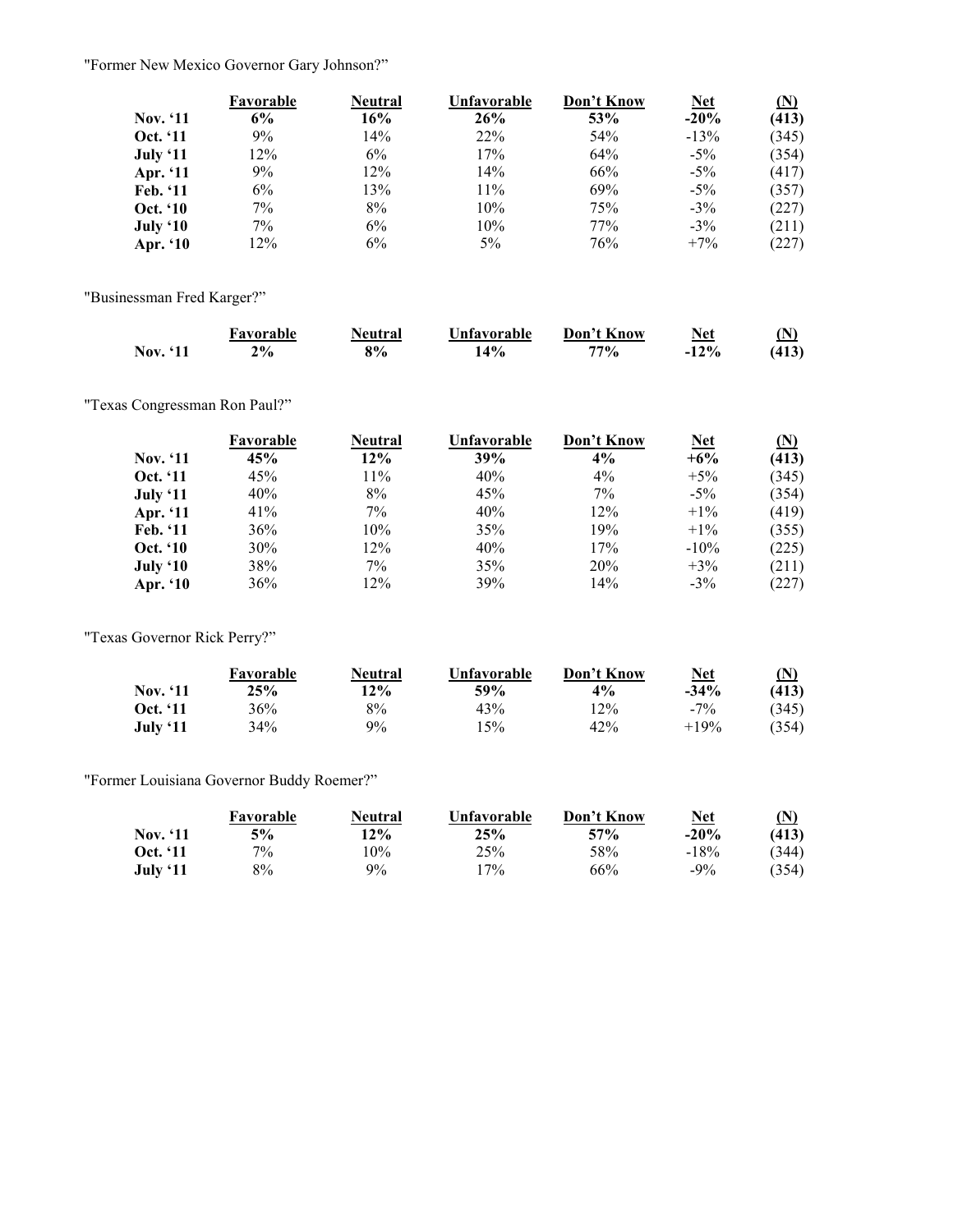"Former Massachusetts Governor Mitt Romney?"

|                 | Favorable | Neutral | Unfavorable | Don't Know | <b>Net</b> | (N)   |
|-----------------|-----------|---------|-------------|------------|------------|-------|
| <b>Nov.</b> '11 | 67%       | 10%     | 22%         | $1\%$      | $+45%$     | (413) |
| <b>Oct.</b> '11 | 67%       | 10%     | 20%         | 3%         | $+47%$     | (345) |
| July ' $11$     | 68%       | $7\%$   | 24%         | $2\%$      | $+44\%$    | (354) |
| Apr. '11        | 70%       | 6%      | 21%         | 3%         | $+49%$     | (419) |
| Feb. '11        | 73%       | 8%      | 16%         | $4\%$      | $+57\%$    | (357) |
| <b>Oct. '10</b> | 73%       | 6%      | 19%         | $1\%$      | $+54\%$    | (226) |
| July $`10$      | 75%       | 5%      | 16%         | $4\%$      | $+59%$     | (211) |
| Apr. '10        | 72%       | 6%      | 18%         | $4\%$      | $+54%$     | (228) |
| Feb. '10        | 80%       | 5%      | 14%         | $2\%$      | $+66%$     | (201) |
| <b>Oct. '09</b> | 76%       | $4\%$   | 16%         | $5\%$      | $+60%$     | (202) |
| <b>Jun. '09</b> | 69%       | $5\%$   | 22%         | $4\%$      | $+47%$     | (234) |
| Apr. '09        | 78%       | $2\%$   | 16%         | $4\%$      | $+62\%$    | (192) |
| Feb. $99$       | 79%       | $4\%$   | 16%         | $1\%$      | $+63%$     | (218) |

"Former Pennsylvania Senator Rick Santorum?"

|                 | Favorable       | <b>Neutral</b> | Unfavorable | Don't Know | <b>Net</b> | (N)   |
|-----------------|-----------------|----------------|-------------|------------|------------|-------|
| <b>Nov.</b> '11 | 26%             | 16%            | 33%         | 26%        | $-7\%$     | (413) |
| <b>Oct.</b> '11 | 28%             | 11%            | 30%         | 31%        | $-2\%$     | (344) |
| July ' $11$     | 33%             | 10%            | 21%         | 36%        | $+12\%$    | (353) |
| Apr. '11        | 31%             | 9%             | 19%         | 40%        | $+12\%$    | (419) |
| Feb. '11        | 30%             | 13%            | 12%         | 45%        | $+18%$     | (357) |
| <b>Oct.</b> '10 | 24 <sup>%</sup> | 13%            | 15%         | 48%        | $+9\%$     | (225) |
| July $`10$      | 30%             | 9%             | 15%         | 46%        | $+15%$     | (211) |
| Apr. '10        | 30%             | 9%             | 11%         | 50%        | $+19%$     | (226) |

# **Should The Democratic Party Renominate Obama?**

(Likely 2012 NH DEM Primary Voters)

"Do you think the Democratic Party should re-nominate Barack Obama as the party's candidate for president in 2012, or do you think the Democratic Party should nominate a different candidate for president in 2012?"

|                                     | <b>Nov.</b> '11 |
|-------------------------------------|-----------------|
| <b>Renominate Obama</b>             | 74%             |
| <b>Nominate Different Candidate</b> | 19%             |
| Don't Know                          | $7\%$           |
| $(N=)$                              | (219)           |

#### **Rather Nominate Obama or Hilary Clinton?**  (Likely 2012 NH DEM Primary Voters)

"If you had a choice, would you like to see Barack Obama or Hillary Clinton as the Democratic presidential nominee in 2012?"

|            | <b>Nov.</b> '11 |
|------------|-----------------|
| Obama      | 56%             |
| Clinton    | 31%             |
| Don't Know | 13%             |
| (N=)       | (221)           |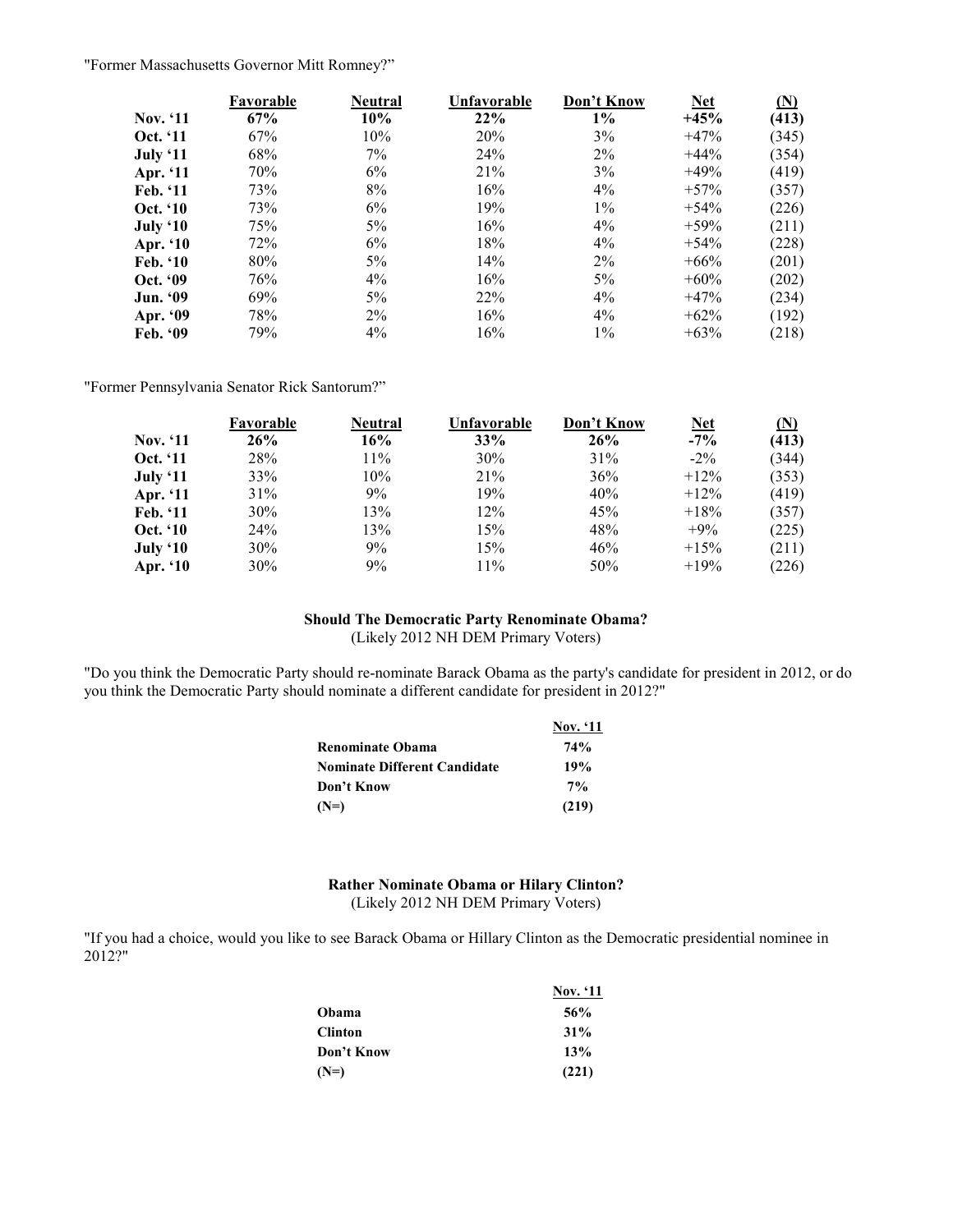# **2012 Presidential Trial Heats (Likely 2012 Voters)**

# **Obama v. Romney**

|                     | Feb. '11 | <b>April</b> '11 | July '11 | Oct. '11 | Nov. '11 |
|---------------------|----------|------------------|----------|----------|----------|
| <b>Barack Obama</b> | 41%      | 43%              | 43%      | 42%      | 44%      |
| <b>Mitt Romney</b>  | 49%      | 50%              | 47%      | 50%      | 47%      |
| Other               | 3%       | 2%               | 2%       | $2\%$    | 3%       |
| <b>Undecided</b>    | $7\%$    | 6%               | $7\%$    | $7\%$    | $7\%$    |
| $(N=)$              | (712)    | (471)            | (729)    | (559)    | (606)    |

# **Obama v. Gingrich**

|                      | <b>Nov.</b> '11 |
|----------------------|-----------------|
| <b>Barack Obama</b>  | 52%             |
| <b>Newt Gingrich</b> | 40%             |
| <b>Other</b>         | 2%              |
| Undecided            | 6%              |
| $(N=)$               | (603)           |

# **Obama v. Perry**

|                     | Oct. '11 | <b>Nov.</b> '11 |
|---------------------|----------|-----------------|
| <b>Barack Obama</b> | 49%      | 54%             |
| <b>Rick Perry</b>   | 42%      | 35%             |
| Other               | $1\%$    | 3%              |
| <b>Undecided</b>    | $7\%$    | $7\%$           |
| $(N=)$              | (546)    | (589)           |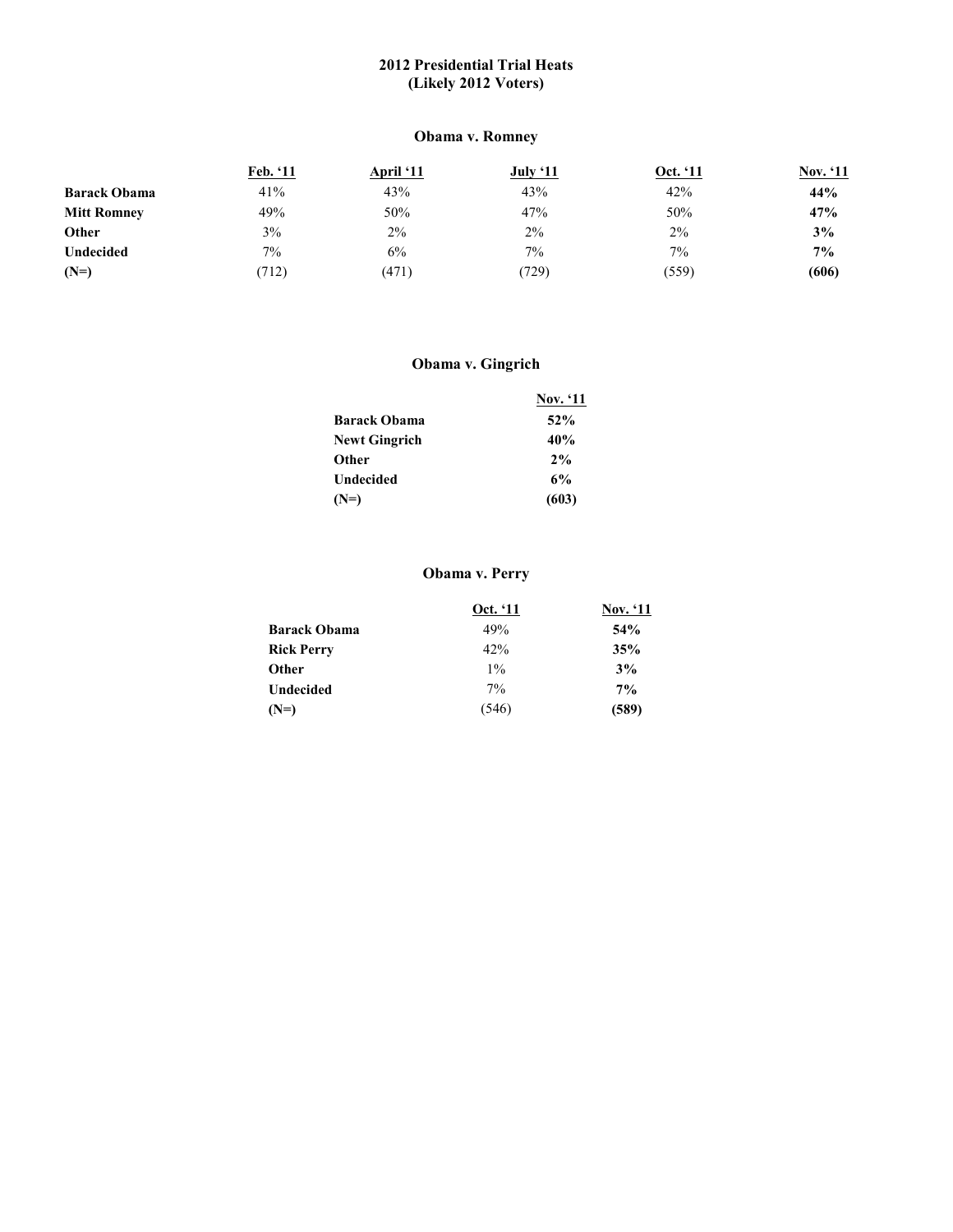# **2012 Presidential Primary – Undeclared Voters Primary Choice**

|                                  | Vote in<br><b>GOP Primary</b> | Vote in<br><b>DEM Primary</b> | D <sub>K</sub> | $\mathbf{M}$ |
|----------------------------------|-------------------------------|-------------------------------|----------------|--------------|
| <b>STATEWIDE</b>                 | 56%                           | 26%                           | 18%            | 266          |
| Democrat                         | 30%                           | 64%                           | 6%             | 86           |
| Independent                      | 51%                           | 11%                           | 38%            | $87\,$       |
| Republican                       | 88%                           | 3%                            | 9%             | $88\,$       |
| Extremely interested             | 69%                           | 20%                           | 11%            | 96           |
| Very interested                  | 58%                           | 25%                           | 17%            | 95           |
| Somewhat/Not very interested     | 38%                           | 33%                           | 29%            | 73           |
| Liberal                          | 32%                           | 54%                           | 15%            | 41           |
| Moderate                         | 50%                           | 29%                           | 21%            | 124          |
| Conservative                     | 81%                           | 7%                            | 11%            | 81           |
| <b>Support Tea Party</b>         | 85%                           | $2\%$                         | 13%            | 61           |
| Neutral                          | 55%                           | 21%                           | 23%            | 107          |
| Oppose Tea Party                 | 40%                           | 45%                           | 15%            | 98           |
| Approve of Obama                 | 34%                           | 50%                           | 16%            | 107          |
| Neutral                          | 40%                           | 20%                           | 40%            | 15           |
| Disapprove of Obama              | 76%                           | $8\%$                         | 16%            | 142          |
| Read Union Leader                | 48%                           | 27%                           | 25%            | 64           |
| Read Boston Globe                | 50%                           | 28%                           | 22%            | 46           |
| Watch WMUR                       | 54%                           | 25%                           | 21%            | 179          |
| Listen to NHPR                   | 55%                           | 25%                           | 20%            | 92           |
| 18 to 34                         | 46%                           | 50%                           | 4%             | 24           |
| 35 to 49                         | 63%                           | 20%                           | 17%            | 54           |
| 50 to 64                         | 55%                           | 28%                           | 17%            | 93           |
| 65 and over                      | 57%                           | 22%                           | 21%            | 87           |
| Male                             | 66%                           | 19%                           | 14%            | 125          |
| Female                           | 48%                           | 31%                           | 21%            | 141          |
| High school or less              | 43%                           | 28%                           | 30%            | 54           |
| Some college                     | 53%                           | 20%                           | 27%            | 51           |
| College graduate                 | 62%                           | 23%                           | 15%            | 94           |
| Post graduate                    | 63%                           | 32%                           | $5\%$          | 65           |
| Protestant                       | 59%                           | 21%                           | 21%            | 63           |
| Catholic                         | 64%                           | 19%                           | $18\%$         | 91           |
| Other                            | 49%                           | 38%                           | 14%            | 96           |
| Attend services 1 or more a week | 60%                           | 22%                           | 18%            | 60           |
| 1 2 times a month                | $58\%$                        | 23%                           | 19%            | 26           |
| Less often                       | 61%                           | 24%                           | 15%            | $72\,$       |
| Never                            | 52%                           | 33%                           | 15%            | 91           |
| North Country                    | 55%                           | 27%                           | $18\%$         | 22           |
| Central / Lakes                  | 62%                           | 24%                           | 14%            | 58           |
| Connecticut Valley               | 50%                           | 30%                           | 20%            | 44           |
| Mass Border                      | 62%                           | 17%                           | 20%            | 69           |
| Seacoast                         | 50%                           | 34%                           | 16%            | 50           |
| Manchester Area                  | 52%                           | 26%                           | 22%            | 23           |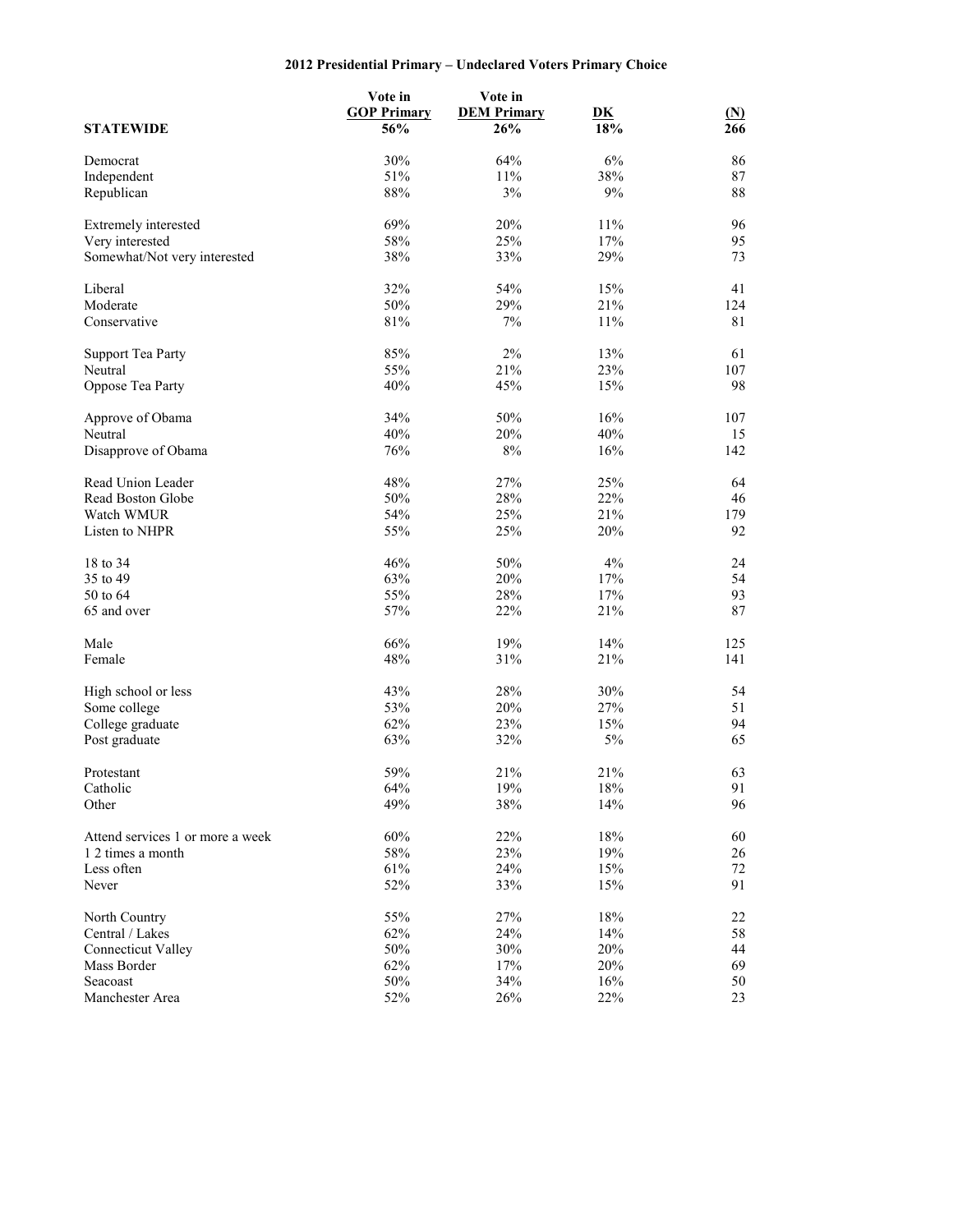# **Democratic Voters Primary Preference**

|                                     | Prefer<br>Obama | Prefer<br><b>Someone Else</b> | DK    |                     |
|-------------------------------------|-----------------|-------------------------------|-------|---------------------|
| <b>STATEWIDE</b>                    | 74%             | 19%                           | 7%    | $\mathbf{M}$<br>219 |
| Registered Democrat                 | 72%             | 22%                           | 6%    | 152                 |
| Registered Undeclared               | 79%             | 15%                           | 6%    | 62                  |
| Democrat                            | 79%             | 15%                           | 5%    | 189                 |
| Independent                         | 48%             | 33%                           | 19%   | 21                  |
| Republican                          | 13%             | 75%                           | 13%   | 8                   |
| Extremely interested                | 78%             | 19%                           | 3%    | 79                  |
| Very interested                     | 73%             | 17%                           | 9%    | 75                  |
| Somewhat/Not very interested        | 70%             | 22%                           | 8%    | 64                  |
| Liberal                             | 84%             | 9%                            | 7%    | 87                  |
| Moderate                            | 71%             | 23%                           | 6%    | 97                  |
| Conservative                        | 48%             | 44%                           | $7\%$ | 27                  |
| <b>Support Tea Party</b>            | 40%             | 60%                           | $0\%$ | 10                  |
| Neutral                             | 56%             | 32%                           | 12%   | 73                  |
| Oppose Tea Party                    | 86%             | 10%                           | 4%    | 136                 |
| Approve of Obama                    | 90%             | 6%                            | 4%    | 163                 |
| Neutral                             | 43%             | 14%                           | 43%   | 14                  |
| Disapprove of Obama                 | 22%             | 73%                           | 5%    | 41                  |
| Read Union Leader                   | 68%             | 26%                           | 6%    | 50                  |
| Read Boston Globe                   | 85%             | 15%                           | $0\%$ | 48                  |
| Watch WMUR                          | 72%             | 20%                           | $8\%$ | 145                 |
| Listen to NHPR                      | 87%             | 10%                           | 3%    | 90                  |
| 18 to 34                            | 72%             | 22%                           | 6%    | 32                  |
| 35 to 49                            | 75%             | 14%                           | 11%   | 36                  |
| 50 to 64                            | 81%             | 10%                           | 9%    | 79                  |
| 65 and over                         | 68%             | 30%                           | 3%    | 71                  |
| Male                                | 75%             | 22%                           | 3%    | 73                  |
| Female                              | 73%             | 18%                           | $9\%$ | 146                 |
|                                     | 59%             | 33%                           | $8\%$ | 49                  |
| High school or less<br>Some college | 63%             | 28%                           | 10%   | 40                  |
| College graduate                    | 74%             | 16%                           | 10%   | 68                  |
| Post graduate                       | 94%             | $6\%$                         | $0\%$ | 62                  |
| Protestant                          | 82%             | 15%                           | 4%    | 55                  |
| Catholic                            | 61%             | 32%                           | $7\%$ | 69                  |
| Other                               | 79%             | 12%                           | 10%   | 84                  |
| Attend services 1 or more a week    | 59%             | 33%                           | $8\%$ | 49                  |
| 1 2 times a month                   | 68%             | 26%                           | $6\%$ | 34                  |
| Less often                          | $81\%$          | 15%                           | 4%    | 52                  |
| Never                               | $81\%$          | 9%                            | 9%    | 75                  |
| North Country                       | 65%             | 27%                           | $8\%$ | 26                  |
| Central / Lakes                     | 76%             | 15%                           | 10%   | 41                  |
| Connecticut Valley                  | 63%             | 23%                           | 13%   | 30                  |
| Mass Border                         | 79%             | 17%                           | 4%    | 52                  |
| Seacoast                            | 77%             | 19%                           | $4\%$ | 48                  |
| Manchester Area                     | 77%             | 18%                           | $5\%$ | 22                  |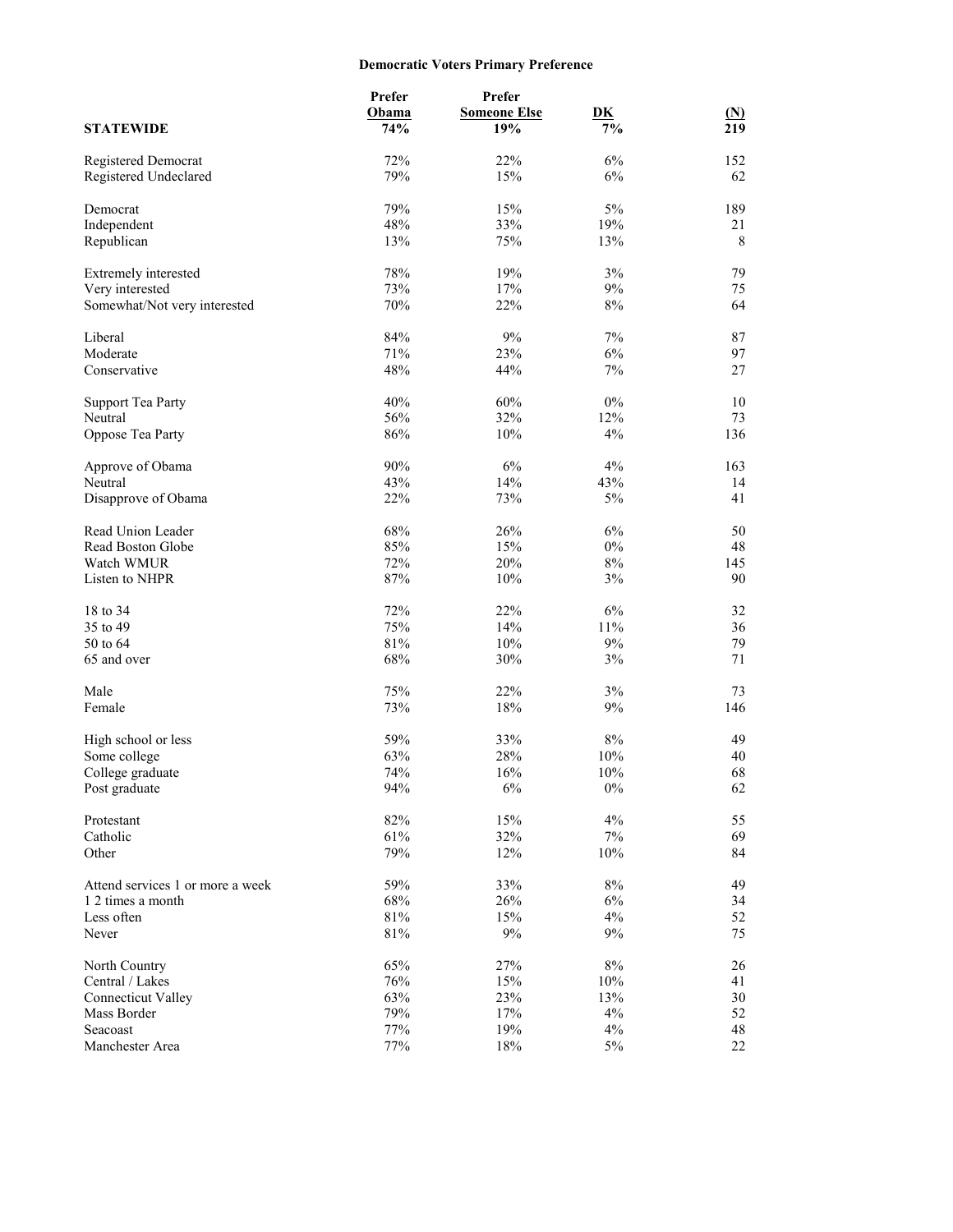#### **Rather Nominate Obama or Clinton**

|                                  | Obama         | <b>Clinton</b> | D <sub>K</sub> | $\mathbf{M}$ |
|----------------------------------|---------------|----------------|----------------|--------------|
| <b>STATEWIDE</b>                 | 56%           | 31%            | 13%            | 221          |
| Registered Democrat              | 52%           | 34%            | 14%            | 153          |
| Registered Undeclared            | 68%           | 22%            | 10%            | 63           |
| Democrat                         | 61%           | 26%            | 13%            | 191          |
| Independent                      | 29%           | 67%            | 5%             | 21           |
| Republican                       | 13%           | 63%            | 25%            | 8            |
| Extremely interested             | 54%           | 33%            | 14%            | $80\,$       |
| Very interested                  | 63%           | 28%            | $9\%$          | 75           |
| Somewhat/Not very interested     | 52%           | 32%            | 15%            | 65           |
| Liberal                          | 62%           | 24%            | 14%            | 87           |
| Moderate                         | 57%           | 32%            | 11%            | 98           |
| Conservative                     | 36%           | 57%            | 7%             | 28           |
| <b>Support Tea Party</b>         | 40%           | 50%            | 10%            | 10           |
| Neutral                          | 43%           | 41%            | 16%            | 74           |
| Oppose Tea Party                 | 64%           | 25%            | 11%            | 137          |
| Approve of Obama                 | 72%           | 18%            | $10\%$         | 165          |
| Neutral                          | 14%           | 64%            | 21%            | 14           |
| Disapprove of Obama              | 10%           | 71%            | 20%            | 41           |
| Read Union Leader                | 53%           | 35%            | 12%            | 51           |
| Read Boston Globe                | 69%           | 21%            | 10%            | $48\,$       |
| Watch WMUR                       | 51%           | 35%            | 14%            | 147          |
| Listen to NHPR                   | 64%           | 24%            | 11%            | 90           |
| 18 to 34                         | 66%           | 19%            | 16%            | 32           |
| 35 to 49                         | 53%           | 34%            | 13%            | 38           |
| 50 to 64                         | 61%           | 24%            | 15%            | 79           |
| 65 and over                      | 49%           | 42%            | $8\%$          | 71           |
| Male                             | 65%           | 27%            | 8%             | 75           |
| Female                           | 51%           | 34%            | 15%            | 146          |
| High school or less              | 47%           | 41%            | 12%            | 51           |
| Some college                     | 43%           | 35%            | 23%            | 40           |
| College graduate                 | 59%           | 28%            | 13%            | 68           |
| Post graduate                    | 69%           | 24%            | 6%             | 62           |
| Protestant                       | 59%           | 29%            | 13%            | 56           |
| Catholic                         | 43%           | 46%            | $10\%$         | 69           |
| Other                            | 65%           | 22%            | 13%            | 85           |
| Attend services 1 or more a week | 39%           | 53%            | $8\%$          | 49           |
| 1 2 times a month                | 50%           | 41%            | $9\%$          | 34           |
| Less often                       | $70\%$        | 17%            | 13%            | 53           |
| Never                            | 61%           | 24%            | 16%            | 76           |
| North Country                    | 42%           | 46%            | 12%            | 26           |
| Central / Lakes                  | 60%           | 30%            | $9\%$          | 43           |
| <b>Connecticut Valley</b>        | 50%           | 37%            | 13%            | 30           |
| Mass Border<br>Seacoast          | 63%<br>$60\%$ | 27%<br>31%     | 10%<br>$8\%$   | 52<br>48     |
| Manchester Area                  | 45%           | $18\%$         | 36%            | $22\,$       |
|                                  |               |                |                |              |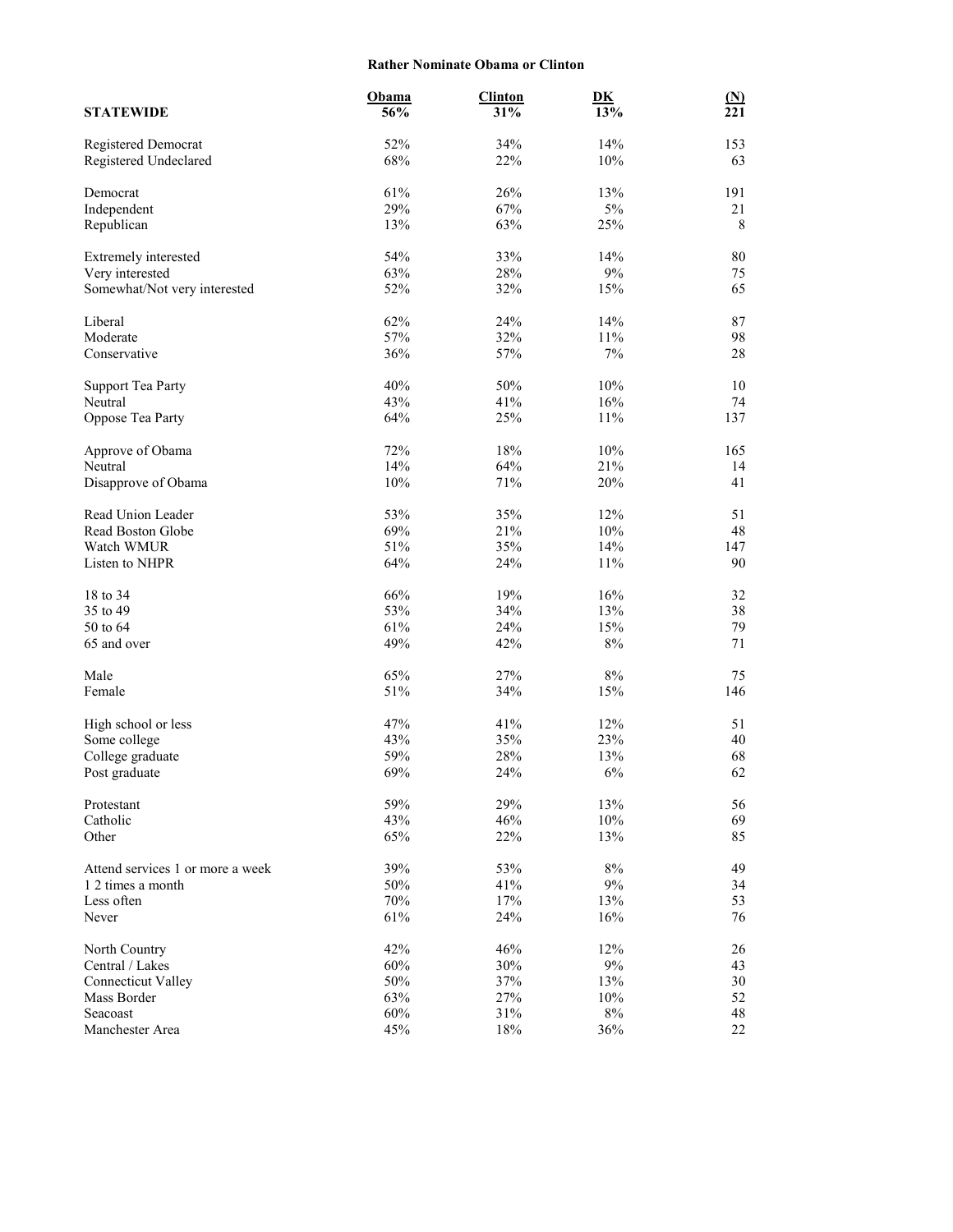# **Favorability Rating – Former Massachusetts Governor Mitt Romney**

| <b>GOP LIKELY VOTERS</b>                              | Favorable<br>67% | <b>Neutral</b><br>10% | <b>Unfavorable</b><br>22% | $\underline{\mathbf{D}}\underline{\mathbf{K}}$<br>$\overline{1\%}$ | $\frac{\text{(N)}}{413}$ |
|-------------------------------------------------------|------------------|-----------------------|---------------------------|--------------------------------------------------------------------|--------------------------|
| Registered Undeclared<br>Registered Republican        | 62%<br>72%       | 13%<br>$8\%$          | 25%<br>18%                | $0\%$<br>$2\%$                                                     | 192<br>215               |
| Democrat                                              | 50%              | 16%                   | 34%                       | $0\%$                                                              | 46                       |
| Independent                                           | 64%              | $7\%$                 | 30%                       | $0\%$                                                              | 76                       |
| Republican                                            | 71%              | $10\%$                | 18%                       | $2\%$                                                              | 287                      |
|                                                       | 94%              | 4%                    | $1\%$                     | $1\%$                                                              | 174                      |
| Romney supporter<br>Cain supporter                    | 18%              | 11%                   | 71%                       | $0\%$                                                              | 18                       |
| Gingrich supporter                                    | 66%              | 16%                   | 16%                       | $2\%$                                                              | 62                       |
| Paul supporter                                        | 30%              | 13%                   | 57%                       | $0\%$                                                              | 51                       |
| Huntsman supporter                                    | 43%              | 20%                   | 37%                       | $0\%$                                                              | 33                       |
| Support other candidate                               | 47%              | $3\%$                 | 50%                       | $0\%$                                                              | 31                       |
| Undecided                                             | 61%              | 19%                   | 16%                       | 4%                                                                 | 43                       |
| Extremely interested                                  | 68%              | 11%                   | 21%                       | $1\%$                                                              | 190                      |
| Very interested                                       | 66%              | 11%                   | 22%                       | $1\%$                                                              | 149                      |
| Somewhat/Not very interested                          | 71%              | $5\%$                 | 22%                       | $2\%$                                                              | 72                       |
|                                                       |                  |                       |                           |                                                                    |                          |
| Liberal                                               | 47%              | 19%                   | 33%                       | $0\%$                                                              | $20\,$                   |
| Moderate                                              | 69%              | 10%                   | 20%                       | $0\%$                                                              | 157                      |
| Conservative                                          | 68%              | 9%                    | 22%                       | $1\%$                                                              | 220                      |
| <b>Support Tea Party</b>                              | 72%              | $7\%$                 | 21%                       | $1\%$                                                              | 172                      |
| Neutral                                               | 65%              | 15%                   | 18%                       | $2\%$                                                              | 160                      |
| Oppose Tea Party                                      | 60%              | $8\%$                 | 32%                       | $0\%$                                                              | 79                       |
| Read Union Leader                                     | 74%              | 11%                   | 13%                       | 2%                                                                 | 147                      |
| Read Boston Globe                                     | 75%              | $7\%$                 | 18%                       | $0\%$                                                              | 60                       |
| Watch WMUR                                            | 71%              | $8\%$                 | 19%                       | $1\%$                                                              | 263                      |
| Listen to NHPR                                        | 57%              | 18%                   | 23%                       | $2\%$                                                              | 114                      |
| 18 to 34                                              | 53%              | $0\%$                 | 43%                       | 4%                                                                 | 34                       |
| 35 to 49                                              | 60%              | $9\%$                 | 29%                       | $2\%$                                                              | 93                       |
| 50 to 64                                              | 69%              | 15%                   | 16%                       | $0\%$                                                              | 148                      |
| 65 and over                                           | 74%              | $8\%$                 | 18%                       | $1\%$                                                              | 132                      |
| Male                                                  | 68%              | $8\%$                 | 22%                       | $1\%$                                                              | 202                      |
| Female                                                | 67%              | 12%                   | 21%                       | $1\%$                                                              | 211                      |
| High school or less                                   | $64\%$           | $9\%$                 | 23%                       | $4\%$                                                              | $78\,$                   |
| Some college                                          | 65%              | 6%                    | 28%                       | $1\%$                                                              | $87\,$                   |
| College graduate                                      | 71%              | $9\%$                 | 19%                       | $0\%$                                                              | 156                      |
| Post graduate                                         | 64%              | 16%                   | 20%                       | $0\%$                                                              | 87                       |
| Protestant                                            | 65%              | 12%                   | 22%                       | $2\%$                                                              | 166                      |
| Catholic                                              | 70%              | $6\%$                 | 23%                       | $1\%$                                                              | 147                      |
| Other                                                 | 67%              | 14%                   | 20%                       | $0\%$                                                              | 79                       |
|                                                       | 65%              | $7\%$                 | 27%                       | $1\%$                                                              |                          |
| Attend services 1 or more a week<br>1 2 times a month | 68%              | 10%                   | 21%                       | $0\%$                                                              | 121<br>45                |
| Less often                                            | 78%              | $10\%$                | $11\%$                    | $1\%$                                                              | 111                      |
| Never                                                 | 60%              | 11%                   | 27%                       | $1\%$                                                              | 121                      |
|                                                       | 65%              | 10%                   | 26%                       | $0\%$                                                              |                          |
| North Country<br>Central / Lakes                      | 67%              | 11%                   | 23%                       | $0\%$                                                              | 37<br>79                 |
| <b>Connecticut Valley</b>                             | 61%              | $6\%$                 | 33%                       | $0\%$                                                              | 57                       |
| Mass Border                                           | 71%              | 10%                   | 17%                       | $1\%$                                                              | 136                      |
| Seacoast                                              | 71%              | $4\%$                 | $20\%$                    | 4%                                                                 | 59                       |
| Manchester Area                                       | 62%              | 20%                   | 18%                       | $0\%$                                                              | 45                       |
|                                                       |                  |                       |                           |                                                                    |                          |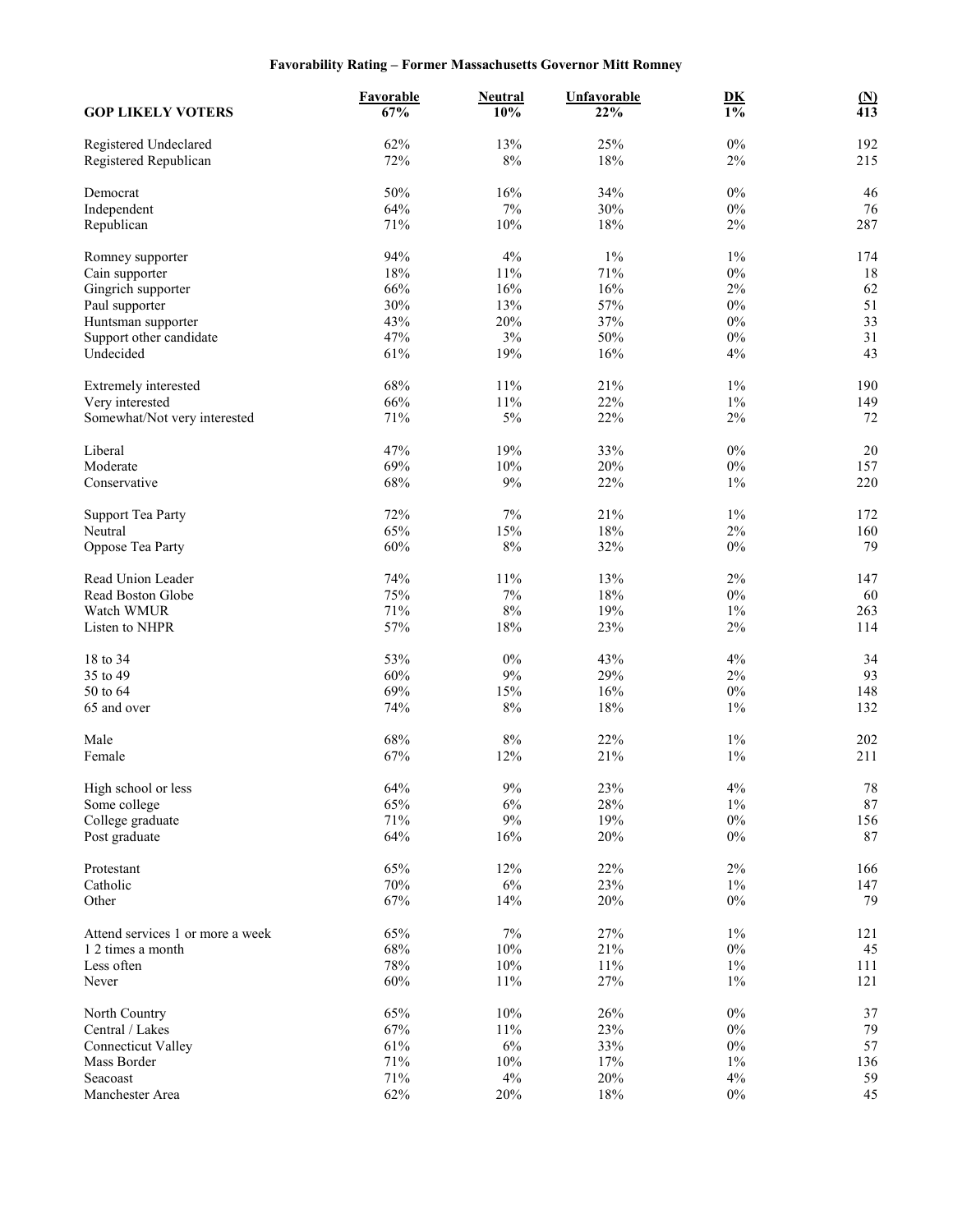# **Favorability Rating – Texas Congressman Ron Paul**

| <b>GOP LIKELY VOTERS</b>                       | Favorable<br>45% | <b>Neutral</b><br>12% | <b>Unfavorable</b><br>39% | $\underline{\mathbf{D}}\underline{\mathbf{K}}$<br>4% | $\frac{\text{(N)}}{413}$ |
|------------------------------------------------|------------------|-----------------------|---------------------------|------------------------------------------------------|--------------------------|
| Registered Undeclared<br>Registered Republican | 50%<br>41%       | 14%<br>10%            | 33%<br>45%                | $3\%$<br>4%                                          | 192<br>215               |
|                                                |                  |                       |                           |                                                      |                          |
| Democrat                                       | 50%              | 4%                    | 45%                       | $1\%$                                                | 46                       |
| Independent                                    | 50%              | $11\%$                | 35%                       | 4%                                                   | 76                       |
| Republican                                     | 42%              | 14%                   | 40%                       | 4%                                                   | 287                      |
| Romney supporter                               | 41%              | 13%                   | 42%                       | 4%                                                   | 174                      |
| Cain supporter                                 | 34%              | 24%                   | 41%                       | $0\%$                                                | 18                       |
| Gingrich supporter                             | 30%              | 16%                   | 53%                       | $2\%$                                                | 62                       |
| Paul supporter                                 | 99%              | $1\%$                 | $0\%$                     | $0\%$                                                | 51                       |
| Huntsman supporter                             | 50%              | $6\%$                 | 45%                       | $0\%$                                                | 33                       |
| Support other candidate                        | 33%              | 3%                    | 61%                       | 3%                                                   | 31                       |
| Undecided                                      | 31%              | 21%                   | 35%                       | 13%                                                  | 43                       |
| Extremely interested                           | 42%              | 15%                   | 40%                       | $3\%$                                                | 190                      |
| Very interested                                | 49%              | 11%                   | 36%                       | 4%                                                   | 149                      |
| Somewhat/Not very interested                   | 45%              | $7\%$                 | 44%                       | 4%                                                   | 72                       |
| Liberal                                        | 40%              | 10%                   | 50%                       | $0\%$                                                | 20                       |
| Moderate                                       | 40%              | 12%                   | 44%                       | $3\%$                                                | 157                      |
| Conservative                                   | 48%              | 13%                   | 35%                       | 4%                                                   | 220                      |
|                                                |                  |                       |                           |                                                      |                          |
| <b>Support Tea Party</b>                       | 46%              | 13%                   | 40%                       | $1\%$                                                | 172                      |
| Neutral                                        | 44%              | 13%                   | 36%                       | $6\%$                                                | 160                      |
| Oppose Tea Party                               | 46%              | $8\%$                 | 43%                       | $3\%$                                                | 79                       |
| Read Union Leader                              | 39%              | 12%                   | 43%                       | 6%                                                   | 147                      |
| Read Boston Globe                              | 50%              | 14%                   | 33%                       | $3\%$                                                | 60                       |
| Watch WMUR                                     | 44%              | 14%                   | 39%                       | $3\%$                                                | 263                      |
| Listen to NHPR                                 | 52%              | 10%                   | 35%                       | $2\%$                                                | 114                      |
|                                                |                  |                       |                           |                                                      |                          |
| 18 to 34<br>35 to 49                           | 56%<br>52%       | 15%<br>$8\%$          | 21%<br>34%                | 8%<br>6%                                             | 34<br>93                 |
| 50 to 64                                       | 50%              | 12%                   | 36%                       | 2%                                                   | 148                      |
| 65 and over                                    | 31%              | 15%                   | 51%                       | $3\%$                                                | 132                      |
|                                                |                  |                       |                           |                                                      |                          |
| Male                                           | 48%              | $8\%$                 | 41%                       | 3%                                                   | 202                      |
| Female                                         | 43%              | 16%                   | 37%                       | $5\%$                                                | 211                      |
|                                                |                  |                       |                           |                                                      |                          |
| High school or less<br>Some college            | 46%<br>50%       | 9%<br>20%             | 41%<br>26%                | 4%<br>$3\%$                                          | 78<br>87                 |
| College graduate                               | 44%              | $10\%$                | 41%                       | $5\%$                                                | 156                      |
| Post graduate                                  | $38\%$           | $10\%$                | 50%                       | $2\%$                                                | $87\,$                   |
|                                                |                  |                       |                           |                                                      |                          |
| Protestant                                     | 41%              | $11\%$                | 44%                       | $5\%$                                                | 166                      |
| Catholic                                       | 47%              | $12\%$                | 38%                       | $3\%$                                                | 147                      |
| Other                                          | 46%              | 17%                   | 35%                       | $3\%$                                                | 79                       |
| Attend services 1 or more a week               | 44%              | 12%                   | 41%                       | $2\%$                                                | 121                      |
| 1 2 times a month                              | 38%              | $4\%$                 | 52%                       | $5\%$                                                | 45                       |
| Less often                                     | 42%              | $17\%$                | 37%                       | $5\%$                                                | 111                      |
| Never                                          | $51\%$           | 11%                   | 35%                       | $3\%$                                                | 121                      |
|                                                |                  |                       |                           |                                                      |                          |
| North Country<br>Central / Lakes               | 44%<br>52%       | 21%<br>14%            | 35%<br>32%                | $0\%$<br>$2\%$                                       | 37<br>79                 |
| <b>Connecticut Valley</b>                      | 41%              | 12%                   | 42%                       | $5\%$                                                | 57                       |
| Mass Border                                    | 47%              | $9\%$                 | 41%                       | $4\%$                                                | 136                      |
| Seacoast                                       | 46%              | 13%                   | 34%                       | $7\%$                                                | 59                       |
| Manchester Area                                | 33%              | 10%                   | 53%                       | $3\%$                                                | 45                       |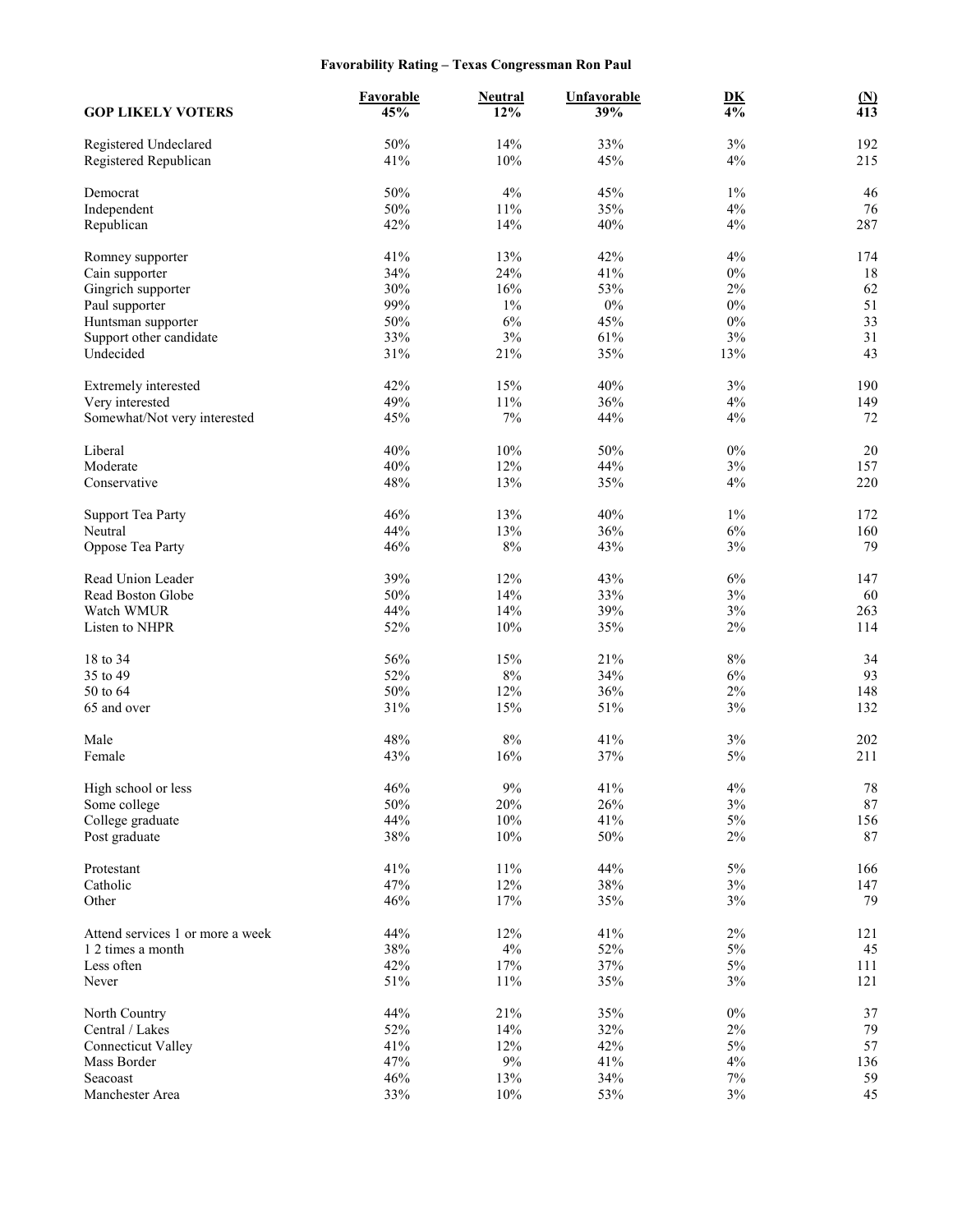# **Favorability Rating – Former New Mexico Governor Gary Johnson**

| <b>GOP LIKELY VOTERS</b>            | Favorable<br>6% | <b>Neutral</b><br>16% | <b>Unfavorable</b><br>26% | D <sub>K</sub><br>53% | $\frac{\text{(N)}}{413}$ |
|-------------------------------------|-----------------|-----------------------|---------------------------|-----------------------|--------------------------|
| Registered Undeclared               | $7\%$           | 19%                   | 25%                       | 49%                   | 192                      |
| Registered Republican               | 4%              | 13%                   | 27%                       | 57%                   | 215                      |
| Democrat                            | 14%             | $8\%$                 | 16%                       | 63%                   | 46                       |
| Independent                         | 6%              | 15%                   | 32%                       | 47%                   | 76                       |
| Republican                          | 4%              | 17%                   | 25%                       | 54%                   | 287                      |
| Romney supporter                    | 7%              | 12%                   | 31%                       | 50%                   | 174                      |
| Cain supporter                      | $0\%$           | 25%                   | 30%                       | 45%                   | 18                       |
| Gingrich supporter                  | 3%              | 13%                   | 35%                       | 49%                   | 62                       |
|                                     | 4%              | 19%                   | 12%                       | 65%                   | 51                       |
| Paul supporter                      | 14%             | 23%                   | 11%                       | 52%                   | 33                       |
| Huntsman supporter                  |                 |                       |                           |                       |                          |
| Support other candidate             | $8\%$           | $11\%$                | 27%                       | 54%                   | 31                       |
| Undecided                           | $1\%$           | 21%                   | 19%                       | 58%                   | 43                       |
| Extremely interested                | 7%              | 19%                   | 30%                       | 44%                   | 190                      |
| Very interested                     | 4%              | 13%                   | 23%                       | 60%                   | 149                      |
| Somewhat/Not very interested        | 6%              | 11%                   | 22%                       | 62%                   | 72                       |
| Liberal                             | 17%             | 15%                   | 27%                       | 41%                   | 20                       |
| Moderate                            | $8\%$           | 12%                   | 21%                       | 59%                   | 157                      |
| Conservative                        | 3%              | 17%                   | 30%                       | 50%                   | 220                      |
|                                     | 4%              | 20%                   | 30%                       | 46%                   | 172                      |
| <b>Support Tea Party</b><br>Neutral | 4%              | 15%                   | 22%                       | 60%                   | 160                      |
|                                     |                 |                       |                           |                       |                          |
| Oppose Tea Party                    | 13%             | $9\%$                 | 24%                       | 55%                   | 79                       |
| Read Union Leader                   | 5%              | 15%                   | 27%                       | 53%                   | 147                      |
| Read Boston Globe                   | $9\%$           | $18\%$                | 23%                       | 50%                   | 60                       |
| Watch WMUR                          | 6%              | 17%                   | 29%                       | 48%                   | 263                      |
| Listen to NHPR                      | 10%             | 17%                   | 23%                       | $50\%$                | 114                      |
| 18 to 34                            | $0\%$           | 12%                   | 14%                       | 74%                   | 34                       |
| 35 to 49                            | 4%              | 14%                   | 22%                       | 59%                   | 93                       |
| 50 to 64                            | 7%              | 21%                   | 27%                       | 46%                   | 148                      |
| 65 and over                         | 7%              | 11%                   | 29%                       | 53%                   | 132                      |
| Male                                | 6%              | 16%                   | 32%                       | 46%                   | 202                      |
| Female                              | $5\%$           | 15%                   | 20%                       | 60%                   | 211                      |
|                                     |                 |                       |                           |                       |                          |
| High school or less                 | $2\%$           | $11\%$                | 27%                       | $60\%$                | 78                       |
| Some college                        | $4\%$           | 15%                   | 25%                       | 55%                   | $87\,$                   |
| College graduate                    | $6\%$           | $16\%$                | 24%                       | 54%                   | 156                      |
| Post graduate                       | $9\%$           | 21%                   | 26%                       | 44%                   | 87                       |
| Protestant                          | 9%              | 16%                   | 19%                       | 55%                   | 166                      |
| Catholic                            | 5%              | $10\%$                | 32%                       | 53%                   | 147                      |
| Other                               | $2\%$           | 22%                   | 24%                       | 53%                   | 79                       |
| Attend services 1 or more a week    | $4\%$           | 19%                   | 25%                       | 52%                   | 121                      |
| 1 2 times a month                   |                 |                       |                           |                       |                          |
| Less often                          | 10%<br>$7\%$    | 13%<br>13%            | 37%<br>22%                | 40%<br>58%            | 45<br>111                |
| Never                               | $5\%$           | 15%                   | 24%                       | 56%                   | 121                      |
|                                     |                 |                       |                           |                       |                          |
| North Country                       | $3\%$           | 23%                   | 33%                       | 41%                   | 37                       |
| Central / Lakes                     | 4%              | 14%                   | 24%                       | 57%                   | 79                       |
| <b>Connecticut Valley</b>           | 7%              | $9\%$                 | 24%                       | 61%                   | 57                       |
| Mass Border                         | $8\%$           | 17%                   | 27%                       | 48%                   | 136                      |
| Seacoast                            | $3\%$           | 13%                   | $30\%$                    | 55%                   | 59                       |
| Manchester Area                     | $6\%$           | $18\%$                | 17%                       | 59%                   | 45                       |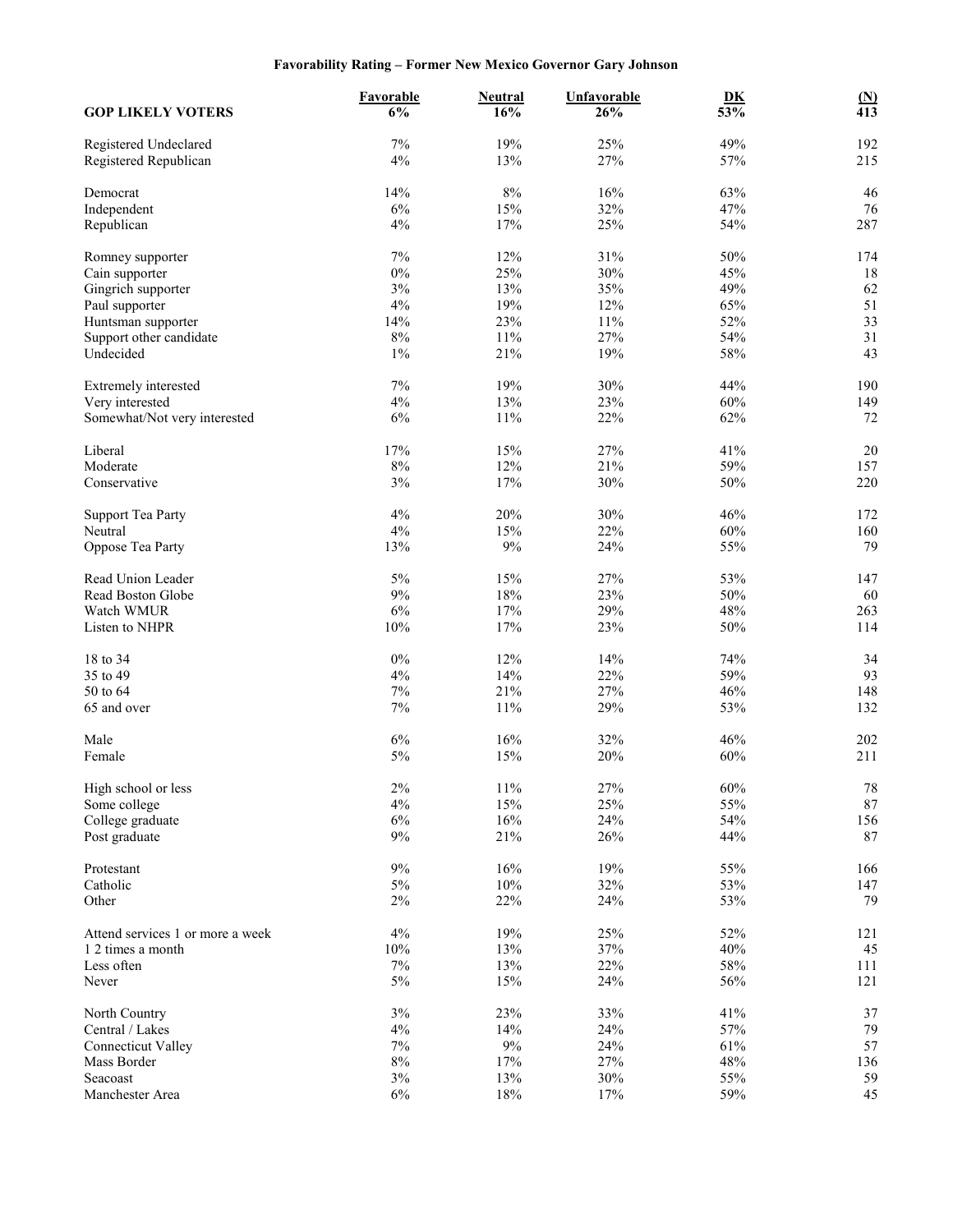# **Favorability Rating – Former Speaker of the House Newt Gingrich**

| <b>GOP LIKELY VOTERS</b>                       | Favorable<br>49% | <b>Neutral</b><br>10% | <b>Unfavorable</b><br>36% | $\mathbf{D}\mathbf{K}$<br>$\overline{4\%}$ | $\frac{\text{(N)}}{413}$ |
|------------------------------------------------|------------------|-----------------------|---------------------------|--------------------------------------------|--------------------------|
| Registered Undeclared<br>Registered Republican | 46%<br>52%       | $8\%$<br>12%          | 44%<br>29%                | $2\%$<br>7%                                | 192<br>215               |
| Democrat                                       | 12%              | 10%                   | 75%                       | $2\%$                                      | 46                       |
| Independent                                    | 46%              | $9\%$                 | 44%                       | $1\%$                                      | 76                       |
| Republican                                     | 56%              | 11%                   | 28%                       | $6\%$                                      | 287                      |
| Romney supporter                               | 45%              | 14%                   | 37%                       | 4%                                         | 174                      |
| Cain supporter                                 | 53%              | 7%                    | 40%                       | $0\%$                                      | 18                       |
| Gingrich supporter                             | 98%              | $0\%$                 | 2%                        | $0\%$                                      | 62                       |
| Paul supporter                                 | 25%              | 9%                    | 57%                       | 8%                                         | 51                       |
| Huntsman supporter                             | 35%              | 5%                    | 60%                       | $0\%$                                      | 33                       |
| Support other candidate                        | 34%              | 17%                   | 39%                       | 10%                                        | 31                       |
| Undecided                                      | 40%              | 15%                   | 34%                       | 10%                                        | 43                       |
| Extremely interested                           | 60%              | $8\%$                 | 32%                       | $1\%$                                      | 190                      |
| Very interested                                | 46%              | $11\%$                | 38%                       | $5\%$                                      | 149                      |
| Somewhat/Not very interested                   | 29%              | 13%                   | 46%                       | 12%                                        | 72                       |
| Liberal                                        | 7%               | 7%                    | 81%                       | 5%                                         | 20                       |
| Moderate                                       | 38%              | 11%                   | 47%                       | 4%                                         | 157                      |
| Conservative                                   | 62%              | 9%                    | 24%                       | 4%                                         | 220                      |
| <b>Support Tea Party</b>                       | 69%              | 5%                    | 22%                       | 4%                                         | 172                      |
| Neutral                                        | 42%              | 17%                   | 34%                       | $7\%$                                      | 160                      |
| Oppose Tea Party                               | 18%              | 10%                   | 71%                       | $1\%$                                      | 79                       |
| Read Union Leader                              | 48%              | 14%                   | 30%                       | 7%                                         | 147                      |
| Read Boston Globe                              | 29%              | 15%                   | 55%                       | $0\%$                                      | 60                       |
| Watch WMUR                                     | 52%              | 12%                   | 32%                       | $5\%$                                      | 263                      |
| Listen to NHPR                                 | 40%              | 12%                   | 44%                       | 3%                                         | 114                      |
|                                                |                  |                       |                           |                                            |                          |
| 18 to 34<br>35 to 49                           | 25%<br>43%       | 18%<br>14%            | 36%<br>37%                | 22%<br>$6\%$                               | 34<br>93                 |
| 50 to 64                                       | 57%              | $5\%$                 | 37%                       | $1\%$                                      | 148                      |
| 65 and over                                    | 50%              | 12%                   | 35%                       | $3\%$                                      | 132                      |
|                                                |                  |                       |                           |                                            |                          |
| Male                                           | 53%              | 10%                   | 34%                       | $2\%$                                      | 202                      |
| Female                                         | 45%              | 10%                   | 38%                       | 6%                                         | 211                      |
| High school or less                            | 44%              | $14\%$                | $31\%$                    | $11\%$                                     | 78                       |
| Some college                                   | 53%              | $8\%$                 | 37%                       | $2\%$                                      | $87\,$                   |
| College graduate                               | 50%              | $11\%$                | 35%                       | $4\%$                                      | 156                      |
| Post graduate                                  | 48%              | 9%                    | 42%                       | $1\%$                                      | 87                       |
| Protestant                                     | 46%              | 13%                   | 36%                       | $5\%$                                      | 166                      |
| Catholic                                       | 55%              | $9\%$                 | 32%                       | 4%                                         | 147                      |
| Other                                          | 38%              | 10%                   | 48%                       | 4%                                         | 79                       |
| Attend services 1 or more a week               | 58%              | $11\%$                | 27%                       | 4%                                         | 121                      |
| 1 2 times a month                              | 60%              | 6%                    | 27%                       | $7\%$                                      | 45                       |
| Less often                                     | 42%              | 13%                   | 41%                       | 4%                                         | 111                      |
| Never                                          | 40%              | 10%                   | 45%                       | $5\%$                                      | 121                      |
| North Country                                  | 48%              | $5\%$                 | 47%                       | $0\%$                                      | 37                       |
| Central / Lakes                                | 45%              | 14%                   | 34%                       | $7\%$                                      | 79                       |
| <b>Connecticut Valley</b>                      | 43%              | 16%                   | 34%                       | $7\%$                                      | 57                       |
| Mass Border                                    | 48%              | $7\%$                 | 39%                       | $5\%$                                      | 136                      |
| Seacoast                                       | $50\%$           | $11\%$                | 35%                       | $4\%$                                      | 59                       |
| Manchester Area                                | 64%              | 10%                   | 26%                       | $0\%$                                      | 45                       |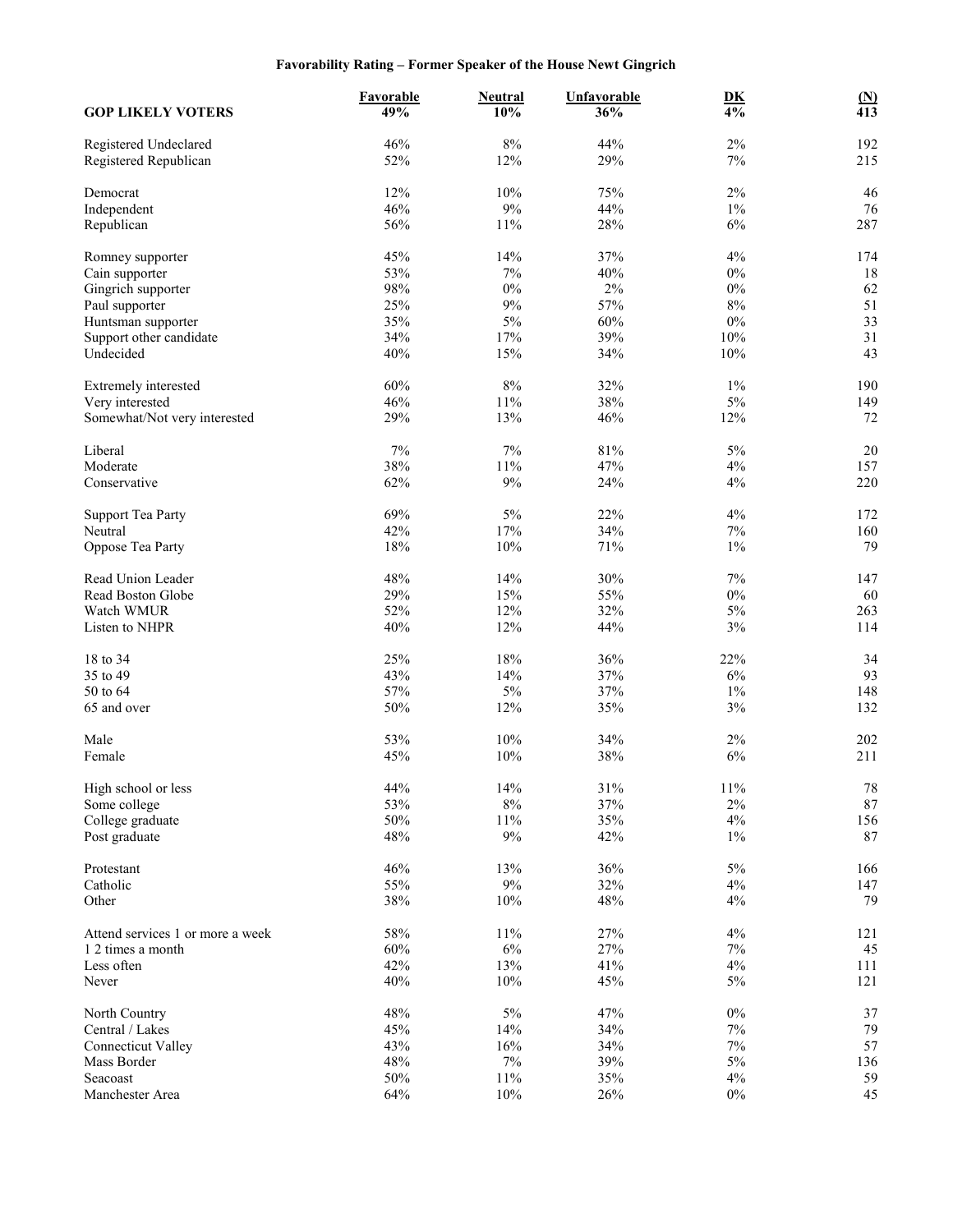# **Favorability Rating – Former Pennsylvania Senator Rick Santorum**

| <b>GOP LIKELY VOTERS</b>                       | <b>Favorable</b><br>26% | <b>Neutral</b><br>16% | <b>Unfavorable</b><br>33% | D <sub>K</sub><br>26% | $\frac{\text{(N)}}{413}$ |
|------------------------------------------------|-------------------------|-----------------------|---------------------------|-----------------------|--------------------------|
| Registered Undeclared<br>Registered Republican | 25%<br>26%              | 14%<br>16%            | 37%<br>30%                | 24%<br>27%            | 192<br>215               |
|                                                |                         |                       |                           |                       |                          |
| Democrat                                       | 9%                      | 4%                    | 57%                       | 31%                   | 46                       |
| Independent                                    | 25%<br>28%              | $18\%$<br>17%         | 39%<br>28%                | 18%<br>27%            | 76<br>287                |
| Republican                                     |                         |                       |                           |                       |                          |
| Romney supporter                               | 22%                     | 13%                   | 35%                       | 30%                   | 174                      |
| Cain supporter                                 | 35%                     | 21%                   | 24%                       | 19%                   | 18                       |
| Gingrich supporter                             | 38%                     | 17%                   | 25%                       | 20%                   | 62                       |
| Paul supporter                                 | 25%                     | 16%                   | 34%                       | 24%                   | 51                       |
| Huntsman supporter                             | $10\%$                  | 18%                   | 63%                       | $9\%$                 | 33                       |
| Support other candidate                        | 35%                     | $18\%$                | 27%                       | 20%                   | 31                       |
| Undecided                                      | 24%                     | 15%                   | 21%                       | 40%                   | 43                       |
| Extremely interested                           | 31%                     | 18%                   | 36%                       | 15%                   | 190                      |
| Very interested                                | 27%                     | 16%                   | 28%                       | 30%                   | 149                      |
| Somewhat/Not very interested                   | 10%                     | $7\%$                 | 37%                       | 47%                   | 72                       |
| Liberal                                        | $0\%$                   | 12%                   | 66%                       | 22%                   | 20                       |
| Moderate                                       | 21%                     | $18\%$                | 36%                       | 25%                   | 157                      |
| Conservative                                   | 32%                     | 15%                   | 28%                       | 25%                   | 220                      |
|                                                |                         |                       |                           |                       |                          |
| <b>Support Tea Party</b>                       | 39%                     | 14%                   | 31%                       | 17%                   | 172                      |
| Neutral                                        | 18%                     | 23%                   | 25%                       | 35%                   | 160                      |
| Oppose Tea Party                               | 14%                     | $6\%$                 | 53%                       | 27%                   | 79                       |
| Read Union Leader                              | 25%                     | 18%                   | 32%                       | 25%                   | 147                      |
| Read Boston Globe                              | 26%                     | $9\%$                 | 38%                       | 27%                   | 60                       |
| Watch WMUR                                     | 26%                     | 16%                   | 35%                       | 23%                   | 263                      |
| Listen to NHPR                                 | 22%                     | 12%                   | 41%                       | 25%                   | 114                      |
|                                                |                         |                       |                           |                       |                          |
| 18 to 34<br>35 to 49                           | 20%<br>22%              | 17%<br>16%            | 35%<br>29%                | 28%<br>34%            | 34<br>93                 |
| 50 to 64                                       | 30%                     | 16%                   | 31%                       | 23%                   | 148                      |
| 65 and over                                    | 23%                     | 15%                   | 37%                       | 24%                   | 132                      |
|                                                |                         |                       |                           |                       |                          |
| Male                                           | 24%                     | 18%                   | 37%                       | 21%                   | 202                      |
| Female                                         | 28%                     | 13%                   | 29%                       | 30%                   | 211                      |
| High school or less                            | $20\%$                  | $6\%$                 | $32\%$                    | 41%                   | $78\,$                   |
| Some college                                   | 25%                     | 23%                   | 24%                       | $28\%$                | $87\,$                   |
| College graduate                               | 25%                     | $16\%$                | 37%                       | 22%                   | 156                      |
| Post graduate                                  | 33%                     | 17%                   | 36%                       | 14%                   | 87                       |
|                                                |                         |                       |                           |                       |                          |
| Protestant                                     | 30%                     | 14%                   | 29%                       | 27%                   | 166                      |
| Catholic                                       | 30%                     | 14%                   | 30%                       | 27%                   | 147                      |
| Other                                          | 10%                     | 22%                   | 43%                       | 26%                   | 79                       |
| Attend services 1 or more a week               | 37%                     | 15%                   | 23%                       | 24%                   | 121                      |
| 1 2 times a month                              | 34%                     | 15%                   | 35%                       | 16%                   | 45                       |
| Less often                                     | 21%                     | $18\%$                | 31%                       | 30%                   | 111                      |
| Never                                          | 15%                     | 12%                   | 44%                       | 29%                   | 121                      |
| North Country                                  | 23%                     | 22%                   | 38%                       | 17%                   | 37                       |
| Central / Lakes                                | 30%                     | 16%                   | 29%                       | 25%                   | 79                       |
| <b>Connecticut Valley</b>                      | 19%                     | 15%                   | 32%                       | 35%                   | 57                       |
| Mass Border                                    | 24%                     | 13%                   | 34%                       | 30%                   | 136                      |
| Seacoast                                       | 26%                     | 15%                   | 36%                       | 24%                   | 59                       |
| Manchester Area                                | 36%                     | $18\%$                | 32%                       | 14%                   | 45                       |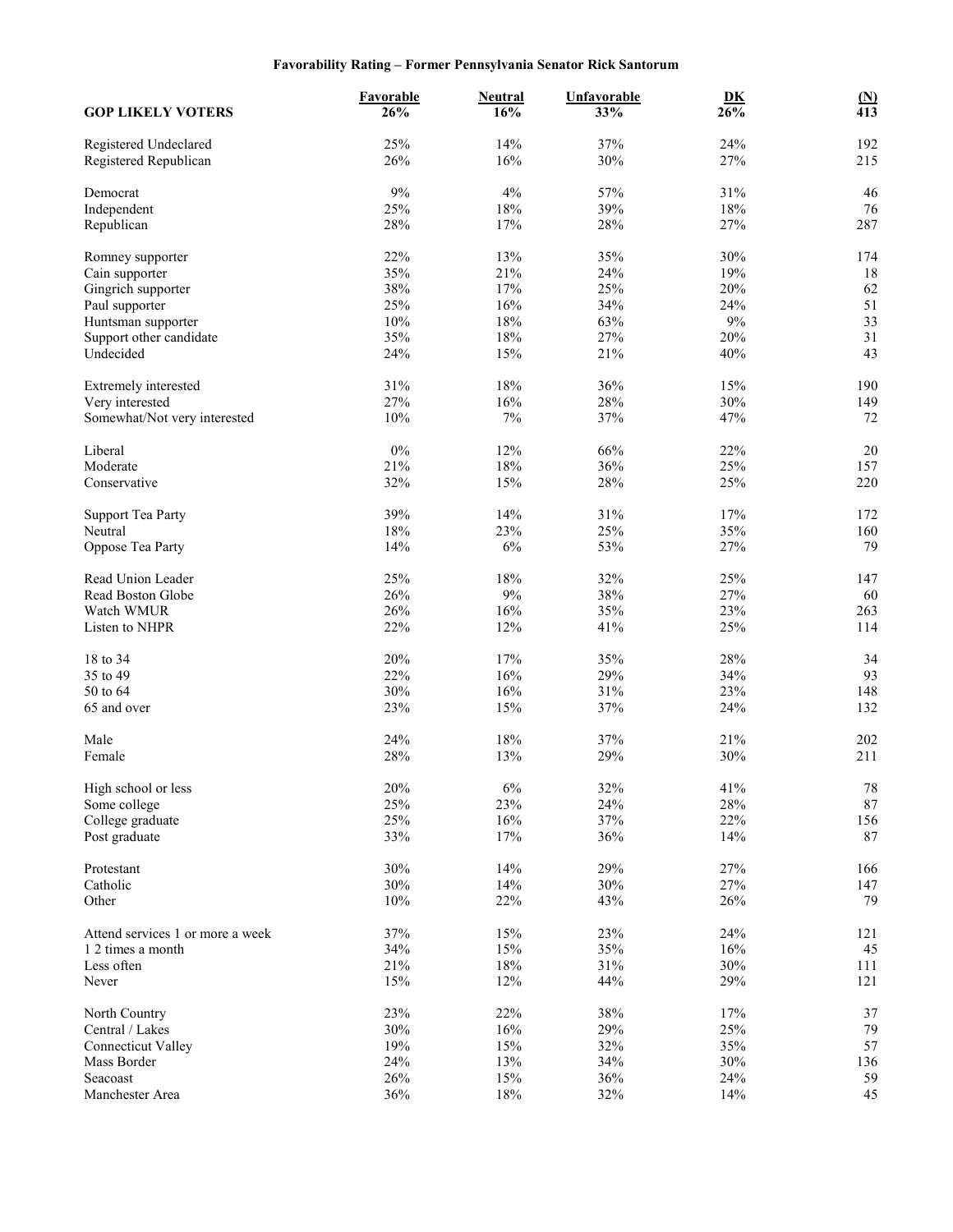# **Favorability Rating – Minnesota Congresswoman Michelle Bachmann**

| <b>GOP LIKELY VOTERS</b>                       | Favorable<br>28% | <b>Neutral</b><br>13% | <b>Unfavorable</b><br>53% | $\underline{\mathbf{D}}\underline{\mathbf{K}}$<br>$\frac{1}{7\%}$ | $\underline{\mathbf{(N)}}$<br>$\overline{413}$ |
|------------------------------------------------|------------------|-----------------------|---------------------------|-------------------------------------------------------------------|------------------------------------------------|
| Registered Undeclared<br>Registered Republican | 25%<br>29%       | 10%<br>16%            | 61%<br>47%                | 4%<br>9%                                                          | 192<br>215                                     |
| Democrat                                       | $1\%$            | 9%                    | 90%                       | $0\%$                                                             | 46                                             |
| Independent                                    | 28%              | 9%                    | 58%                       | $6\%$                                                             | 76                                             |
| Republican                                     | 32%              | 15%                   | 46%                       | 8%                                                                | 287                                            |
| Romney supporter                               | 20%              | 12%                   | 62%                       | 6%                                                                | 174                                            |
| Cain supporter                                 | 55%              | $11\%$                | 34%                       | $0\%$                                                             | 18                                             |
| Gingrich supporter                             | 49%              | 17%                   | 31%                       | $3\%$                                                             | 62                                             |
| Paul supporter                                 | 21%              | 15%                   | 54%                       | 9%                                                                | 51                                             |
| Huntsman supporter                             | 10%              | $8\%$                 | 83%                       | $0\%$                                                             | 33                                             |
| Support other candidate                        | 39%              | $11\%$                | 41%                       | 10%                                                               | 31                                             |
| Undecided                                      | 29%              | 15%                   | 41%                       | 14%                                                               | 43                                             |
| Extremely interested                           | 33%              | 15%                   | 48%                       | 3%                                                                | 190                                            |
| Very interested                                | 23%              | 14%                   | 57%                       | $6\%$                                                             | 149                                            |
| Somewhat/Not very interested                   | 22%              | $6\%$                 | 56%                       | $17\%$                                                            | 72                                             |
| Liberal                                        | 13%              | 9%                    | 68%                       | 10%                                                               | 20                                             |
| Moderate                                       | 18%              | 9%                    | 69%                       | 4%                                                                | 157                                            |
| Conservative                                   | 37%              | 16%                   | 39%                       | 7%                                                                | 220                                            |
| <b>Support Tea Party</b>                       | 47%              | 13%                   | 35%                       | 5%                                                                | 172                                            |
| Neutral                                        | 18%              | 16%                   | 56%                       | 10%                                                               | 160                                            |
| Oppose Tea Party                               | 5%               | $5\%$                 | 85%                       | 4%                                                                | 79                                             |
| Read Union Leader                              | 28%              | $11\%$                | 55%                       | $6\%$                                                             | 147                                            |
| Read Boston Globe                              | 15%              | 14%                   | 63%                       | $8\%$                                                             | 60                                             |
| Watch WMUR                                     | 26%              | 13%                   | 56%                       | $5\%$                                                             | 263                                            |
| Listen to NHPR                                 | 22%              | 12%                   | 58%                       | $8\%$                                                             | 114                                            |
| 18 to 34                                       | 25%              | 13%                   | 49%                       | 12%                                                               | 34                                             |
| 35 to 49                                       | 34%              | 16%                   | 38%                       | 12%                                                               | 93                                             |
| 50 to 64                                       | 23%              | 14%                   | 60%                       | 3%                                                                | 148                                            |
| 65 and over                                    | 30%              | $9\%$                 | 56%                       | 5%                                                                | 132                                            |
| Male                                           | 24%              | 12%                   | 59%                       | $5\%$                                                             | 202                                            |
| Female                                         | 31%              | 14%                   | 48%                       | $8\%$                                                             | 211                                            |
| High school or less                            | 30%              | 16%                   | 40%                       | 13%                                                               | 78                                             |
| Some college                                   | 26%              | 14%                   | 52%                       | $8\%$                                                             | $87\,$                                         |
| College graduate                               | 27%              | 12%                   | 55%                       | $5\%$                                                             | 156                                            |
| Post graduate                                  | $28\%$           | $11\%$                | $58\%$                    | $3\%$                                                             | $87\,$                                         |
| Protestant                                     | 29%              | 14%                   | 49%                       | 7%                                                                | 166                                            |
| Catholic                                       | 31%              | 14%                   | 49%                       | $6\%$                                                             | 147                                            |
| Other                                          | 14%              | $8\%$                 | 69%                       | $9\%$                                                             | 79                                             |
| Attend services 1 or more a week               | 43%              | 13%                   | 36%                       | $8\%$                                                             | 121                                            |
| 1 2 times a month                              | $28\%$           | 23%                   | 48%                       | $1\%$                                                             | 45                                             |
| Less often                                     | 23%              | 12%                   | 58%                       | $7\%$                                                             | 111                                            |
| Never                                          | 16%              | $10\%$                | 67%                       | 7%                                                                | 121                                            |
| North Country                                  | 31%              | 16%                   | 53%                       | $0\%$                                                             | 37                                             |
| Central / Lakes                                | 23%              | 12%                   | 58%                       | $7\%$                                                             | 79                                             |
| <b>Connecticut Valley</b>                      | 20%              | $18\%$                | 51%                       | $11\%$                                                            | 57                                             |
| Mass Border                                    | 31%              | $10\%$                | 52%                       | $7\%$                                                             | 136                                            |
| Seacoast                                       | 25%              | $18\%$                | 47%                       | $9\%$                                                             | 59                                             |
| Manchester Area                                | 33%              | $9\%$                 | 58%                       | $0\%$                                                             | 45                                             |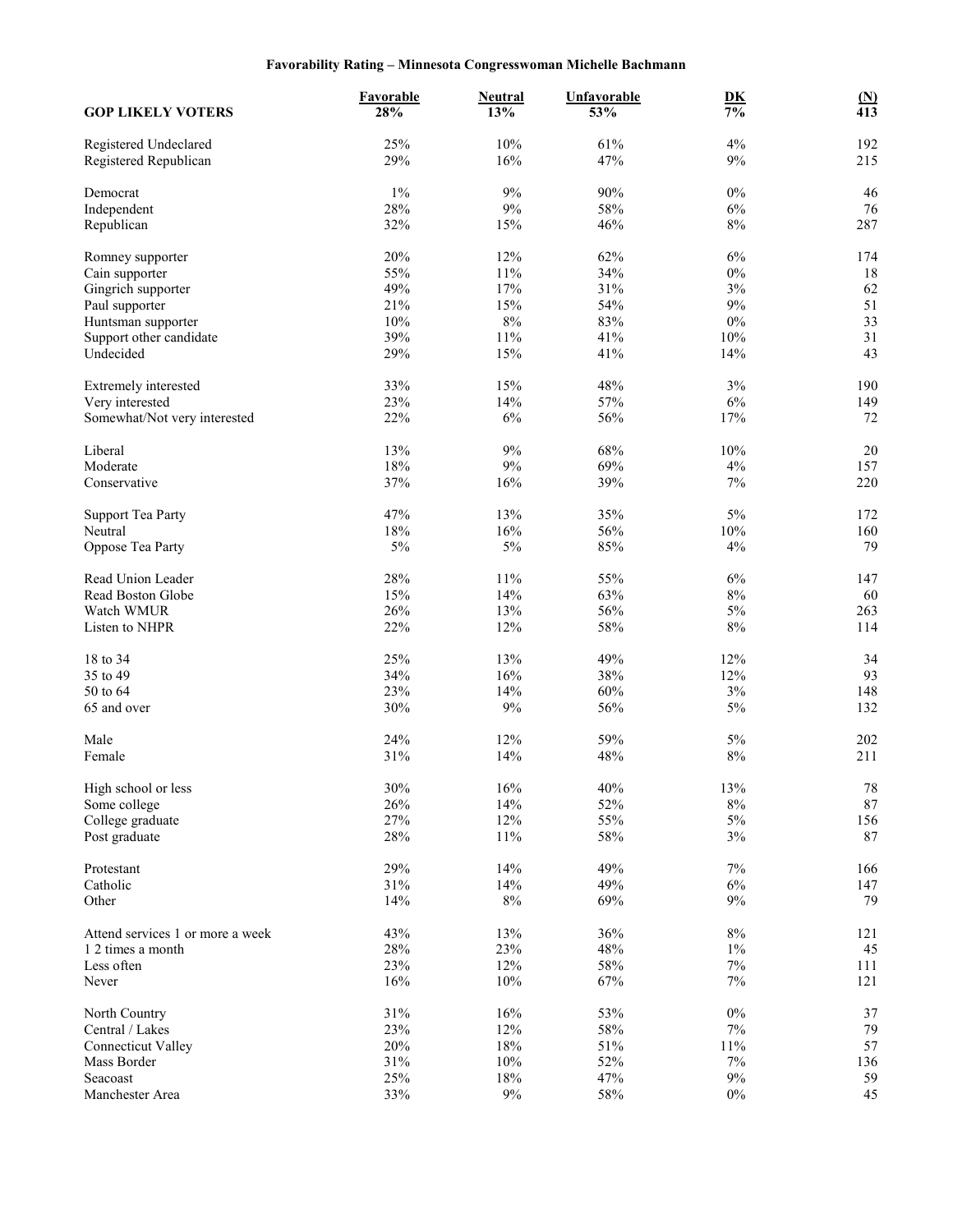# **Favorability Rating – Former Utah Governor John Huntsman**

| <b>GOP LIKELY VOTERS</b>                       | Favorable<br>34% | <b>Neutral</b><br>12% | <b>Unfavorable</b><br>25% | D <sub>K</sub><br>30% | $\frac{\text{(N)}}{413}$ |
|------------------------------------------------|------------------|-----------------------|---------------------------|-----------------------|--------------------------|
| Registered Undeclared<br>Registered Republican | 36%<br>31%       | 12%<br>11%            | 25%<br>25%                | 26%<br>33%            | 192<br>215               |
|                                                |                  |                       |                           |                       |                          |
| Democrat                                       | 48%              | 4%                    | 15%                       | 33%                   | 46                       |
| Independent                                    | 40%              | 12%                   | 25%                       | 23%                   | 76                       |
| Republican                                     | 29%              | 13%                   | 26%                       | 31%                   | 287                      |
| Romney supporter                               | 32%              | 15%                   | 25%                       | 28%                   | 174                      |
| Cain supporter                                 | 27%              | 5%                    | 35%                       | 33%                   | 18                       |
| Gingrich supporter                             | 26%              | $10\%$                | 34%                       | 31%                   | 62                       |
| Paul supporter                                 | 15%              | 15%                   | 26%                       | 43%                   | 51                       |
| Huntsman supporter                             | 97%              | $0\%$                 | $3\%$                     | $0\%$                 | 33                       |
| Support other candidate                        | 34%              | $5\%$                 | 31%                       | 29%                   | 31                       |
| Undecided                                      | 26%              | 15%                   | 19%                       | 41%                   | 43                       |
| Extremely interested                           | 32%              | 16%                   | 32%                       | 20%                   | 190                      |
| Very interested                                | 38%              | $8\%$                 | 17%                       | 37%                   | 149                      |
| Somewhat/Not very interested                   | 26%              | 10%                   | 24%                       | 39%                   | 72                       |
| Liberal                                        | 49%              | $8\%$                 | 17%                       | 26%                   | 20                       |
| Moderate                                       | 40%              | 13%                   | 20%                       | 27%                   | 157                      |
| Conservative                                   | 27%              | 13%                   | 30%                       | 31%                   | 220                      |
| <b>Support Tea Party</b>                       | 27%              | 11%                   | 36%                       | 26%                   | 172                      |
| Neutral                                        | 28%              | 16%                   | $18\%$                    | 38%                   | 160                      |
| Oppose Tea Party                               | 57%              | 6%                    | 16%                       | 21%                   | 79                       |
| Read Union Leader                              | 39%              | $10\%$                | 26%                       | 25%                   | 147                      |
| Read Boston Globe                              | 51%              | 5%                    | 16%                       | 28%                   | 60                       |
| Watch WMUR                                     | 33%              | 15%                   | 26%                       | 26%                   | 263                      |
| Listen to NHPR                                 | 37%              | 14%                   | 19%                       | 30%                   | 114                      |
|                                                |                  |                       |                           |                       |                          |
| 18 to 34                                       | 29%              | $9\%$                 | 16%                       | 46%                   | 34<br>93                 |
| 35 to 49<br>50 to 64                           | 23%              | 15%                   | 29%                       | 34%                   |                          |
| 65 and over                                    | 35%<br>40%       | 11%<br>13%            | 26%<br>22%                | 28%<br>25%            | 148<br>132               |
|                                                |                  |                       |                           |                       |                          |
| Male                                           | 37%              | 11%                   | 27%                       | 24%                   | 202                      |
| Female                                         | 30%              | 13%                   | 23%                       | 35%                   | 211                      |
| High school or less                            | $18\%$           | $8\%$                 | $28\%$                    | 46%                   | $78\,$                   |
| Some college                                   | 24%              | 16%                   | 26%                       | 34%                   | $87\,$                   |
| College graduate                               | 37%              | 13%                   | 25%                       | 26%                   | 156                      |
| Post graduate                                  | 50%              | 11%                   | 20%                       | $18\%$                | 87                       |
| Protestant                                     | 33%              | 13%                   | 24%                       | 30%                   | 166                      |
| Catholic                                       | 34%              | $11\%$                | 26%                       | 29%                   | 147                      |
| Other                                          | 29%              | 11%                   | 26%                       | 35%                   | 79                       |
| Attend services 1 or more a week               | 25%              | 13%                   | 31%                       | 31%                   | 121                      |
| 1 2 times a month                              | 44%              | 12%                   | 24%                       | 19%                   | 45                       |
| Less often                                     | 39%              | $9\%$                 | $20\%$                    | 32%                   | 111                      |
| Never                                          | 31%              | 14%                   | 23%                       | 32%                   | 121                      |
| North Country                                  | 34%              | $8\%$                 | 14%                       | 44%                   | 37                       |
| Central / Lakes                                | 44%              | $11\%$                | 17%                       | 27%                   | 79                       |
| <b>Connecticut Valley</b>                      | 36%              | 15%                   | 19%                       | 31%                   | 57                       |
| Mass Border                                    | 25%              | 14%                   | 32%                       | 30%                   | 136                      |
| Seacoast                                       | 33%              | 14%                   | 26%                       | 26%                   | 59                       |
| Manchester Area                                | 37%              | $5\%$                 | 34%                       | 24%                   | 45                       |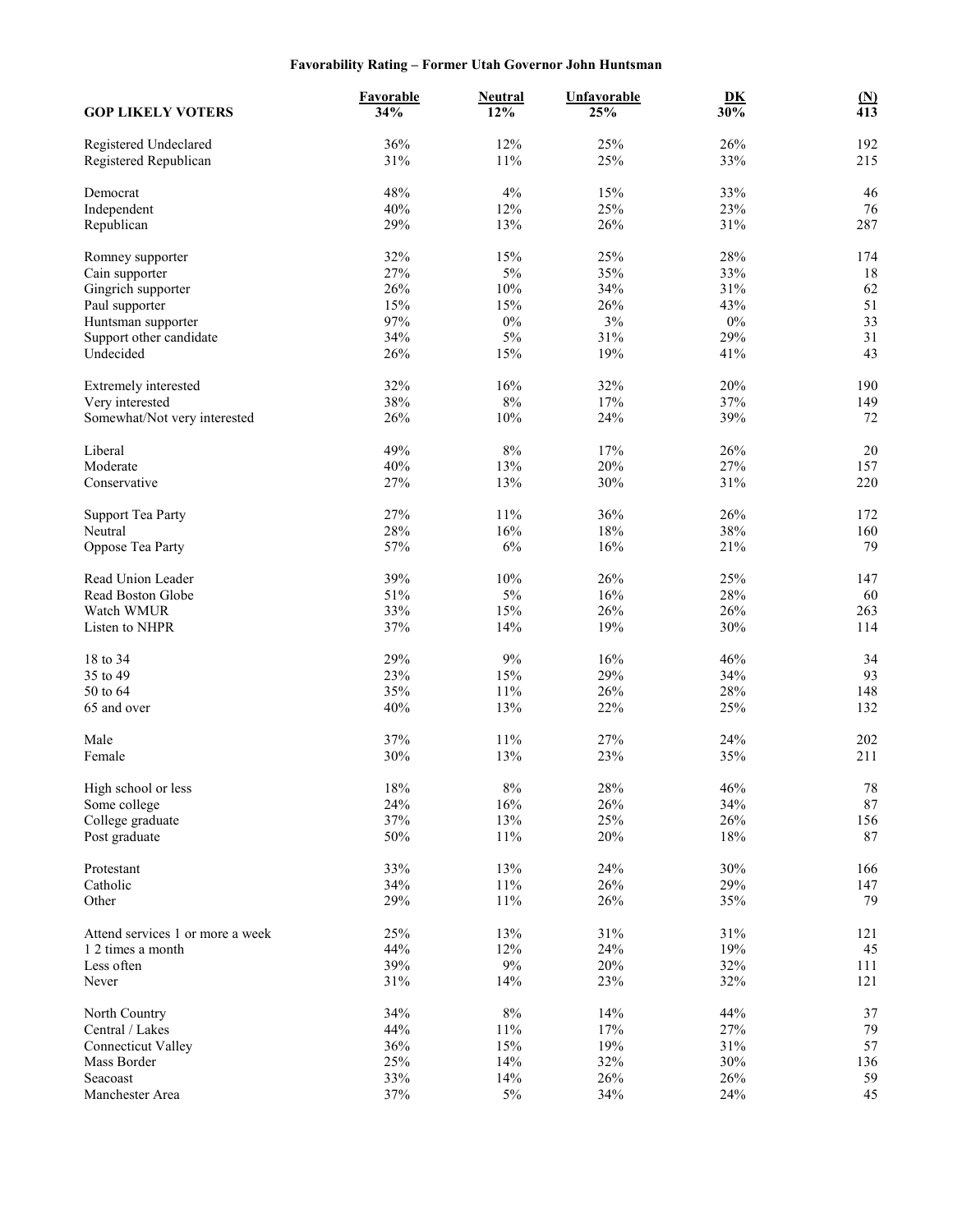# **Favorability Rating – Texas Governor Rick Perry**

| <b>GOP LIKELY VOTERS</b>                       | Favorable<br>25% | <b>Neutral</b><br>12% | <b>Unfavorable</b><br>59% | $\underline{\mathbf{D}}\underline{\mathbf{K}}$<br>$\overline{4\%}$ | $\underline{\mathbf{(N)}}$<br>$\overline{413}$ |
|------------------------------------------------|------------------|-----------------------|---------------------------|--------------------------------------------------------------------|------------------------------------------------|
| Registered Undeclared<br>Registered Republican | 19%<br>30%       | 12%<br>12%            | 66%<br>52%                | $2\%$<br>6%                                                        | 192<br>215                                     |
| Democrat                                       | 2%               | 3%                    | 94%                       | $1\%$                                                              | 46                                             |
| Independent                                    | 23%              | $10\%$                | 63%                       | 4%                                                                 | 76                                             |
| Republican                                     | 29%              | 14%                   | 52%                       | 5%                                                                 | 287                                            |
| Romney supporter                               | 19%              | $7\%$                 | 70%                       | 4%                                                                 | 174                                            |
| Cain supporter                                 | 38%              | 25%                   | 37%                       | $0\%$                                                              | 18                                             |
| Gingrich supporter                             | 30%              | 20%                   | 50%                       | $0\%$                                                              | 62                                             |
| Paul supporter                                 | 18%              | 9%                    | 61%                       | 12%                                                                | 51                                             |
| Huntsman supporter                             | $8\%$            | 3%                    | 89%                       | $0\%$                                                              | 33                                             |
| Support other candidate                        | 56%              | 17%                   | 24%                       | 2%                                                                 | 31                                             |
| Undecided                                      | 36%              | 20%                   | 35%                       | $9\%$                                                              | 43                                             |
| Extremely interested                           | 29%              | 11%                   | 57%                       | 3%                                                                 | 190                                            |
| Very interested                                | 22%              | 17%                   | 56%                       | $6\%$                                                              | 149                                            |
| Somewhat/Not very interested                   | 22%              | 4%                    | 70%                       | 4%                                                                 | 72                                             |
| Liberal                                        | 8%               | 11%                   | 76%                       | 5%                                                                 | 20                                             |
| Moderate                                       | 17%              | $8\%$                 | 73%                       | $3\%$                                                              | 157                                            |
| Conservative                                   | 33%              | 14%                   | 47%                       | 5%                                                                 | 220                                            |
| <b>Support Tea Party</b>                       | 35%              | 14%                   | 48%                       | 3%                                                                 | 172                                            |
| Neutral                                        | 24%              | 12%                   | 56%                       | $8\%$                                                              | 160                                            |
| Oppose Tea Party                               | 6%               | 5%                    | 89%                       | $1\%$                                                              | 79                                             |
| Read Union Leader                              | 30%              | 9%                    | 56%                       | 6%                                                                 | 147                                            |
| Read Boston Globe                              | 27%              | 15%                   | 59%                       | $0\%$                                                              | 60                                             |
| Watch WMUR                                     | 24%              | 12%                   | 60%                       | 4%                                                                 | 263                                            |
| Listen to NHPR                                 | 17%              | 14%                   | 63%                       | 6%                                                                 | 114                                            |
| 18 to 34                                       | 36%              | $8\%$                 | 48%                       | 7%                                                                 | 34                                             |
| 35 to 49                                       | 22%              | 13%                   | 55%                       | 10%                                                                | 93                                             |
| 50 to 64                                       | 25%              | 14%                   | 61%                       | $0\%$                                                              | 148                                            |
| 65 and over                                    | 25%              | $10\%$                | 61%                       | 4%                                                                 | 132                                            |
| Male                                           | 26%              | 10%                   | 61%                       | $3\%$                                                              | 202                                            |
| Female                                         | 24%              | 14%                   | 57%                       | 6%                                                                 | 211                                            |
| High school or less                            | 26%              | 6%                    | 59%                       | 9%                                                                 | 78                                             |
| Some college                                   | 30%              | $9\%$                 | 57%                       | 4%                                                                 | $87\,$                                         |
| College graduate                               | 23%              | 13%                   | 60%                       | 4%                                                                 | 156                                            |
| Post graduate                                  | 24%              | 17%                   | 59%                       | $1\%$                                                              | $87\,$                                         |
| Protestant                                     | 25%              | $11\%$                | 58%                       | $5\%$                                                              | 166                                            |
| Catholic                                       | 31%              | $10\%$                | 54%                       | 4%                                                                 | 147                                            |
| Other                                          | 14%              | 14%                   | 68%                       | 3%                                                                 | 79                                             |
| Attend services 1 or more a week               | 35%              | 16%                   | 45%                       | 4%                                                                 | 121                                            |
| 1 2 times a month                              | 31%              | 15%                   | 51%                       | $2\%$                                                              | 45                                             |
| Less often                                     | 25%              | $9\%$                 | 62%                       | 4%                                                                 | 111                                            |
| Never                                          | 15%              | 7%                    | 72%                       | $6\%$                                                              | 121                                            |
| North Country                                  | 10%              | 16%                   | 73%                       | $0\%$                                                              | 37                                             |
| Central / Lakes                                | 29%              | 14%                   | 54%                       | $3\%$                                                              | 79                                             |
| <b>Connecticut Valley</b>                      | 32%              | $9\%$                 | 51%                       | $8\%$                                                              | 57                                             |
| Mass Border                                    | 21%              | 12%                   | 62%                       | $5\%$                                                              | 136                                            |
| Seacoast                                       | 29%              | $10\%$                | 57%                       | 4%                                                                 | 59                                             |
| Manchester Area                                | 26%              | 12%                   | 57%                       | $5\%$                                                              | 45                                             |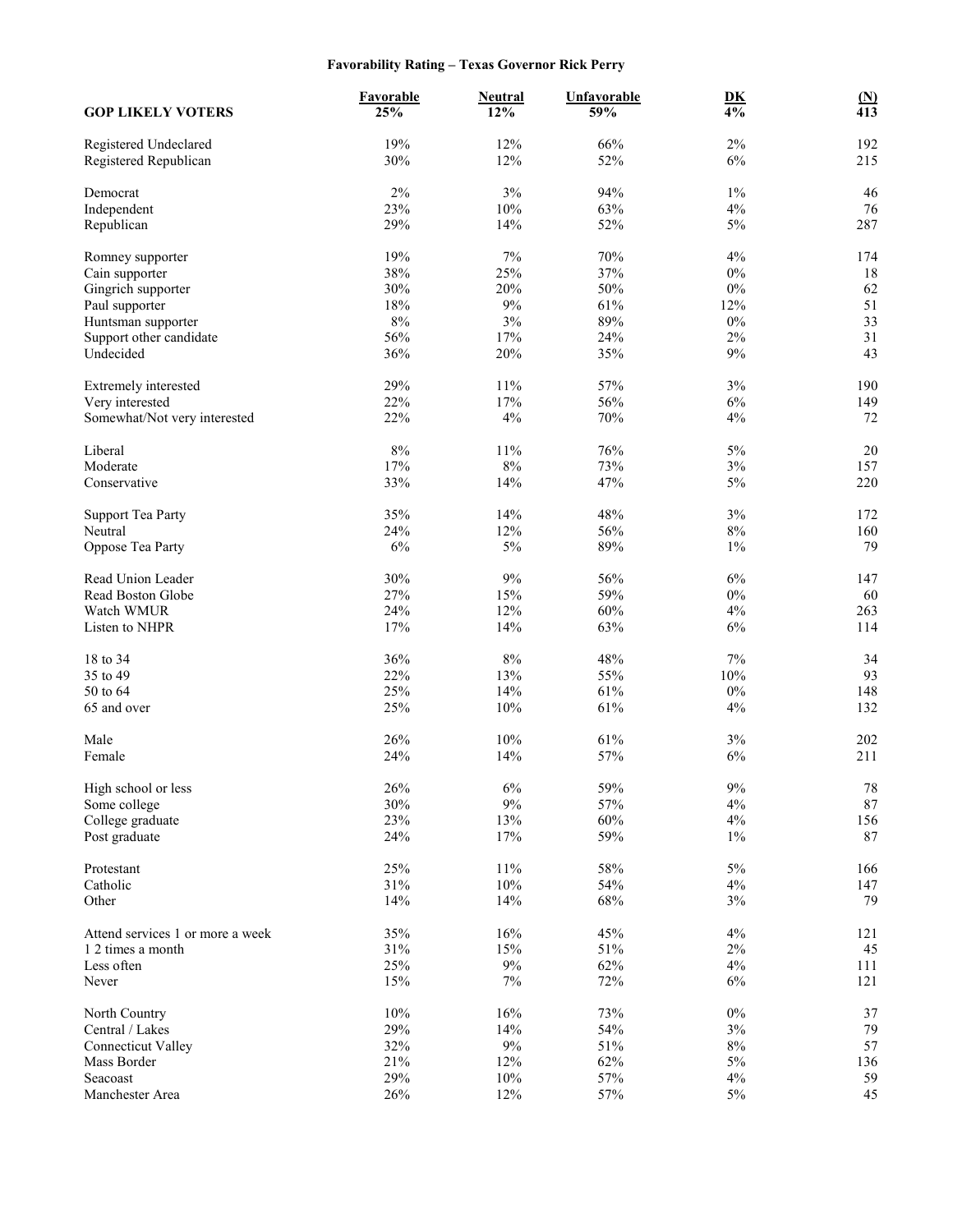# **Favorability Rating – Businessman Herman Cain**

| <b>GOP LIKELY VOTERS</b>                       | Favorable<br>29% | <b>Neutral</b><br>14% | <b>Unfavorable</b><br>51% | $\underline{\mathbf{D}}\underline{\mathbf{K}}$<br>$\frac{1}{6\%}$ | $\underline{\mathbf{(N)}}$<br>$\overline{413}$ |
|------------------------------------------------|------------------|-----------------------|---------------------------|-------------------------------------------------------------------|------------------------------------------------|
| Registered Undeclared<br>Registered Republican | 28%<br>29%       | 12%<br>16%            | 55%<br>48%                | 4%<br>7%                                                          | 192<br>215                                     |
| Democrat                                       | 3%               | 3%                    | 90%                       | 4%                                                                | 46                                             |
| Independent                                    | 36%              | $10\%$                | $51\%$                    | $3\%$                                                             | 76                                             |
| Republican                                     | 31%              | 17%                   | 45%                       | 7%                                                                | 287                                            |
| Romney supporter                               | 25%              | 14%                   | 57%                       | 4%                                                                | 174                                            |
| Cain supporter                                 | 90%              | $7\%$                 | 3%                        | $0\%$                                                             | 18                                             |
| Gingrich supporter                             | 42%              | 24%                   | 31%                       | $2\%$                                                             | 62                                             |
| Paul supporter                                 | 15%              | 9%                    | 62%                       | 13%                                                               | 51                                             |
| Huntsman supporter                             | 13%              | 9%                    | 78%                       | $0\%$                                                             | 33                                             |
| Support other candidate                        | 19%              | 19%                   | 54%                       | 8%                                                                | 31                                             |
| Undecided                                      | 35%              | $8\%$                 | 42%                       | 15%                                                               | 43                                             |
| Extremely interested                           | 36%              | 15%                   | 46%                       | 3%                                                                | 190                                            |
| Very interested                                | 29%              | 14%                   | $51\%$                    | $6\%$                                                             | 149                                            |
| Somewhat/Not very interested                   | 10%              | $9\%$                 | 69%                       | 12%                                                               | 72                                             |
| Liberal                                        | 2%               | 2%                    | 83%                       | 13%                                                               | 20                                             |
| Moderate                                       | 17%              | $15\%$                | 63%                       | $5\%$                                                             | 157                                            |
| Conservative                                   | 40%              | 14%                   | 41%                       | 4%                                                                | 220                                            |
| <b>Support Tea Party</b>                       | 46%              | 13%                   | 35%                       | 6%                                                                | 172                                            |
| Neutral                                        | 19%              | 20%                   | 53%                       | $8\%$                                                             | 160                                            |
| Oppose Tea Party                               | 12%              | $5\%$                 | 83%                       | $1\%$                                                             | 79                                             |
| Read Union Leader                              | 30%              | 16%                   | 48%                       | $6\%$                                                             | 147                                            |
| Read Boston Globe                              | 28%              | $8\%$                 | 62%                       | $3\%$                                                             | 60                                             |
| Watch WMUR                                     | 28%              | 16%                   | 51%                       | $5\%$                                                             | 263                                            |
| Listen to NHPR                                 | 22%              | 13%                   | 59%                       | 6%                                                                | 114                                            |
| 18 to 34                                       | 24%              | 9%                    | 44%                       | 23%                                                               | 34                                             |
| 35 to 49                                       | 21%              | 16%                   | 53%                       | 10%                                                               | 93                                             |
| 50 to 64                                       | 36%              | 11%                   | 51%                       | 2%                                                                | 148                                            |
| 65 and over                                    | 27%              | 18%                   | 51%                       | 3%                                                                | 132                                            |
| Male                                           | 32%              | 16%                   | 48%                       | 4%                                                                | 202                                            |
| Female                                         | 26%              | 12%                   | 55%                       | $7\%$                                                             | 211                                            |
| High school or less                            | 23%              | 15%                   | 49%                       | 13%                                                               | 78                                             |
| Some college                                   | $31\%$           | 19%                   | 45%                       | $6\%$                                                             | $87\,$                                         |
| College graduate                               | 30%              | $10\%$                | 56%                       | $4\%$                                                             | 156                                            |
| Post graduate                                  | 30%              | 16%                   | 51%                       | $3\%$                                                             | $87\,$                                         |
| Protestant                                     | 29%              | 12%                   | 54%                       | $5\%$                                                             | 166                                            |
| Catholic                                       | 32%              | 13%                   | 49%                       | $6\%$                                                             | 147                                            |
| Other                                          | 21%              | 19%                   | $50\%$                    | $9\%$                                                             | 79                                             |
| Attend services 1 or more a week               | 38%              | $11\%$                | 45%                       | $6\%$                                                             | 121                                            |
| 1 2 times a month                              | 29%              | $17\%$                | 48%                       | $6\%$                                                             | 45                                             |
| Less often                                     | 25%              | 16%                   | 53%                       | $6\%$                                                             | 111                                            |
| Never                                          | 24%              | 13%                   | 57%                       | $6\%$                                                             | 121                                            |
| North Country                                  | 18%              | 19%                   | 60%                       | $3\%$                                                             | 37                                             |
| Central / Lakes                                | 38%              | 13%                   | 45%                       | $5\%$                                                             | 79                                             |
| <b>Connecticut Valley</b>                      | 35%              | 13%                   | 43%                       | $8\%$                                                             | 57                                             |
| Mass Border                                    | 19%              | 16%                   | 58%                       | $6\%$                                                             | 136                                            |
| Seacoast                                       | 35%              | $8\%$                 | 49%                       | $8\%$                                                             | 59                                             |
| Manchester Area                                | 32%              | 14%                   | 50%                       | 4%                                                                | 45                                             |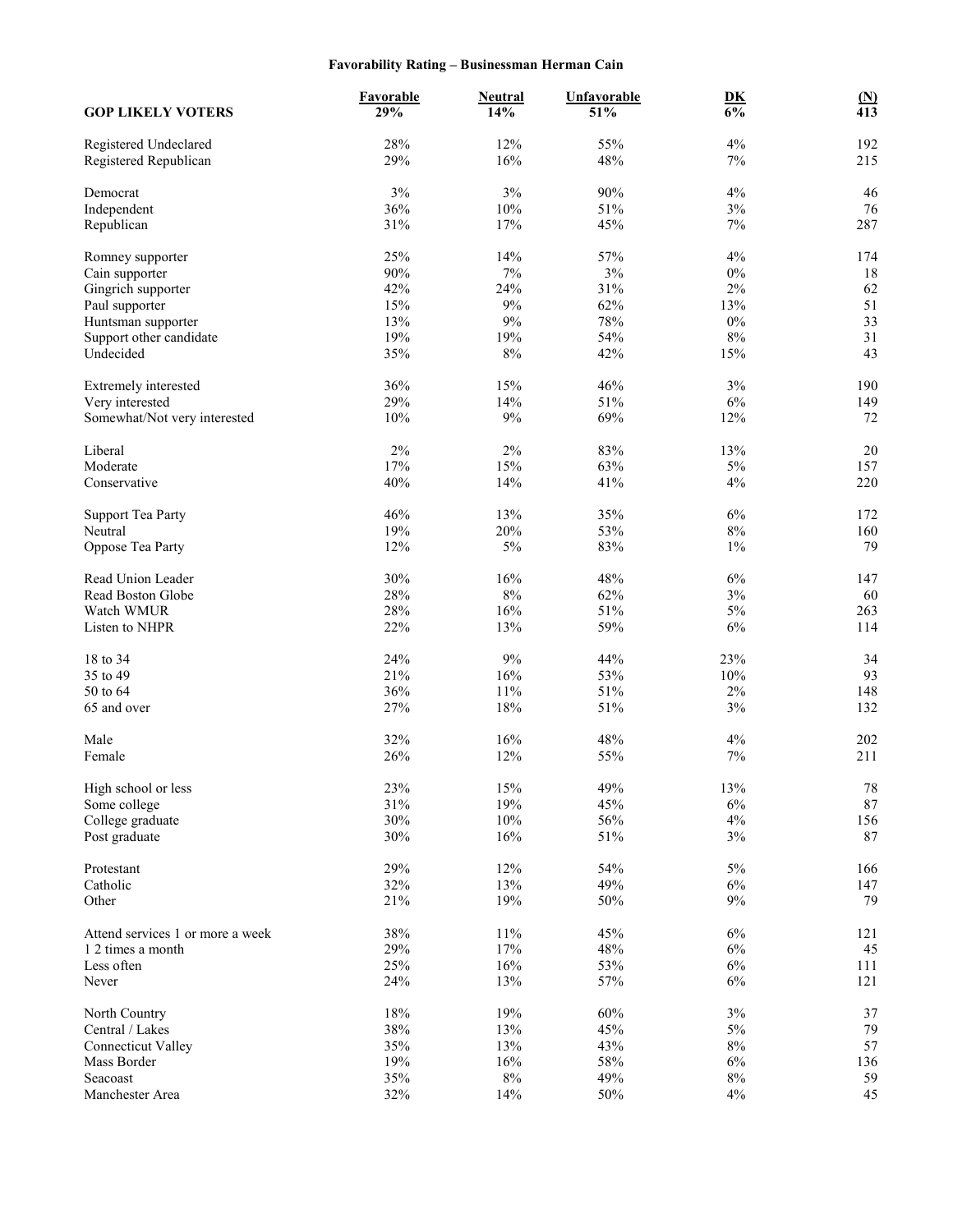# **Favorability Rating – Former Louisiana Governor Buddy Roemer**

| <b>GOP LIKELY VOTERS</b>                       | Favorable<br>5% | <b>Neutral</b><br>12% | <b>Unfavorable</b><br>25% | D <sub>K</sub><br>57% | $\frac{\text{(N)}}{413}$ |
|------------------------------------------------|-----------------|-----------------------|---------------------------|-----------------------|--------------------------|
| Registered Undeclared<br>Registered Republican | 5%<br>4%        | 12%<br>12%            | 27%<br>23%                | 55%<br>60%            | 192<br>215               |
| Democrat                                       | 6%              | 6%                    | 25%                       | 62%                   | 46                       |
| Independent                                    | 11%             | 14%                   | 27%                       | 49%                   | 76                       |
| Republican                                     | 3%              | 13%                   | 24%                       | 59%                   | 287                      |
| Romney supporter                               | 4%              | 10%                   | 29%                       | 57%                   | 174                      |
| Cain supporter                                 | $9\%$           | 12%                   | 3%                        | 76%                   | 18                       |
| Gingrich supporter                             | 7%              | 16%                   | 24%                       | 53%                   | 62                       |
| Paul supporter                                 | $0\%$           | 9%                    | 23%                       | 68%                   | 51                       |
| Huntsman supporter                             | $1\%$           | 14%                   | 38%                       | 47%                   | 33                       |
| Support other candidate                        | 20%             | $8\%$                 | 11%                       | 62%                   | 31                       |
| Undecided                                      | $2\%$           | 21%                   | 24%                       | 52%                   | 43                       |
| Extremely interested                           | 4%              | 11%                   | 30%                       | 55%                   | 190                      |
| Very interested                                | 6%              | 15%                   | 22%                       | 57%                   | 149                      |
| Somewhat/Not very interested                   | 6%              | 10%                   | 22%                       | 62%                   | 72                       |
| Liberal                                        | 11%             | 5%                    | 30%                       | 54%                   | $20\,$                   |
| Moderate                                       | 4%              | 13%                   | 28%                       | 55%                   | 157                      |
| Conservative                                   | 5%              | 12%                   | 23%                       | 59%                   | 220                      |
| <b>Support Tea Party</b>                       | 7%              | 16%                   | 22%                       | 55%                   | 172                      |
| Neutral                                        | 3%              | $8\%$                 | 25%                       | 64%                   | 160                      |
| Oppose Tea Party                               | $5\%$           | 12%                   | 31%                       | 52%                   | 79                       |
| Read Union Leader                              | 7%              | 14%                   | 30%                       | 48%                   | 147                      |
| Read Boston Globe                              | 6%              | 12%                   | 26%                       | 56%                   | 60                       |
| Watch WMUR                                     | 5%              | 13%                   | 28%                       | 55%                   | 263                      |
| Listen to NHPR                                 | 4%              | 13%                   | 32%                       | 51%                   | 114                      |
| 18 to 34                                       | $4\%$           | $9\%$                 | 16%                       | 71%                   | 34                       |
| 35 to 49                                       | 3%              | $11\%$                | 17%                       | 68%                   | 93                       |
| 50 to 64                                       | $4\%$           | 15%                   | 28%                       | 53%                   | 148                      |
| 65 and over                                    | $8\%$           | 11%                   | 28%                       | 54%                   | 132                      |
| Male                                           | $6\%$           | 13%                   | 31%                       | 50%                   | 202                      |
| Female                                         | $5\%$           | 11%                   | 20%                       | 64%                   | 211                      |
| High school or less                            | 4%              | $9\%$                 | 30%                       | 58%                   | $78\,$                   |
| Some college                                   | $1\%$           | 13%                   | 28%                       | 58%                   | $87\,$                   |
| College graduate                               | $8\%$           | 13%                   | 20%                       | 60%                   | 156                      |
| Post graduate                                  | $6\%$           | 15%                   | 26%                       | 53%                   | 87                       |
| Protestant                                     | $1\%$           | 16%                   | 23%                       | 60%                   | 166                      |
| Catholic                                       | 10%             | $8\%$                 | 26%                       | 56%                   | 147                      |
| Other                                          | 6%              | $8\%$                 | 23%                       | 63%                   | 79                       |
| Attend services 1 or more a week               | $6\%$           | $11\%$                | 25%                       | 59%                   | 121                      |
| 1 2 times a month                              | 4%              | 23%                   | 25%                       | 49%                   | 45                       |
| Less often                                     | $4\%$           | $11\%$                | 27%                       | 58%                   | 111                      |
| Never                                          | $6\%$           | $11\%$                | 24%                       | 60%                   | 121                      |
| North Country                                  | $3\%$           | 13%                   | 36%                       | 48%                   | 37                       |
| Central / Lakes                                | 10%             | $10\%$                | 21%                       | 59%                   | 79                       |
| <b>Connecticut Valley</b>                      | 4%              | 15%                   | 18%                       | 63%                   | 57                       |
| Mass Border                                    | $4\%$           | $10\%$                | 27%                       | 59%                   | 136                      |
| Seacoast                                       | $8\%$           | $11\%$                | 19%                       | 62%                   | 59                       |
| Manchester Area                                | $2\%$           | $20\%$                | 33%                       | 45%                   | 45                       |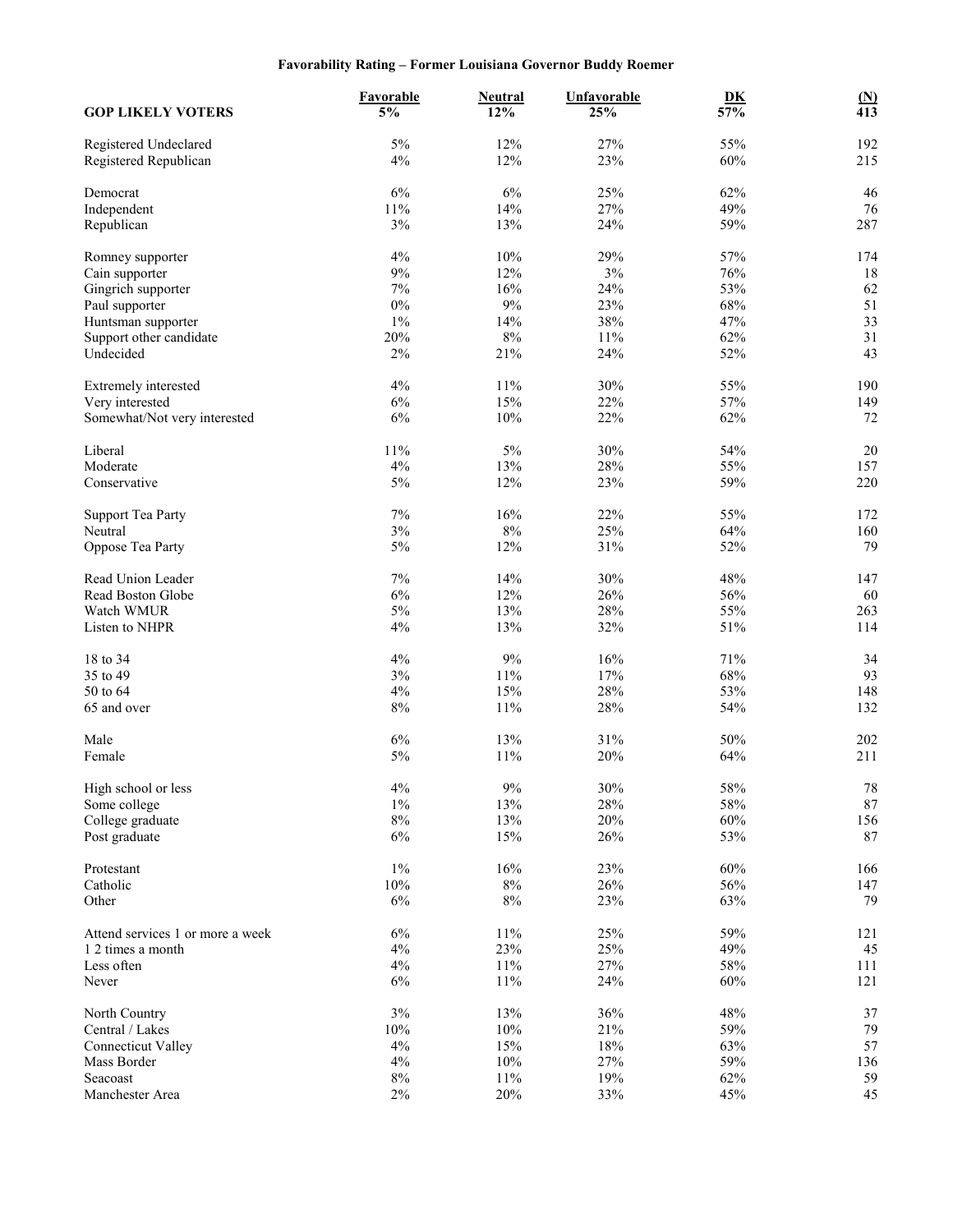# **Favorability Rating – Businessman Fred Karger**

| <b>GOP LIKELY VOTERS</b>                       | <b>Favorable</b><br>2% | <b>Neutral</b><br>$8\%$ | Unfavorable<br>14% | $\underline{\mathbf{D}}\underline{\mathbf{K}}$<br>77% | $\frac{\text{(N)}}{413}$ |
|------------------------------------------------|------------------------|-------------------------|--------------------|-------------------------------------------------------|--------------------------|
| Registered Undeclared<br>Registered Republican | $1\%$<br>3%            | 12%<br>4%               | 14%<br>13%         | 74%<br>80%                                            | 192<br>215               |
| Democrat                                       | $0\%$                  | 2%                      | 13%                | 84%                                                   | 46                       |
| Independent                                    | 3%                     | $8\%$                   | 21%                | 68%                                                   | 76                       |
| Republican                                     | 2%                     | $8\%$                   | 12%                | 78%                                                   | 287                      |
| Romney supporter                               | $1\%$                  | $7\%$                   | 19%                | 72%                                                   | 174                      |
| Cain supporter                                 | $0\%$                  | $0\%$                   | 3%                 | 97%                                                   | 18                       |
| Gingrich supporter                             | 5%                     | $2\%$                   | 9%                 | 84%                                                   | 62                       |
| Paul supporter                                 | $0\%$                  | 14%                     | 8%                 | 78%                                                   | 51                       |
| Huntsman supporter                             | 2%                     | $6\%$                   | 7%                 | 85%                                                   | 33                       |
| Support other candidate                        | 3%                     | 4%                      | 15%                | 77%                                                   | 31                       |
| Undecided                                      | 3%                     | 17%                     | 13%                | 67%                                                   | 43                       |
| Extremely interested                           | $2\%$                  | $9\%$                   | 15%                | 74%                                                   | 190                      |
| Very interested                                | $2\%$                  | $7\%$                   | 11%                | $80\%$                                                | 149                      |
| Somewhat/Not very interested                   | $1\%$                  | $7\%$                   | 16%                | 76%                                                   | 72                       |
| Liberal                                        | $0\%$                  | $0\%$                   | 20%                | $80\%$                                                | $20\,$                   |
| Moderate                                       | 2%                     | $8\%$                   | 13%                | 77%                                                   | 157                      |
| Conservative                                   | $1\%$                  | $8\%$                   | 14%                | 77%                                                   | 220                      |
| <b>Support Tea Party</b>                       | 4%                     | $9\%$                   | 14%                | 73%                                                   | 172                      |
| Neutral                                        | $0\%$                  | $8\%$                   | 12%                | $80\%$                                                | 160                      |
| Oppose Tea Party                               | $0\%$                  | 4%                      | 18%                | 78%                                                   | 79                       |
| Read Union Leader                              | $1\%$                  | $11\%$                  | 17%                | 71%                                                   | 147                      |
| Read Boston Globe                              | $0\%$                  | 11%                     | 14%                | 75%                                                   | 60                       |
| Watch WMUR                                     | $2\%$                  | 10%                     | 15%                | 73%                                                   | 263                      |
| Listen to NHPR                                 | $1\%$                  | $8\%$                   | 15%                | 76%                                                   | 114                      |
| 18 to 34                                       | 3%                     | 7%                      | 9%                 | 81%                                                   | 34                       |
| 35 to 49                                       | 2%                     | $9\%$                   | 12%                | 77%                                                   | 93                       |
| 50 to 64                                       | $0\%$                  | 10%                     | 13%                | 78%                                                   | 148                      |
| 65 and over                                    | 3%                     | $5\%$                   | 16%                | 76%                                                   | 132                      |
| Male                                           | $0\%$                  | 10%                     | 19%                | $70\%$                                                | 202                      |
| Female                                         | 3%                     | $5\%$                   | $8\%$              | 83%                                                   | 211                      |
| High school or less                            | $2\%$                  | $6\%$                   | $17\%$             | 74%                                                   | 78                       |
| Some college                                   | 6%                     | $9\%$                   | 16%                | $70\%$                                                | $87\,$                   |
| College graduate                               | $0\%$                  | $8\%$                   | 11%                | $82\%$                                                | 156                      |
| Post graduate                                  | $1\%$                  | 9%                      | 13%                | 77%                                                   | 87                       |
| Protestant                                     | $2\%$                  | $5\%$                   | 12%                | $81\%$                                                | 166                      |
| Catholic                                       | $3\%$                  | $10\%$                  | 16%                | 71%                                                   | 147                      |
| Other                                          | $0\%$                  | $8\%$                   | 11%                | 81%                                                   | 79                       |
| Attend services 1 or more a week               | $3\%$                  | $5\%$                   | 13%                | 79%                                                   | 121                      |
| 1 2 times a month                              | $0\%$                  | 12%                     | 15%                | 73%                                                   | 45                       |
| Less often                                     | $0\%$                  | $9\%$                   | 15%                | 76%                                                   | 111                      |
| Never                                          | 3%                     | $7\%$                   | 11%                | 79%                                                   | 121                      |
| North Country                                  | $4\%$                  | $7\%$                   | $7\%$              | 82%                                                   | 37                       |
| Central / Lakes                                | $3\%$                  | $3\%$                   | 13%                | $80\%$                                                | 79                       |
| <b>Connecticut Valley</b>                      | $0\%$                  | $11\%$                  | $7\%$              | 83%                                                   | 57                       |
| Mass Border                                    | $2\%$                  | $9\%$                   | 18%                | 71%                                                   | 136                      |
| Seacoast                                       | $0\%$                  | $6\%$                   | 16%                | $78\%$                                                | 59                       |
| Manchester Area                                | $0\%$                  | 13%                     | 11%                | 75%                                                   | 45                       |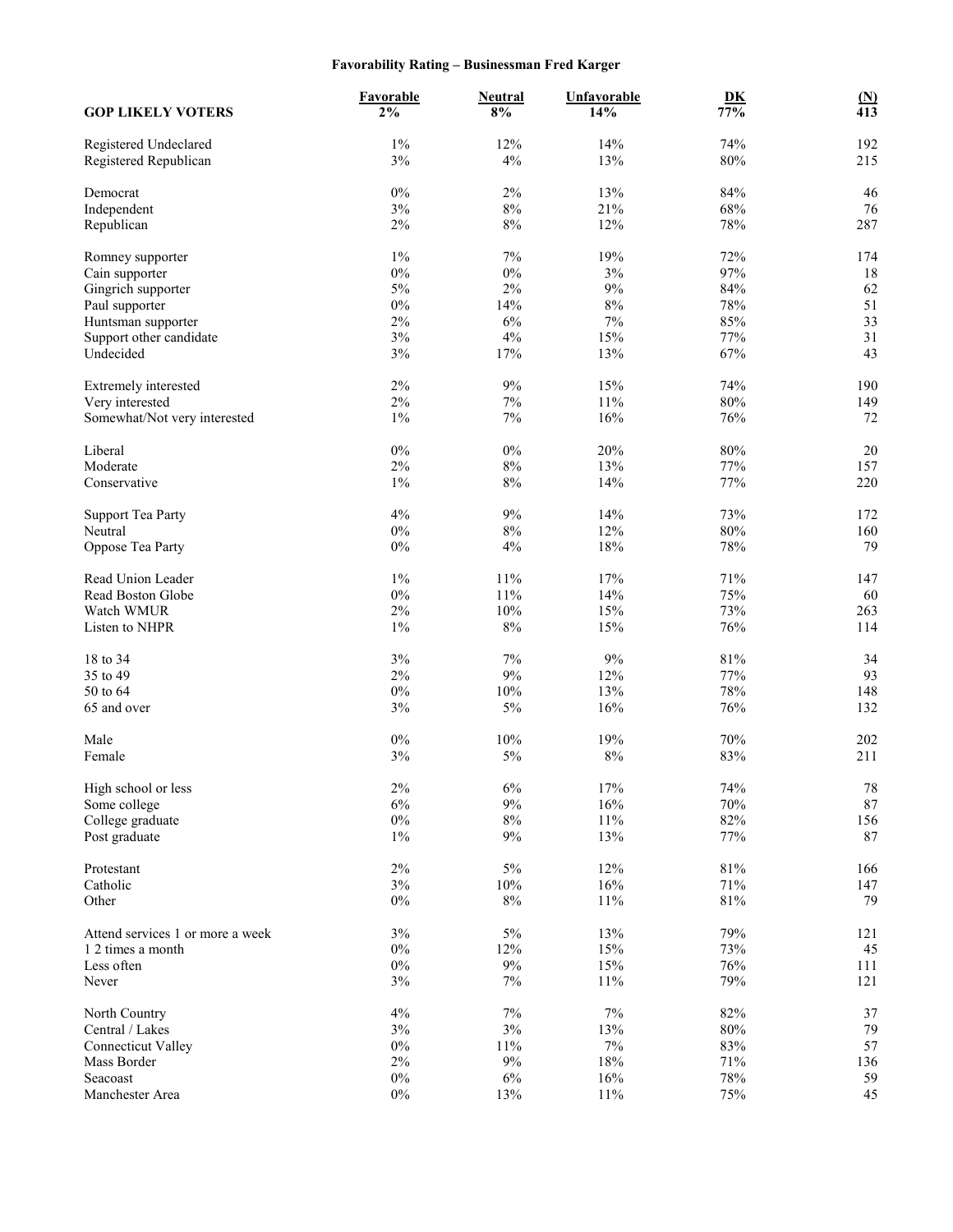#### **Decided Primary Vote (2012 Likely GOP Primary Voters)**

| <b>GOP LIKELY VOTERS</b>         | Def. Decided<br>16% | <b>Leaning Towards Still Trying</b><br><b>Somewhat</b><br>24% | <b>To Decide</b><br>59% | $\mathbf{M}$<br>413 |
|----------------------------------|---------------------|---------------------------------------------------------------|-------------------------|---------------------|
|                                  |                     |                                                               |                         |                     |
| Registered Undeclared            | 15%                 | 23%                                                           | 62%                     | 192                 |
| Registered Republican            | 18%                 | 26%                                                           | 56%                     | 215                 |
| Democrat                         | 23%                 | 30%                                                           | 46%                     | 46                  |
| Independent                      | 18%                 | 26%                                                           | 56%                     | 76                  |
| Republican                       | 15%                 | 23%                                                           | 62%                     | 287                 |
| Romney supporter                 | 20%                 | 28%                                                           | 52%                     | 174                 |
| Cain supporter                   | 21%                 | 21%                                                           | 58%                     | 18                  |
| Gingrich supporter               | $7\%$               | 30%                                                           | 63%                     | 62                  |
| Paul supporter                   | 29%                 | 22%                                                           | 49%                     | 51                  |
| Huntsman supporter               | 20%                 | 30%                                                           | 50%                     | 33                  |
|                                  | 9%                  | 24%                                                           | 68%                     | 31                  |
| Support other candidate          |                     |                                                               |                         |                     |
| Undecided                        | $0\%$               | 2%                                                            | 98%                     | 43                  |
| Extremely interested             | 21%                 | 28%                                                           | 51%                     | 190                 |
| Very interested                  | 15%                 | 20%                                                           | 64%                     | 149                 |
| Somewhat/Not very interested     | $8\%$               | 23%                                                           | 69%                     | 72                  |
| Liberal                          | 18%                 | 9%                                                            | 73%                     | 20                  |
| Moderate                         | 17%                 | 27%                                                           | 57%                     | 157                 |
| Conservative                     | 16%                 | 24%                                                           | 60%                     | 220                 |
|                                  |                     |                                                               |                         |                     |
| <b>Support Tea Party</b>         | 16%                 | 26%                                                           | 58%                     | 172                 |
| Neutral                          | 16%                 | 21%                                                           | 63%                     | 160                 |
| Oppose Tea Party                 | 18%                 | 27%                                                           | 55%                     | 79                  |
| Read Union Leader                | 19%                 | 26%                                                           | 56%                     | 147                 |
| Read Boston Globe                | 16%                 | 27%                                                           | 57%                     | 60                  |
| Watch WMUR                       | 13%                 | 23%                                                           | 63%                     | 263                 |
| Listen to NHPR                   | 21%                 | 22%                                                           | 57%                     | 114                 |
|                                  |                     |                                                               |                         |                     |
| 18 to 34                         | 10%                 | 12%                                                           | 78%                     | 34                  |
| 35 to 49                         | 14%                 | 24%                                                           | 62%                     | 93                  |
| 50 to 64                         | 16%                 | 26%                                                           | 58%                     | 148                 |
| 65 and over                      | 19%                 | 27%                                                           | 54%                     | 132                 |
| Male                             | 14%                 | 27%                                                           | 59%                     | 202                 |
| Female                           | 19%                 | 22%                                                           | 59%                     | 211                 |
|                                  |                     |                                                               |                         |                     |
| High school or less              | 13%                 | 26%                                                           | 61%                     | $78\,$              |
| Some college                     | 20%                 | 25%                                                           | 55%                     | 87                  |
| College graduate                 | 15%                 | 23%                                                           | 63%                     | 156                 |
| Post graduate                    | 18%                 | 27%                                                           | 55%                     | 87                  |
| Protestant                       | 15%                 | 25%                                                           | 60%                     | 166                 |
| Catholic                         | 15%                 | 27%                                                           | 58%                     | 147                 |
| Other                            | 21%                 | 19%                                                           | 60%                     | 79                  |
|                                  |                     |                                                               |                         |                     |
| Attend services 1 or more a week | 15%                 | 26%                                                           | 59%                     | 121                 |
| 1 2 times a month                | 22%                 | 31%                                                           | 47%                     | 45                  |
| Less often                       | 12%                 | 25%                                                           | 62%                     | 111                 |
| Never                            | 20%                 | 20%                                                           | 60%                     | 121                 |
| North Country                    | 24%                 | 27%                                                           | 49%                     | 37                  |
| Central / Lakes                  | 13%                 | 20%                                                           | 67%                     | 79                  |
| <b>Connecticut Valley</b>        | 25%                 | 24%                                                           | 51%                     | 57                  |
| Mass Border                      | 12%                 | 24%                                                           | 64%                     | 136                 |
| Seacoast                         | 12%                 | 38%                                                           | $50\%$                  | 59                  |
| Manchester Area                  | 23%                 | 16%                                                           | 61%                     | 45                  |
|                                  |                     |                                                               |                         |                     |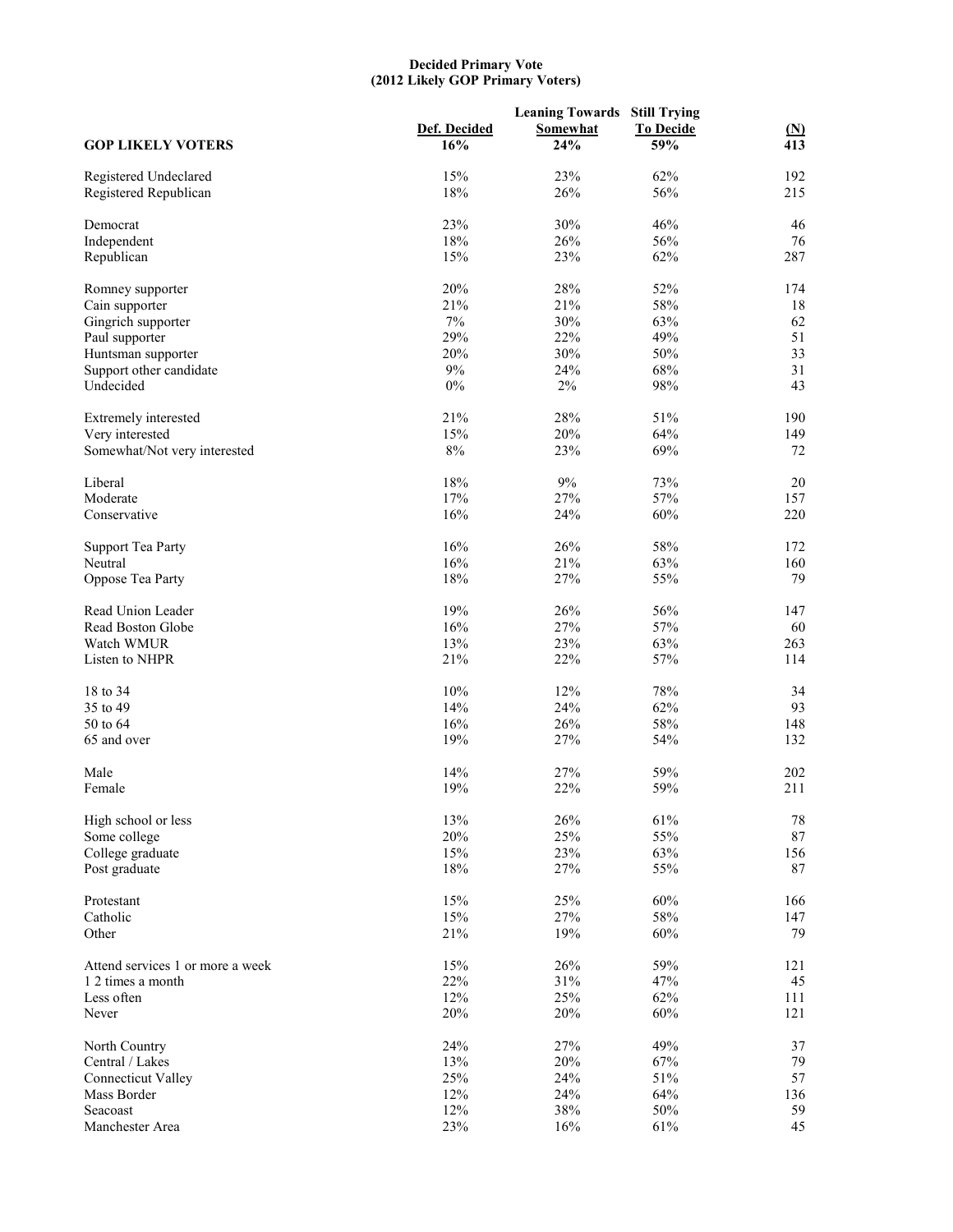# **Support for GOP Candidate**

| 39%<br>13%<br>16%<br>13%<br>$3\%$<br>$6\%$<br>11%<br>192<br>Registered Undeclared<br>45%<br>18%<br>$9\%$<br>$4\%$<br>5%<br>$9\%$<br>$10\%$<br>215<br>Registered Republican<br>52%<br>$7\%$<br>22%<br>10%<br>6%<br>4%<br>$0\%$<br>68<br>Def. decided vote<br>48%<br>10%<br>$1\%$<br>19%<br>11%<br>4%<br>7%<br>100<br>Leaning toward someone<br>37%<br>16%<br>10%<br>$7\%$<br>$4\%$<br>$9\%$<br>17%<br>244<br>Still trying to decide<br>45%<br>$2\%$<br>9%<br>31%<br>$1\%$<br>7%<br>5%<br>46<br>Democrat<br>38%<br>$8\%$<br>18%<br>12%<br>$4\%$<br>$10\%$<br>$9\%$<br>76<br>Independent<br>42%<br>19%<br>11%<br>$4\%$<br>$5\%$<br>$7\%$<br>12%<br>287<br>Republican<br>20%<br>$7\%$<br>6%<br>$8\%$<br>$7\%$<br>Extremely interested<br>39%<br>11%<br>190<br>$9\%$<br>43%<br>13%<br>13%<br>$4\%$<br>$4\%$<br>14%<br>149<br>Very interested<br>50%<br>6%<br>13%<br>$8\%$<br>$1\%$<br>14%<br>$8\%$<br>72<br>Somewhat/Not very interested<br>20<br>33%<br>$5\%$<br>$8\%$<br>25%<br>$0\%$<br>21%<br>9%<br>Liberal<br>50%<br>$11\%$<br>13%<br>13%<br>2%<br>$1\%$<br>10%<br>Moderate<br>157<br>38%<br>20%<br>12%<br>$3\%$<br>6%<br>10%<br>$10\%$<br>220<br>Conservative<br>34%<br>25%<br>11%<br>$2\%$<br>$8\%$<br>9%<br>12%<br>172<br><b>Support Tea Party</b><br>16%<br>$6\%$<br>$8\%$<br>45%<br>$11\%$<br>$1\%$<br>12%<br>160<br>Neutral<br>$3\%$<br>$8\%$<br>$2\%$<br>$5\%$<br>$4\%$<br>79<br>Oppose Tea Party<br>52%<br>26%<br>53%<br>12%<br>9%<br>7%<br>$2\%$<br>9%<br>$8\%$<br>147<br>Read Union Leader<br>7%<br>4%<br>$0\%$<br>55%<br>12%<br>7%<br>14%<br>60<br>Read Boston Globe<br>44%<br>16%<br>13%<br>$7\%$<br>3%<br>$7\%$<br>$10\%$<br>Watch WMUR<br>263<br>34%<br>12%<br>20%<br>13%<br>$4\%$<br>3%<br>14%<br>114<br>Listen to NHPR<br>18 to 34<br>30%<br>12%<br>32%<br>$0\%$<br>$4\%$<br>12%<br>11%<br>34<br>$17\%$<br>19%<br>$4\%$<br>3%<br>13%<br>$9\%$<br>93<br>35 to 49<br>36%<br>46%<br>14%<br>10%<br>$8\%$<br>6%<br>5%<br>$10\%$<br>148<br>50 to 64<br>44%<br>16%<br>$6\%$<br>13%<br>$4\%$<br>$6\%$<br>12%<br>132<br>65 and over<br>8%<br>46%<br>13%<br>13%<br>7%<br>5%<br>9%<br>202<br>Male<br>39%<br>17%<br>12%<br>$10\%$<br>$4\%$<br>$7\%$<br>12%<br>211<br>Female<br>$0\%$<br>31%<br>22%<br>17%<br>3%<br>14%<br>12%<br>78<br>High school or less<br>$2\%$<br>87<br>36%<br>17%<br>22%<br>8%<br>5%<br>$10\%$<br>Some college<br>50%<br>12%<br>$8\%$<br>11%<br>$3\%$<br>$7\%$<br>10%<br>156<br>College graduate<br>87<br>43%<br>13%<br>$7\%$<br>17%<br>$5\%$<br>5%<br>$10\%$<br>Post graduate<br>39%<br>14%<br>12%<br>$5\%$<br>$9\%$<br>$10\%$<br>12%<br>166<br>Protestant<br>49%<br>$16\%$<br>$9\%$<br>$4\%$<br>$4\%$<br>$9\%$<br>Catholic<br>$8\%$<br>147<br>$8\%$<br>Other<br>37%<br>13%<br>21%<br>4%<br>7%<br>11%<br>79<br>32%<br>20%<br>12%<br>$6\%$<br>$7\%$<br>$10\%$<br>13%<br>Attend services 1 or more a week<br>121<br>54%<br>13%<br>$9\%$<br>$8\%$<br>$3\%$<br>$5\%$<br>$8\%$<br>45<br>1 2 times a month<br>56%<br>12%<br>$5\%$<br>$9\%$<br>$2\%$<br>$6\%$<br>$10\%$<br>Less often<br>111<br>36%<br>13%<br>$8\%$<br>21%<br>9%<br>4%<br>$8\%$<br>121<br>Never<br>32%<br>$18\%$<br>24%<br>13%<br>$4\%$<br>$4\%$<br>North Country<br>7%<br>37<br>79<br>36%<br>19%<br>10%<br>12%<br>$4\%$<br>12%<br>$8\%$<br>Central / Lakes<br>$7\%$<br>39%<br>15%<br>$8\%$<br>$10\%$<br>$11\%$<br>57<br><b>Connecticut Valley</b><br>11%<br>50%<br>12%<br>11%<br>$3\%$<br>12%<br>136<br>Mass Border<br>6%<br>6%<br>22%<br>Seacoast<br>40%<br>11%<br>$8\%$<br>$2\%$<br>$8\%$<br>10%<br>59<br>43%<br>Manchester Area<br>$18\%$<br>10%<br>$6\%$<br>$5\%$<br>$2\%$<br>17%<br>45 | <b>GOP LIKELY VOTERS</b> | <b>Romney</b><br>42% | Gingrich<br>15% | <b>Paul</b><br>12% | <b>Huntsman</b><br>8% | <b>Cain</b><br>4% | Other<br>8% | Don't Know<br>10% | $(N=)$<br>413 |
|----------------------------------------------------------------------------------------------------------------------------------------------------------------------------------------------------------------------------------------------------------------------------------------------------------------------------------------------------------------------------------------------------------------------------------------------------------------------------------------------------------------------------------------------------------------------------------------------------------------------------------------------------------------------------------------------------------------------------------------------------------------------------------------------------------------------------------------------------------------------------------------------------------------------------------------------------------------------------------------------------------------------------------------------------------------------------------------------------------------------------------------------------------------------------------------------------------------------------------------------------------------------------------------------------------------------------------------------------------------------------------------------------------------------------------------------------------------------------------------------------------------------------------------------------------------------------------------------------------------------------------------------------------------------------------------------------------------------------------------------------------------------------------------------------------------------------------------------------------------------------------------------------------------------------------------------------------------------------------------------------------------------------------------------------------------------------------------------------------------------------------------------------------------------------------------------------------------------------------------------------------------------------------------------------------------------------------------------------------------------------------------------------------------------------------------------------------------------------------------------------------------------------------------------------------------------------------------------------------------------------------------------------------------------------------------------------------------------------------------------------------------------------------------------------------------------------------------------------------------------------------------------------------------------------------------------------------------------------------------------------------------------------------------------------------------------------------------------------------------------------------------------------------------------------------------------------------------------------------------------------------------------------------------------------------------------------------------------------------------------------------------------------------------------------------------------------------------------------------------------------------------------------------------------------------------------------------|--------------------------|----------------------|-----------------|--------------------|-----------------------|-------------------|-------------|-------------------|---------------|
|                                                                                                                                                                                                                                                                                                                                                                                                                                                                                                                                                                                                                                                                                                                                                                                                                                                                                                                                                                                                                                                                                                                                                                                                                                                                                                                                                                                                                                                                                                                                                                                                                                                                                                                                                                                                                                                                                                                                                                                                                                                                                                                                                                                                                                                                                                                                                                                                                                                                                                                                                                                                                                                                                                                                                                                                                                                                                                                                                                                                                                                                                                                                                                                                                                                                                                                                                                                                                                                                                                                                                                                  |                          |                      |                 |                    |                       |                   |             |                   |               |
|                                                                                                                                                                                                                                                                                                                                                                                                                                                                                                                                                                                                                                                                                                                                                                                                                                                                                                                                                                                                                                                                                                                                                                                                                                                                                                                                                                                                                                                                                                                                                                                                                                                                                                                                                                                                                                                                                                                                                                                                                                                                                                                                                                                                                                                                                                                                                                                                                                                                                                                                                                                                                                                                                                                                                                                                                                                                                                                                                                                                                                                                                                                                                                                                                                                                                                                                                                                                                                                                                                                                                                                  |                          |                      |                 |                    |                       |                   |             |                   |               |
|                                                                                                                                                                                                                                                                                                                                                                                                                                                                                                                                                                                                                                                                                                                                                                                                                                                                                                                                                                                                                                                                                                                                                                                                                                                                                                                                                                                                                                                                                                                                                                                                                                                                                                                                                                                                                                                                                                                                                                                                                                                                                                                                                                                                                                                                                                                                                                                                                                                                                                                                                                                                                                                                                                                                                                                                                                                                                                                                                                                                                                                                                                                                                                                                                                                                                                                                                                                                                                                                                                                                                                                  |                          |                      |                 |                    |                       |                   |             |                   |               |
|                                                                                                                                                                                                                                                                                                                                                                                                                                                                                                                                                                                                                                                                                                                                                                                                                                                                                                                                                                                                                                                                                                                                                                                                                                                                                                                                                                                                                                                                                                                                                                                                                                                                                                                                                                                                                                                                                                                                                                                                                                                                                                                                                                                                                                                                                                                                                                                                                                                                                                                                                                                                                                                                                                                                                                                                                                                                                                                                                                                                                                                                                                                                                                                                                                                                                                                                                                                                                                                                                                                                                                                  |                          |                      |                 |                    |                       |                   |             |                   |               |
|                                                                                                                                                                                                                                                                                                                                                                                                                                                                                                                                                                                                                                                                                                                                                                                                                                                                                                                                                                                                                                                                                                                                                                                                                                                                                                                                                                                                                                                                                                                                                                                                                                                                                                                                                                                                                                                                                                                                                                                                                                                                                                                                                                                                                                                                                                                                                                                                                                                                                                                                                                                                                                                                                                                                                                                                                                                                                                                                                                                                                                                                                                                                                                                                                                                                                                                                                                                                                                                                                                                                                                                  |                          |                      |                 |                    |                       |                   |             |                   |               |
|                                                                                                                                                                                                                                                                                                                                                                                                                                                                                                                                                                                                                                                                                                                                                                                                                                                                                                                                                                                                                                                                                                                                                                                                                                                                                                                                                                                                                                                                                                                                                                                                                                                                                                                                                                                                                                                                                                                                                                                                                                                                                                                                                                                                                                                                                                                                                                                                                                                                                                                                                                                                                                                                                                                                                                                                                                                                                                                                                                                                                                                                                                                                                                                                                                                                                                                                                                                                                                                                                                                                                                                  |                          |                      |                 |                    |                       |                   |             |                   |               |
|                                                                                                                                                                                                                                                                                                                                                                                                                                                                                                                                                                                                                                                                                                                                                                                                                                                                                                                                                                                                                                                                                                                                                                                                                                                                                                                                                                                                                                                                                                                                                                                                                                                                                                                                                                                                                                                                                                                                                                                                                                                                                                                                                                                                                                                                                                                                                                                                                                                                                                                                                                                                                                                                                                                                                                                                                                                                                                                                                                                                                                                                                                                                                                                                                                                                                                                                                                                                                                                                                                                                                                                  |                          |                      |                 |                    |                       |                   |             |                   |               |
|                                                                                                                                                                                                                                                                                                                                                                                                                                                                                                                                                                                                                                                                                                                                                                                                                                                                                                                                                                                                                                                                                                                                                                                                                                                                                                                                                                                                                                                                                                                                                                                                                                                                                                                                                                                                                                                                                                                                                                                                                                                                                                                                                                                                                                                                                                                                                                                                                                                                                                                                                                                                                                                                                                                                                                                                                                                                                                                                                                                                                                                                                                                                                                                                                                                                                                                                                                                                                                                                                                                                                                                  |                          |                      |                 |                    |                       |                   |             |                   |               |
|                                                                                                                                                                                                                                                                                                                                                                                                                                                                                                                                                                                                                                                                                                                                                                                                                                                                                                                                                                                                                                                                                                                                                                                                                                                                                                                                                                                                                                                                                                                                                                                                                                                                                                                                                                                                                                                                                                                                                                                                                                                                                                                                                                                                                                                                                                                                                                                                                                                                                                                                                                                                                                                                                                                                                                                                                                                                                                                                                                                                                                                                                                                                                                                                                                                                                                                                                                                                                                                                                                                                                                                  |                          |                      |                 |                    |                       |                   |             |                   |               |
|                                                                                                                                                                                                                                                                                                                                                                                                                                                                                                                                                                                                                                                                                                                                                                                                                                                                                                                                                                                                                                                                                                                                                                                                                                                                                                                                                                                                                                                                                                                                                                                                                                                                                                                                                                                                                                                                                                                                                                                                                                                                                                                                                                                                                                                                                                                                                                                                                                                                                                                                                                                                                                                                                                                                                                                                                                                                                                                                                                                                                                                                                                                                                                                                                                                                                                                                                                                                                                                                                                                                                                                  |                          |                      |                 |                    |                       |                   |             |                   |               |
|                                                                                                                                                                                                                                                                                                                                                                                                                                                                                                                                                                                                                                                                                                                                                                                                                                                                                                                                                                                                                                                                                                                                                                                                                                                                                                                                                                                                                                                                                                                                                                                                                                                                                                                                                                                                                                                                                                                                                                                                                                                                                                                                                                                                                                                                                                                                                                                                                                                                                                                                                                                                                                                                                                                                                                                                                                                                                                                                                                                                                                                                                                                                                                                                                                                                                                                                                                                                                                                                                                                                                                                  |                          |                      |                 |                    |                       |                   |             |                   |               |
|                                                                                                                                                                                                                                                                                                                                                                                                                                                                                                                                                                                                                                                                                                                                                                                                                                                                                                                                                                                                                                                                                                                                                                                                                                                                                                                                                                                                                                                                                                                                                                                                                                                                                                                                                                                                                                                                                                                                                                                                                                                                                                                                                                                                                                                                                                                                                                                                                                                                                                                                                                                                                                                                                                                                                                                                                                                                                                                                                                                                                                                                                                                                                                                                                                                                                                                                                                                                                                                                                                                                                                                  |                          |                      |                 |                    |                       |                   |             |                   |               |
|                                                                                                                                                                                                                                                                                                                                                                                                                                                                                                                                                                                                                                                                                                                                                                                                                                                                                                                                                                                                                                                                                                                                                                                                                                                                                                                                                                                                                                                                                                                                                                                                                                                                                                                                                                                                                                                                                                                                                                                                                                                                                                                                                                                                                                                                                                                                                                                                                                                                                                                                                                                                                                                                                                                                                                                                                                                                                                                                                                                                                                                                                                                                                                                                                                                                                                                                                                                                                                                                                                                                                                                  |                          |                      |                 |                    |                       |                   |             |                   |               |
|                                                                                                                                                                                                                                                                                                                                                                                                                                                                                                                                                                                                                                                                                                                                                                                                                                                                                                                                                                                                                                                                                                                                                                                                                                                                                                                                                                                                                                                                                                                                                                                                                                                                                                                                                                                                                                                                                                                                                                                                                                                                                                                                                                                                                                                                                                                                                                                                                                                                                                                                                                                                                                                                                                                                                                                                                                                                                                                                                                                                                                                                                                                                                                                                                                                                                                                                                                                                                                                                                                                                                                                  |                          |                      |                 |                    |                       |                   |             |                   |               |
|                                                                                                                                                                                                                                                                                                                                                                                                                                                                                                                                                                                                                                                                                                                                                                                                                                                                                                                                                                                                                                                                                                                                                                                                                                                                                                                                                                                                                                                                                                                                                                                                                                                                                                                                                                                                                                                                                                                                                                                                                                                                                                                                                                                                                                                                                                                                                                                                                                                                                                                                                                                                                                                                                                                                                                                                                                                                                                                                                                                                                                                                                                                                                                                                                                                                                                                                                                                                                                                                                                                                                                                  |                          |                      |                 |                    |                       |                   |             |                   |               |
|                                                                                                                                                                                                                                                                                                                                                                                                                                                                                                                                                                                                                                                                                                                                                                                                                                                                                                                                                                                                                                                                                                                                                                                                                                                                                                                                                                                                                                                                                                                                                                                                                                                                                                                                                                                                                                                                                                                                                                                                                                                                                                                                                                                                                                                                                                                                                                                                                                                                                                                                                                                                                                                                                                                                                                                                                                                                                                                                                                                                                                                                                                                                                                                                                                                                                                                                                                                                                                                                                                                                                                                  |                          |                      |                 |                    |                       |                   |             |                   |               |
|                                                                                                                                                                                                                                                                                                                                                                                                                                                                                                                                                                                                                                                                                                                                                                                                                                                                                                                                                                                                                                                                                                                                                                                                                                                                                                                                                                                                                                                                                                                                                                                                                                                                                                                                                                                                                                                                                                                                                                                                                                                                                                                                                                                                                                                                                                                                                                                                                                                                                                                                                                                                                                                                                                                                                                                                                                                                                                                                                                                                                                                                                                                                                                                                                                                                                                                                                                                                                                                                                                                                                                                  |                          |                      |                 |                    |                       |                   |             |                   |               |
|                                                                                                                                                                                                                                                                                                                                                                                                                                                                                                                                                                                                                                                                                                                                                                                                                                                                                                                                                                                                                                                                                                                                                                                                                                                                                                                                                                                                                                                                                                                                                                                                                                                                                                                                                                                                                                                                                                                                                                                                                                                                                                                                                                                                                                                                                                                                                                                                                                                                                                                                                                                                                                                                                                                                                                                                                                                                                                                                                                                                                                                                                                                                                                                                                                                                                                                                                                                                                                                                                                                                                                                  |                          |                      |                 |                    |                       |                   |             |                   |               |
|                                                                                                                                                                                                                                                                                                                                                                                                                                                                                                                                                                                                                                                                                                                                                                                                                                                                                                                                                                                                                                                                                                                                                                                                                                                                                                                                                                                                                                                                                                                                                                                                                                                                                                                                                                                                                                                                                                                                                                                                                                                                                                                                                                                                                                                                                                                                                                                                                                                                                                                                                                                                                                                                                                                                                                                                                                                                                                                                                                                                                                                                                                                                                                                                                                                                                                                                                                                                                                                                                                                                                                                  |                          |                      |                 |                    |                       |                   |             |                   |               |
|                                                                                                                                                                                                                                                                                                                                                                                                                                                                                                                                                                                                                                                                                                                                                                                                                                                                                                                                                                                                                                                                                                                                                                                                                                                                                                                                                                                                                                                                                                                                                                                                                                                                                                                                                                                                                                                                                                                                                                                                                                                                                                                                                                                                                                                                                                                                                                                                                                                                                                                                                                                                                                                                                                                                                                                                                                                                                                                                                                                                                                                                                                                                                                                                                                                                                                                                                                                                                                                                                                                                                                                  |                          |                      |                 |                    |                       |                   |             |                   |               |
|                                                                                                                                                                                                                                                                                                                                                                                                                                                                                                                                                                                                                                                                                                                                                                                                                                                                                                                                                                                                                                                                                                                                                                                                                                                                                                                                                                                                                                                                                                                                                                                                                                                                                                                                                                                                                                                                                                                                                                                                                                                                                                                                                                                                                                                                                                                                                                                                                                                                                                                                                                                                                                                                                                                                                                                                                                                                                                                                                                                                                                                                                                                                                                                                                                                                                                                                                                                                                                                                                                                                                                                  |                          |                      |                 |                    |                       |                   |             |                   |               |
|                                                                                                                                                                                                                                                                                                                                                                                                                                                                                                                                                                                                                                                                                                                                                                                                                                                                                                                                                                                                                                                                                                                                                                                                                                                                                                                                                                                                                                                                                                                                                                                                                                                                                                                                                                                                                                                                                                                                                                                                                                                                                                                                                                                                                                                                                                                                                                                                                                                                                                                                                                                                                                                                                                                                                                                                                                                                                                                                                                                                                                                                                                                                                                                                                                                                                                                                                                                                                                                                                                                                                                                  |                          |                      |                 |                    |                       |                   |             |                   |               |
|                                                                                                                                                                                                                                                                                                                                                                                                                                                                                                                                                                                                                                                                                                                                                                                                                                                                                                                                                                                                                                                                                                                                                                                                                                                                                                                                                                                                                                                                                                                                                                                                                                                                                                                                                                                                                                                                                                                                                                                                                                                                                                                                                                                                                                                                                                                                                                                                                                                                                                                                                                                                                                                                                                                                                                                                                                                                                                                                                                                                                                                                                                                                                                                                                                                                                                                                                                                                                                                                                                                                                                                  |                          |                      |                 |                    |                       |                   |             |                   |               |
|                                                                                                                                                                                                                                                                                                                                                                                                                                                                                                                                                                                                                                                                                                                                                                                                                                                                                                                                                                                                                                                                                                                                                                                                                                                                                                                                                                                                                                                                                                                                                                                                                                                                                                                                                                                                                                                                                                                                                                                                                                                                                                                                                                                                                                                                                                                                                                                                                                                                                                                                                                                                                                                                                                                                                                                                                                                                                                                                                                                                                                                                                                                                                                                                                                                                                                                                                                                                                                                                                                                                                                                  |                          |                      |                 |                    |                       |                   |             |                   |               |
|                                                                                                                                                                                                                                                                                                                                                                                                                                                                                                                                                                                                                                                                                                                                                                                                                                                                                                                                                                                                                                                                                                                                                                                                                                                                                                                                                                                                                                                                                                                                                                                                                                                                                                                                                                                                                                                                                                                                                                                                                                                                                                                                                                                                                                                                                                                                                                                                                                                                                                                                                                                                                                                                                                                                                                                                                                                                                                                                                                                                                                                                                                                                                                                                                                                                                                                                                                                                                                                                                                                                                                                  |                          |                      |                 |                    |                       |                   |             |                   |               |
|                                                                                                                                                                                                                                                                                                                                                                                                                                                                                                                                                                                                                                                                                                                                                                                                                                                                                                                                                                                                                                                                                                                                                                                                                                                                                                                                                                                                                                                                                                                                                                                                                                                                                                                                                                                                                                                                                                                                                                                                                                                                                                                                                                                                                                                                                                                                                                                                                                                                                                                                                                                                                                                                                                                                                                                                                                                                                                                                                                                                                                                                                                                                                                                                                                                                                                                                                                                                                                                                                                                                                                                  |                          |                      |                 |                    |                       |                   |             |                   |               |
|                                                                                                                                                                                                                                                                                                                                                                                                                                                                                                                                                                                                                                                                                                                                                                                                                                                                                                                                                                                                                                                                                                                                                                                                                                                                                                                                                                                                                                                                                                                                                                                                                                                                                                                                                                                                                                                                                                                                                                                                                                                                                                                                                                                                                                                                                                                                                                                                                                                                                                                                                                                                                                                                                                                                                                                                                                                                                                                                                                                                                                                                                                                                                                                                                                                                                                                                                                                                                                                                                                                                                                                  |                          |                      |                 |                    |                       |                   |             |                   |               |
|                                                                                                                                                                                                                                                                                                                                                                                                                                                                                                                                                                                                                                                                                                                                                                                                                                                                                                                                                                                                                                                                                                                                                                                                                                                                                                                                                                                                                                                                                                                                                                                                                                                                                                                                                                                                                                                                                                                                                                                                                                                                                                                                                                                                                                                                                                                                                                                                                                                                                                                                                                                                                                                                                                                                                                                                                                                                                                                                                                                                                                                                                                                                                                                                                                                                                                                                                                                                                                                                                                                                                                                  |                          |                      |                 |                    |                       |                   |             |                   |               |
|                                                                                                                                                                                                                                                                                                                                                                                                                                                                                                                                                                                                                                                                                                                                                                                                                                                                                                                                                                                                                                                                                                                                                                                                                                                                                                                                                                                                                                                                                                                                                                                                                                                                                                                                                                                                                                                                                                                                                                                                                                                                                                                                                                                                                                                                                                                                                                                                                                                                                                                                                                                                                                                                                                                                                                                                                                                                                                                                                                                                                                                                                                                                                                                                                                                                                                                                                                                                                                                                                                                                                                                  |                          |                      |                 |                    |                       |                   |             |                   |               |
|                                                                                                                                                                                                                                                                                                                                                                                                                                                                                                                                                                                                                                                                                                                                                                                                                                                                                                                                                                                                                                                                                                                                                                                                                                                                                                                                                                                                                                                                                                                                                                                                                                                                                                                                                                                                                                                                                                                                                                                                                                                                                                                                                                                                                                                                                                                                                                                                                                                                                                                                                                                                                                                                                                                                                                                                                                                                                                                                                                                                                                                                                                                                                                                                                                                                                                                                                                                                                                                                                                                                                                                  |                          |                      |                 |                    |                       |                   |             |                   |               |
|                                                                                                                                                                                                                                                                                                                                                                                                                                                                                                                                                                                                                                                                                                                                                                                                                                                                                                                                                                                                                                                                                                                                                                                                                                                                                                                                                                                                                                                                                                                                                                                                                                                                                                                                                                                                                                                                                                                                                                                                                                                                                                                                                                                                                                                                                                                                                                                                                                                                                                                                                                                                                                                                                                                                                                                                                                                                                                                                                                                                                                                                                                                                                                                                                                                                                                                                                                                                                                                                                                                                                                                  |                          |                      |                 |                    |                       |                   |             |                   |               |
|                                                                                                                                                                                                                                                                                                                                                                                                                                                                                                                                                                                                                                                                                                                                                                                                                                                                                                                                                                                                                                                                                                                                                                                                                                                                                                                                                                                                                                                                                                                                                                                                                                                                                                                                                                                                                                                                                                                                                                                                                                                                                                                                                                                                                                                                                                                                                                                                                                                                                                                                                                                                                                                                                                                                                                                                                                                                                                                                                                                                                                                                                                                                                                                                                                                                                                                                                                                                                                                                                                                                                                                  |                          |                      |                 |                    |                       |                   |             |                   |               |
|                                                                                                                                                                                                                                                                                                                                                                                                                                                                                                                                                                                                                                                                                                                                                                                                                                                                                                                                                                                                                                                                                                                                                                                                                                                                                                                                                                                                                                                                                                                                                                                                                                                                                                                                                                                                                                                                                                                                                                                                                                                                                                                                                                                                                                                                                                                                                                                                                                                                                                                                                                                                                                                                                                                                                                                                                                                                                                                                                                                                                                                                                                                                                                                                                                                                                                                                                                                                                                                                                                                                                                                  |                          |                      |                 |                    |                       |                   |             |                   |               |
|                                                                                                                                                                                                                                                                                                                                                                                                                                                                                                                                                                                                                                                                                                                                                                                                                                                                                                                                                                                                                                                                                                                                                                                                                                                                                                                                                                                                                                                                                                                                                                                                                                                                                                                                                                                                                                                                                                                                                                                                                                                                                                                                                                                                                                                                                                                                                                                                                                                                                                                                                                                                                                                                                                                                                                                                                                                                                                                                                                                                                                                                                                                                                                                                                                                                                                                                                                                                                                                                                                                                                                                  |                          |                      |                 |                    |                       |                   |             |                   |               |
|                                                                                                                                                                                                                                                                                                                                                                                                                                                                                                                                                                                                                                                                                                                                                                                                                                                                                                                                                                                                                                                                                                                                                                                                                                                                                                                                                                                                                                                                                                                                                                                                                                                                                                                                                                                                                                                                                                                                                                                                                                                                                                                                                                                                                                                                                                                                                                                                                                                                                                                                                                                                                                                                                                                                                                                                                                                                                                                                                                                                                                                                                                                                                                                                                                                                                                                                                                                                                                                                                                                                                                                  |                          |                      |                 |                    |                       |                   |             |                   |               |
|                                                                                                                                                                                                                                                                                                                                                                                                                                                                                                                                                                                                                                                                                                                                                                                                                                                                                                                                                                                                                                                                                                                                                                                                                                                                                                                                                                                                                                                                                                                                                                                                                                                                                                                                                                                                                                                                                                                                                                                                                                                                                                                                                                                                                                                                                                                                                                                                                                                                                                                                                                                                                                                                                                                                                                                                                                                                                                                                                                                                                                                                                                                                                                                                                                                                                                                                                                                                                                                                                                                                                                                  |                          |                      |                 |                    |                       |                   |             |                   |               |
|                                                                                                                                                                                                                                                                                                                                                                                                                                                                                                                                                                                                                                                                                                                                                                                                                                                                                                                                                                                                                                                                                                                                                                                                                                                                                                                                                                                                                                                                                                                                                                                                                                                                                                                                                                                                                                                                                                                                                                                                                                                                                                                                                                                                                                                                                                                                                                                                                                                                                                                                                                                                                                                                                                                                                                                                                                                                                                                                                                                                                                                                                                                                                                                                                                                                                                                                                                                                                                                                                                                                                                                  |                          |                      |                 |                    |                       |                   |             |                   |               |
|                                                                                                                                                                                                                                                                                                                                                                                                                                                                                                                                                                                                                                                                                                                                                                                                                                                                                                                                                                                                                                                                                                                                                                                                                                                                                                                                                                                                                                                                                                                                                                                                                                                                                                                                                                                                                                                                                                                                                                                                                                                                                                                                                                                                                                                                                                                                                                                                                                                                                                                                                                                                                                                                                                                                                                                                                                                                                                                                                                                                                                                                                                                                                                                                                                                                                                                                                                                                                                                                                                                                                                                  |                          |                      |                 |                    |                       |                   |             |                   |               |
|                                                                                                                                                                                                                                                                                                                                                                                                                                                                                                                                                                                                                                                                                                                                                                                                                                                                                                                                                                                                                                                                                                                                                                                                                                                                                                                                                                                                                                                                                                                                                                                                                                                                                                                                                                                                                                                                                                                                                                                                                                                                                                                                                                                                                                                                                                                                                                                                                                                                                                                                                                                                                                                                                                                                                                                                                                                                                                                                                                                                                                                                                                                                                                                                                                                                                                                                                                                                                                                                                                                                                                                  |                          |                      |                 |                    |                       |                   |             |                   |               |
|                                                                                                                                                                                                                                                                                                                                                                                                                                                                                                                                                                                                                                                                                                                                                                                                                                                                                                                                                                                                                                                                                                                                                                                                                                                                                                                                                                                                                                                                                                                                                                                                                                                                                                                                                                                                                                                                                                                                                                                                                                                                                                                                                                                                                                                                                                                                                                                                                                                                                                                                                                                                                                                                                                                                                                                                                                                                                                                                                                                                                                                                                                                                                                                                                                                                                                                                                                                                                                                                                                                                                                                  |                          |                      |                 |                    |                       |                   |             |                   |               |
|                                                                                                                                                                                                                                                                                                                                                                                                                                                                                                                                                                                                                                                                                                                                                                                                                                                                                                                                                                                                                                                                                                                                                                                                                                                                                                                                                                                                                                                                                                                                                                                                                                                                                                                                                                                                                                                                                                                                                                                                                                                                                                                                                                                                                                                                                                                                                                                                                                                                                                                                                                                                                                                                                                                                                                                                                                                                                                                                                                                                                                                                                                                                                                                                                                                                                                                                                                                                                                                                                                                                                                                  |                          |                      |                 |                    |                       |                   |             |                   |               |
|                                                                                                                                                                                                                                                                                                                                                                                                                                                                                                                                                                                                                                                                                                                                                                                                                                                                                                                                                                                                                                                                                                                                                                                                                                                                                                                                                                                                                                                                                                                                                                                                                                                                                                                                                                                                                                                                                                                                                                                                                                                                                                                                                                                                                                                                                                                                                                                                                                                                                                                                                                                                                                                                                                                                                                                                                                                                                                                                                                                                                                                                                                                                                                                                                                                                                                                                                                                                                                                                                                                                                                                  |                          |                      |                 |                    |                       |                   |             |                   |               |
|                                                                                                                                                                                                                                                                                                                                                                                                                                                                                                                                                                                                                                                                                                                                                                                                                                                                                                                                                                                                                                                                                                                                                                                                                                                                                                                                                                                                                                                                                                                                                                                                                                                                                                                                                                                                                                                                                                                                                                                                                                                                                                                                                                                                                                                                                                                                                                                                                                                                                                                                                                                                                                                                                                                                                                                                                                                                                                                                                                                                                                                                                                                                                                                                                                                                                                                                                                                                                                                                                                                                                                                  |                          |                      |                 |                    |                       |                   |             |                   |               |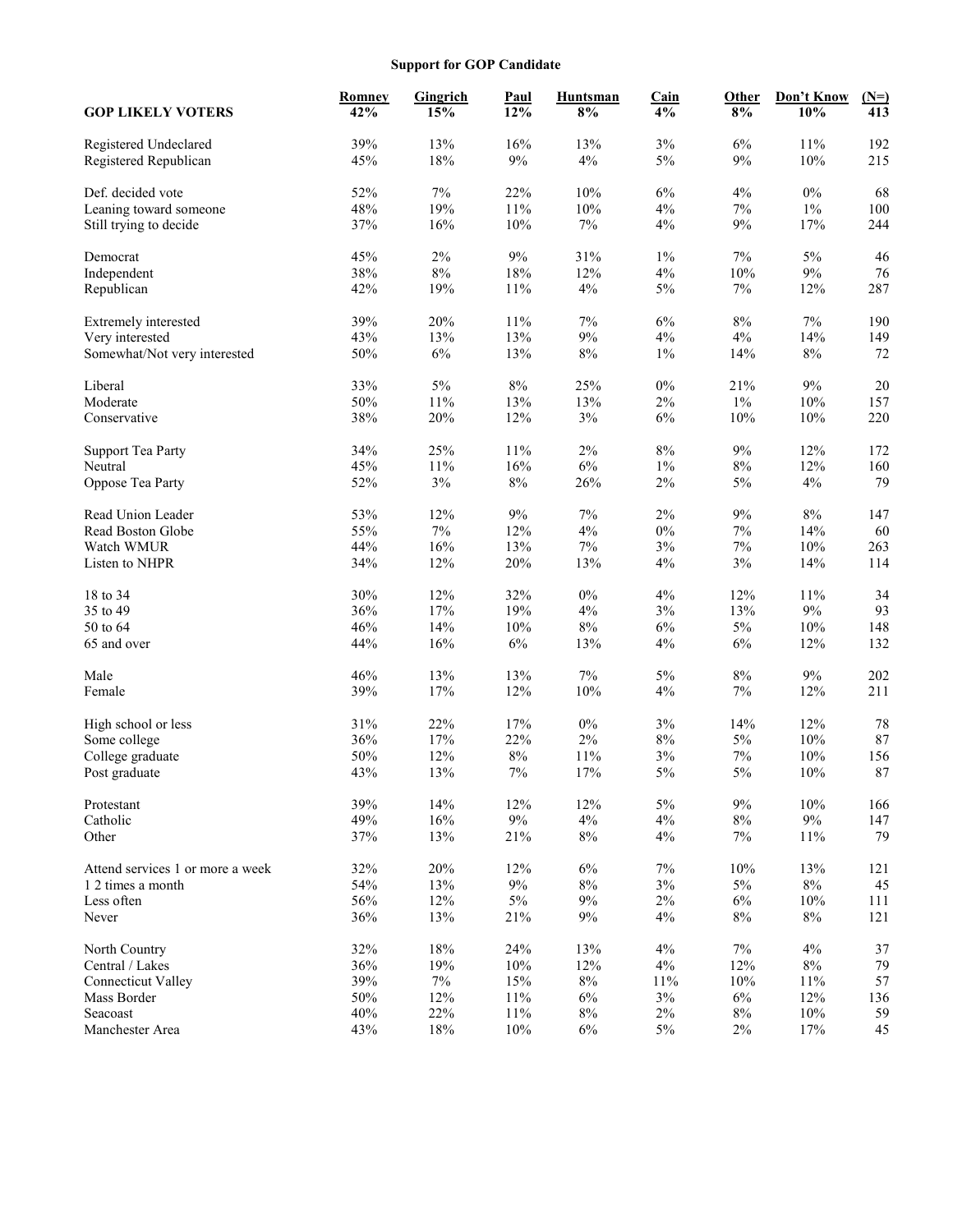# **Support for GOP Candidate – Second Choice**

|                                  |               |                        |                    | <b>No Second</b> |              |               |                   |               |
|----------------------------------|---------------|------------------------|--------------------|------------------|--------------|---------------|-------------------|---------------|
| <b>GOP LIKELY VOTERS</b>         | Romney<br>20% | <b>Gingrich</b><br>17% | <b>Paul</b><br>10% | Huntsman<br>8%   | Other<br>19% | Choice<br>14% | Don't Know<br>13% | $(N=)$<br>413 |
| Registered Undeclared            | 17%           | 14%                    | 13%                | 6%               | 19%          | 15%           | 15%               | 192           |
| Registered Republican            | 22%           | 20%                    | $8\%$              | 9%               | 19%          | 12%           | 11%               | 215           |
| Def. decided vote                | 6%            | 24%                    | $8\%$              | 10%              | 28%          | 22%           | 2%                | 68            |
| Leaning toward someone           | 24%           | 18%                    | $8\%$              | 11%              | 21%          | 14%           | $4\%$             | 100           |
| Still trying to decide           | 21%           | 15%                    | 12%                | 6%               | 15%          | $11\%$        | 19%               | 244           |
|                                  |               |                        |                    |                  |              |               |                   |               |
| Democrat                         | 13%           | 4%                     | 19%                | $7\%$            | 9%           | 36%           | 13%               | 46            |
| Independent                      | 14%           | 12%                    | 11%                | $10\%$           | 25%          | 17%           | $10\%$            | 76            |
| Republican                       | 22%           | 20%                    | $9\%$              | $7\%$            | 19%          | 9%            | 13%               | 287           |
| Romney supporter                 | $0\%$         | 33%                    | 17%                | 13%              | 17%          | 18%           | 4%                | 174           |
| Cain supporter                   | 13%           | 21%                    | 15%                | $0\%$            | 45%          | $0\%$         | $7\%$             | 18            |
| Gingrich supporter               | 69%           | $0\%$                  | $1\%$              | 4%               | 26%          | $0\%$         | $0\%$             | 62            |
| Paul supporter                   | 29%           | $6\%$                  | $0\%$              | 10%              | 22%          | $18\%$        | 15%               | 51            |
| Huntsman supporter               | 27%           | 16%                    | 18%                | $0\%$            | 11%          | 26%           | $2\%$             | 33            |
| Support other candidate          | 33%           | 5%                     | 13%                | 7%               | 30%          | 12%           | $0\%$             | 31            |
| Undecided                        | 3%            | $0\%$                  | $0\%$              | $1\%$            | $0\%$        | $9\%$         | 87%               | 43            |
| Extremely interested             | 23%           | 17%                    | $9\%$              | $7\%$            | 25%          | $11\%$        | $9\%$             | 190           |
| Very interested                  | 18%           | 19%                    | 10%                | $8\%$            | 16%          | 14%           | 15%               | 149           |
| Somewhat/Not very interested     | 13%           | 12%                    | 15%                | 11%              | 11%          | 19%           | $18\%$            | 72            |
|                                  |               |                        |                    |                  |              |               |                   |               |
| Liberal                          | 7%            | $0\%$                  | 9%                 | $8\%$            | 14%          | 45%           | 17%               | $20\,$        |
| Moderate                         | $18\%$        | 14%                    | 15%                | 11%              | 15%          | 16%           | 12%               | 157           |
| Conservative                     | 22%           | 22%                    | $8\%$              | $5\%$            | 21%          | $10\%$        | 13%               | 220           |
| <b>Support Tea Party</b>         | 26%           | 23%                    | $8\%$              | 5%               | 18%          | 9%            | 13%               | 172           |
| Neutral                          | 16%           | 15%                    | 13%                | $5\%$            | 25%          | $10\%$        | 16%               | 160           |
| Oppose Tea Party                 | 14%           | 7%                     | 11%                | 20%              | 10%          | 31%           | $7\%$             | 79            |
| Read Union Leader                | 17%           | 23%                    | 11%                | 9%               | 16%          | 15%           | $11\%$            | 147           |
| Read Boston Globe                | 15%           | 12%                    | $9\%$              | 18%              | 20%          | 9%            | 17%               | 60            |
| Watch WMUR                       | 21%           | 18%                    | 10%                | 9%               | 18%          | 11%           | 12%               | 263           |
| Listen to NHPR                   | 15%           | $8\%$                  | 14%                | $9\%$            | 21%          | 13%           | 20%               | 114           |
|                                  |               |                        |                    |                  |              |               |                   |               |
| 18 to 34                         | 13%           | 9%                     | 11%                | 4%               | 20%          | 18%           | 26%               | 34            |
| 35 to 49                         | 16%           | 11%                    | 14%                | 4%               | 27%          | 15%           | 13%               | 93            |
| 50 to 64                         | 20%           | 21%                    | 10%                | 9%               | 21%          | $11\%$        | $8\%$             | 148           |
| 65 and over                      | 24%           | $18\%$                 | $7\%$              | $10\%$           | 11%          | 15%           | 15%               | 132           |
| Male                             | 18%           | 19%                    | 12%                | $11\%$           | 19%          | $11\%$        | $10\%$            | 202           |
| Female                           | 21%           | 15%                    | $9\%$              | $5\%$            | 19%          | 16%           | 15%               | 211           |
| High school or less              | 29%           | 11%                    | 11%                | $6\%$            | 19%          | 12%           | 11%               | 78            |
| Some college                     | 22%           | 18%                    | $5\%$              | $5\%$            | 22%          | $11\%$        | $17\%$            | $87\,$        |
| College graduate                 | 14%           | $18\%$                 | 13%                | $8\%$            | $18\%$       | $17\%$        | 12%               | 156           |
| Post graduate                    | 20%           | 18%                    | 10%                | 12%              | 17%          | 11%           | 11%               | 87            |
|                                  |               |                        |                    |                  |              |               |                   |               |
| Protestant                       | 21%           | 17%                    | $7\%$              | $7\%$            | $18\%$       | 15%           | 14%               | 166           |
| Catholic                         | $16\%$        | 19%                    | 14%                | $6\%$            | $21\%$       | 12%           | 12%               | 147           |
| Other                            | 25%           | 13%                    | 10%                | 11%              | 16%          | 13%           | 12%               | 79            |
| Attend services 1 or more a week | 22%           | 16%                    | 10%                | $4\%$            | 21%          | 12%           | 16%               | 121           |
| 1 2 times a month                | $9\%$         | 25%                    | $5\%$              | $10\%$           | 22%          | 13%           | 16%               | 45            |
| Less often                       | 20%           | $20\%$                 | 15%                | $9\%$            | 16%          | $11\%$        | $10\%$            | 111           |
| Never                            | 22%           | 12%                    | $9\%$              | 9%               | 20%          | $18\%$        | $11\%$            | 121           |
| North Country                    | 29%           | 12%                    | $2\%$              | $9\%$            | 11%          | 29%           | $8\%$             | 37            |
| Central / Lakes                  | $18\%$        | $14\%$                 | 13%                | $10\%$           | 24%          | $10\%$        | $11\%$            | 79            |
| <b>Connecticut Valley</b>        | 12%           | 16%                    | $8\%$              | $9\%$            | 23%          | 19%           | 13%               | 57            |
| Mass Border                      | 18%           | $18\%$                 | 13%                | $6\%$            | 19%          | $10\%$        | 15%               | 136           |
| Seacoast                         | 26%           | 15%                    | 10%                | 10%              | 20%          | 10%           | 10%               | 59            |
| Manchester Area                  | $20\%$        | 27%                    | $7\%$              | $3\%$            | $9\%$        | 15%           | $18\%$            | 45            |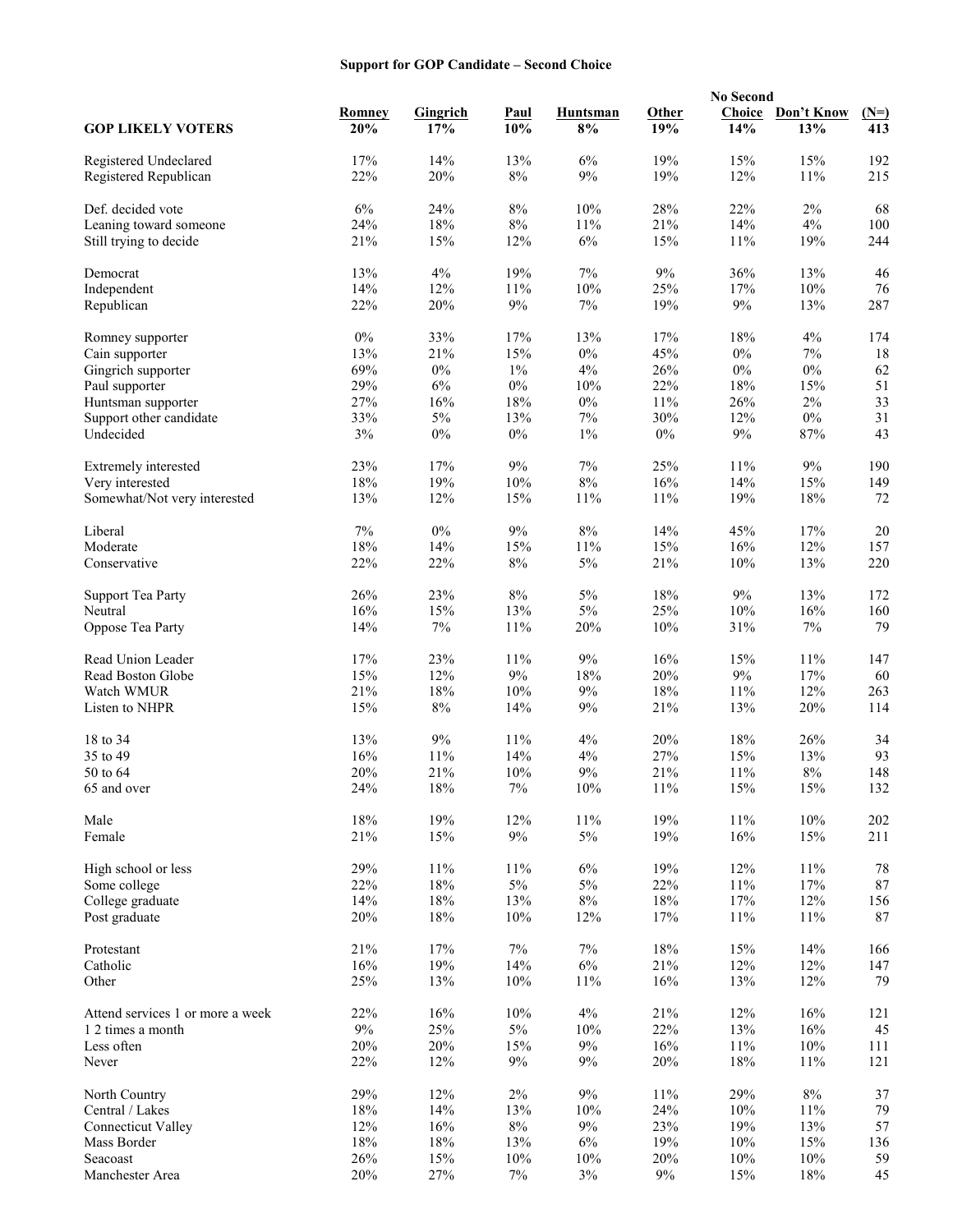# **Would Not Support GOP Candidate Under Any Circumstance**

|                                          | <b>Bachmann</b> | Cain   | Perry  | <b>Paul</b> | Gingrich | Other  | Don't Know | $(N=)$ |
|------------------------------------------|-----------------|--------|--------|-------------|----------|--------|------------|--------|
| <b>GOP LIKELY VOTERS</b>                 | 16%             | 17%    | 11%    | 10%         | 8%       | 16%    | 22%        | 409    |
| Registered Undeclared                    | 18%             | 17%    | 14%    | 7%          | 9%       | 16%    | 19%        | 192    |
| Registered Republican                    | 15%             | 16%    | $9\%$  | 13%         | 7%       | 15%    | 25%        | 212    |
| Def. decided vote                        | 11%             | 17%    | 16%    | 11%         | 13%      | 24%    | 9%         | 68     |
|                                          |                 | 18%    |        |             |          |        | 20%        | 99     |
| Leaning toward someone                   | 16%             |        | 13%    | $7\%$       | 10%      | 16%    |            |        |
| Still trying to decide                   | 18%             | 16%    | 10%    | $11\%$      | $6\%$    | 14%    | 26%        | 242    |
| Democrat                                 | 14%             | 25%    | 19%    | 3%          | 14%      | 14%    | 13%        | 45     |
| Independent                              | 19%             | $11\%$ | 11%    | 6%          | $7\%$    | 28%    | $18\%$     | 75     |
| Republican                               | 16%             | 17%    | 10%    | 12%         | 7%       | 13%    | 24%        | 286    |
| Romney supporter                         | 18%             | 22%    | 14%    | 8%          | $9\%$    | 9%     | 20%        | 173    |
| Cain supporter                           | $8\%$           | $0\%$  | $6\%$  | $7\%$       | 17%      | 47%    | 15%        | 17     |
| Gingrich supporter                       | 13%             | $7\%$  | 16%    | 22%         | $2\%$    | 22%    | 18%        | 62     |
| Paul supporter                           | 14%             | 14%    | 11%    | $0\%$       | 12%      | 25%    | 24%        | 51     |
|                                          |                 |        |        |             |          |        |            |        |
| Huntsman supporter                       | 24%             | 19%    | 14%    | 7%          | $7\%$    | 18%    | 12%        | 33     |
| Support other candidate                  | 16%             | 26%    | $0\%$  | 16%         | 9%       | 23%    | 10%        | 29     |
| Undecided                                | 14%             | $10\%$ | 2%     | 11%         | 6%       | $5\%$  | 51%        | 43     |
| Extremely interested                     | 15%             | 16%    | $9\%$  | 11%         | 8%       | 21%    | $18\%$     | 189    |
| Very interested                          | 14%             | 17%    | 15%    | 8%          | 10%      | 14%    | 22%        | 148    |
| Somewhat/Not very interested             | 21%             | 18%    | 10%    | $10\%$      | 3%       | 6%     | 31%        | 70     |
| Liberal                                  | 12%             | 43%    | 14%    | $5\%$       | 3%       | 15%    | $8\%$      | 18     |
| Moderate                                 | 23%             | 16%    | 16%    | 10%         | $10\%$   | $9\%$  | 16%        | 157    |
| Conservative                             | 11%             | 15%    | $8\%$  | $11\%$      | $7\%$    | 22%    | 27%        | 219    |
|                                          |                 |        |        |             |          |        |            |        |
| <b>Support Tea Party</b>                 | 13%             | 10%    | $9\%$  | 13%         | $4\%$    | 23%    | 27%        | 169    |
| Neutral                                  | 16%             | 18%    | 13%    | $8\%$       | 11%      | 13%    | 22%        | 160    |
| Oppose Tea Party                         | 24%             | 29%    | 13%    | 7%          | 11%      | $5\%$  | 10%        | 78     |
| Read Union Leader                        | 20%             | 14%    | 10%    | 12%         | 9%       | 12%    | 22%        | 145    |
| Read Boston Globe                        | 20%             | 26%    | 11%    | $0\%$       | 14%      | 12%    | 16%        | 60     |
| Watch WMUR                               | 20%             | 16%    | 12%    | $11\%$      | $5\%$    | 14%    | 23%        | 261    |
| Listen to NHPR                           | 24%             | 18%    | $8\%$  | $3\%$       | 10%      | 16%    | 20%        | 112    |
|                                          |                 |        |        |             |          |        |            |        |
| 18 to 34                                 | 9%              | 32%    | $8\%$  | $0\%$       | $6\%$    | 14%    | 30%        | 34     |
| 35 to 49                                 | 14%             | 15%    | 14%    | 13%         | 6%       | 24%    | 16%        | 91     |
| 50 to 64                                 | 17%             | 15%    | 15%    | 11%         | $9\%$    | 14%    | 19%        | 147    |
| 65 and over                              | 19%             | 16%    | $6\%$  | 10%         | 10%      | 13%    | 27%        | 131    |
| Male                                     | 20%             | 12%    | $11\%$ | $7\%$       | $7\%$    | $17\%$ | 26%        | 199    |
| Female                                   | 13%             | 21%    | 11%    | 13%         | 9%       | 15%    | $18\%$     | 210    |
| High school or less                      | $7\%$           | 20%    | $5\%$  | 12%         | $5\%$    | 14%    | 37%        | 76     |
| Some college                             | 23%             | $9\%$  | 11%    | $6\%$       | $6\%$    | 22%    | 22%        | $87\,$ |
| College graduate                         | 14%             | 21%    | 15%    | 12%         | $6\%$    | 17%    | 16%        | 155    |
| Post graduate                            | 21%             | 14%    | 9%     | $10\%$      | 16%      | 10%    | 20%        | $87\,$ |
|                                          |                 |        |        |             |          |        |            |        |
| Protestant                               | 16%             | 19%    | $7\%$  | 12%         | $6\%$    | 15%    | 25%        | 164    |
| Catholic                                 | 14%             | $16\%$ | 13%    | $9\%$       | $8\%$    | 22%    | $18\%$     | 146    |
| Other                                    | 25%             | 14%    | $17\%$ | $7\%$       | 13%      | $2\%$  | 22%        | 78     |
| Attend services 1 or more a week         | 13%             | 15%    | $6\%$  | 14%         | $7\%$    | 23%    | 22%        | 121    |
| 1 2 times a month                        | 14%             | $16\%$ | $2\%$  | 15%         | $3\%$    | 21%    | $28\%$     | 44     |
| Less often                               | 20%             | $18\%$ | 17%    | $7\%$       | $10\%$   | $9\%$  | 18%        | 110    |
| Never                                    | 18%             | 17%    | 14%    | $6\%$       | $9\%$    | 14%    | 22%        | 119    |
| North Country                            | 20%             | 19%    | 12%    | $9\%$       | $5\%$    | 15%    | 20%        | 37     |
| Central / Lakes                          | 19%             | 13%    | 15%    | $9\%$       | $5\%$    | 14%    | 25%        | 78     |
|                                          | 17%             | $10\%$ | $9\%$  |             | $8\%$    | 25%    | 22%        |        |
| <b>Connecticut Valley</b><br>Mass Border |                 |        |        | 10%<br>12%  | $9\%$    |        |            | 57     |
|                                          | 12%             | 23%    | 11%    |             |          | 13%    | 22%        | 134    |
| Seacoast                                 | 14%             | 20%    | $10\%$ | 4%          | 13%      | 14%    | 25%        | 58     |
| Manchester Area                          | 25%             | $9\%$  | $11\%$ | 16%         | $7\%$    | $18\%$ | 14%        | 45     |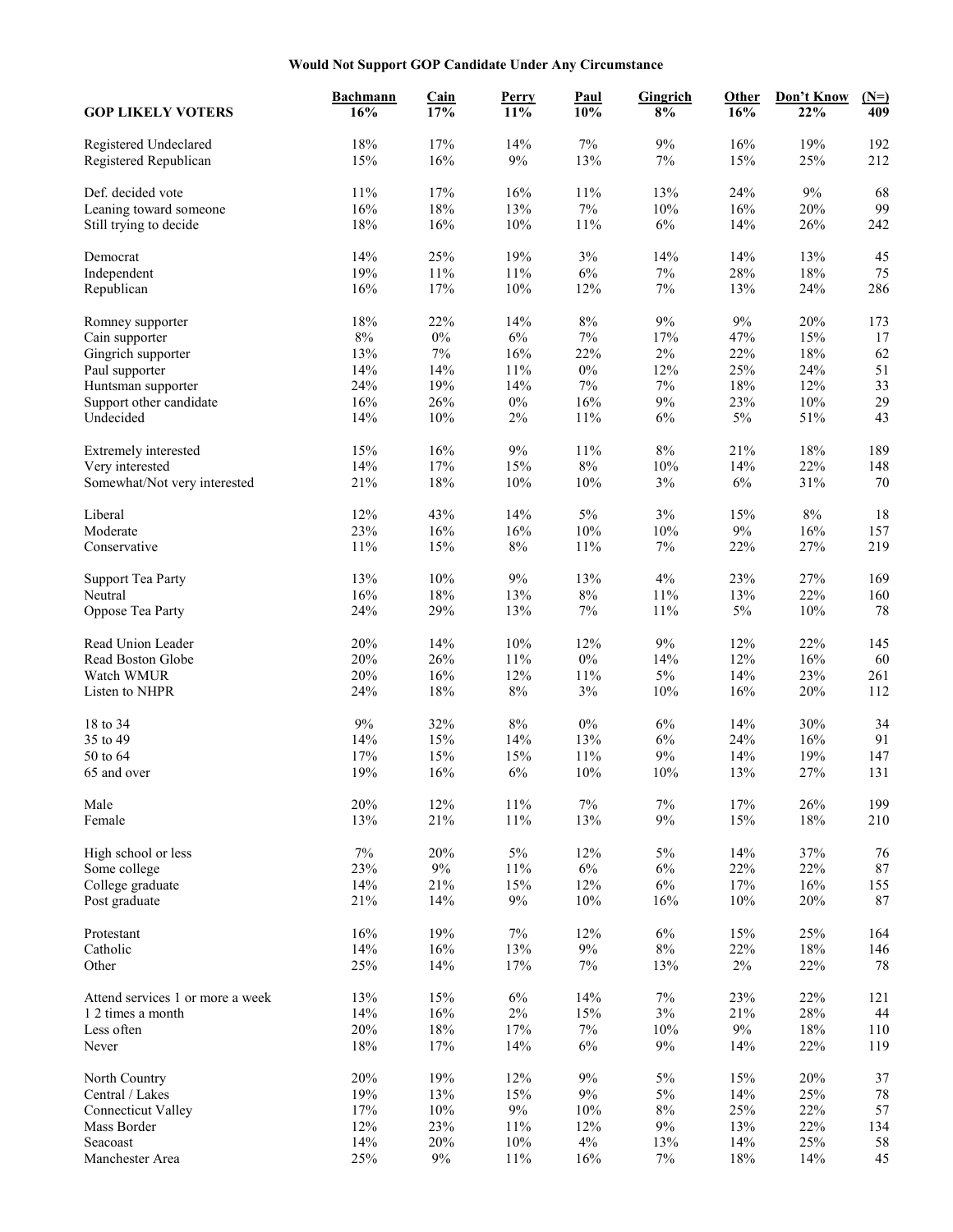# **Who Expected To Win NH Primary**

| <b>GOP LIKELY VOTERS</b>                       | <b>Romney</b><br>75% | Gingrich<br>4% | <u>Paul</u><br>4% | Cain<br>$1\%$ | <b>Huntsman</b><br>$1\%$ | Other<br>$1\%$ | Don't Know<br>13% | $(N=)$<br>411 |
|------------------------------------------------|----------------------|----------------|-------------------|---------------|--------------------------|----------------|-------------------|---------------|
| Registered Undeclared<br>Registered Republican | 74%<br>76%           | $2\%$<br>6%    | 4%<br>4%          | 2%<br>$1\%$   | $1\%$<br>$1\%$           | $2\%$<br>$0\%$ | 15%<br>12%        | 191<br>215    |
| Def. decided vote                              | 67%                  | 4%             | $9\%$             | $1\%$         | 4%                       | $0\%$          | 16%               | 68            |
| Leaning toward someone                         | $80\%$               | $6\%$          | $5\%$             | $1\%$         | $0\%$                    | $2\%$          | $7\%$             | 100           |
| Still trying to decide                         | 76%                  | 3%             | $2\%$             | $1\%$         | $1\%$                    | $1\%$          | 15%               | 243           |
| Democrat                                       | 73%                  | 2%             | $1\%$             | $0\%$         | $5\%$                    | 7%             | 11%               | 46            |
| Independent                                    | 68%                  | $5\%$          | 5%                | 1%            | $1\%$                    | $0\%$          | 19%               | 75            |
| Republican                                     | 77%                  | 4%             | 4%                | $1\%$         | $1\%$                    | $0\%$          | 12%               | 287           |
| Romney supporter                               | 94%                  | $1\%$          | $0\%$             | $0\%$         | $0\%$                    | $0\%$          | 5%                | 174           |
| Cain supporter                                 | 47%                  | 17%            | $0\%$             | 5%            | $0\%$                    | $0\%$          | 31%               | 18            |
| Gingrich supporter                             | 78%                  | 18%            | $1\%$             | $2\%$         | $0\%$                    | $0\%$          | $2\%$             | 62            |
| Paul supporter                                 | 45%                  | $0\%$          | 29%               | 3%            | $0\%$                    | $0\%$          | 24%               | 50            |
| Huntsman supporter                             | 69%                  | $0\%$          | $0\%$             | $0\%$         | 6%                       | 10%            | 15%               | 33            |
| Support other candidate                        | 67%                  | 3%             | $0\%$             | $0\%$         | $4\%$                    | 3%             | 22%               | 31            |
| Undecided                                      | 54%                  | $0\%$          | $2\%$             | 3%            | $4\%$                    | $0\%$          | 36%               | 43            |
|                                                | 73%                  | 6%             | 4%                | 1%            | $1\%$                    | 2%             | 12%               | 190           |
| Extremely interested                           |                      |                |                   |               |                          |                |                   |               |
| Very interested                                | 78%                  | $3\%$          | 4%                | $1\%$         | $1\%$                    | $0\%$          | 13%               | 148           |
| Somewhat/Not very interested                   | 77%                  | $1\%$          | $2\%$             | $2\%$         | $0\%$                    | 1%             | 17%               | 72            |
| Liberal                                        | 61%                  | $0\%$          | 6%                | $0\%$         | 12%                      | $0\%$          | 21%               | $20\,$        |
| Moderate                                       | 77%                  | 3%             | 4%                | $1\%$         | $2\%$                    | $2\%$          | 11%               | 156           |
| Conservative                                   | 76%                  | $6\%$          | $3\%$             | $2\%$         | $0\%$                    | $0\%$          | 13%               | 220           |
| <b>Support Tea Party</b>                       | 72%                  | $8\%$          | $5\%$             | $1\%$         | $0\%$                    | $0\%$          | 14%               | 172           |
| Neutral                                        | 76%                  | $1\%$          | 3%                | 2%            | $1\%$                    | $1\%$          | 17%               | 159           |
| Oppose Tea Party                               | 82%                  | $1\%$          | $3\%$             | $0\%$         | 4%                       | 3%             | $6\%$             | 79            |
| Read Union Leader                              | 73%                  | 5%             | 4%                | $1\%$         | $1\%$                    | $0\%$          | 16%               | 147           |
| Read Boston Globe                              | 84%                  | $0\%$          | 2%                | $0\%$         | 4%                       | $0\%$          | $10\%$            | 60            |
| Watch WMUR                                     | 78%                  | 4%             | 4%                | $1\%$         | $1\%$                    | $1\%$          | 11%               | 262           |
| Listen to NHPR                                 | 66%                  | 3%             | $7\%$             | $2\%$         | $3\%$                    | 3%             | 16%               | 114           |
| 18 to 34                                       | 71%                  | $0\%$          | $2\%$             | 1%            | $0\%$                    | $0\%$          | 26%               | 34            |
| 35 to 49                                       | 74%                  | 3%             | $7\%$             | $2\%$         | $0\%$                    | $1\%$          | 13%               | 92            |
| 50 to 64                                       | 75%                  | 4%             | $3\%$             | 2%            | $0\%$                    | $2\%$          | 14%               | 148           |
| 65 and over                                    | 77%                  | 6%             | 3%                | $0\%$         | 4%                       | $0\%$          | 10%               | 132           |
| Male                                           | 82%                  | 4%             | 3%                | 3%            | $0\%$                    | $0\%$          | $9\%$             | 202           |
| Female                                         | 69%                  | 4%             | $4\%$             | $0\%$         | 3%                       | $2\%$          | $18\%$            | 210           |
| High school or less                            | 68%                  | $6\%$          | $6\%$             | $2\%$         | $0\%$                    | $0\%$          | 18%               | 77            |
| Some college                                   | 68%                  | $7\%$          | $7\%$             | 1%            | $0\%$                    | $0\%$          | 16%               | 87            |
| College graduate                               | $80\%$               | $3\%$          | $2\%$             | $1\%$         | $1\%$                    | $3\%$          | $10\%$            | 156           |
| Post graduate                                  | $80\%$               | 2%             | $1\%$             | $1\%$         | $5\%$                    | $0\%$          | 12%               | 87            |
| Protestant                                     | 77%                  | $2\%$          | $5\%$             | $1\%$         | $1\%$                    | $2\%$          | 11%               | 166           |
| Catholic                                       | 76%                  | 4%             | $4\%$             | $1\%$         | $0\%$                    | $1\%$          | 14%               | 147           |
| Other                                          | 75%                  | 3%             | $2\%$             | $1\%$         | $4\%$                    | $0\%$          | 16%               | 79            |
|                                                |                      |                |                   |               |                          |                |                   |               |
| Attend services 1 or more a week               | 70%                  | 4%             | $7\%$             | $2\%$         | $1\%$                    | $1\%$          | 16%               | 121           |
| 1 2 times a month                              | 76%                  | 6%             | $1\%$             | $0\%$         | $1\%$                    | $0\%$          | 16%               | 45            |
| Less often                                     | 86%                  | $2\%$          | $2\%$             | $3\%$         | $1\%$                    | $0\%$          | $6\%$             | 111           |
| Never                                          | 72%                  | 4%             | 4%                | $0\%$         | $2\%$                    | 3%             | 15%               | 121           |
| North Country                                  | 73%                  | 4%             | $10\%$            | $0\%$         | $0\%$                    | $0\%$          | 14%               | 37            |
| Central / Lakes                                | 73%                  | $5\%$          | $3\%$             | $1\%$         | $1\%$                    | $0\%$          | 16%               | 79            |
| <b>Connecticut Valley</b>                      | 74%                  | $2\%$          | $2\%$             | 3%            | $2\%$                    | $2\%$          | 16%               | 56            |
| Mass Border                                    | $80\%$               | $2\%$          | 4%                | $1\%$         | $1\%$                    | $2\%$          | 11%               | 136           |
| Seacoast                                       | $81\%$               | $5\%$          | $2\%$             | $2\%$         | $0\%$                    | $2\%$          | $8\%$             | 59            |
| Manchester Area                                | 62%                  | $10\%$         | $5\%$             | $0\%$         | $3\%$                    | $0\%$          | 20%               | 45            |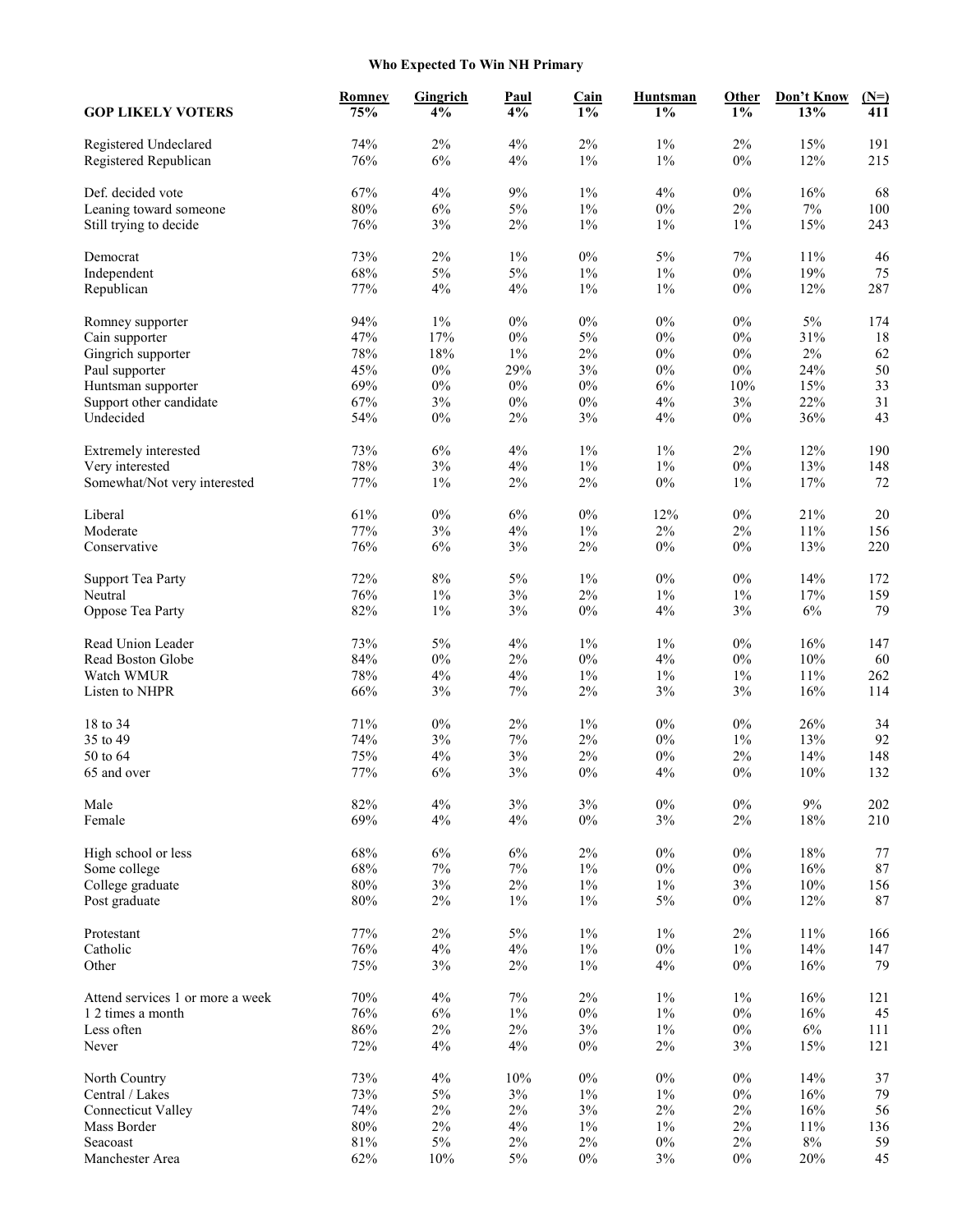#### **Who Has Best Chance To Beat Obama**

|                                          | Romney     | Gingrich       | <b>Cain</b>    | <b>Huntsman</b> | Paul           | Other       | Don't Know | $(N=)$    |
|------------------------------------------|------------|----------------|----------------|-----------------|----------------|-------------|------------|-----------|
| <b>GOP LIKELY VOTERS</b>                 | 57%        | 10%            | 4%             | 3%              | 3%             | 4%          | 18%        | 409       |
| Registered Undeclared                    | 50%        | 10%            | 4%             | 7%              | 4%             | 5%          | 19%        | 190       |
| Registered Republican                    | 62%        | $11\%$         | 4%             | $1\%$           | $2\%$          | 3%          | 17%        | 214       |
| Def. decided vote                        | 56%        | $10\%$         | 4%             | 6%              | 11%            | 7%          | 7%         | 67        |
| Leaning toward someone                   | 63%        | $10\%$         | $3\%$          | $6\%$           | 3%             | $4\%$       | $11\%$     | 100       |
| Still trying to decide                   | 54%        | 11%            | $5\%$          | $2\%$           | $1\%$          | 4%          | 25%        | 241       |
| Democrat                                 | 57%        | $0\%$          | $0\%$          | 15%             | 3%             | 9%          | 16%        | 46        |
| Independent                              | 50%        | $11\%$         | 6%             | 6%              | $7\%$          | 7%          | 14%        | 73        |
| Republican                               | 58%        | 12%            | 4%             | $1\%$           | $2\%$          | 3%          | 20%        | 287       |
| Romney supporter                         | 86%        | 2%             | $0\%$          | $0\%$           | $0\%$          | 2%          | $10\%$     | 172       |
| Cain supporter                           | 15%        | $10\%$         | 48%            | $0\%$           | $0\%$          | $0\%$       | 26%        | 17        |
| Gingrich supporter                       | 29%        | 53%            | $6\%$          | $0\%$           | $0\%$          | $2\%$       | $9\%$      | 62        |
| Paul supporter                           | 38%        | $4\%$          | $8\%$          | $1\%$           | 22%            | 4%          | 24%        | 50        |
| Huntsman supporter                       | 33%        | 4%             | $0\%$          | 36%             | $0\%$          | 7%          | 20%        | 33        |
| Support other candidate                  | 66%        | $0\%$          | $2\%$          | $3\%$           | 4%             | 16%         | $9\%$      | 31        |
| Undecided                                | 32%        | 2%             | $0\%$          | $1\%$           | $0\%$          | 6%          | 59%        | 43        |
| Extremely interested                     | 56%        | 15%            | 4%             | $3\%$           | 5%             | 3%          | 15%        | 189       |
| Very interested                          | 59%        | $9\%$          | 4%             | 2%              | $1\%$          | 4%          | 20%        | 146       |
| Somewhat/Not very interested             | 56%        | $1\%$          | 4%             | $8\%$           | $1\%$          | $8\%$       | 22%        | 72        |
| Liberal                                  | 44%        | $5\%$          | $0\%$          | 15%             | 7%             | 10%         | 19%        | $20\,$    |
| Moderate                                 | 60%        | $5\%$          | $1\%$          | $5\%$           | $3\%$          | $6\%$       | 19%        | 154       |
| Conservative                             | 56%        | 15%            | $6\%$          | $1\%$           | $2\%$          | 3%          | $18\%$     | 220       |
| <b>Support Tea Party</b>                 | 51%        | 17%            | $7\%$          | $0\%$           | 5%             | 3%          | 17%        | 171       |
| Neutral                                  | 59%        | $7\%$          | $3\%$          | 3%              | $1\%$          | $5\%$       | 22%        | 159       |
| Oppose Tea Party                         | 65%        | $2\%$          | $0\%$          | 11%             | 3%             | 5%          | 14%        | 77        |
| Read Union Leader                        | 63%        | 9%             | 3%             | $1\%$           | $1\%$          | 4%          | 18%        | 144       |
| Read Boston Globe                        | 69%        | $5\%$          | $0\%$          | $2\%$           | 5%             | 3%          | 17%        | 60        |
| Watch WMUR                               | 57%        | $9\%$          | $4\%$          | $2\%$           | $4\%$          | 4%          | 20%        | 261       |
| Listen to NHPR                           | 52%        | $8\%$          | 4%             | $5\%$           | $3\%$          | $9\%$       | 19%        | 114       |
| 18 to 34                                 | 52%        | 4%             | $8\%$          | $0\%$           | 3%             | $1\%$       | 32%        | 34        |
| 35 to 49                                 | 59%        | 13%            | $5\%$          | 4%              | 6%             | 4%          | $10\%$     | 92        |
| 50 to 64                                 | 57%        | $9\%$          | 4%             | 3%              | $3\%$          | $7\%$       | 18%        | 146       |
| 65 and over                              | 56%        | 12%            | 3%             | $5\%$           | $1\%$          | $2\%$       | 22%        | 132       |
| Male                                     | 60%        | $7\%$          | $4\%$          | $3\%$           | $4\%$          | $4\%$       | $18\%$     | 200       |
| Female                                   | 53%        | 14%            | 4%             | $4\%$           | $2\%$          | $5\%$       | 19%        | 208       |
| High school or less                      | 55%        | 11%            | $5\%$          | $0\%$           | $7\%$          | $5\%$       | 17%        | 75        |
| Some college                             | 52%        | 12%            | $4\%$          | $0\%$           | $3\%$          | $5\%$       | 24%        | 87        |
| College graduate                         | 63%        | $9\%$          | $3\%$          | 4%              | $2\%$          | 4%          | 15%        | 154       |
| Post graduate                            | 51%        | 11%            | 4%             | $9\%$           | $2\%$          | 4%          | $18\%$     | 87        |
| Protestant                               | 60%        | 10%            | $5\%$          | 3%              | $3\%$          | 4%          | 14%        | 164       |
| Catholic                                 | 59%        | $9\%$          | $3\%$          | $2\%$           | $4\%$          | $4\%$       | 19%        | 146       |
| Other                                    | 53%        | $7\%$          | 4%             | 7%              | $3\%$          | 4%          | 23%        | 79        |
| Attend services 1 or more a week         | 48%        | $9\%$          | $8\%$          | $2\%$           | $5\%$          | $5\%$       | 23%        | 121       |
| 1 2 times a month                        | 70%        | $11\%$         | $3\%$          | $9\%$           | $0\%$          | $2\%$       | $5\%$      | 45        |
| Less often                               | 66%        | $8\%$          | $2\%$          | $3\%$           | $1\%$          | $3\%$       | 19%        | 109       |
| Never                                    | 54%        | 13%            | 4%             | 4%              | $4\%$          | $6\%$       | 16%        | 121       |
| North Country                            | 51%        | 17%            | $0\%$          | 3%              | 10%            | $5\%$       | 14%        | 37        |
| Central / Lakes                          | 55%        | $11\%$         | $3\%$          | $5\%$           | $1\%$          | 4%          | 20%        | 79        |
| <b>Connecticut Valley</b><br>Mass Border | 51%<br>66% | $9\%$<br>$8\%$ | $8\%$<br>$3\%$ | $5\%$<br>$2\%$  | $7\%$<br>$1\%$ | 4%<br>$5\%$ | 16%<br>15% | 56<br>134 |
| Seacoast                                 | 55%        | $10\%$         | $2\%$          | $3\%$           | $4\%$          | $4\%$       | 23%        | 59        |
| Manchester Area                          | 47%        | 15%            | $9\%$          | $4\%$           | $0\%$          | $1\%$       | $25\%$     | 43        |
|                                          |            |                |                |                 |                |             |            |           |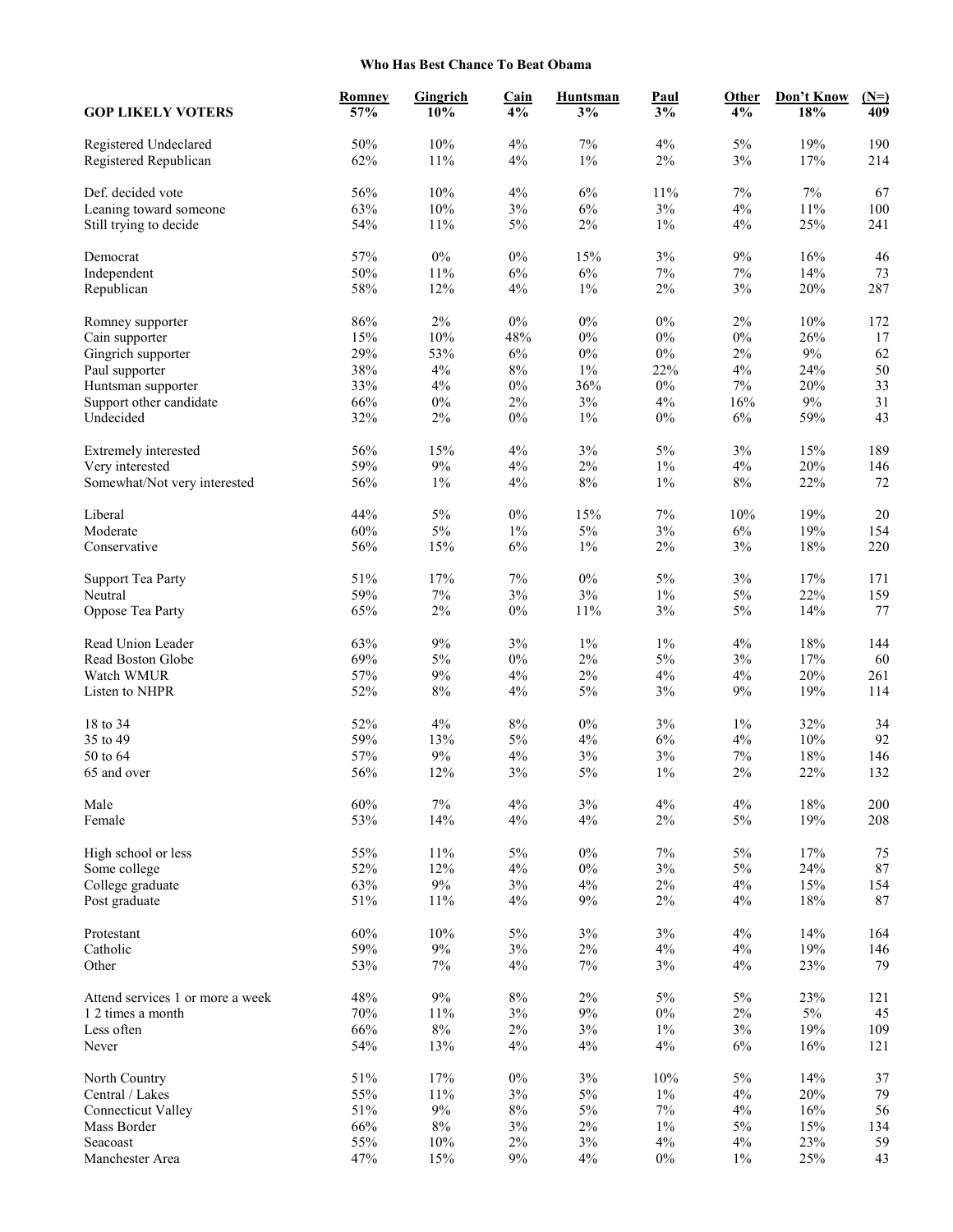# **Which issues is most important in primary vote?**

| <b>GOP LIKELY VOTERS</b>                              | Jobs/<br><b>Economy</b><br>63% | Budget/<br><b>Debt</b><br>10% | Health-<br>care<br>4% | <b>National</b><br><b>Security</b><br>4% | <b>Immigration</b><br>4% | Other<br>16% | Don't Know<br>$0\%$ | $(N=)$<br>404 |
|-------------------------------------------------------|--------------------------------|-------------------------------|-----------------------|------------------------------------------|--------------------------|--------------|---------------------|---------------|
|                                                       |                                |                               |                       |                                          |                          |              |                     |               |
| Registered Undeclared<br>Registered Republican        | 60%<br>65%                     | $7\%$<br>12%                  | 5%<br>2%              | 6%<br>2%                                 | $2\%$<br>5%              | 19%<br>14%   | $1\%$<br>$0\%$      | 189<br>211    |
| Def. decided vote                                     | 63%                            | $9\%$                         | 5%                    | $6\%$                                    | $4\%$                    | 13%          | $0\%$               | 67            |
| Leaning toward someone                                | 65%                            | 10%                           | $3\%$                 | $5\%$                                    | $2\%$                    | 15%          | $0\%$               | 100           |
| Still trying to decide                                | 62%                            | 10%                           | $4\%$                 | 3%                                       | 4%                       | 17%          | $1\%$               | 238           |
|                                                       |                                |                               |                       |                                          |                          |              |                     |               |
| Democrat                                              | 73%                            | 2%                            | $4\%$                 | $2\%$                                    | $0\%$                    | 17%          | $2\%$               | 46            |
| Independent                                           | 63%                            | $8\%$                         | 5%                    | $5\%$                                    | $1\%$                    | 18%          | $0\%$               | 75            |
| Republican                                            | 60%                            | 11%                           | $3\%$                 | 4%                                       | $5\%$                    | 15%          | $0\%$               | 281           |
| Romney supporter                                      | 73%                            | 5%                            | 4%                    | 4%                                       | $3\%$                    | 12%          | $0\%$               | 169           |
| Cain supporter                                        | 32%                            | 30%                           | $0\%$                 | $0\%$                                    | 16%                      | 21%          | $0\%$               | 18            |
| Gingrich supporter                                    | 69%                            | $9\%$                         | $2\%$                 | $5\%$                                    | $1\%$                    | 15%          | $0\%$               | 62            |
| Paul supporter                                        | 38%                            | 14%                           | $4\%$                 | $9\%$                                    | $3\%$                    | 32%          | $0\%$               | 49            |
| Huntsman supporter                                    | 69%                            | 13%                           | $6\%$                 | 3%                                       | $0\%$                    | $5\%$        | $3\%$               | 32            |
| Support other candidate                               | 50%                            | $8\%$                         | $7\%$                 | $1\%$                                    | $4\%$                    | 30%          | $0\%$               | 31            |
| Undecided                                             | 58%                            | 14%                           | $3\%$                 | $5\%$                                    | 10%                      | 10%          | $1\%$               | 43            |
|                                                       |                                |                               |                       |                                          |                          |              |                     |               |
| Extremely interested                                  | 60%                            | 11%                           | 2%                    | 5%                                       | 3%                       | 17%          | $1\%$               | 189           |
| Very interested                                       | 66%                            | 10%                           | $4\%$                 | 4%                                       | $5\%$                    | 12%          | $0\%$               | 147           |
| Somewhat/Not very interested                          | 62%                            | $5\%$                         | $7\%$                 | $2\%$                                    | $2\%$                    | 21%          | $0\%$               | 66            |
| Liberal                                               | 65%                            | $8\%$                         | $8\%$                 | $7\%$                                    | $0\%$                    | 7%           | $6\%$               | 19            |
| Moderate                                              | 73%                            | $7\%$                         | $3\%$                 | 3%                                       | $1\%$                    | 14%          | $0\%$               | 153           |
| Conservative                                          | 56%                            | 12%                           | 4%                    | $5\%$                                    | $6\%$                    | 17%          | $0\%$               | 217           |
| <b>Support Tea Party</b>                              | 57%                            | 10%                           | $2\%$                 | $6\%$                                    | 5%                       | 19%          | $0\%$               | 169           |
| Neutral                                               | 65%                            | 11%                           | $5\%$                 | $2\%$                                    | 4%                       | 13%          | $0\%$               | 157           |
| Oppose Tea Party                                      | $70\%$                         | $5\%$                         | $5\%$                 | $4\%$                                    | $0\%$                    | 15%          | $1\%$               | 79            |
|                                                       |                                |                               |                       |                                          |                          |              |                     |               |
| Read Union Leader                                     | 54%                            | 17%                           | 4%                    | 4%                                       | 5%                       | 15%          | $0\%$               | 144           |
| Read Boston Globe                                     | 76%                            | 11%                           | $0\%$                 | $1\%$                                    | $2\%$                    | 10%          | $0\%$               | 60            |
| Watch WMUR                                            | 67%                            | $9\%$                         | $3\%$                 | 4%                                       | $3\%$                    | 14%          | $0\%$               | 258           |
| Listen to NHPR                                        | 56%                            | 12%                           | $3\%$                 | 4%                                       | 6%                       | 20%          | $0\%$               | 112           |
| 18 to 34                                              | 51%                            | $7\%$                         | 10%                   | $6\%$                                    | 3%                       | 23%          | $0\%$               | 32            |
| 35 to 49                                              | 60%                            | 9%                            | 4%                    | 7%                                       | $7\%$                    | 13%          | $0\%$               | 91            |
| 50 to 64                                              | 65%                            | 10%                           | $2\%$                 | $2\%$                                    | 3%                       | 17%          | $0\%$               | 148           |
| 65 and over                                           | 66%                            | 10%                           | 3%                    | 4%                                       | $2\%$                    | 14%          | $1\%$               | 129           |
| Male                                                  | 61%                            | 11%                           | 3%                    | 5%                                       | 2%                       | 18%          | $0\%$               | 201           |
| Female                                                | 64%                            | $8\%$                         | 4%                    | 3%                                       | $5\%$                    | 14%          | $1\%$               | 203           |
|                                                       |                                |                               |                       |                                          |                          |              |                     |               |
| High school or less                                   | 55%                            | 3%                            | $5\%$                 | $8\%$                                    | $5\%$                    | 23%          | $1\%$               | 76            |
| Some college                                          | 59%                            | 11%                           | $4\%$                 | 4%                                       | $9\%$                    | 13%          | $0\%$               | 86            |
| College graduate                                      | 69%                            | $9\%$                         | $5\%$                 | $4\%$                                    | $2\%$                    | 12%          | $0\%$               | 152           |
| Post graduate                                         | 61%                            | 14%                           | $1\%$                 | $2\%$                                    | $1\%$                    | $20\%$       | $1\%$               | 87            |
| Protestant                                            | 63%                            | 11%                           | $3\%$                 | 3%                                       | $5\%$                    | 15%          | $0\%$               | 163           |
| Catholic                                              | 65%                            | $8\%$                         | $6\%$                 | 5%                                       | $3\%$                    | 14%          | $1\%$               | 147           |
| Other                                                 | 60%                            | 11%                           | $2\%$                 | $5\%$                                    | $3\%$                    | 19%          | $1\%$               | 76            |
|                                                       |                                |                               |                       |                                          |                          |              |                     |               |
| Attend services 1 or more a week<br>1 2 times a month | 59%<br>64%                     | 12%<br>$7\%$                  | $3\%$<br>$4\%$        | $4\%$<br>$6\%$                           | 3%<br>10%                | 21%<br>$8\%$ | $0\%$<br>$0\%$      | 119<br>45     |
| Less often                                            | 71%                            | $9\%$                         | $4\%$                 | $5\%$                                    | $3\%$                    | $9\%$        | $0\%$               | 110           |
| Never                                                 | 60%                            | 10%                           | $3\%$                 | 3%                                       | $3\%$                    | 19%          | $1\%$               | 117           |
|                                                       |                                |                               |                       |                                          |                          |              |                     |               |
| North Country                                         | 35%                            | 19%                           | $4\%$                 | $1\%$                                    | $4\%$                    | 38%          | $0\%$               | 36            |
| Central / Lakes                                       | 66%                            | 11%                           | $3\%$                 | 3%                                       | $2\%$                    | 15%          | $0\%$               | $77\,$        |
| <b>Connecticut Valley</b>                             | 54%                            | 12%                           | $3\%$                 | $6\%$                                    | $7\%$                    | 18%          | $0\%$               | 56            |
| Mass Border                                           | 71%                            | 6%                            | $2\%$                 | $5\%$                                    | $3\%$                    | 13%          | $0\%$               | 131           |
| Seacoast                                              | 62%                            | $9\%$                         | $6\%$                 | $5\%$                                    | $3\%$                    | 12%          | $3\%$               | 59            |
| Manchester Area                                       | 66%                            | $9\%$                         | $7\%$                 | $3\%$                                    | $3\%$                    | 12%          | $0\%$               | 45            |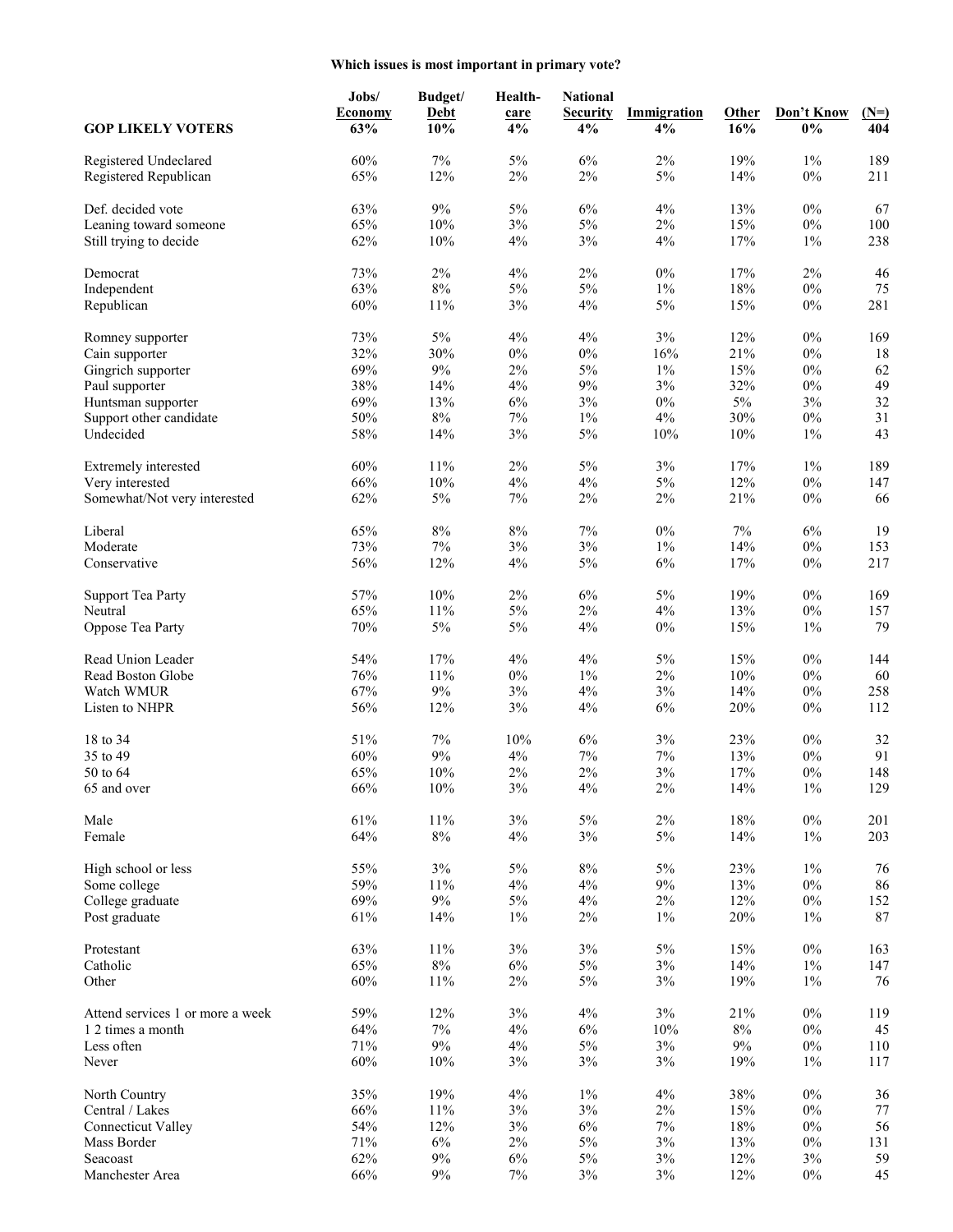# **Which Republican candidate is the strongest leader?**

| <b>GOP LIKELY VOTERS</b>                              | Romney<br>44% | Gingrich<br>25% | Paul<br>6%   | Cain<br>4%     | <b>Huntsman</b><br>4% | Other<br>5%    | Don't Know<br>12% | $(N=)$<br>407 |
|-------------------------------------------------------|---------------|-----------------|--------------|----------------|-----------------------|----------------|-------------------|---------------|
| Registered Undeclared<br>Registered Republican        | 41%<br>46%    | 24%<br>26%      | $9\%$<br>4%  | 4%<br>4%       | 6%<br>2%              | $2\%$<br>7%    | 14%<br>$11\%$     | 188<br>214    |
| Def. decided vote                                     | 49%           | 18%             | 15%          | 2%             | 7%                    | 4%             | $6\%$             | 67            |
| Leaning toward someone                                | 45%           | 28%             | $7\%$        | 4%             | 4%                    | 6%             | $5\%$             | 100           |
| Still trying to decide                                | 42%           | 26%             | $4\%$        | 4%             | 3%                    | $5\%$          | 17%               | 241           |
| Democrat                                              | 58%           | 7%              | $8\%$        | $0\%$          | 16%                   | $0\%$          | 12%               | 43            |
| Independent                                           | 38%           | 23%             | 14%          | $2\%$          | 4%                    | $7\%$          | 12%               | 74            |
| Republican                                            | 44%           | 28%             | $4\%$        | $5\%$          | $2\%$                 | $5\%$          | 12%               | 287           |
| Romney supporter                                      | 69%           | 17%             | $3\%$        | $0\%$          | $1\%$                 | $1\%$          | $8\%$             | 173           |
| Cain supporter                                        | $9\%$         | 19%             | $0\%$        | 52%            | $0\%$                 | $0\%$          | 20%               | 18            |
| Gingrich supporter                                    | 14%           | 76%             | $0\%$        | $5\%$          | $0\%$                 | 2%             | $2\%$             | 62            |
| Paul supporter                                        | 28%           | 16%             | 42%          | $0\%$          | $1\%$                 | $2\%$          | 11%               | 48            |
| Huntsman supporter                                    | 39%           | 16%             | $0\%$        | 2%             | 33%                   | 4%             | $6\%$             | 33            |
| Support other candidate                               | 30%           | $4\%$           | $0\%$        | $9\%$          | 4%                    | 39%            | 13%               | 31            |
| Undecided                                             | 29%           | 20%             | $1\%$        | $0\%$          | $0\%$                 | 3%             | 46%               | 42            |
| Extremely interested                                  | 39%           | 28%             | $7\%$        | 5%             | 4%                    | 6%             | $11\%$            | 189           |
| Very interested                                       | 46%           | 27%             | 6%           | $4\%$          | $1\%$                 | 4%             | 12%               | 146           |
| Somewhat/Not very interested                          | 53%           | 12%             | $7\%$        | $1\%$          | $7\%$                 | $5\%$          | 16%               | 69            |
| Liberal                                               | 58%           | 14%             | $0\%$        | $0\%$          | 12%                   | 10%            | $5\%$             | $20\,$        |
| Moderate                                              | 48%           | 23%             | $8\%$        | 2%             | 5%                    | 1%             | 14%               | 153           |
| Conservative                                          | 41%           | 28%             | $6\%$        | 6%             | $2\%$                 | $7\%$          | $9\%$             | 220           |
| <b>Support Tea Party</b>                              | 35%           | 36%             | 7%           | $7\%$          | $0\%$                 | 5%             | 10%               | 171           |
| Neutral                                               | 46%           | 22%             | $8\%$        | $2\%$          | 2%                    | $7\%$          | 13%               | 158           |
| Oppose Tea Party                                      | 58%           | $8\%$           | $3\%$        | $1\%$          | 14%                   | $0\%$          | 15%               | 76            |
| Read Union Leader                                     | 48%           | 22%             | 6%           | 3%             | 2%                    | $7\%$          | 13%               | 147           |
| Read Boston Globe                                     | 65%           | 16%             | $2\%$        | $0\%$          | 2%                    | $2\%$          | 14%               | 59            |
| Watch WMUR                                            | 45%           | 27%             | $7\%$        | 4%             | 2%                    | 5%             | $9\%$             | 262           |
| Listen to NHPR                                        | 46%           | 22%             | 10%          | $3\%$          | 4%                    | 3%             | 12%               | 112           |
| 18 to 34                                              | 45%           | 7%              | 11%          | 5%             | $0\%$                 | 3%             | 28%               | 33            |
| 35 to 49                                              | 44%           | 23%             | 11%          | 5%             | 3%                    | 5%             | 10%               | 92            |
| 50 to 64                                              | 40%           | 30%             | $6\%$        | $4\%$          | 4%                    | $7\%$          | $9\%$             | 146           |
| 65 and over                                           | 47%           | 26%             | $3\%$        | $3\%$          | $5\%$                 | 3%             | 12%               | 131           |
| Male                                                  | 45%           | 24%             | $7\%$        | 4%             | 3%                    | $6\%$          | $11\%$            | 199           |
| Female                                                | 42%           | 26%             | $6\%$        | 4%             | 4%                    | $4\%$          | 13%               | 208           |
| High school or less                                   | 39%           | 27%             | $8\%$        | $7\%$          | $0\%$                 | 10%            | $10\%$            | 77            |
| Some college                                          | 39%           | 26%             | 11%          | 5%             | $1\%$                 | $5\%$          | 13%               | 85            |
| College graduate                                      | 50%           | 22%             | $5\%$        | $2\%$          | 4%                    | $3\%$          | 14%               | 154           |
| Post graduate                                         | 42%           | 31%             | $3\%$        | $4\%$          | $8\%$                 | $4\%$          | $7\%$             | 87            |
| Protestant                                            | 41%           | 24%             | $6\%$        | $5\%$          | $4\%$                 | $7\%$          | 13%               | 164           |
| Catholic<br>Other                                     | 48%<br>41%    | 26%<br>24%      | $6\%$<br>10% | $3\%$<br>$5\%$ | $2\%$<br>$6\%$        | $4\%$<br>$3\%$ | $11\%$<br>$11\%$  | 146<br>78     |
|                                                       |               |                 |              |                |                       |                |                   |               |
| Attend services 1 or more a week<br>1 2 times a month | 35%<br>47%    | 26%<br>23%      | 7%<br>$0\%$  | $7\%$<br>$3\%$ | $2\%$<br>9%           | $8\%$<br>$2\%$ | 14%<br>16%        | 120<br>45     |
| Less often                                            | 54%           |                 |              | $1\%$          |                       |                |                   |               |
| Never                                                 | 42%           | 24%<br>25%      | $5\%$<br>10% | 4%             | $2\%$<br>$6\%$        | 3%<br>$4\%$    | $11\%$<br>$8\%$   | 110<br>118    |
| North Country                                         | 56%           | 13%             | 11%          | $2\%$          | $1\%$                 | $7\%$          | 11%               | 36            |
| Central / Lakes                                       | 43%           | 27%             | $1\%$        | $6\%$          | $6\%$                 | $7\%$          | $9\%$             | 77            |
| <b>Connecticut Valley</b>                             | 39%           | 26%             | $4\%$        | $4\%$          | $4\%$                 | $7\%$          | 15%               | 56            |
| Mass Border                                           | 49%           | $26\%$          | $8\%$        | 3%             | $3\%$                 | $1\%$          | 10%               | 134           |
| Seacoast                                              | 41%           | 22%             | $8\%$        | $0\%$          | $4\%$                 | $11\%$         | 13%               | 59            |
| Manchester Area                                       | 29%           | $31\%$          | $8\%$        | $10\%$         | $3\%$                 | $0\%$          | 19%               | 45            |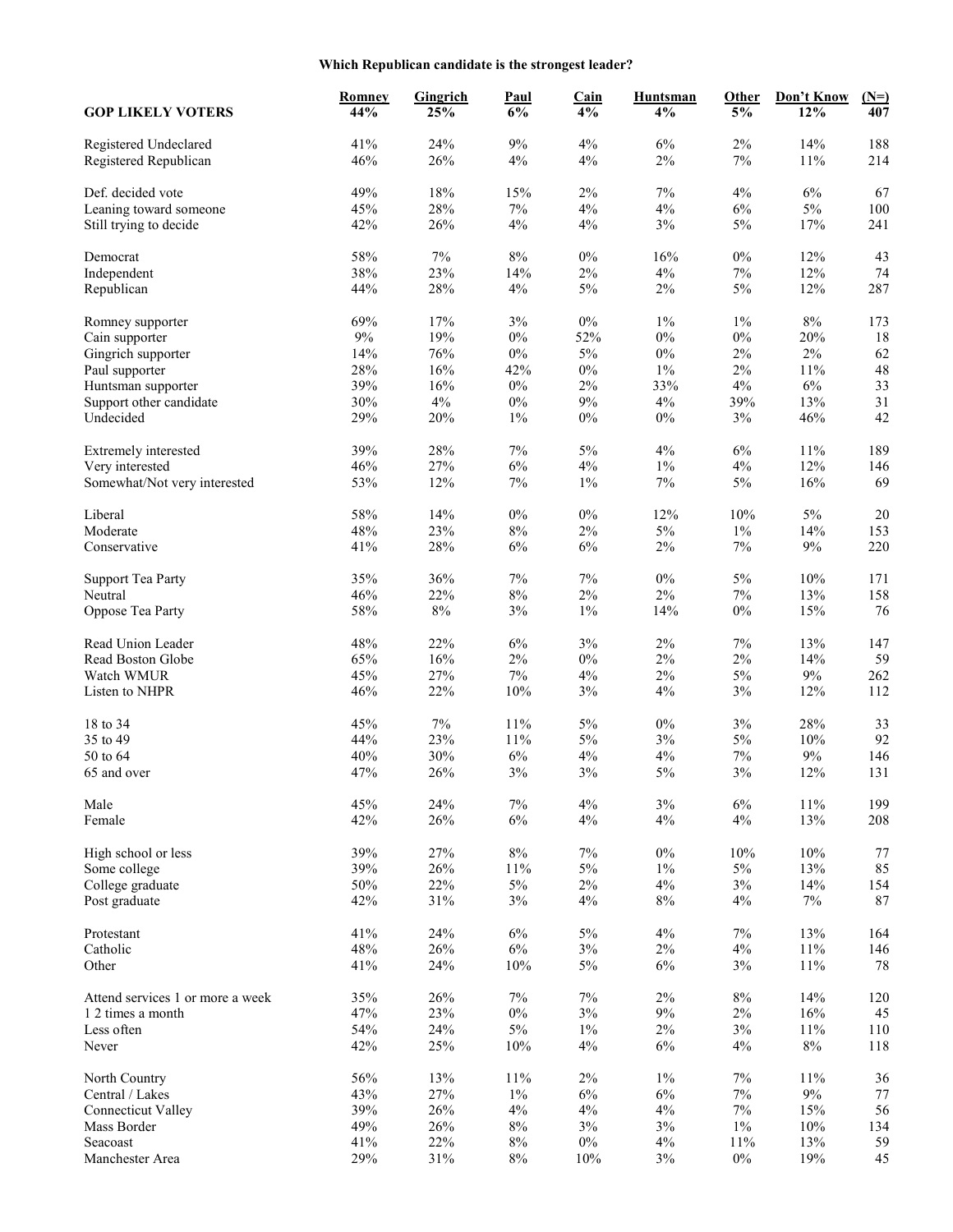| <b>GOP LIKELY VOTERS</b>                       | <b>Paul</b><br>29% | Gingrich<br>21% | <b>Romney</b><br>12% | Cain<br>8% | <b>Huntsman</b><br>6% | Other<br>14% | Don't Know<br>11% | $(N=)$<br>412 |
|------------------------------------------------|--------------------|-----------------|----------------------|------------|-----------------------|--------------|-------------------|---------------|
| Registered Undeclared<br>Registered Republican | 32%<br>25%         | 14%<br>27%      | 12%<br>11%           | 7%<br>9%   | $8\%$<br>4%           | 14%<br>13%   | 12%<br>10%        | 192<br>215    |
| Def. decided vote                              | 31%                | 27%             | 22%                  | 6%         | 9%                    | $1\%$        | $3\%$             | 68            |
| Leaning toward someone                         | 21%                | 27%             | 11%                  | $8\%$      | 10%                   | 16%          | $7\%$             | 100           |
| Still trying to decide                         | 31%                | 16%             | $9\%$                | $8\%$      | $4\%$                 | 17%          | 16%               | 244           |
| Democrat                                       | 32%                | $2\%$           | $8\%$                | $2\%$      | 26%                   | $8\%$        | 21%               | 46            |
| Independent                                    | 33%                | 16%             | 12%                  | 6%         | 6%                    | 16%          | 10%               | 76            |
| Republican                                     | 27%                | 25%             | 11%                  | $9\%$      | 3%                    | 14%          | $10\%$            | 287           |
| Romney supporter                               | 23%                | 21%             | 20%                  | $7\%$      | 3%                    | 13%          | 13%               | 174           |
| Cain supporter                                 | 16%                | 16%             | $9\%$                | 48%        | $0\%$                 | $0\%$        | 11%               | 18            |
| Gingrich supporter                             | 15%                | 59%             | $5\%$                | 6%         | $0\%$                 | 10%          | $5\%$             | 62            |
| Paul supporter                                 | $81\%$             | $0\%$           | $5\%$                | $0\%$      | $2\%$                 | $4\%$        | $8\%$             | 51            |
| Huntsman supporter                             | 31%                | 7%              | $9\%$                | 6%         | 44%                   | $0\%$        | 3%                | 33            |
| Support other candidate                        | 15%                | $5\%$           | $0\%$                | 6%         | $4\%$                 | 63%          | $6\%$             | 31            |
| Undecided                                      | 20%                | 12%             | 7%                   | $8\%$      | $5\%$                 | 17%          | 31%               | 43            |
| Extremely interested                           | 23%                | 28%             | 10%                  | 12%        | 7%                    | 14%          | 6%                | 189           |
| Very interested                                | 35%                | 19%             | 16%                  | 5%         | 3%                    | 13%          | $10\%$            | 149           |
| Somewhat/Not very interested                   | 30%                | $7\%$           | $8\%$                | $2\%$      | 9%                    | 16%          | 29%               | 72            |
| Liberal                                        | 25%                | $0\%$           | 11%                  | 5%         | 21%                   | 15%          | 23%               | $20\,$        |
| Moderate                                       | 30%                | 16%             | 12%                  | 6%         | 10%                   | 11%          | 13%               | 157           |
| Conservative                                   | 27%                | 27%             | 11%                  | 10%        | $2\%$                 | 16%          | 7%                | 220           |
| <b>Support Tea Party</b>                       | 30%                | 33%             | $7\%$                | 10%        | 1%                    | 15%          | 4%                | 171           |
| Neutral                                        | 30%                | 14%             | 13%                  | 7%         | 3%                    | 16%          | 17%               | 160           |
| Oppose Tea Party                               | 23%                | $7\%$           | 17%                  | 5%         | 23%                   | 9%           | 16%               | 79            |
| Read Union Leader                              | 26%                | 20%             | 15%                  | $9\%$      | $4\%$                 | 16%          | 10%               | 147           |
| Read Boston Globe                              | 32%                | $8\%$           | 16%                  | 11%        | 6%                    | 17%          | 10%               | 59            |
| Watch WMUR                                     | 29%                | 21%             | 12%                  | $7\%$      | $5\%$                 | 15%          | 11%               | 263           |
| Listen to NHPR                                 | 35%                | 14%             | 11%                  | 6%         | 12%                   | 10%          | 12%               | 114           |
| 18 to 34                                       | 42%                | 13%             | $5\%$                | $1\%$      | $0\%$                 | 24%          | 15%               | 34            |
| 35 to 49                                       | 33%                | 14%             | 15%                  | 6%         | 2%                    | 18%          | 12%               | 93            |
| 50 to 64                                       | 34%                | 20%             | $6\%$                | 11%        | $6\%$                 | 11%          | 10%               | 148           |
| 65 and over                                    | 16%                | 27%             | 15%                  | 7%         | 11%                   | 12%          | 12%               | 132           |
| Male                                           | 32%                | 20%             | 12%                  | $7\%$      | $6\%$                 | 12%          | 11%               | 201           |
| Female                                         | 25%                | 22%             | 11%                  | $9\%$      | $6\%$                 | 16%          | 12%               | 211           |
| High school or less                            | 28%                | 28%             | 4%                   | 10%        | $0\%$                 | 12%          | 17%               | 78            |
| Some college                                   | 32%                | 17%             | 17%                  | $8\%$      | $1\%$                 | 13%          | 12%               | 87            |
| College graduate                               | 27%                | 20%             | 13%                  | 6%         | $9\%$                 | 14%          | $10\%$            | 155           |
| Post graduate                                  | 29%                | 19%             | $8\%$                | $9\%$      | 11%                   | 16%          | 7%                | 87            |
| Protestant                                     | 24%                | 20%             | 16%                  | $5\%$      | $7\%$                 | 15%          | 12%               | 166           |
| Catholic                                       | 29%                | 20%             | $8\%$                | 11%        | $5\%$                 | 16%          | 11%               | 147           |
| Other                                          | 39%                | 21%             | $8\%$                | $7\%$      | $6\%$                 | $8\%$        | 11%               | 79            |
| Attend services 1 or more a week               | 25%                | 23%             | 7%                   | 11%        | $2\%$                 | 22%          | $10\%$            | 121           |
| 1 2 times a month                              | 29%                | 23%             | $9\%$                | 12%        | 11%                   | 10%          | $7\%$             | 45            |
| Less often                                     | 25%                | 19%             | 15%                  | $6\%$      | $8\%$                 | 14%          | 14%               | 110           |
| Never                                          | $38\%$             | $18\%$          | 13%                  | $5\%$      | 7%                    | $8\%$        | 11%               | 121           |
| North Country                                  | 34%                | $18\%$          | 18%                  | $4\%$      | $9\%$                 | 13%          | $3\%$             | 37            |
| Central / Lakes                                | 30%                | 14%             | 10%                  | 11%        | $5\%$                 | 15%          | 15%               | $78\,$        |
| <b>Connecticut Valley</b>                      | 30%                | $14\%$          | $11\%$               | $10\%$     | $8\%$                 | 11%          | 16%               | 57            |
| Mass Border                                    | 26%                | 22%             | 11%                  | $8\%$      | 7%                    | 17%          | 10%               | 136           |
| Seacoast                                       | $31\%$             | 29%             | $8\%$                | $3\%$      | $2\%$                 | 15%          | 12%               | 59            |
| Manchester Area                                | 26%                | 29%             | 16%                  | $9\%$      | $6\%$                 | $5\%$        | $9\%$             | 45            |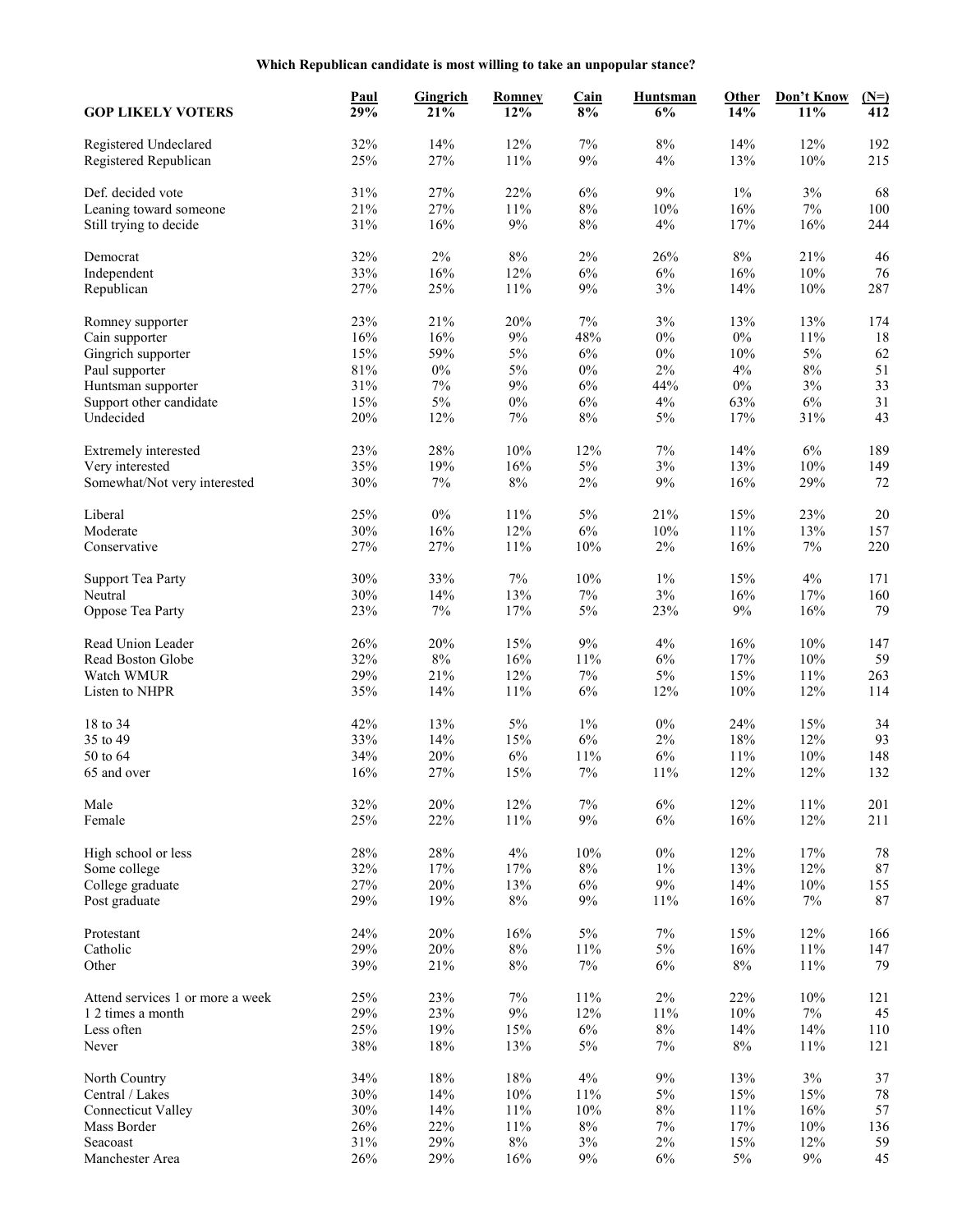# **Which Republican candidate is the most believable?**

| <b>GOP LIKELY VOTERS</b>                       | <b>Romney</b><br>25% | <b>Paul</b><br>21% | Gingrich<br>16% | <b>Huntsman</b><br>10% | <b>Cain</b><br>4% | Other<br>9%  | Don't Know<br>15% | $(N=)$<br>405 |
|------------------------------------------------|----------------------|--------------------|-----------------|------------------------|-------------------|--------------|-------------------|---------------|
| Registered Undeclared<br>Registered Republican | 22%<br>28%           | 29%<br>14%         | 13%<br>19%      | 11%<br>9%              | 3%<br>5%          | $8\%$<br>10% | 14%<br>16%        | 191<br>209    |
| Def. decided vote                              | 36%                  | 22%                | 11%             | 13%                    | $4\%$             | 9%           | $5\%$             | 68            |
| Leaning toward someone                         | 29%                  | 21%                | 18%             | 14%                    | 3%                | $7\%$        | $8\%$             | 96            |
|                                                | 21%                  | 21%                | 16%             | $7\%$                  | $4\%$             | 10%          | 20%               | 241           |
| Still trying to decide                         |                      |                    |                 |                        |                   |              |                   |               |
| Democrat                                       | 17%                  | 26%                | $1\%$           | 38%                    | $0\%$             | $1\%$        | 17%               | 45            |
| Independent                                    | 21%                  | 31%                | $8\%$           | $8\%$                  | 5%                | 7%           | 20%               | 74            |
| Republican                                     | 27%                  | $18\%$             | 20%             | 6%                     | 4%                | 11%          | 14%               | 282           |
| Romney supporter                               | 51%                  | 13%                | $9\%$           | 5%                     | $0\%$             | $5\%$        | 17%               | 169           |
| Cain supporter                                 | 11%                  | $3\%$              | 14%             | $0\%$                  | 59%               | $0\%$        | 13%               | 18            |
| Gingrich supporter                             | $8\%$                | 11%                | 62%             | $2\%$                  | $1\%$             | $5\%$        | 11%               | 62            |
| Paul supporter                                 | $1\%$                | 92%                | $0\%$           | $2\%$                  | $2\%$             | 3%           | $1\%$             | 50            |
| Huntsman supporter                             | $8\%$                | $10\%$             | 4%              | 77%                    | $0\%$             | $0\%$        | $0\%$             | 33            |
| Support other candidate                        | 3%                   | $5\%$              | $6\%$           | 5%                     | 3%                | 56%          | 21%               | 30            |
| Undecided                                      | 10%                  | 14%                | 13%             | 4%                     | $6\%$             | 18%          | 35%               | 43            |
|                                                |                      |                    |                 |                        |                   |              |                   |               |
| Extremely interested                           | 26%                  | 22%                | 15%             | $8\%$                  | 5%                | $11\%$       | 11%               | 188           |
| Very interested                                | 24%                  | 20%                | 20%             | 10%                    | 4%                | $7\%$        | 15%               | 146           |
| Somewhat/Not very interested                   | 27%                  | 22%                | $8\%$           | 11%                    | $1\%$             | $9\%$        | 24%               | 68            |
| Liberal                                        | 23%                  | 17%                | $0\%$           | 33%                    | $0\%$             | 3%           | 24%               | 19            |
| Moderate                                       | 27%                  | 20%                | 11%             | 16%                    | 3%                | $8\%$        | 15%               | 151           |
| Conservative                                   | 24%                  | 21%                | 21%             | $4\%$                  | $5\%$             | 11%          | 13%               | 220           |
|                                                |                      |                    |                 |                        |                   |              |                   |               |
| <b>Support Tea Party</b>                       | 21%                  | 21%                | 26%             | $3\%$                  | 6%                | 11%          | 13%               | 169           |
| Neutral                                        | 29%                  | 23%                | 11%             | 8%                     | 3%                | $10\%$       | 17%               | 158           |
| Oppose Tea Party                               | 26%                  | 19%                | $4\%$           | 30%                    | $1\%$             | 4%           | 17%               | 77            |
| Read Union Leader                              | 27%                  | 17%                | 14%             | $7\%$                  | $2\%$             | 13%          | 19%               | 141           |
| Read Boston Globe                              | 31%                  | 19%                | $6\%$           | $9\%$                  | $2\%$             | 21%          | 12%               | 59            |
| Watch WMUR                                     | 27%                  | 22%                | 15%             | 10%                    | 3%                | 10%          | 14%               | 256           |
| Listen to NHPR                                 | 14%                  | 31%                | 11%             | 17%                    | $2\%$             | 12%          | 13%               | 113           |
| 18 to 34                                       | 15%                  | 37%                | 15%             | $0\%$                  | $6\%$             | 6%           | 21%               | 34            |
| 35 to 49                                       | 19%                  | 25%                | 16%             | 6%                     | $4\%$             | 13%          | 17%               | 90            |
| 50 to 64                                       | 27%                  | 18%                | 17%             | 10%                    | 5%                | 10%          | 12%               | 146           |
| 65 and over                                    | 28%                  | 18%                | 14%             | 15%                    | $3\%$             | 7%           | 15%               | 130           |
|                                                |                      |                    |                 |                        |                   |              |                   |               |
| Male                                           | 25%                  | 20%                | 15%             | 10%                    | $6\%$             | $9\%$        | 15%               | 199           |
| Female                                         | 25%                  | 22%                | 16%             | 10%                    | $2\%$             | $9\%$        | 15%               | 206           |
| High school or less                            | 25%                  | 25%                | 23%             | $0\%$                  | $1\%$             | $9\%$        | $18\%$            | 76            |
| Some college                                   | 25%                  | 29%                | 18%             | $2\%$                  | $7\%$             | $5\%$        | 14%               | 84            |
| College graduate                               | 26%                  | 19%                | 13%             | 13%                    | $2\%$             | 12%          | 14%               | 154           |
| Post graduate                                  | 21%                  | 15%                | 12%             | 21%                    | $8\%$             | 10%          | 13%               | 87            |
| Protestant                                     | 24%                  | $20\%$             | 17%             | 12%                    | $4\%$             | $10\%$       | 13%               | 164           |
| Catholic                                       | 28%                  | 17%                | 15%             | $6\%$                  | $6\%$             | $10\%$       | $17\%$            | 144           |
| Other                                          | 21%                  | 32%                | 11%             | 12%                    | $0\%$             | 6%           | 17%               | 78            |
|                                                |                      |                    |                 |                        |                   |              |                   |               |
| Attend services 1 or more a week               | 19%                  | 20%                | 16%             | $6\%$                  | $8\%$             | 15%          | 16%               | 118           |
| 1 2 times a month                              | 30%                  | 19%                | 22%             | $5\%$                  | $2\%$             | $10\%$       | 12%               | 45            |
| Less often                                     | 33%                  | 12%                | 14%             | 14%                    | $3\%$             | $6\%$        | 19%               | 110           |
| Never                                          | 21%                  | 34%                | 12%             | 12%                    | $3\%$             | $6\%$        | $11\%$            | 118           |
| North Country                                  | 26%                  | 28%                | 11%             | 12%                    | $0\%$             | 12%          | $10\%$            | 37            |
| Central / Lakes                                | 22%                  | 20%                | 11%             | 14%                    | $6\%$             | 14%          | 14%               | 78            |
| <b>Connecticut Valley</b>                      | 26%                  | 20%                | 17%             | 11%                    | $8\%$             | $5\%$        | 14%               | 56            |
| Mass Border                                    | 29%                  | 20%                | 14%             | $7\%$                  | $4\%$             | $9\%$        | $18\%$            | 133           |
| Seacoast                                       | 26%                  | 27%                | 17%             | $10\%$                 | $3\%$             | $6\%$        | 12%               | 57            |
| Manchester Area                                | 16%                  | $18\%$             | $31\%$          | $10\%$                 | $2\%$             | $8\%$        | $16\%$            | $44\,$        |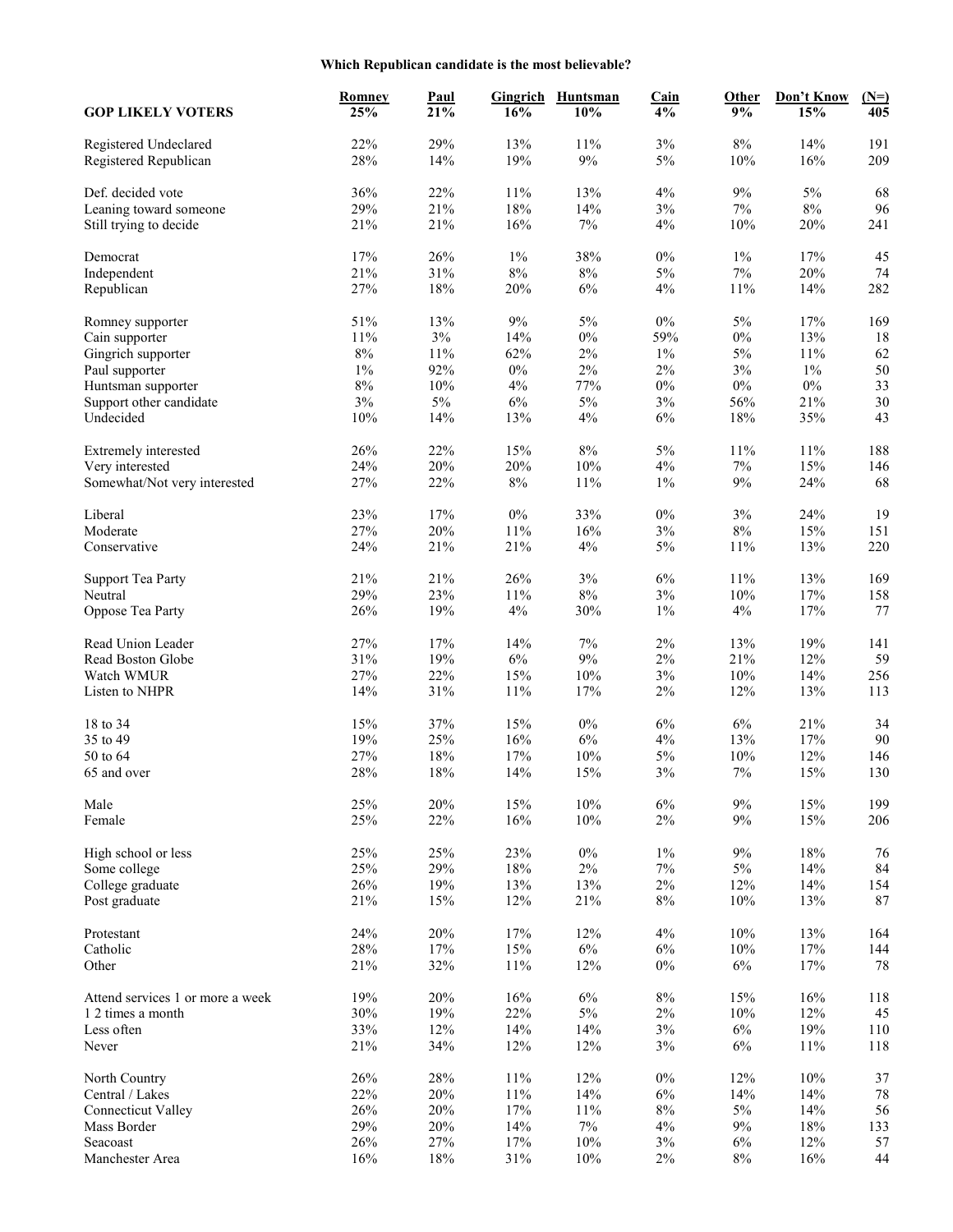# **Which Republican candidate is the most likeable?**

| <b>GOP LIKELY VOTERS</b>                       | <b>Romney</b><br>35% | <b>Cain</b><br>15% | Perry<br>8% | Paul<br>8% | <b>Huntsman</b><br>6% | Other<br>14%  | Don't Know<br>14% | $(N=)$<br>405 |
|------------------------------------------------|----------------------|--------------------|-------------|------------|-----------------------|---------------|-------------------|---------------|
| Registered Undeclared<br>Registered Republican | 29%<br>40%           | 16%<br>15%         | $7\%$<br>9% | 10%<br>6%  | $8\%$<br>5%           | 16%<br>$11\%$ | 15%<br>13%        | 187<br>213    |
| Def. decided vote                              | 35%                  | 12%                | 4%          | 16%        | 13%                   | 20%           | $1\%$             | 65            |
| Leaning toward someone                         | 35%                  | 20%                | $3\%$       | $9\%$      | 7%                    | 13%           | 13%               | 100           |
| Still trying to decide                         | 34%                  | 14%                | 11%         | $6\%$      | $5\%$                 | 13%           | 17%               | 241           |
| Democrat                                       | 26%                  | $2\%$              | 4%          | 20%        | 29%                   | 7%            | 11%               | 44            |
| Independent                                    | 33%                  | 25%                | $3\%$       | 6%         | 6%                    | 12%           | 15%               | 75            |
| Republican                                     | 36%                  | 15%                | 10%         | 7%         | $3\%$                 | 16%           | 13%               | 283           |
| Romney supporter                               | 54%                  | 13%                | $5\%$       | $5\%$      | 2%                    | 10%           | 10%               | 170           |
| Cain supporter                                 | 21%                  | 31%                | $5\%$       | 14%        | $0\%$                 | 17%           | $11\%$            | 17            |
| Gingrich supporter                             | 36%                  | 25%                | $8\%$       | $0\%$      | $0\%$                 | 22%           | $8\%$             | 61            |
| Paul supporter                                 | 21%                  | 13%                | $8\%$       | 40%        | $1\%$                 | 9%            | $8\%$             | 50            |
| Huntsman supporter                             | 14%                  | $1\%$              | 2%          | $0\%$      | 55%                   | 12%           | 16%               | 32            |
| Support other candidate                        | 6%                   | $7\%$              | 32%         | 2%         | 4%                    | 36%           | 13%               | 31            |
| Undecided                                      | 14%                  | 21%                | $7\%$       | $2\%$      | 7%                    | 7%            | 41%               | 43            |
| Extremely interested                           | 32%                  | 19%                | 10%         | $7\%$      | 5%                    | 14%           | 12%               | 188           |
| Very interested                                | 39%                  | 14%                | $4\%$       | $8\%$      | $7\%$                 | 16%           | 12%               | 145           |
| Somewhat/Not very interested                   | 34%                  | $9\%$              | 10%         | 11%        | 6%                    | 10%           | 20%               | 70            |
| Liberal                                        | 27%                  | $4\%$              | $7\%$       | $8\%$      | 30%                   | $8\%$         | 16%               | $20\,$        |
| Moderate                                       | 40%                  | 15%                | 3%          | 11%        | $9\%$                 | 9%            | 13%               | 153           |
| Conservative                                   | 33%                  | 17%                | 12%         | $6\%$      | 3%                    | 18%           | 12%               | 217           |
| <b>Support Tea Party</b>                       | 26%                  | 24%                | 10%         | 6%         | $1\%$                 | 17%           | 16%               | 170           |
| Neutral                                        | 39%                  | $10\%$             | $8\%$       | 10%        | 6%                    | 13%           | 14%               | 157           |
| Oppose Tea Party                               | 44%                  | $7\%$              | $3\%$       | $8\%$      | 18%                   | 11%           | $8\%$             | 77            |
| Read Union Leader                              | 36%                  | 14%                | 11%         | 8%         | 5%                    | 12%           | 14%               | 144           |
| Read Boston Globe                              | 42%                  | 13%                | 10%         | 10%        | 6%                    | $7\%$         | 13%               | 59            |
| Watch WMUR                                     | 37%                  | 14%                | 10%         | $8\%$      | 6%                    | 14%           | 11%               | 260           |
| Listen to NHPR                                 | 22%                  | $8\%$              | 11%         | 15%        | 10%                   | 15%           | 19%               | 110           |
| 18 to 34                                       | 44%                  | $4\%$              | $6\%$       | 13%        | $0\%$                 | 7%            | 26%               | 34            |
| 35 to 49                                       | 35%                  | 11%                | 11%         | 10%        | 5%                    | 20%           | $8\%$             | 91            |
| 50 to 64                                       | 37%                  | 16%                | $9\%$       | 11%        | $6\%$                 | $10\%$        | 12%               | 144           |
| 65 and over                                    | 29%                  | 21%                | $5\%$       | 3%         | 11%                   | 15%           | 16%               | 131           |
| Male                                           | 34%                  | $18\%$             | 10%         | $9\%$      | $5\%$                 | 12%           | $11\%$            | 197           |
| Female                                         | 35%                  | 12%                | $6\%$       | $7\%$      | $7\%$                 | 16%           | 16%               | 208           |
| High school or less                            | 27%                  | 21%                | $5\%$       | $9\%$      | $0\%$                 | 21%           | 18%               | 74            |
| Some college                                   | 29%                  | $18\%$             | $7\%$       | 12%        | $2\%$                 | 16%           | 16%               | 86            |
| College graduate                               | 45%                  | $9\%$              | $10\%$      | $7\%$      | $6\%$                 | 12%           | $11\%$            | 155           |
| Post graduate                                  | 28%                  | 19%                | 9%          | $5\%$      | 17%                   | $10\%$        | $11\%$            | 85            |
| Protestant                                     | 34%                  | $11\%$             | $6\%$       | $9\%$      | $8\%$                 | 16%           | 16%               | 164           |
| Catholic                                       | 38%                  | $18\%$             | $9\%$       | $5\%$      | $3\%$                 | 14%           | 12%               | 146           |
| Other                                          | $31\%$               | $18\%$             | 10%         | 14%        | 11%                   | $8\%$         | $10\%$            | 77            |
| Attend services 1 or more a week               | 31%                  | 18%                | 12%         | $6\%$      | $5\%$                 | 16%           | 11%               | 121           |
| 1 2 times a month                              | 32%                  | 13%                | $3\%$       | $4\%$      | 9%                    | 24%           | 15%               | 44            |
| Less often                                     | 39%                  | 13%                | $9\%$       | $8\%$      | $5\%$                 | 12%           | 14%               | 108           |
| Never                                          | 36%                  | 15%                | $5\%$       | 12%        | $9\%$                 | $9\%$         | 14%               | 118           |
| North Country                                  | 30%                  | 16%                | $2\%$       | $5\%$      | 10%                   | 27%           | 10%               | 37            |
| Central / Lakes                                | 36%                  | 17%                | $8\%$       | $7\%$      | $5\%$                 | 14%           | 11%               | 76            |
| <b>Connecticut Valley</b>                      | 28%                  | 20%                | $8\%$       | $8\%$      | $8\%$                 | $6\%$         | 20%               | 56            |
| Mass Border                                    | 38%                  | $11\%$             | $8\%$       | 10%        | $5\%$                 | 16%           | 13%               | 133           |
| Seacoast                                       | 38%                  | 14%                | 12%         | $6\%$      | $7\%$                 | 11%           | 12%               | 58            |
| Manchester Area                                | 29%                  | $20\%$             | $8\%$       | $9\%$      | $7\%$                 | 12%           | $16\%$            | 45            |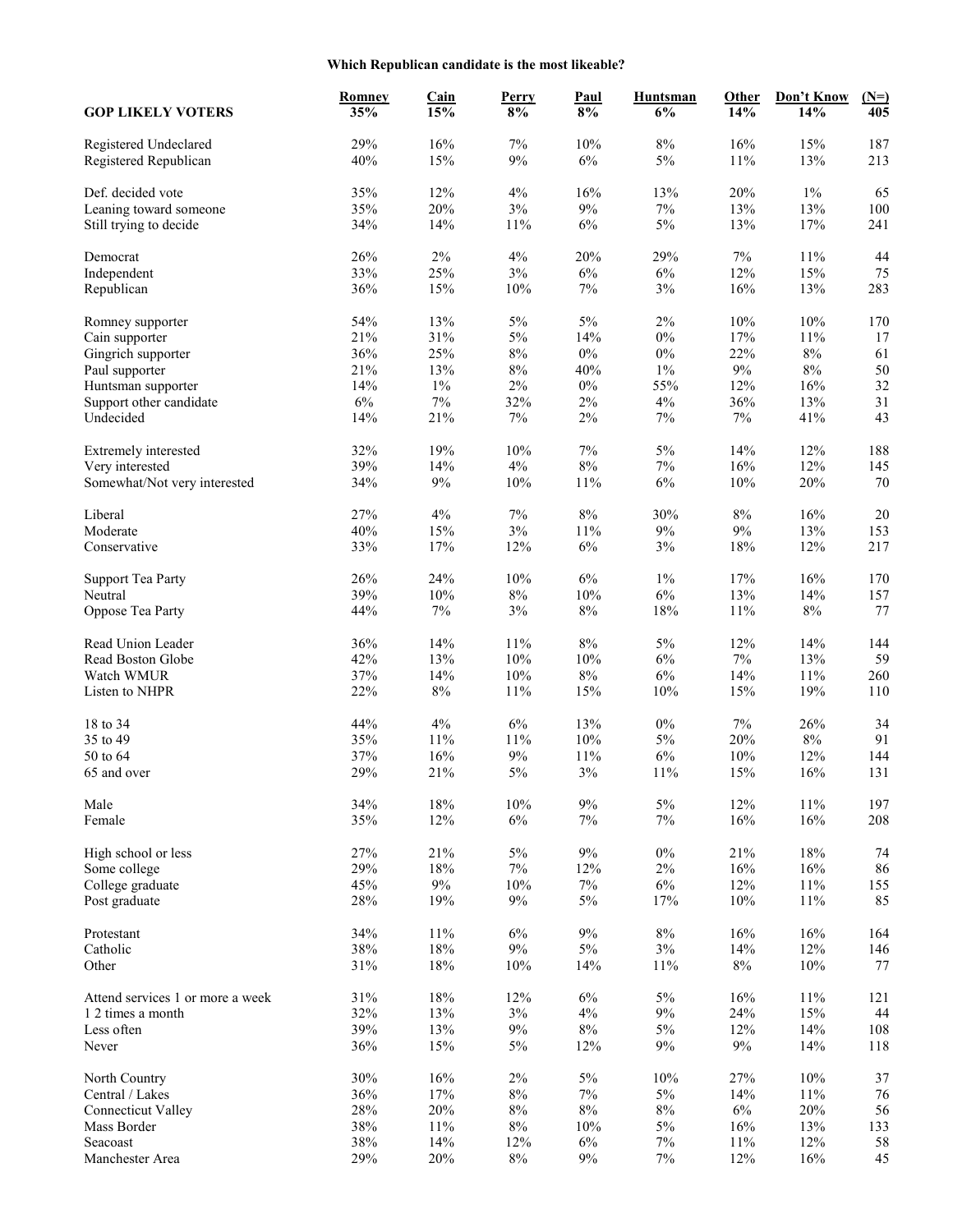# **Watched Any GOP Debates**

|                                                |                    |            |                   | Three or    |                     |               |
|------------------------------------------------|--------------------|------------|-------------------|-------------|---------------------|---------------|
| <b>GOP LIKELY VOTERS</b>                       | <b>None</b><br>35% | One<br>12% | <b>Two</b><br>25% | More<br>27% | Don't Know<br>$1\%$ | $(N=)$<br>412 |
|                                                | 35%                | 11%        | 24%               | 28%         | $1\%$               | 192           |
| Registered Undeclared<br>Registered Republican | 35%                | 13%        | 26%               | 27%         | $0\%$               | 215           |
| Def. decided vote                              | 20%                | 12%        | 22%               | 46%         | $0\%$               | 68            |
| Leaning toward someone                         | 30%                | $7\%$      | 29%               | 33%         | $1\%$               | 100           |
| Still trying to decide                         | 41%                | 14%        | 24%               | 20%         | $1\%$               | 244           |
| Democrat                                       | 36%                | 16%        | 12%               | 33%         | 3%                  | 46            |
| Independent                                    | 30%                | $15\%$     | 33%               | 22%         | $0\%$               | 76            |
| Republican                                     | 37%                | $11\%$     | 25%               | 27%         | $1\%$               | 287           |
| Romney supporter                               | 32%                | 9%         | 26%               | 32%         | $1\%$               | 174           |
| Cain supporter                                 | 31%                | 24%        | 26%               | $18\%$      | $0\%$               | 18            |
| Gingrich supporter                             | 21%                | $7\%$      | 34%               | 38%         | $0\%$               | 62            |
| Paul supporter                                 | 44%                | 13%        | 24%               | 19%         | $0\%$               | 51            |
| Huntsman supporter                             | 43%                | 15%        | 15%               | 28%         | $0\%$               | 33            |
| Support other candidate                        | 45%                | 14%        | 18%               | 23%         | $0\%$               | 31            |
| Undecided                                      | 46%                | 20%        | 21%               | $9\%$       | 3%                  | 43            |
| Extremely interested                           | 21%                | 14%        | 26%               | 39%         | $0\%$               | 189           |
| Very interested                                | 39%                | $10\%$     | 31%               | 21%         | $0\%$               | 149           |
| Somewhat/Not very interested                   | 64%                | 12%        | 11%               | $9\%$       | $4\%$               | 72            |
| Liberal                                        | 34%                | 20%        | 13%               | 33%         | $0\%$               | 20            |
| Moderate                                       | 32%                | $11\%$     | 28%               | 27%         | 2%                  | 157           |
| Conservative                                   | 36%                | 11%        | 24%               | 28%         | $0\%$               | 220           |
| <b>Support Tea Party</b>                       | 24%                | 13%        | 23%               | 40%         | $0\%$               | 171           |
| Neutral                                        | 46%                | $9\%$      | 28%               | 16%         | $1\%$               | 160           |
| Oppose Tea Party                               | 36%                | 15%        | 24%               | 22%         | $2\%$               | 79            |
| Read Union Leader                              | 34%                | $11\%$     | 28%               | 27%         | $0\%$               | 147           |
| Read Boston Globe                              | 36%                | $15\%$     | 28%               | 21%         | $0\%$               | 59            |
| Watch WMUR                                     | 34%                | $11\%$     | 30%               | 24%         | $1\%$               | 263           |
| Listen to NHPR                                 | 37%                | $11\%$     | 24%               | 27%         | $1\%$               | 114           |
| 18 to 34                                       | 50%                | 16%        | 28%               | 6%          | $0\%$               | 34            |
| 35 to 49                                       | 42%                | 13%        | 26%               | 20%         | $0\%$               | 93            |
| 50 to 64                                       | 32%                | $10\%$     | 28%               | 28%         | 2%                  | 148           |
| 65 and over                                    | $31\%$             | 13%        | 21%               | 35%         | $0\%$               | 132           |
| Male                                           | 34%                | 12%        | 27%               | 25%         | $1\%$               | 201           |
| Female                                         | 37%                | $11\%$     | 23%               | 29%         | $0\%$               | 211           |
| High school or less                            | 42%                | $11\%$     | 23%               | 22%         | $2\%$               | 78            |
| Some college                                   | 37%                | 20%        | $18\%$            | 25%         | $0\%$               | $87\,$        |
| College graduate                               | 33%                | $9\%$      | 29%               | 28%         | $1\%$               | 155           |
| Post graduate                                  | 29%                | $11\%$     | 27%               | 32%         | $0\%$               | 87            |
| Protestant                                     | 34%                | 12%        | 28%               | 25%         | $1\%$               | 166           |
| Catholic                                       | 35%                | 14%        | 23%               | 28%         | $0\%$               | 147           |
| Other                                          | 40%                | $10\%$     | 20%               | 29%         | $2\%$               | 79            |
| Attend services 1 or more a week               | 31%                | 14%        | 27%               | 27%         | $0\%$               | 121           |
| 1 2 times a month                              | 20%                | $10\%$     | 33%               | 36%         | $0\%$               | 45            |
| Less often                                     | 37%                | $11\%$     | 29%               | 22%         | $1\%$               | 110           |
| Never                                          | 43%                | $11\%$     | 16%               | 28%         | $1\%$               | 121           |
| North Country                                  | 46%                | 15%        | 15%               | 24%         | $0\%$               | 37            |
| Central / Lakes                                | 44%                | $9\%$      | 34%               | 13%         | $0\%$               | $78\,$        |
| <b>Connecticut Valley</b>                      | 29%                | 12%        | 23%               | 34%         | $2\%$               | 57            |
| Mass Border                                    | 34%                | 14%        | $21\%$            | 30%         | $1\%$               | 136           |
| Seacoast                                       | 31%                | 15%        | 24%               | 30%         | $0\%$               | 59            |
| Manchester Area                                | 29%                | $7\%$      | 33%               | 32%         | $0\%$               | 45            |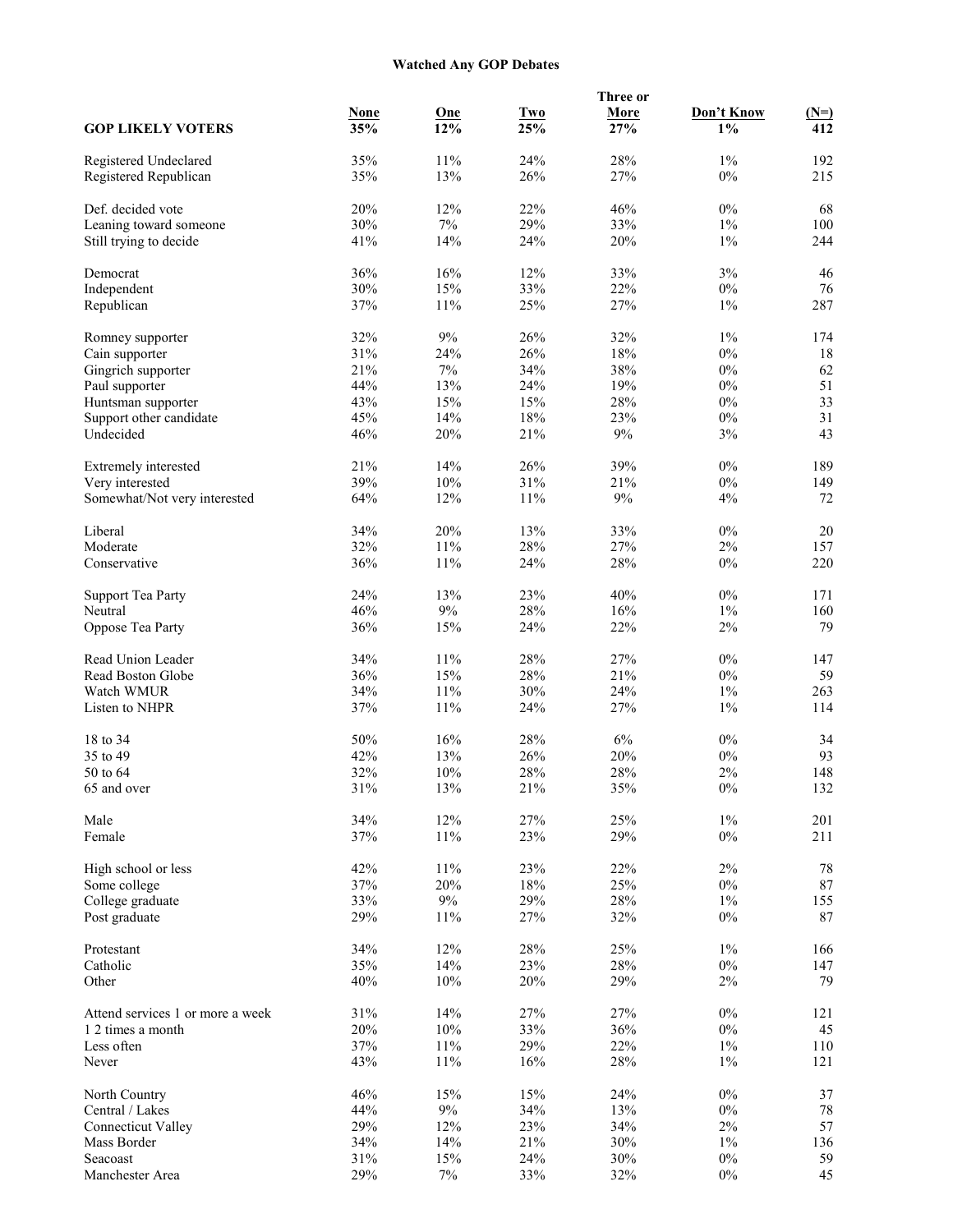#### **Effect of GOP Debate on Your Vote**

|                                  | <b>Very</b> | Somewhat   | <b>Not Very</b> | <b>Not Important</b> |                |            |
|----------------------------------|-------------|------------|-----------------|----------------------|----------------|------------|
|                                  | Important   | Important  | Important       | <b>At All</b>        | Don't Know     | $(N=)$     |
| <b>GOP LIKELY VOTERS</b>         | 25%         | 44%        | 18%             | 13%                  | $0\%$          | 412        |
| Registered Undeclared            | 24%         | 47%        | 16%             | 13%                  | $0\%$          | 192        |
| Registered Republican            | 26%         | 41%        | 20%             | 13%                  | $0\%$          | 215        |
|                                  |             |            |                 |                      |                |            |
| Def. decided vote                | 35%         | 29%        | 15%             | 21%                  | $0\%$          | 68         |
| Leaning toward someone           | 24%         | 44%        | 25%             | 7%                   | $0\%$          | 100        |
| Still trying to decide           | 22%         | 48%        | 15%             | 14%                  | $0\%$          | 244        |
|                                  |             |            |                 |                      |                |            |
| Democrat                         | 38%         | 30%        | 19%             | 13%                  | $0\%$          | 46         |
| Independent                      | 23%         | 47%        | 14%             | 17%                  | $0\%$          | 76         |
| Republican                       | 23%         | 45%        | 18%             | 13%                  | $0\%$          | 287        |
| Romney supporter                 | 26%         | 46%        | 17%             | 10%                  | $0\%$          | 174        |
| Cain supporter                   | 22%         | 51%        | 16%             | 11%                  | $0\%$          | 18         |
| Gingrich supporter               | 33%         | 52%        | $7\%$           | $8\%$                | $1\%$          | 62         |
| Paul supporter                   | 23%         | 38%        | 16%             | 23%                  | $0\%$          | 51         |
| Huntsman supporter               | 19%         | 38%        | 36%             | $7\%$                | $0\%$          | 33         |
| Support other candidate          | 29%         | 32%        | 16%             | 24%                  | $0\%$          | 31         |
| Undecided                        | 14%         | 40%        | 25%             | 21%                  | $0\%$          | 43         |
|                                  |             |            |                 |                      |                |            |
| Extremely interested             | 28%         | 41%        | 18%             | 13%                  | $0\%$          | 189        |
| Very interested                  | 26%         | $50\%$     | 14%             | 10%                  | $0\%$          | 149        |
| Somewhat/Not very interested     | 13%         | 39%        | 27%             | 21%                  | $0\%$          | $72\,$     |
|                                  |             |            |                 |                      |                |            |
| Liberal                          | 19%         | 43%        | 14%             | 24%                  | $0\%$          | 20         |
| Moderate<br>Conservative         | 26%<br>24%  | 42%<br>46% | 19%<br>17%      | 13%<br>12%           | $0\%$<br>$0\%$ | 157<br>220 |
|                                  |             |            |                 |                      |                |            |
| <b>Support Tea Party</b>         | 32%         | 41%        | 14%             | 13%                  | $0\%$          | 171        |
| Neutral                          | 19%         | 48%        | 21%             | 13%                  | $0\%$          | 160        |
| Oppose Tea Party                 | 23%         | 43%        | 21%             | 14%                  | $0\%$          | 79         |
|                                  |             |            |                 |                      |                |            |
| Read Union Leader                | 22%         | 43%        | 23%             | 12%                  | $0\%$          | 147        |
| Read Boston Globe                | 22%         | 51%        | 18%             | $9\%$                | $0\%$          | 59         |
| Watch WMUR                       | 25%         | 43%        | 17%             | 16%                  | $0\%$          | 263        |
| Listen to NHPR                   | 27%         | 35%        | 22%             | 16%                  | $0\%$          | 114        |
| 18 to 34                         | 24%         | 50%        | $8\%$           | 17%                  | $0\%$          | 34         |
| 35 to 49                         | 20%         | 56%        | 16%             | $8\%$                | $0\%$          | 93         |
| 50 to 64                         | 24%         | 41%        | 19%             | 16%                  | $0\%$          | 148        |
| 65 and over                      | 29%         | 39%        | 19%             | 13%                  | $0\%$          | 132        |
|                                  |             |            |                 |                      |                |            |
| Male                             | 21%         | 46%        | 18%             | 15%                  | $0\%$          | 201        |
| Female                           | 29%         | 42%        | 17%             | 12%                  | $0\%$          | 211        |
| High school or less              | 28%         | 41%        | 12%             | 20%                  | $0\%$          | 78         |
| Some college                     | 21%         | 42%        | 21%             | 16%                  | $0\%$          | $87\,$     |
| College graduate                 | 25%         | 46%        | 21%             | $9\%$                | $0\%$          | 155        |
| Post graduate                    | 27%         | 46%        | 14%             | 13%                  | $0\%$          | 87         |
|                                  |             |            |                 |                      |                |            |
| Protestant                       | 23%         | 40%        | 22%             | 14%                  | $0\%$          | 166        |
| Catholic                         | 27%         | 48%        | 14%             | 11%                  | $0\%$          | 147        |
| Other                            | 22%         | 46%        | 16%             | 15%                  | $1\%$          | 79         |
| Attend services 1 or more a week | 26%         | 45%        | 18%             | 11%                  | $0\%$          | 121        |
| 1 2 times a month                | 13%         | 61%        | 13%             | 13%                  | $0\%$          | 45         |
| Less often                       | 24%         | 45%        | 17%             | 14%                  | $0\%$          | 110        |
| Never                            | 29%         | 37%        | 20%             | 14%                  | $0\%$          | 121        |
|                                  |             |            |                 |                      |                |            |
| North Country                    | 32%         | 24%        | 26%             | 18%                  | $0\%$          | 37         |
| Central / Lakes                  | 19%         | 51%        | 14%             | 15%                  | $1\%$          | $78\,$     |
| <b>Connecticut Valley</b>        | 34%         | 37%        | 21%             | $8\%$                | $0\%$          | 57         |
| Mass Border                      | $28\%$      | 39%        | $18\%$          | 15%                  | $0\%$          | 136        |
| Seacoast                         | 23%         | $51\%$     | 16%             | 10%                  | $0\%$          | 59         |
| Manchester Area                  | $9\%$       | 62%        | 15%             | 13%                  | $0\%$          | 45         |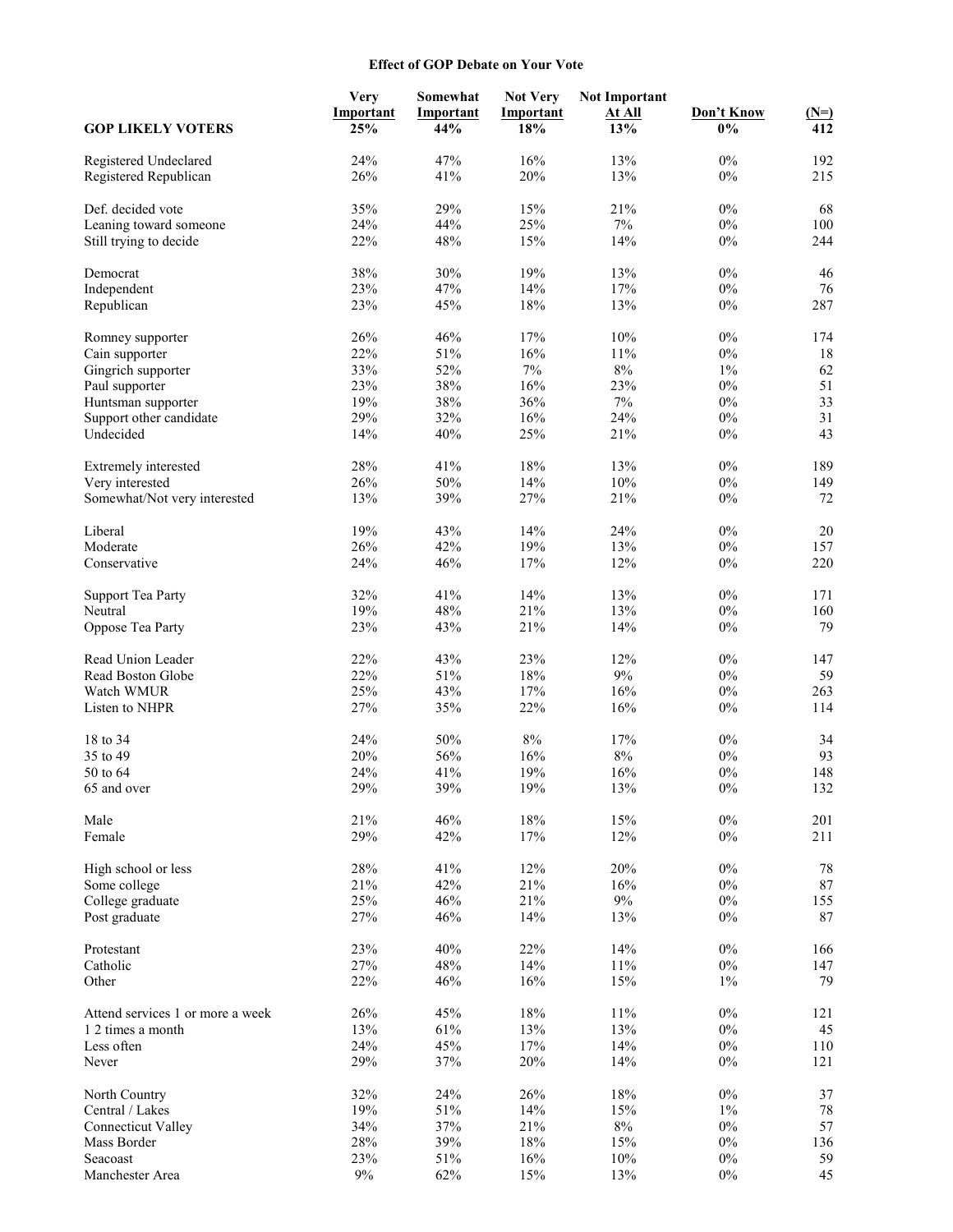# **Effect of Romney being a Mormon**

|                                  | <b>More Likely</b> | <b>More Likely</b>     | No                |                |                          |
|----------------------------------|--------------------|------------------------|-------------------|----------------|--------------------------|
|                                  | <b>To Vote For</b> | <b>To Vote Against</b> | <b>Difference</b> | D <sub>K</sub> |                          |
| <b>GOP LIKELY VOTERS</b>         | $2\%$              | 8%                     | 90%               | $0\%$          | $\frac{\text{(N)}}{412}$ |
| Registered Undeclared            | 2%                 | $8\%$                  | 90%               | $0\%$          | 192                      |
| Registered Republican            | 2%                 | $8\%$                  | 89%               | $1\%$          | 215                      |
| Def. decided vote                | 4%                 | $8\%$                  | $88\%$            | $0\%$          | 68                       |
| Leaning toward someone           | $2\%$              | $2\%$                  | 95%               | $0\%$          | 100                      |
| Still trying to decide           | $1\%$              | 10%                    | $88\%$            | $1\%$          | 244                      |
| Democrat                         | 3%                 | 12%                    | 85%               | $1\%$          | 46                       |
| Independent                      | $1\%$              | 5%                     | 93%               | $0\%$          | 76                       |
| Republican                       | 2%                 | 8%                     | 89%               | $0\%$          | 287                      |
| Romney supporter                 | 4%                 | $2\%$                  | 94%               | $0\%$          | 174                      |
| Cain supporter                   | $0\%$              | 25%                    | 75%               | $0\%$          | 18                       |
| Gingrich supporter               | $0\%$              | $7\%$                  | 93%               | $0\%$          | 62                       |
| Paul supporter                   | 2%                 | 17%                    | 81%               | $0\%$          | 51                       |
| Huntsman supporter               | $0\%$              | $5\%$                  | 95%               | $0\%$          | 33                       |
| Support other candidate          | 5%                 | 19%                    | 75%               | $2\%$          | 31                       |
| Undecided                        | $0\%$              | $6\%$                  | 91%               | $2\%$          | 43                       |
| Extremely interested             | $1\%$              | 7%                     | 91%               | $0\%$          | 189                      |
| Very interested                  | 2%                 | $5\%$                  | 92%               | $1\%$          | 149                      |
|                                  |                    |                        |                   |                |                          |
| Somewhat/Not very interested     | $4\%$              | 14%                    | 82%               | $0\%$          | 72                       |
| Liberal                          | $0\%$              | 18%                    | 82%               | $0\%$          | 20                       |
| Moderate                         | 2%                 | $5\%$                  | 93%               | $0\%$          | 157                      |
| Conservative                     | $2\%$              | 9%                     | $88\%$            | $1\%$          | 220                      |
| <b>Support Tea Party</b>         | 2%                 | 7%                     | 92%               | $0\%$          | 171                      |
| Neutral                          | 2%                 | 9%                     | 88%               | $1\%$          | 160                      |
| Oppose Tea Party                 | 3%                 | $8\%$                  | 89%               | $0\%$          | 79                       |
| Read Union Leader                | 4%                 | $6\%$                  | 90%               | $0\%$          | 147                      |
| Read Boston Globe                | 2%                 | $5\%$                  | 91%               | $2\%$          | 59                       |
| Watch WMUR                       | $1\%$              | $7\%$                  | 91%               | $0\%$          | 263                      |
| Listen to NHPR                   | 4%                 | $6\%$                  | 90%               | $1\%$          | 114                      |
| 18 to 34                         | $0\%$              | 27%                    | 73%               | $0\%$          | 34                       |
| 35 to 49                         | 5%                 | 13%                    | $81\%$            | $2\%$          | 93                       |
| 50 to 64                         | $1\%$              | 5%                     | 94%               | $0\%$          | 148                      |
| 65 and over                      | $3\%$              | 3%                     | $95\%$            | $0\%$          | 132                      |
| Male                             | $2\%$              | $8\%$                  | $90\%$            | $0\%$          | 201                      |
| Female                           | $2\%$              | $7\%$                  | 90%               | $1\%$          | 211                      |
| High school or less              | $2\%$              | $9\%$                  | 89%               | $0\%$          | 78                       |
| Some college                     | $1\%$              | 13%                    | $86\%$            | $0\%$          | $87\,$                   |
| College graduate                 | 3%                 | $7\%$                  | 89%               | $1\%$          | 155                      |
| Post graduate                    | $3\%$              | $2\%$                  | 94%               | $0\%$          | 87                       |
| Protestant                       | 3%                 | 12%                    | 85%               | $0\%$          | 166                      |
| Catholic                         | $1\%$              | $5\%$                  | 93%               | $1\%$          | 147                      |
| Other                            | $3\%$              | $6\%$                  | 92%               | $0\%$          | 79                       |
|                                  |                    |                        |                   |                |                          |
| Attend services 1 or more a week | $2\%$              | 10%                    | $86\%$            | $1\%$          | 121                      |
| 1 2 times a month                | $0\%$              | 4%                     | 96%               | $0\%$          | 45                       |
| Less often                       | $4\%$              | $6\%$                  | 89%               | $0\%$          | 110                      |
| Never                            | $1\%$              | 9%                     | 90%               | $0\%$          | 121                      |
| North Country                    | $10\%$             | $8\%$                  | 82%               | $0\%$          | 37                       |
| Central / Lakes                  | $1\%$              | $6\%$                  | 93%               | $1\%$          | 78                       |
| <b>Connecticut Valley</b>        | $2\%$              | $9\%$                  | 89%               | $0\%$          | 57                       |
| Mass Border                      | $3\%$              | $9\%$                  | $88\%$            | $0\%$          | 136                      |
| Seacoast                         | $0\%$              | $3\%$                  | 95%               | $2\%$          | 59                       |
| Manchester Area                  | $0\%$              | 10%                    | 90%               | $0\%$          | 45                       |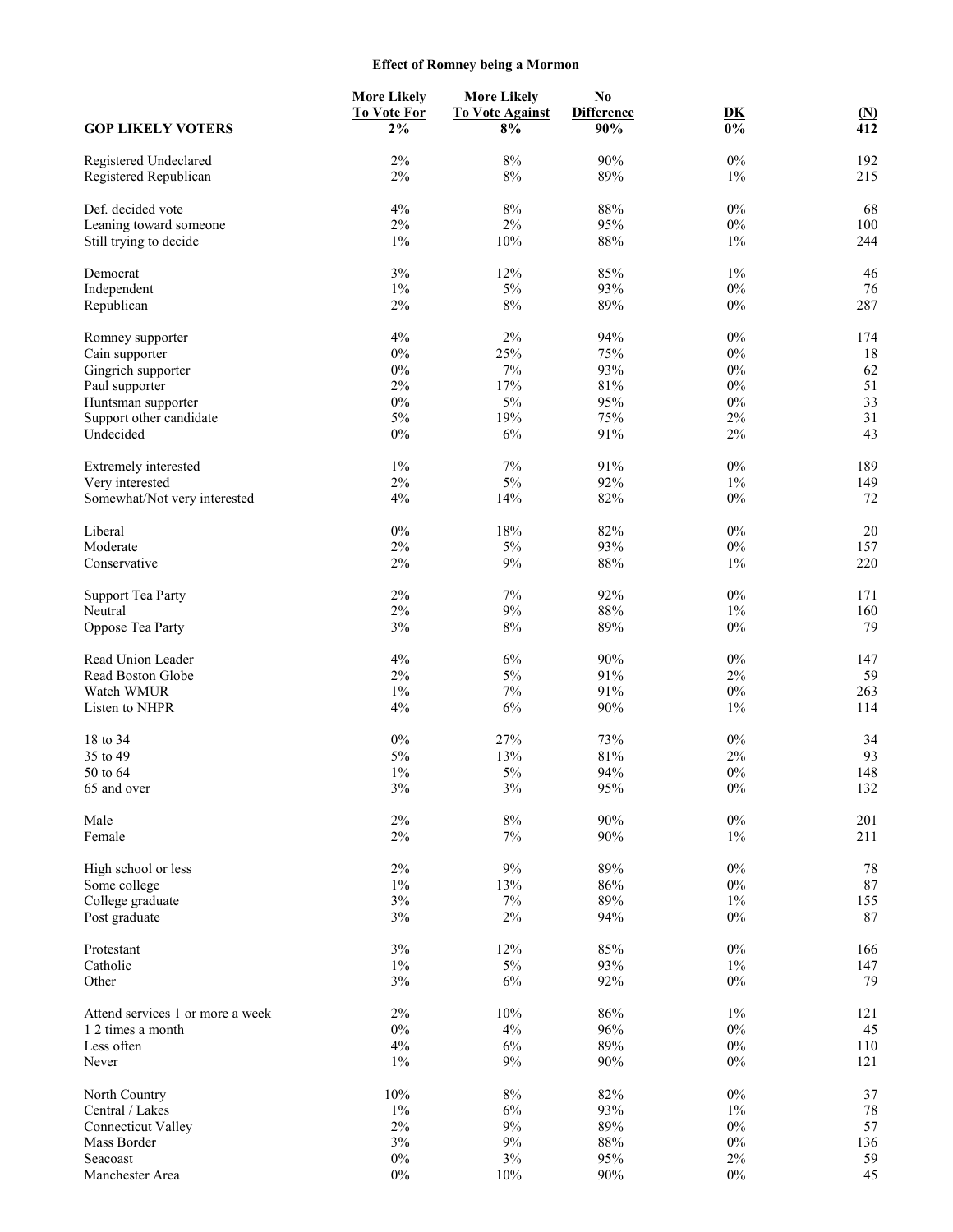# **Effect of Perry Debate Mistakes**

| <b>GOP LIKELY VOTERS</b>                       | <b>More Likely</b><br><b>To Vote For</b><br>$1\%$ | <b>More Likely</b><br><b>To Vote Against</b><br>45% | N <sub>0</sub><br><b>Difference</b><br>52% | DK<br>$2\%$ | $\mathbf{N}$<br>410 |
|------------------------------------------------|---------------------------------------------------|-----------------------------------------------------|--------------------------------------------|-------------|---------------------|
|                                                |                                                   |                                                     |                                            |             |                     |
| Registered Undeclared<br>Registered Republican | $0\%$<br>$1\%$                                    | 51%<br>39%                                          | 46%<br>58%                                 | 3%<br>$2\%$ | 191<br>214          |
| Def. decided vote                              | $0\%$                                             | 47%                                                 | 49%                                        | 4%          | 68                  |
| Leaning toward someone                         | $1\%$                                             | 38%                                                 | 60%                                        | $2\%$       | 99                  |
| Still trying to decide                         | $1\%$                                             | 46%                                                 | 50%                                        | $2\%$       | 243                 |
| Democrat                                       | $0\%$                                             | 45%                                                 | 51%                                        | 4%          | 46                  |
| Independent                                    | $0\%$                                             | 47%                                                 | 49%                                        | 4%          | 76                  |
| Republican                                     | $1\%$                                             | 44%                                                 | 53%                                        | $2\%$       | 286                 |
| Romney supporter                               | $1\%$                                             | 44%                                                 | 51%                                        | 4%          | 173                 |
| Cain supporter                                 | $0\%$                                             | 38%                                                 | 54%                                        | $7\%$       | 18                  |
| Gingrich supporter                             | $0\%$                                             | 53%                                                 | 47%                                        | $0\%$       | 62                  |
| Paul supporter                                 | $0\%$                                             | 50%                                                 | 50%                                        | $0\%$       | 51                  |
| Huntsman supporter                             | $0\%$                                             | 48%                                                 | 52%                                        | $0\%$       | 33                  |
| Support other candidate                        | 5%                                                | 21%                                                 | 74%                                        | $0\%$       | 31                  |
| Undecided                                      | $0\%$                                             | 46%                                                 | 50%                                        | 4%          | 43                  |
| Extremely interested                           | $0\%$                                             | 42%                                                 | 55%                                        | $2\%$       | 189                 |
| Very interested                                | $1\%$                                             | 48%                                                 | 50%                                        | 2%          | 147                 |
| Somewhat/Not very interested                   | $2\%$                                             | 45%                                                 | 48%                                        | 5%          | 72                  |
| Liberal                                        | $0\%$                                             | 55%                                                 | 45%                                        | $0\%$       | $20\,$              |
| Moderate                                       | $1\%$                                             | 49%                                                 | 46%                                        | 4%          | 156                 |
| Conservative                                   | $1\%$                                             | 41%                                                 | 57%                                        | 2%          | 219                 |
| <b>Support Tea Party</b>                       | $1\%$                                             | 43%                                                 | 54%                                        | 2%          | 171                 |
| Neutral                                        | $1\%$                                             | 39%                                                 | 56%                                        | 4%          | 159                 |
| Oppose Tea Party                               | $0\%$                                             | 57%                                                 | 41%                                        | $1\%$       | 78                  |
| Read Union Leader                              | $1\%$                                             | 41%                                                 | 54%                                        | 3%          | 145                 |
| Read Boston Globe                              | $1\%$                                             | 53%                                                 | 46%                                        | $1\%$       | 59                  |
| Watch WMUR                                     | $0\%$                                             | 43%                                                 | 54%                                        | $3\%$       | 261                 |
| Listen to NHPR                                 | $0\%$                                             | 46%                                                 | 51%                                        | 4%          | 114                 |
| 18 to 34                                       | $0\%$                                             | 49%                                                 | 51%                                        | $0\%$       | 34                  |
| 35 to 49                                       | 2%                                                | 52%                                                 | 43%                                        | 3%          | 93                  |
| 50 to 64                                       | $1\%$                                             | 39%                                                 | 59%                                        | 2%          | 148                 |
| 65 and over                                    | $0\%$                                             | 44%                                                 | 52%                                        | $3\%$       | 130                 |
| Male                                           | $0\%$                                             | 47%                                                 | 51%                                        | $2\%$       | 200                 |
| Female                                         | $1\%$                                             | 43%                                                 | 53%                                        | $3\%$       | 210                 |
| High school or less                            | $2\%$                                             | 39%                                                 | 55%                                        | $3\%$       | 78                  |
| Some college                                   | $0\%$                                             | 42%                                                 | 56%                                        | $3\%$       | 87                  |
| College graduate                               | $1\%$                                             | 45%                                                 | 51%                                        | $3\%$       | 154                 |
| Post graduate                                  | $0\%$                                             | 49%                                                 | $50\%$                                     | $1\%$       | 86                  |
| Protestant                                     | $1\%$                                             | 44%                                                 | 54%                                        | $1\%$       | 164                 |
| Catholic                                       | $0\%$                                             | 43%                                                 | 52%                                        | $5\%$       | 147                 |
| Other                                          | $0\%$                                             | 49%                                                 | 48%                                        | $3\%$       | 79                  |
| Attend services 1 or more a week               | $2\%$                                             | 38%                                                 | 56%                                        | $5\%$       | 120                 |
| 1 2 times a month                              | $0\%$                                             | 47%                                                 | 50%                                        | 4%          | 44                  |
| Less often                                     | $1\%$                                             | 44%                                                 | 53%                                        | $2\%$       | 110                 |
| Never                                          | $0\%$                                             | 50%                                                 | $50\%$                                     | $0\%$       | 121                 |
| North Country                                  | $0\%$                                             | 55%                                                 | 41%                                        | 4%          | 36                  |
| Central / Lakes                                | $0\%$                                             | 44%                                                 | 53%                                        | $3\%$       | 78                  |
| <b>Connecticut Valley</b>                      | $0\%$                                             | 44%                                                 | 56%                                        | $0\%$       | 57                  |
| Mass Border                                    | $2\%$                                             | 38%                                                 | 57%                                        | $3\%$       | 136                 |
| Seacoast                                       | $0\%$                                             | 49%                                                 | 50%                                        | $1\%$       | 58                  |
| Manchester Area                                | $0\%$                                             | 52%                                                 | 43%                                        | $5\%$       | $45\,$              |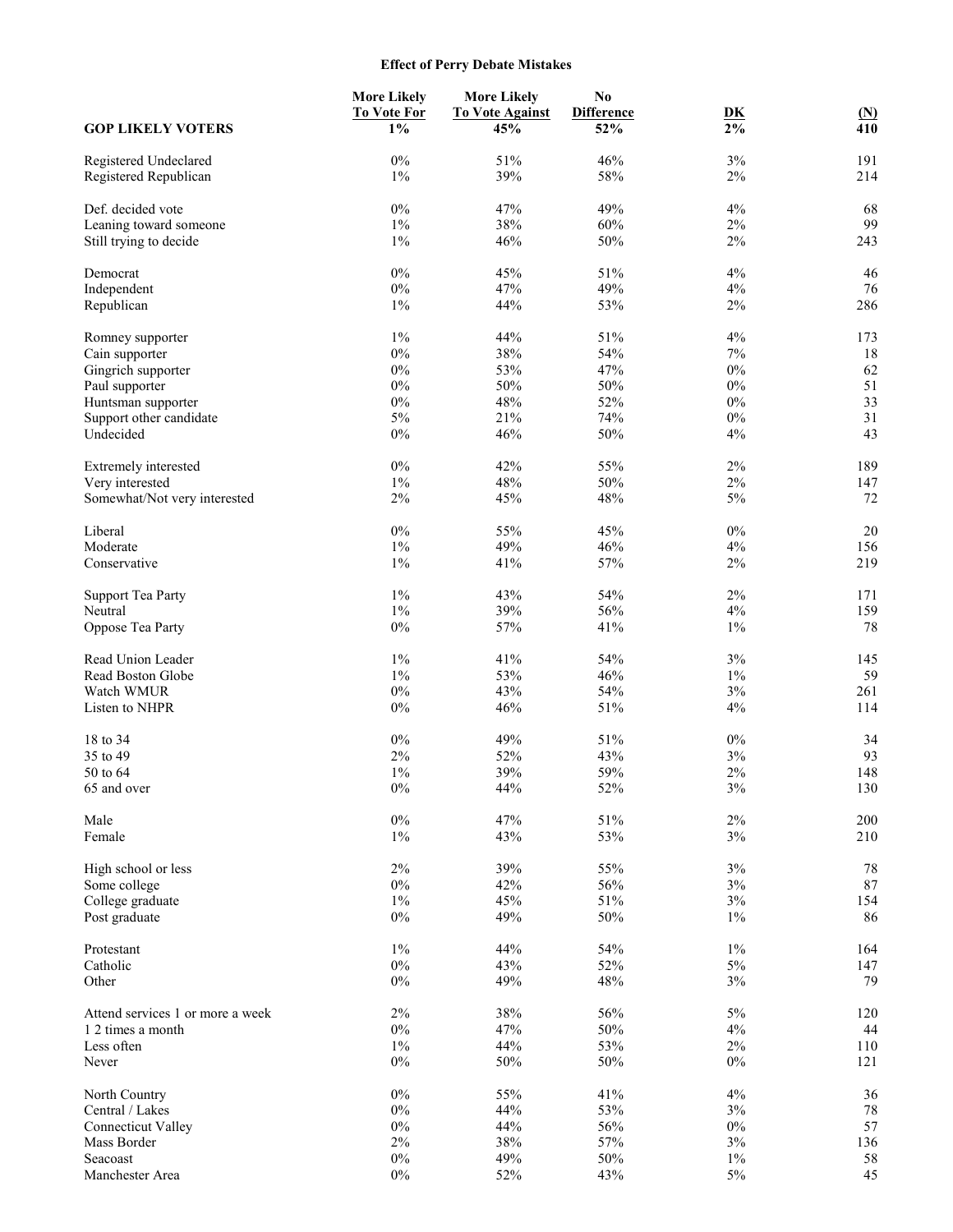# **Effect of Cain Sexual Harassment Allegations**

|                                                  | <b>More Likely</b><br><b>To Vote For</b> | <b>More Likely</b><br><b>To Vote Against</b> | No<br><b>Difference</b> | D <sub>K</sub> | $\mathbf{M}$ |
|--------------------------------------------------|------------------------------------------|----------------------------------------------|-------------------------|----------------|--------------|
| <b>GOP LIKELY VOTERS</b>                         | $1\%$                                    | 45%                                          | 53%                     | $1\%$          | 411          |
| Registered Undeclared                            | $1\%$                                    | 47%                                          | 52%                     | $1\%$          | 191          |
| Registered Republican                            | $1\%$                                    | 44%                                          | 53%                     | $2\%$          | 215          |
|                                                  |                                          |                                              |                         |                |              |
| Def. decided vote                                | $1\%$<br>2%                              | 42%                                          | 54%                     | $3\%$          | 68           |
| Leaning toward someone<br>Still trying to decide | $0\%$                                    | 44%<br>46%                                   | 54%<br>52%              | $0\%$<br>$1\%$ | 100<br>243   |
|                                                  |                                          |                                              |                         |                |              |
| Democrat                                         | $0\%$                                    | 77%                                          | 22%                     | $1\%$          | 46           |
| Independent                                      | $0\%$                                    | 49%                                          | 47%                     | $3\%$          | 75           |
| Republican                                       | $1\%$                                    | 39%                                          | 59%                     | $1\%$          | 287          |
| Romney supporter                                 | $1\%$                                    | 49%                                          | 47%                     | 2%             | 174          |
| Cain supporter                                   | 11%                                      | $0\%$                                        | 89%                     | $0\%$          | 18           |
| Gingrich supporter                               | $0\%$                                    | 23%                                          | 77%                     | $0\%$          | 62           |
| Paul supporter                                   | $0\%$                                    | 47%                                          | 53%                     | $0\%$          | 51           |
| Huntsman supporter                               | $0\%$                                    | 71%                                          | 29%                     | $0\%$          | 33           |
| Support other candidate                          | $0\%$                                    | 51%                                          | 49%                     | $0\%$          | 31           |
| Undecided                                        | $0\%$                                    | 51%                                          | 46%                     | 4%             | 42           |
| Extremely interested                             | $1\%$                                    | 35%                                          | 64%                     | $0\%$          | 188          |
| Very interested                                  | $1\%$                                    | 51%                                          | 44%                     | $3\%$          | 149          |
| Somewhat/Not very interested                     | $0\%$                                    | 61%                                          | 38%                     | $1\%$          | 72           |
| Liberal                                          | $0\%$                                    | 70%                                          | 30%                     | $0\%$          | 20           |
| Moderate                                         | $1\%$                                    | 54%                                          | 43%                     | 2%             | 157          |
| Conservative                                     | $1\%$                                    | 37%                                          | 62%                     | $1\%$          | 219          |
| <b>Support Tea Party</b>                         | 2%                                       | 25%                                          | 73%                     | $1\%$          | 170          |
| Neutral                                          | $0\%$                                    | 55%                                          | 43%                     | $2\%$          | 160          |
| Oppose Tea Party                                 | $1\%$                                    | 66%                                          | 30%                     | $2\%$          | 79           |
|                                                  |                                          |                                              |                         |                |              |
| Read Union Leader                                | $1\%$                                    | 45%                                          | 53%                     | $2\%$          | 146          |
| Read Boston Globe                                | $2\%$                                    | 56%                                          | 42%                     | $0\%$          | 59           |
| Watch WMUR                                       | $1\%$                                    | 47%                                          | 52%                     | $1\%$          | 263          |
| Listen to NHPR                                   | $0\%$                                    | 44%                                          | 54%                     | $2\%$          | 114          |
| 18 to 34                                         | $0\%$                                    | 47%                                          | 53%                     | $0\%$          | 34           |
| 35 to 49                                         | $0\%$                                    | 52%                                          | 48%                     | $0\%$          | 93           |
| 50 to 64                                         | $1\%$                                    | 46%                                          | 53%                     | $1\%$          | 147          |
| 65 and over                                      | $2\%$                                    | 39%                                          | 56%                     | $3\%$          | 132          |
| Male                                             | $1\%$                                    | 40%                                          | 58%                     | $1\%$          | 200          |
| Female                                           | $1\%$                                    | 50%                                          | 48%                     | $1\%$          | 211          |
| High school or less                              | $1\%$                                    | 37%                                          | 60%                     | $2\%$          | 78           |
| Some college                                     | $2\%$                                    | 46%                                          | 51%                     | $2\%$          | 87           |
| College graduate                                 | $0\%$                                    | 47%                                          | 51%                     | 2%             | 155          |
| Post graduate                                    | $1\%$                                    | 47%                                          | 52%                     | $0\%$          | 87           |
|                                                  |                                          |                                              |                         |                |              |
| Protestant<br>Catholic                           | $1\%$<br>$2\%$                           | 48%<br>48%                                   | 50%<br>49%              | $1\%$<br>$1\%$ | 166<br>147   |
| Other                                            | $0\%$                                    | $38\%$                                       | 60%                     | $2\%$          | 79           |
|                                                  |                                          |                                              |                         |                |              |
| Attend services 1 or more a week                 | $2\%$                                    | 41%                                          | 54%                     | $3\%$          | 121          |
| 1 2 times a month                                | $0\%$                                    | 46%                                          | 54%                     | $0\%$          | 45           |
| Less often                                       | $1\%$                                    | 48%                                          | 51%                     | $0\%$          | 110          |
| Never                                            | $1\%$                                    | 47%                                          | 52%                     | $1\%$          | 121          |
| North Country                                    | $2\%$                                    | 54%                                          | 44%                     | $0\%$          | $37\,$       |
| Central / Lakes                                  | $3\%$                                    | 33%                                          | 61%                     | $3\%$          | 78           |
| <b>Connecticut Valley</b>                        | $2\%$                                    | 44%                                          | 55%                     | $0\%$          | 57           |
| Mass Border                                      | $0\%$                                    | 54%                                          | 45%                     | $1\%$          | 135          |
| Seacoast                                         | $0\%$                                    | 40%                                          | 60%                     | $1\%$          | 59           |
| Manchester Area                                  | $0\%$                                    | 40%                                          | 57%                     | $3\%$          | 45           |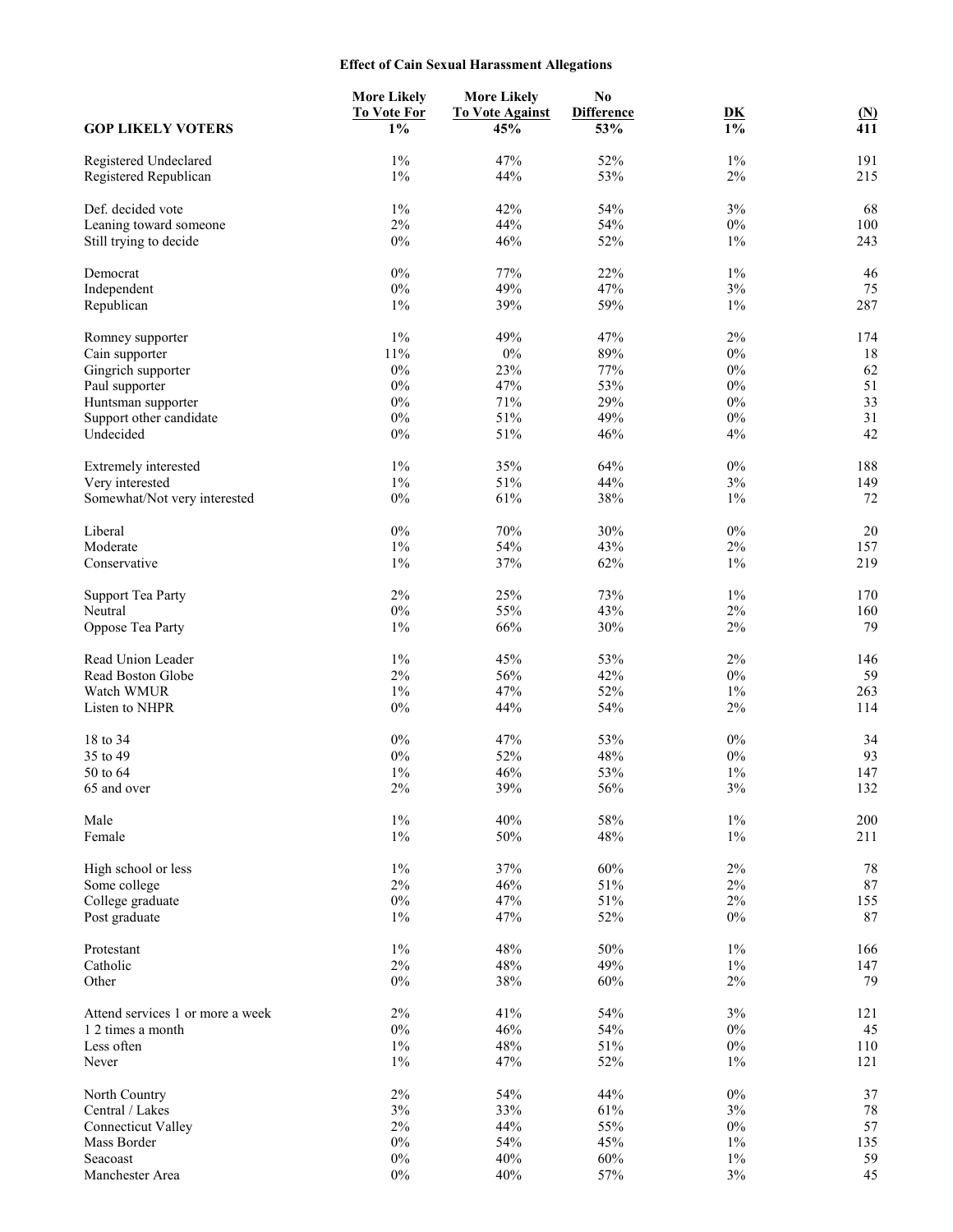#### **Decided Primary Vote (2012 Likely General Election Voters)**

| <b>GOP LIKELY VOTERS</b>                       | Def. Decided<br>16% | <b>Leaning Towards</b><br>Somewhat<br>24% | <b>Still Trying</b><br><b>To Decide</b><br>59% | $(\underline{N})$<br>367 |
|------------------------------------------------|---------------------|-------------------------------------------|------------------------------------------------|--------------------------|
|                                                |                     |                                           |                                                |                          |
| Registered Undeclared<br>Registered Republican | 14%<br>18%          | 23%<br>27%                                | 63%<br>55%                                     | 172<br>191               |
| Democrat                                       | 22%                 | 33%                                       | 46%                                            | 42                       |
| Independent                                    | 18%                 | 24%                                       | 59%                                            | 69                       |
| Republican                                     | 15%                 | 24%                                       | 61%                                            | 253                      |
| Romney supporter                               | $0\%$               | 25%                                       | 75%                                            | 5                        |
| Cain supporter                                 | 21%                 | 21%                                       | 58%                                            | $18\,$                   |
| Perry supporter                                | $0\%$               | $0\%$                                     | 100%                                           | 1                        |
| Paul supporter                                 | 13%                 | 21%                                       | 66%                                            | $10\,$                   |
| Huntsman supporter                             | $0\%$               | 77%                                       | 23%                                            | 1                        |
| Support other candidate                        | 16%                 | 27%                                       | 57%                                            | 136                      |
| Undecided                                      | $0\%$               | 3%                                        | 97%                                            | 39                       |
| Extremely interested                           | 19%                 | 28%                                       | 53%                                            | 172                      |
| Very interested                                | 17%                 | 21%                                       | 62%                                            | 130                      |
| Somewhat/Not very interested                   | $7\%$               | 25%                                       | 68%                                            | 63                       |
| Liberal                                        | 18%                 | 10%                                       | 72%                                            | 20                       |
| Moderate                                       | 16%                 | 27%                                       | 57%                                            | 140                      |
| Conservative                                   | 16%                 | 25%                                       | 60%                                            | 193                      |
| <b>Support Tea Party</b>                       | 16%                 | 26%                                       | 57%                                            | 152                      |
| Neutral                                        | 14%                 | 22%                                       | 64%                                            | 141                      |
| Oppose Tea Party                               | 18%                 | 26%                                       | 56%                                            | 73                       |
| Read Union Leader                              | 18%                 | 26%                                       | 56%                                            | 125                      |
| Read Boston Globe                              | 17%                 | 28%                                       | 55%                                            | 57                       |
| Watch WMUR                                     | 14%                 | 23%                                       | 64%                                            | 234                      |
| Listen to NHPR                                 | 20%                 | 23%                                       | 57%                                            | 106                      |
| 18 to 34                                       | 10%                 | 10%                                       | 80%                                            | $28\,$                   |
| 35 to 49                                       | 12%                 | 24%                                       | 65%                                            | 81                       |
| 50 to 64                                       | 16%                 | 26%                                       | 58%                                            | 131                      |
| 65 and over                                    | 20%                 | 27%                                       | 53%                                            | 121                      |
| Male                                           | 14%                 | 26%                                       | 60%                                            | 179                      |
| Female                                         | 19%                 | 23%                                       | 59%                                            | 188                      |
| High school or less                            | 14%                 | 24%                                       | 63%                                            | 66                       |
| Some college                                   | 19%                 | 23%                                       | 58%                                            | 79                       |
| College graduate                               | 13%                 | 25%                                       | 62%                                            | 139                      |
| Post graduate                                  | 20%                 | 27%                                       | 53%                                            | 79                       |
| Protestant                                     | 15%                 | 25%                                       | 60%                                            | 143                      |
| Catholic                                       | 15%                 | 27%                                       | 58%                                            | 134                      |
| Other                                          | 23%                 | $18\%$                                    | 59%                                            | 71                       |
| Attend services 1 or more a week               | 14%                 | 27%                                       | 59%                                            | 107                      |
| 1 2 times a month                              | 20%                 | 32%                                       | 49%                                            | 41                       |
| Less often                                     | 13%                 | 25%                                       | 62%                                            | 99                       |
| Never                                          | 20%                 | 19%                                       | 61%                                            | 106                      |
| North Country                                  | 24%                 | 28%                                       | 48%                                            | 33                       |
| Central / Lakes                                | 13%                 | 23%                                       | 65%                                            | 71                       |
| <b>Connecticut Valley</b>                      | 25%                 | 21%                                       | 54%                                            | 51                       |
| Mass Border                                    | 13%                 | 25%                                       | 63%                                            | 123                      |
| Seacoast                                       | 12%                 | 34%                                       | 54%                                            | 52                       |
| Manchester Area                                | 22%                 | 15%                                       | 63%                                            | 36                       |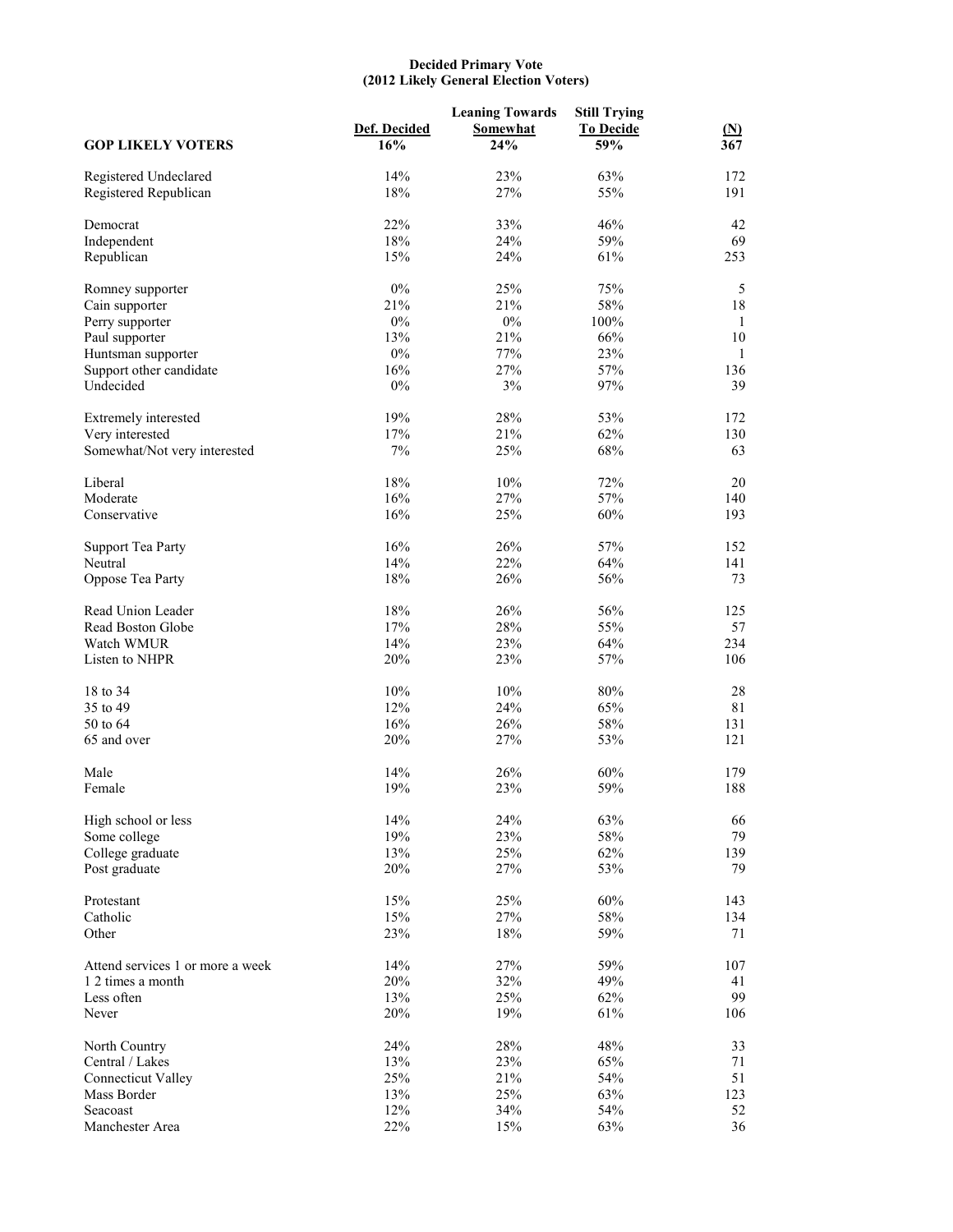#### **2012 Presidential Election – Romney vs. Obama (2012 Likely General Election Voters)**

|                                  | Romney | Obama  | <b>Other</b> | <b>Undecided</b> | $\mathbf{M}$ |
|----------------------------------|--------|--------|--------------|------------------|--------------|
| <b>STATEWIDE</b>                 | 47%    | 44%    | 3%           | 7%               | 606          |
| Registered Democrat              | 15%    | 78%    | $1\%$        | $5\%$            | 170          |
| Registered Undeclared            | 41%    | 44%    | 4%           | $11\%$           | 267          |
| Registered Republican            | 89%    | $8\%$  | $2\%$        | $1\%$            | 154          |
| Democrat                         | 11%    | 82%    | $0\%$        | 6%               | 251          |
| Independent                      | 40%    | 38%    | $7\%$        | $15\%$           | 121          |
| Republican                       | 89%    | $6\%$  | $3\%$        | $2\%$            | 226          |
| Extremely interested             | 57%    | 40%    | 2%           | $1\%$            | 235          |
| Very interested                  | 47%    | 41%    | 3%           | $8\%$            | 212          |
| Somewhat/Not very interested     | 29%    | 56%    | $3\%$        | 12%              | 153          |
| Liberal                          | 15%    | $80\%$ | $0\%$        | $5\%$            | 116          |
| Moderate                         | 35%    | 52%    | 3%           | 10%              | 252          |
| Conservative                     | 78%    | 15%    | 4%           | $3\%$            | 205          |
| <b>Support Tea Party</b>         | 84%    | $6\%$  | $4\%$        | $6\%$            | 141          |
| Neutral                          | 56%    | 33%    | 4%           | $8\%$            | 237          |
| Oppose Tea Party                 | 14%    | $80\%$ | $0\%$        | $6\%$            | 227          |
| Approve of Obama                 | 8%     | 85%    | $1\%$        | $7\%$            | 270          |
| Neutral                          | 35%    | 42%    | 6%           | 16%              | 31           |
| Disapprove of Obama              | 83%    | $8\%$  | 4%           | $5\%$            | 301          |
| Read Union Leader                | 63%    | 30%    | $2\%$        | $5\%$            | 168          |
| Read Boston Globe                | 32%    | 59%    | $2\%$        | $7\%$            | 111          |
| Watch WMUR                       | 46%    | 43%    | 4%           | $8\%$            | 401          |
| Listen to NHPR                   | 32%    | 58%    | 4%           | $7\%$            | 218          |
| 18 to 34                         | 34%    | 54%    | $0\%$        | 12%              | 50           |
| 35 to 49                         | 51%    | 39%    | 3%           | $8\%$            | 118          |
| 50 to 64                         | 41%    | 49%    | 3%           | $7\%$            | 214          |
| 65 and over                      | 51%    | 42%    | 3%           | 4%               | 214          |
| Male                             | 53%    | 38%    | 2%           | $6\%$            | 264          |
| Female                           | 41%    | 49%    | $3\%$        | $7\%$            | 342          |
| High school or less              | 55%    | 35%    | $3\%$        | $6\%$            | 127          |
| Some college                     | 56%    | 37%    | 3%           | 3%               | 119          |
| College graduate                 | 45%    | 42%    | $3\%$        | 10%              | 202          |
| Post graduate                    | 34%    | $61\%$ | $1\%$        | $4\%$            | 153          |
| Protestant                       | 54%    | 40%    | $2\%$        | $4\%$            | 179          |
| Catholic                         | 51%    | $38\%$ | $4\%$        | $7\%$            | 210          |
| Other                            | 34%    | 56%    | 2%           | $8\%$            | 185          |
| Attend services 1 or more a week | 52%    | 39%    | 4%           | $6\%$            | 163          |
| 1 2 times a month                | 51%    | 43%    | $1\%$        | $4\%$            | 76           |
| Less often                       | 52%    | $38\%$ | $2\%$        | $8\%$            | 156          |
| Never                            | 37%    | 54%    | $3\%$        | $6\%$            | 180          |
| North Country                    | 40%    | 49%    | 5%           | $5\%$            | 57           |
| Central / Lakes                  | 49%    | 44%    | $2\%$        | $6\%$            | 131          |
| <b>Connecticut Valley</b>        | 51%    | 45%    | $1\%$        | $3\%$            | 89           |
| Mass Border                      | 47%    | 43%    | $2\%$        | $8\%$            | 164          |
| Seacoast                         | 40%    | 48%    | 5%           | $8\%$            | 111          |
| Manchester Area                  | 54%    | 35%    | $4\%$        | $7\%$            | 54           |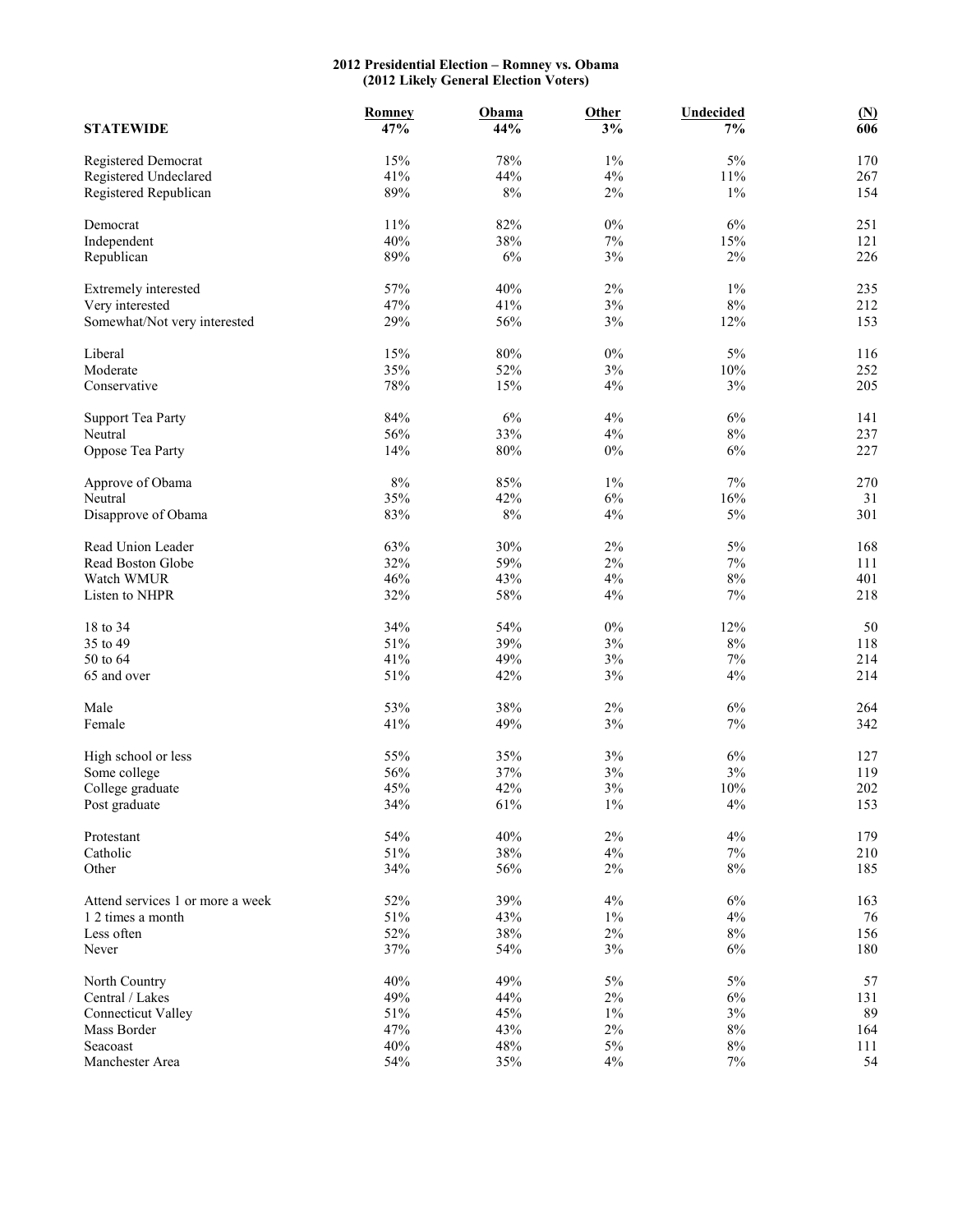#### **2012 Presidential Election – Gingrich vs. Obama (2012 Likely General Election Voters)**

| <b>STATEWIDE</b>                 | <b>Gingrich</b><br>40% | Obama<br>52% | Other<br>$2\%$ | <b>Undecided</b><br>6% | $\underline{\mathbf{(N)}}$<br>603 |
|----------------------------------|------------------------|--------------|----------------|------------------------|-----------------------------------|
|                                  |                        |              |                |                        |                                   |
| Registered Democrat              | 10%                    | 85%          | $1\%$          | 4%                     | 168                               |
| Registered Undeclared            | 36%                    | 53%          | $2\%$          | $9\%$                  | 267                               |
| Registered Republican            | $81\%$                 | 14%          | $4\%$          | $1\%$                  | 154                               |
| Democrat                         | 6%                     | $90\%$       | $1\%$          | 3%                     | 249                               |
| Independent                      | 30%                    | 50%          | 5%             | $16\%$                 | 122                               |
| Republican                       | 83%                    | $11\%$       | 3%             | 3%                     | 224                               |
| Extremely interested             | 53%                    | 43%          | 3%             | $2\%$                  | 237                               |
| Very interested                  | 40%                    | 49%          | 3%             | $8\%$                  | 208                               |
| Somewhat/Not very interested     | 20%                    | $70\%$       | 2%             | $9\%$                  | 152                               |
| Liberal                          | 8%                     | 89%          | $1\%$          | 3%                     | 115                               |
| Moderate                         | 25%                    | 64%          | $2\%$          | $9\%$                  | 252                               |
| Conservative                     | 77%                    | $18\%$       | $3\%$          | 2%                     | 205                               |
|                                  |                        |              |                |                        |                                   |
| <b>Support Tea Party</b>         | 86%                    | $9\%$        | $3\%$          | 3%                     | 141                               |
| Neutral                          | 45%                    | 41%          | 3%             | 10%                    | 233                               |
| Oppose Tea Party                 | 7%                     | 89%          | $1\%$          | 3%                     | 228                               |
| Approve of Obama                 | $6\%$                  | 91%          | $0\%$          | 3%                     | 269                               |
| Neutral                          | 21%                    | 62%          | $3\%$          | 14%                    | 29                                |
| Disapprove of Obama              | 73%                    | 16%          | 4%             | $7\%$                  | 301                               |
| Read Union Leader                | 53%                    | 40%          | $2\%$          | $5\%$                  | 165                               |
| Read Boston Globe                | 24%                    | 69%          | $2\%$          | $5\%$                  | 108                               |
| Watch WMUR                       | 40%                    | 51%          | 3%             | $6\%$                  | 398                               |
| Listen to NHPR                   | 28%                    | 65%          | 3%             | $5\%$                  | 218                               |
| 18 to 34                         | 30%                    | 62%          | $0\%$          | $8\%$                  | 50                                |
| 35 to 49                         | 43%                    | 51%          | 3%             | $3\%$                  | 119                               |
| 50 to 64                         | 36%                    | 57%          | $1\%$          | $6\%$                  | 214                               |
| 65 and over                      | 43%                    | 47%          | 4%             | 6%                     | 210                               |
| Male                             | 48%                    | 46%          | $2\%$          | $5\%$                  | 263                               |
| Female                           | 34%                    | 56%          | 3%             | $6\%$                  | 340                               |
| High school or less              | 45%                    | 40%          | 4%             | $10\%$                 | 124                               |
| Some college                     | 54%                    | 39%          | $3\%$          | 4%                     | 119                               |
| College graduate                 | 37%                    | 54%          | $2\%$          | 6%                     | 203                               |
| Post graduate                    | 28%                    | 68%          | $1\%$          | 2%                     | 152                               |
| Protestant                       | 45%                    | 45%          | $4\%$          | $6\%$                  | 176                               |
| Catholic                         | 45%                    | 45%          | $2\%$          | $7\%$                  | 211                               |
| Other                            | $31\%$                 | 64%          | $1\%$          | 4%                     | 186                               |
| Attend services 1 or more a week | 46%                    | 43%          | $3\%$          | $8\%$                  | 160                               |
| 1 2 times a month                | 42%                    | 54%          | $0\%$          | $4\%$                  | 76                                |
| Less often                       | 44%                    | 48%          | $2\%$          | $6\%$                  | 154                               |
| Never                            | 32%                    | 61%          | $3\%$          | $4\%$                  | 183                               |
| North Country                    | 32%                    | 52%          | $5\%$          | $11\%$                 | 56                                |
| Central / Lakes                  | 39%                    | 54%          | $2\%$          | $6\%$                  | 127                               |
| <b>Connecticut Valley</b>        | 44%                    | $50\%$       | $2\%$          | $3\%$                  | 90                                |
| Mass Border                      | 40%                    | 52%          | $2\%$          | $7\%$                  | 166                               |
| Seacoast                         | 39%                    | 53%          | $5\%$          | 4%                     | 111                               |
| Manchester Area                  | 49%                    | 47%          | $0\%$          | $4\%$                  | 53                                |